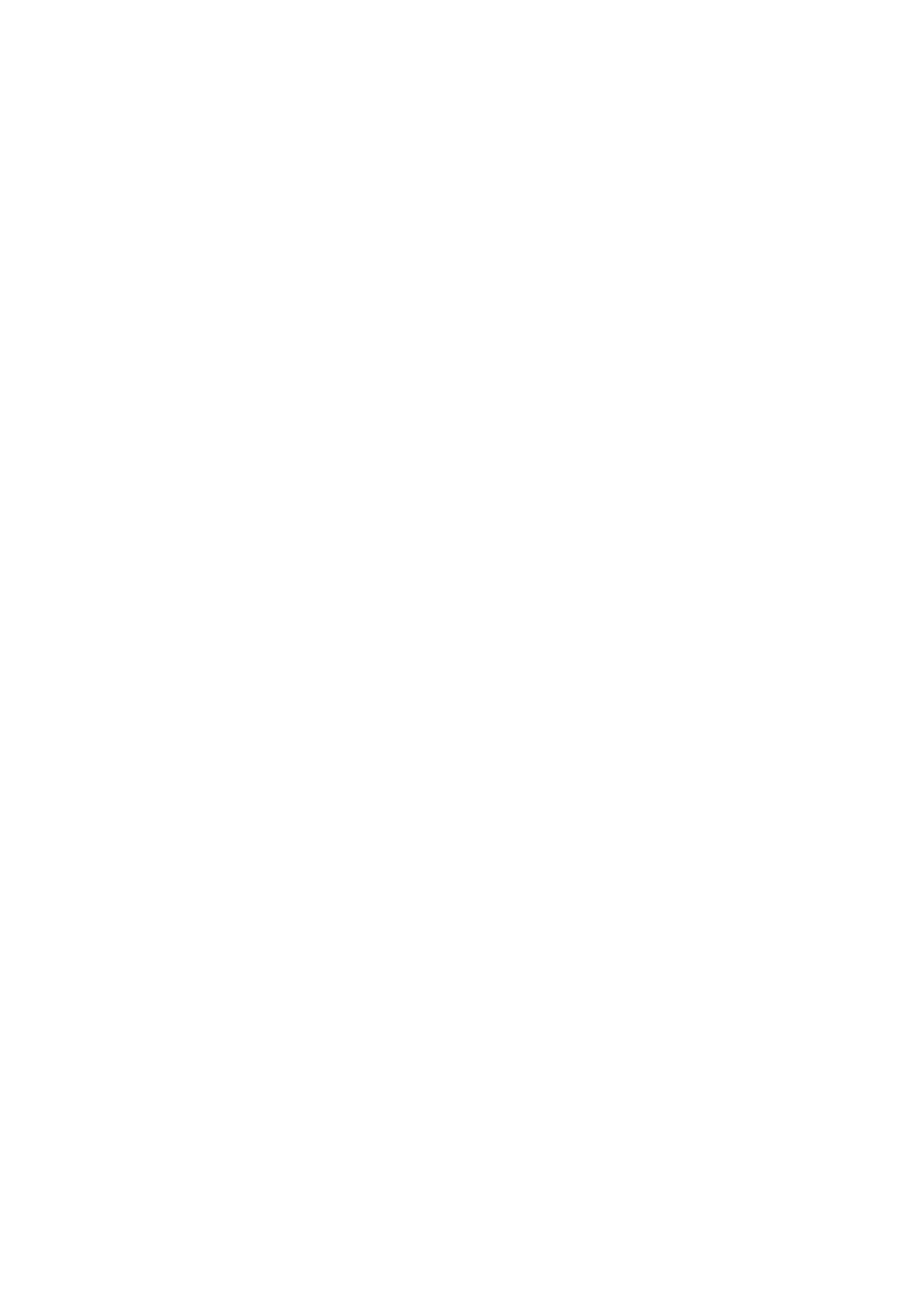Western Australia

# **Bail Act 1982**

### **CONTENTS**

# **Part I — Preliminary**

| 1.<br>2.<br>3.   | Short title<br>Commencement<br>Terms used in this Act                           | $\overline{c}$<br>$\frac{2}{7}$ |
|------------------|---------------------------------------------------------------------------------|---------------------------------|
| $\overline{4}$ . | Application of this Act<br>Part $II$ — Rights of accused in<br>relation to bail |                                 |
| 5.               | Right of accused to have bail considered under<br>this Act                      | 8                               |
| 6.               | Duty on arresting officer and others to<br>consider bail                        | 8                               |
| 6A.              | Whether custody justified to be considered in<br>certain cases                  | 10                              |
| 7.               | Duty imposed on judicial officers in respect of<br>unconvicted accused          | 11                              |
| 7A.              | Bail for appeal under the Criminal Appeals<br>Act 2004 Part 2                   | 13                              |
| 8.               | Accused to be given information and prescribed<br>forms                         | 14                              |
| 9.               | Bail decision may be deferred until further<br>information obtained             | 16                              |
| 10.              | Sections 5, 6 and 7 do not apply where accused<br>imprisoned for other cause    | 16                              |
| 11.              | Rights following grant of bail                                                  | 17                              |
| 12.              | Further limitation on rights in sections 5 and 11                               | 18                              |

As at 31 Mar 2008 **Version 06-c0-02 Page i page i** Extract from www.slp.wa.gov.au, see that website for further information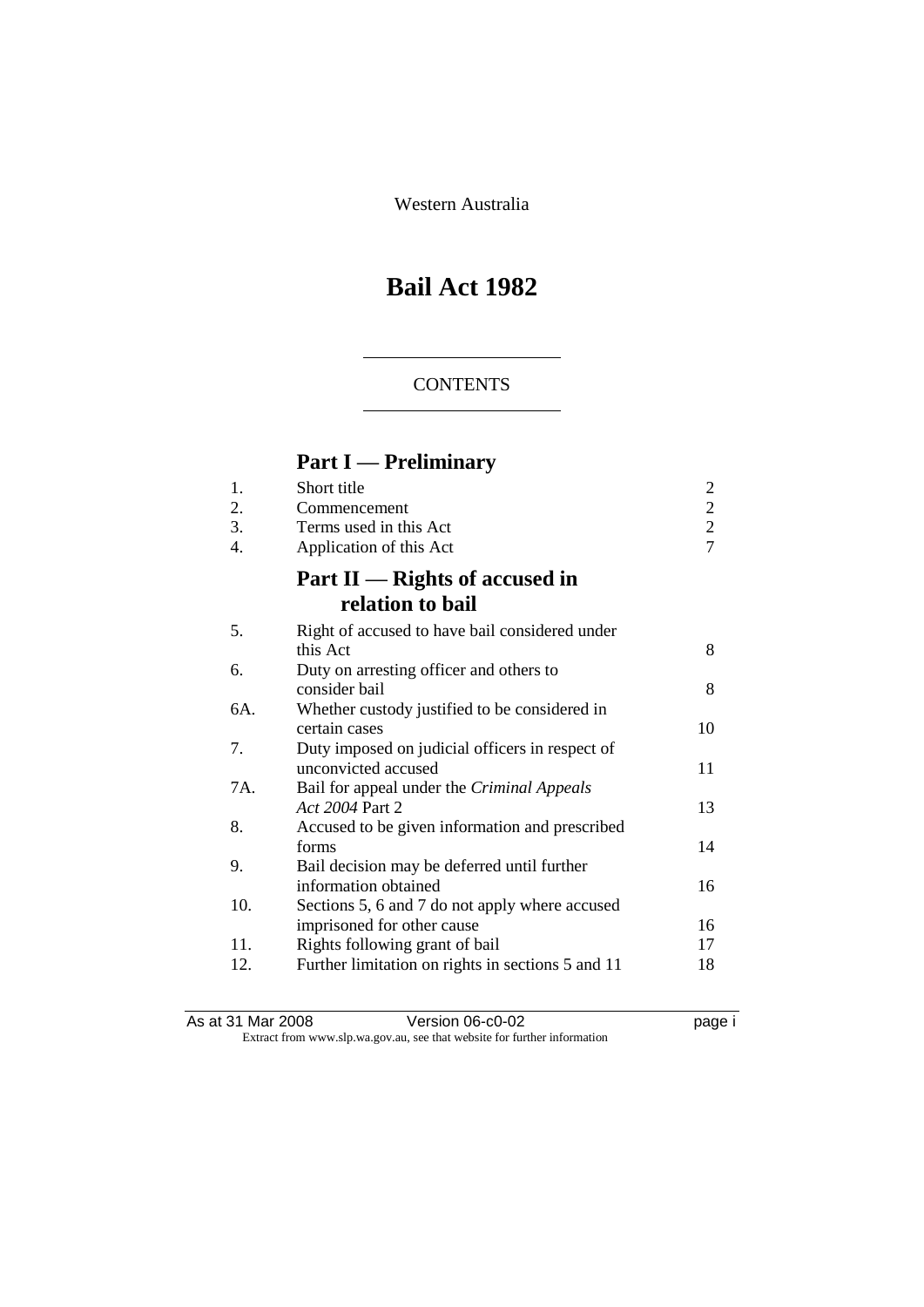| Contents |
|----------|
|----------|

## **Part III — Jurisdiction to grant bail**

| 13.  | Jurisdiction to grant bail                                  | 19 |
|------|-------------------------------------------------------------|----|
| 14.  | Supreme Court judge has jurisdiction in all cases           | 19 |
| 15.  | Exclusive jurisdiction of Supreme Court judge in            |    |
|      | murder cases                                                | 20 |
| 16.  | Bail of person arrested on warrant                          | 21 |
| 16A. | Restrictions on powers of authorised officers and           |    |
|      | justices in certain cases                                   | 21 |
| 17.  | Conditions which may be imposed                             | 23 |
| 17A. | Further provisions as to responsible person's               |    |
|      | undertaking (Schedule 1 Part C clause 2)                    | 23 |
|      |                                                             |    |
|      | Part IV — Hearing of case for bail,                         |    |
|      | parties, and evidence                                       |    |
| 20.  | Power to consider bail in camera and to prohibit            |    |
|      | publication                                                 | 25 |
| 21.  | Parties                                                     | 26 |
| 22.  | Evidence                                                    | 26 |
| 23.  | Accused not bound to supply information                     | 26 |
| 24.  | Information may be referred to police officer for           |    |
|      | verification or for report                                  | 27 |
| 24A. | Information may be referred to community                    |    |
|      | corrections officer for verification or for report          | 27 |
| 25.  | Protection of accused as to information given for           |    |
|      | bail purposes                                               | 28 |
| 26.  | Record of decision and reasons                              | 28 |
| 27.  | Transmission of relevant papers to court                    | 29 |
| 27A. | Transmission of papers to CEO (corrections)                 | 30 |
|      |                                                             |    |
|      | <b>Part V</b> — Bail undertakings                           |    |
| 28.  | Bail undertaking                                            | 31 |
| 29.  | Before whom bail undertaking may be entered into            | 32 |
| 30.  | Duties of person before whom bail undertaking is            |    |
|      | entered into                                                | 32 |
| 31.  | Different time and place for appearance may be              |    |
|      | substituted                                                 | 33 |
| 32.  | Giving and proof of notices under section 31                | 35 |
| 33.  | Judicial officer may order accused to enter into bail       |    |
|      |                                                             | 36 |
|      |                                                             | 37 |
| 34.  | undertaking<br>Cessation and suspension of bail undertaking |    |

page ii Version 06-c0-02 As at 31 Mar 2008

Extract from www.slp.wa.gov.au, see that website for further information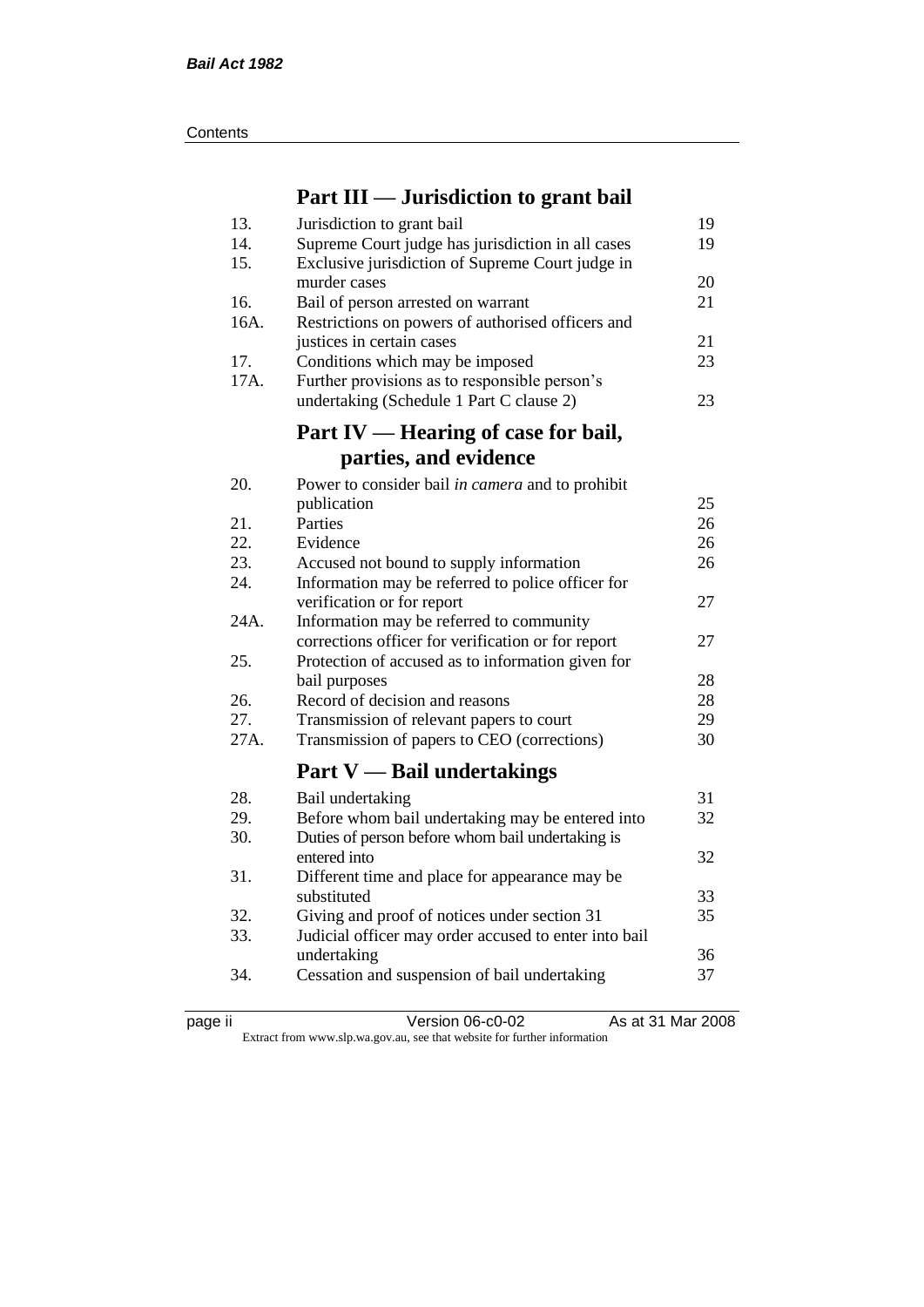## **Part VI — Sureties and surety undertakings**

| 35.  | Meaning of surety and surety undertaking           | 38 |
|------|----------------------------------------------------|----|
| 36.  | Authority to approve sureties                      | 38 |
| 37.  | Proposed surety to receive certain information and |    |
|      | prescribed form for completion                     | 39 |
| 38.  | Persons disqualified from being sureties           | 39 |
| 39.  | Matters relevant to approval of sureties           | 40 |
| 40.  | Decision on application by proposed surety         | 40 |
| 41.  | Finality of decision to refuse approval            | 41 |
| 42.  | Before whom surety undertaking may be entered      |    |
|      | into                                               | 41 |
| 43.  | Duties of persons before whom surety undertaking   |    |
|      | is entered into                                    | 41 |
| 44.  | Surety undertaking extends to adjourned hearing    |    |
|      | only by consent                                    | 42 |
| 45.  | Giving and proof of notices under section 44       | 42 |
| 46.  | Power of surety to apprehend accused               | 43 |
| 47.  | Cessation and suspension of surety undertaking     | 44 |
| 48.  | Surety may apply for cancellation of his           |    |
|      | undertaking                                        | 45 |
| 49.  | Forfeiture of money under surety's undertaking     | 46 |
| 50.  | Offence to indemnify surety                        | 48 |
|      | <b>Part VIA — Administration of home</b>           |    |
|      | detention conditions                               |    |
| 50A. | Powers of CEO (corrections)                        | 49 |
| 50C. | Powers and duties of community corrections         |    |
|      | officers                                           | 49 |
| 50D. | Powers of members of the Police Force              | 51 |
| 50E. | CEO (corrections) may substitute a different place |    |
|      | of detention and apply conditions                  | 51 |
| 50F. | CEO (corrections) may revoke bail                  | 52 |
| 50G. | Procedure on arrest after revocation of bail       | 52 |
| 50H. | Exclusion of the rules of natural justice          | 53 |
| 50J. | Delegation by CEO (corrections)                    | 53 |
| 50K. | Retrieval of monitoring equipment                  | 53 |
| 50L. | Rules                                              | 54 |

| As at 31 Mar 2008 | Version 06-c0-02                                                         | <br>page III |
|-------------------|--------------------------------------------------------------------------|--------------|
|                   | Extract from www.slp.wa.gov.au, see that website for further information |              |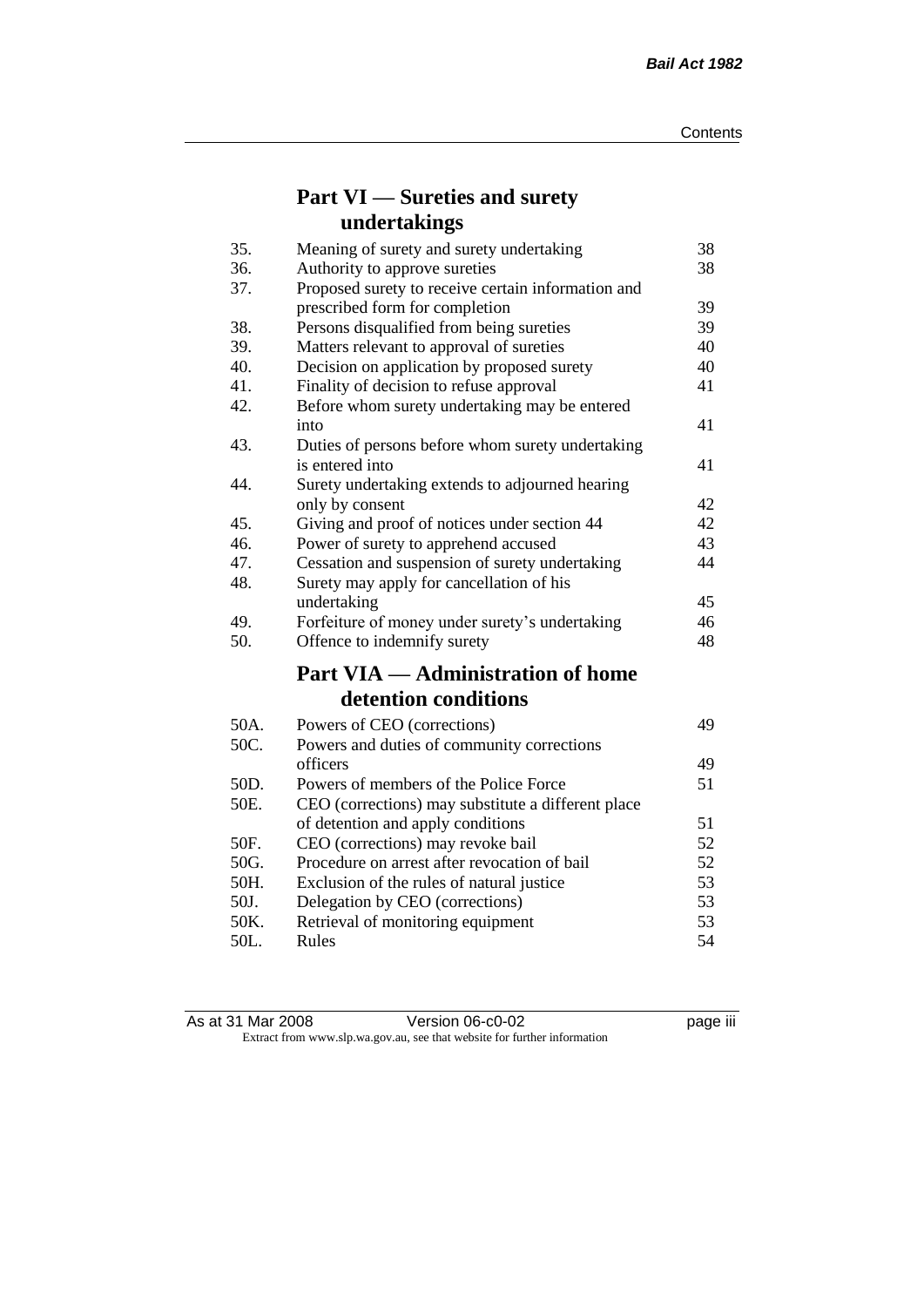#### **Contents**

## **Part VII — Enforcement of bail undertakings**

| 51. | Offence to fail to comply with bail undertaking      | 55 |
|-----|------------------------------------------------------|----|
| 52. | Provisions as to summary proceedings before          |    |
|     | superior courts for an offence under section 51      | 56 |
| 53. | Appeals against decisions made under s. 52           | 57 |
| 54. | Accused on bail may be taken before a judicial       |    |
|     | officer for variation or revocation of bail          | 58 |
| 55. | Powers of judicial officer to revoke or vary bail    | 59 |
| 56. | Warrant for arrest of absconding accused             | 60 |
| 57. | Forfeiture of money under bail undertaking           | 60 |
| 58. | Automatic forfeiture on expiration of one year after |    |
|     | absconding                                           | 61 |
|     | <b>Part VIII — Miscellaneous</b>                     |    |
| 59. | Further power of judicial officer in relation to     |    |

| 59.  | Further power of judicial officer in relation to    |    |
|------|-----------------------------------------------------|----|
|      | enforcement of undertakings                         | 63 |
| 60.  | Accused and surety to notify any change of address  | 63 |
| 61.  | Offence of failing to bring arrested person before  |    |
|      | court or person able to grant bail                  | 64 |
| 62.  | Offence to give false information for bail purposes | 64 |
| 63.  | Protection of persons carrying out this Act         | 64 |
| 64.  | Evidence of non-appearance etc. by an accused       | 65 |
| 65.  | Bail undertakings by minors                         | 65 |
| 66.  | Abolition of other powers to grant bail             | 65 |
| 66A. | Delegation by registrar                             | 66 |
| 67.  | Regulations                                         | 66 |

## **Schedule 1**

## **Part A — Jurisdiction to grant bail**

| 1.               | Initial appearance                          | 68 |
|------------------|---------------------------------------------|----|
| 2.               | Appearance after adjournment                | 68 |
| 3.               | Appearance on committal to Supreme Court or |    |
|                  | District Court                              | 69 |
| $\overline{4}$ . | Appearance in connection with appeal etc.   | 69 |
| 5.               | Appearance prescribed by regulation         | 70 |
| 6.               | Appearances not otherwise provided for      | 70 |
| $\tau$           | Term used in this Part                      | 70 |
|                  |                                             |    |

| د،<br>חומ |  |
|-----------|--|
|           |  |
|           |  |
|           |  |

Version 06-c0-02 As at 31 Mar 2008 Extract from www.slp.wa.gov.au, see that website for further information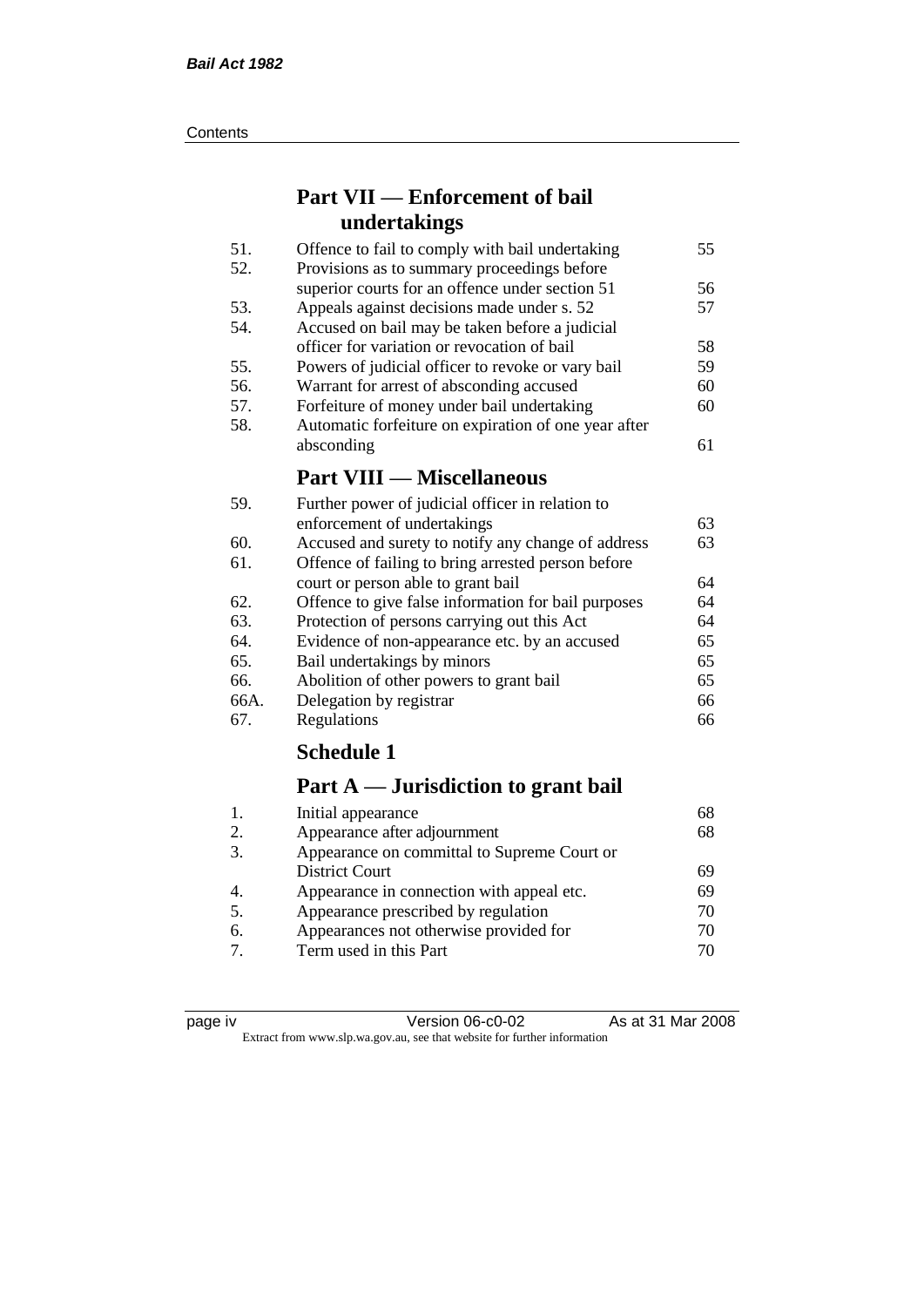## **Part B — Cessation of power to grant bail**

| 1.  | Upon decision by judge, power of other officers                              |    |
|-----|------------------------------------------------------------------------------|----|
|     | ceases                                                                       | 70 |
| 2.  | Upon decision by judicial officer, his power and<br>that of his peers ceases | 71 |
| 3.  | Upon refusal by justice power of authorised officer                          |    |
|     | or justice ceases                                                            | 71 |
| 4.  | Judicial officer's powers where accused proves                               |    |
|     | new facts or changed circumstances                                           | 71 |
|     | Part C — Manner in which                                                     |    |
|     | jurisdiction to be exercised                                                 |    |
| 1.  | Bail before conviction to be at discretion of bail                           |    |
|     | authority, except for a child                                                | 72 |
| 2.  | Child to have qualified right to bail                                        | 73 |
| 3.  | Matters relevant to consideration of clause 1(a)                             | 75 |
| 3A. | Bail where serious offence committed while                                   |    |
|     | accused on bail for another serious offence                                  | 75 |
| 3B. | Determination of exceptional reasons under                                   |    |
|     | clause $3A(1)$                                                               | 76 |
| 4.  | When bail to be granted after conviction                                     | 78 |
| 5.  | Exception for bail for an appeal under the Criminal                          |    |
|     | Appeals Act 2004 Part 2                                                      | 78 |
| 6.  | Bail of people on community orders etc.                                      | 79 |
| 7.  | Bail for initial appearance to be for not more than                          |    |
| 8.  | 7 days                                                                       | 79 |
|     | Bail on adjournment in court of summary                                      |    |
|     | jurisdiction to be for not more than 30 days except<br>by consent            | 79 |
| 9.  | Provision as to calculation of time                                          | 80 |
|     |                                                                              |    |
|     | Part D — Conditions which may be                                             |    |
|     | imposed on a grant of bail                                                   |    |
| 1.  | Conditions as to forfeiture and giving security may                          |    |
|     | be imposed on the accused and sureties                                       | 80 |
| 2.  | Other conditions which may be imposed                                        | 81 |
| 3.  | Home detention condition may be imposed                                      | 84 |

As at 31 Mar 2008 Version 06-c0-02 Page v

Extract from www.slp.wa.gov.au, see that website for further information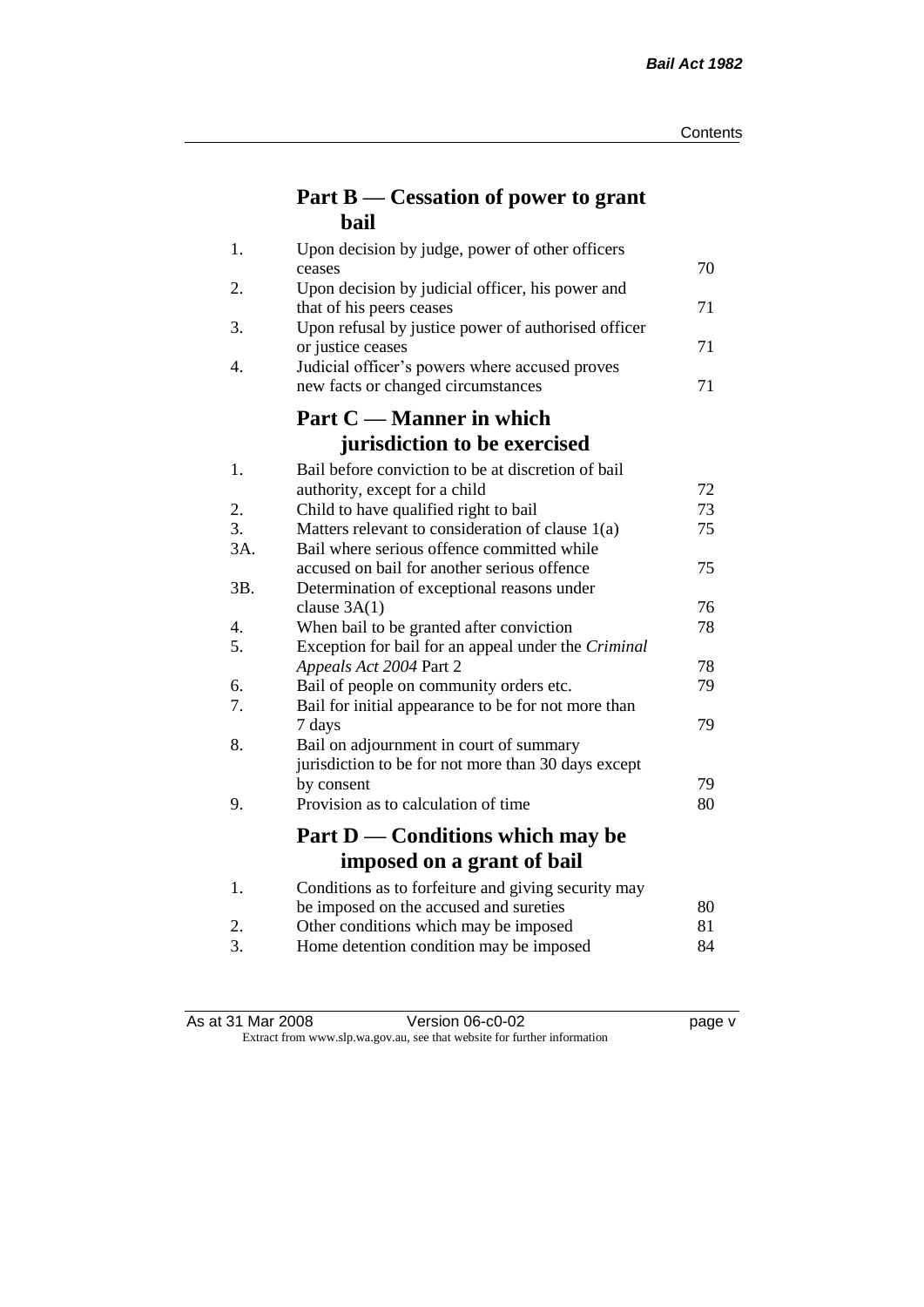#### **Contents**

## **Schedule 2 — Serious offences**

## **Notes**

| Compilation table                            | 89. |
|----------------------------------------------|-----|
| Provisions that have not come into operation | 93  |

page vi Version 06-c0-02 As at 31 Mar 2008 Extract from www.slp.wa.gov.au, see that website for further information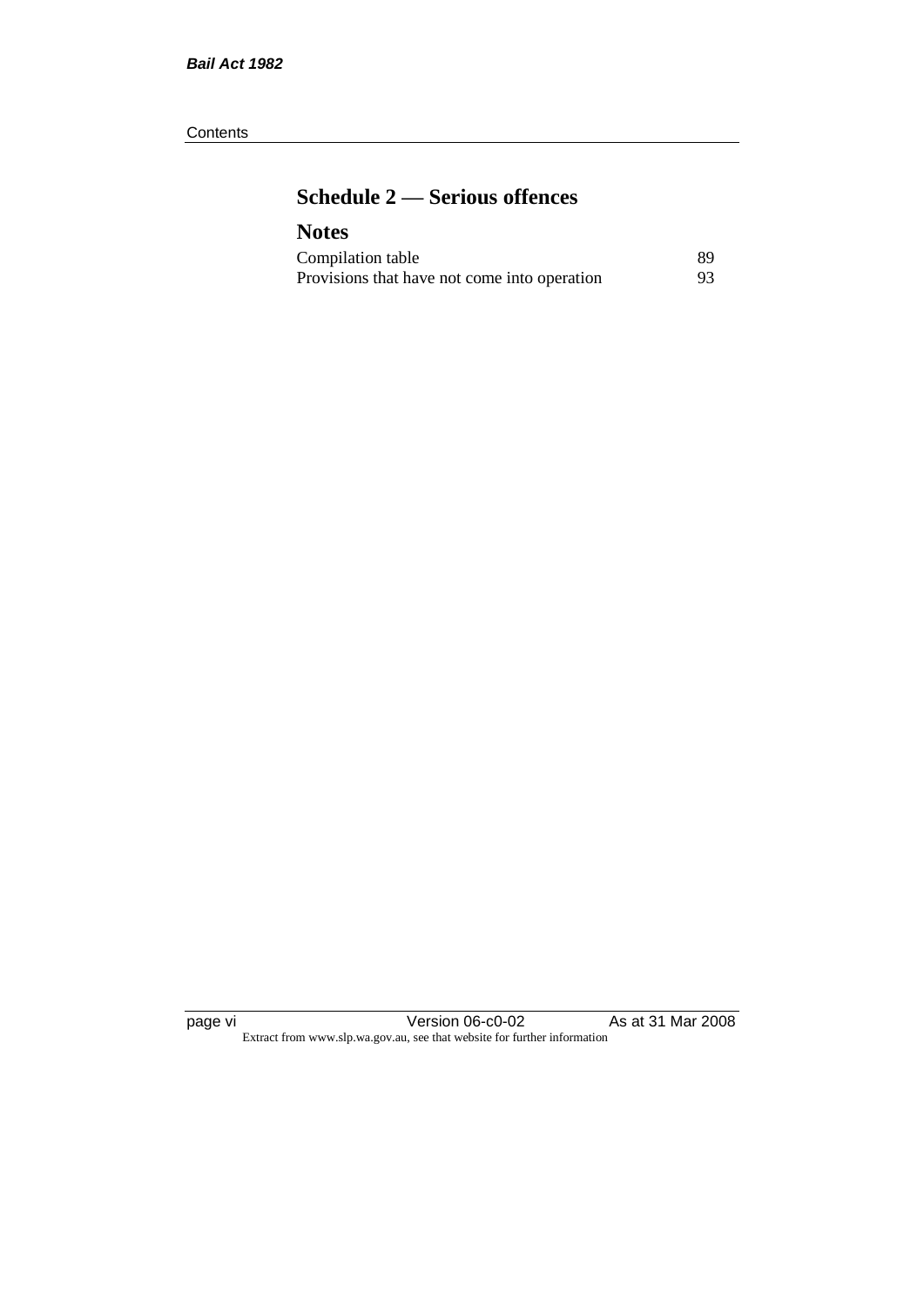Western Australia

# **Bail Act 1982**

**An Act to make better provision for bail in criminal proceedings.** 

As at 31 Mar 2008 **Version 06-c0-02 Page 1** Page 1 Extract from www.slp.wa.gov.au, see that website for further information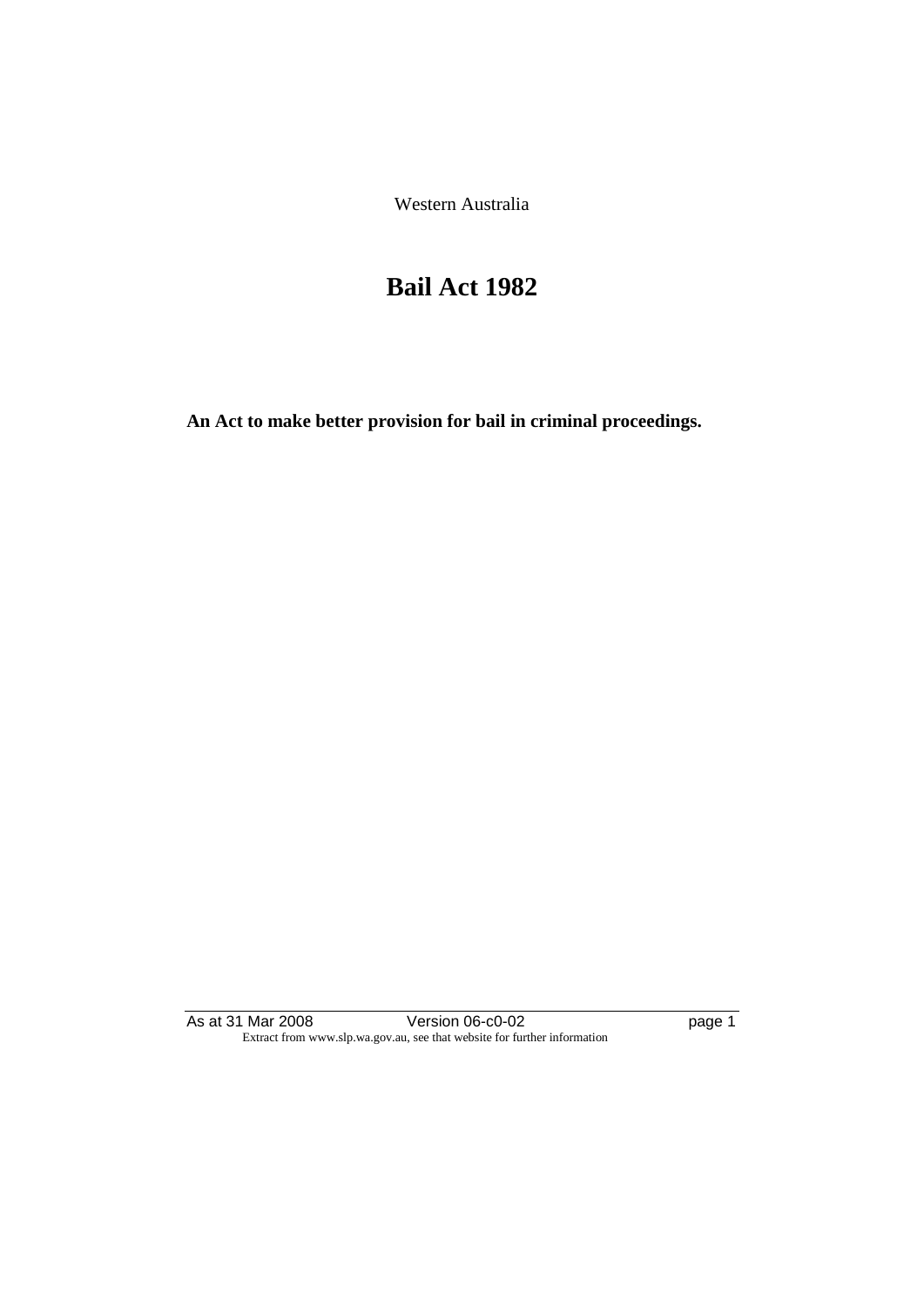## **Part I — Preliminary**

#### **1. Short title**

This Act may be cited as the *Bail Act* 1982<sup>1</sup>.

#### **2. Commencement**

This Act shall come into operation on a day to be fixed by proclamation  $<sup>1</sup>$ .</sup>

### **3. Terms used in this Act**

(1) In this Act, unless a contrary intention appears —

**"accused"** includes —

- (a) a person charged with, convicted of, or found guilty of an offence;
- (b) a person whose conviction for an offence is stayed;
- (c) a person in respect of whom an appeal relating to an offence is pending;
- (d) a person in respect of whom a new trial for an offence has been ordered;

#### **"adjournment"**—

- (a) means any order of a court by which proceedings for an offence are postponed or interrupted or are to be held at a different time or place before the same court; and
- (b) is deemed to include any order of a court, other than a committal to the Supreme Court or District Court, by which the venue of any proceedings for an offence is changed to another court or a court at another place whether by way of a remand, referral, or recommittal of the accused or otherwise;
- **"appeal"** includes an application for leave to appeal;

page 2 Version 06-c0-02 As at 31 Mar 2008 Extract from www.slp.wa.gov.au, see that website for further information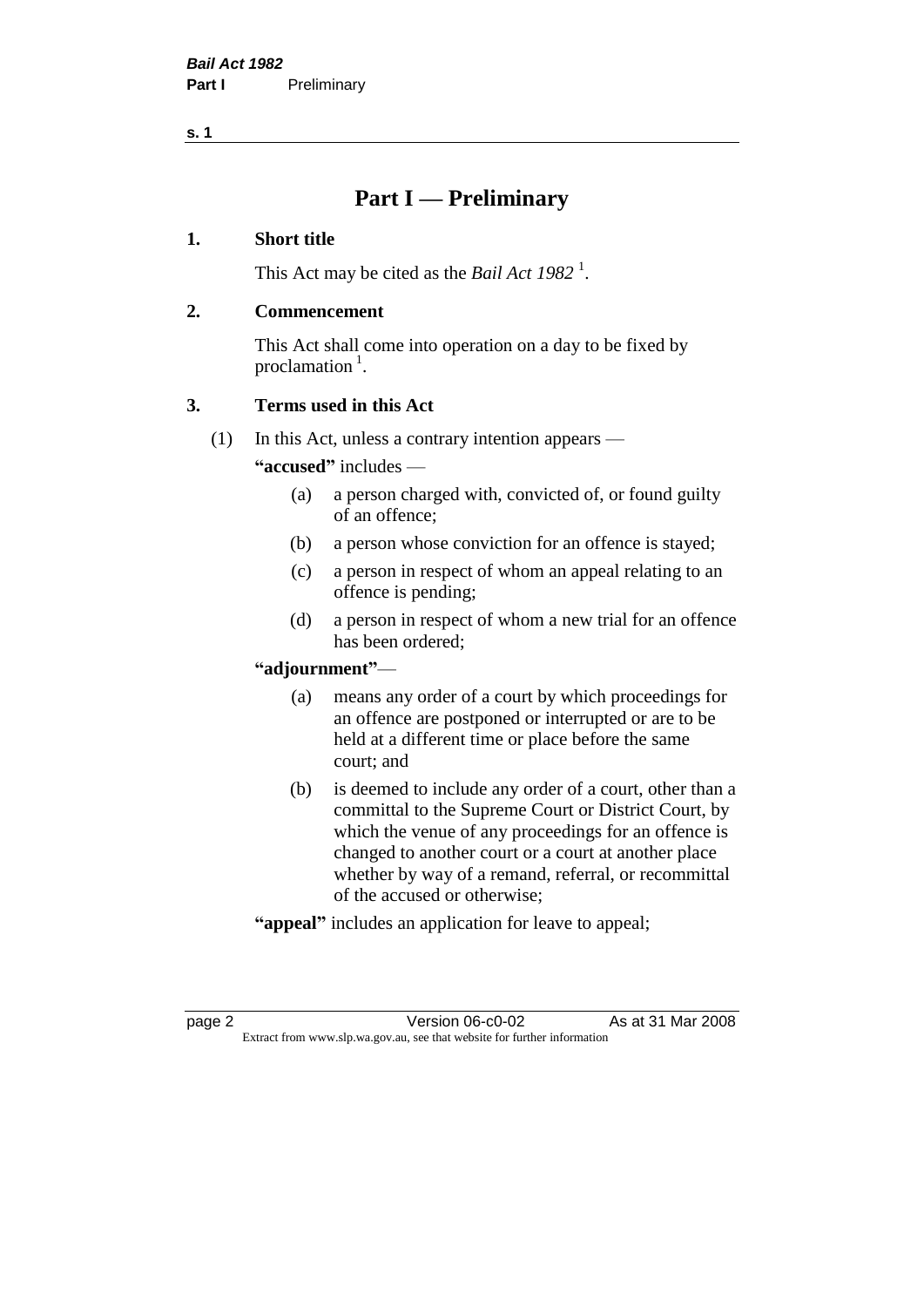#### **"appropriate judicial officer"** —

- (a) subject to paragraphs (b) and (c), means a judicial officer who is empowered to exercise jurisdiction in the court before which the accused is required to appear pursuant to his bail undertaking;
- (b) if the court is the Court of Appeal, means a judge of appeal;
- (c) except in section 49, also means a judge of the Supreme Court or a judge of the Children's Court in any case where —
	- (i) only a judge of the Supreme Court or a judge of the Children's Court has power to grant bail under section 15, or a judicial officer has exercised the power contained in section  $31(2)(d)$ ; or
	- (ii) a judge of the Supreme Court or a judge of the Children's Court has granted bail under section 14,

for the appearance in question;

- **"as soon as is practicable"** means as soon as is reasonably practicable;
- **"authorised community services officer"** means any of the following persons —
	- (a) the CEO (corrections) or a delegate of the CEO (corrections) under subsection (5);
	- (b) a registrar of the Children's Court;
	- (c) a superintendent of a detention centre under the *Young Offenders Act 1994*;
	- (d) the officer for the time being in charge of any detention centre under the *Young Offenders Act 1994*;
- **"authorised officer"** means an authorised police officer or an authorised community services officer;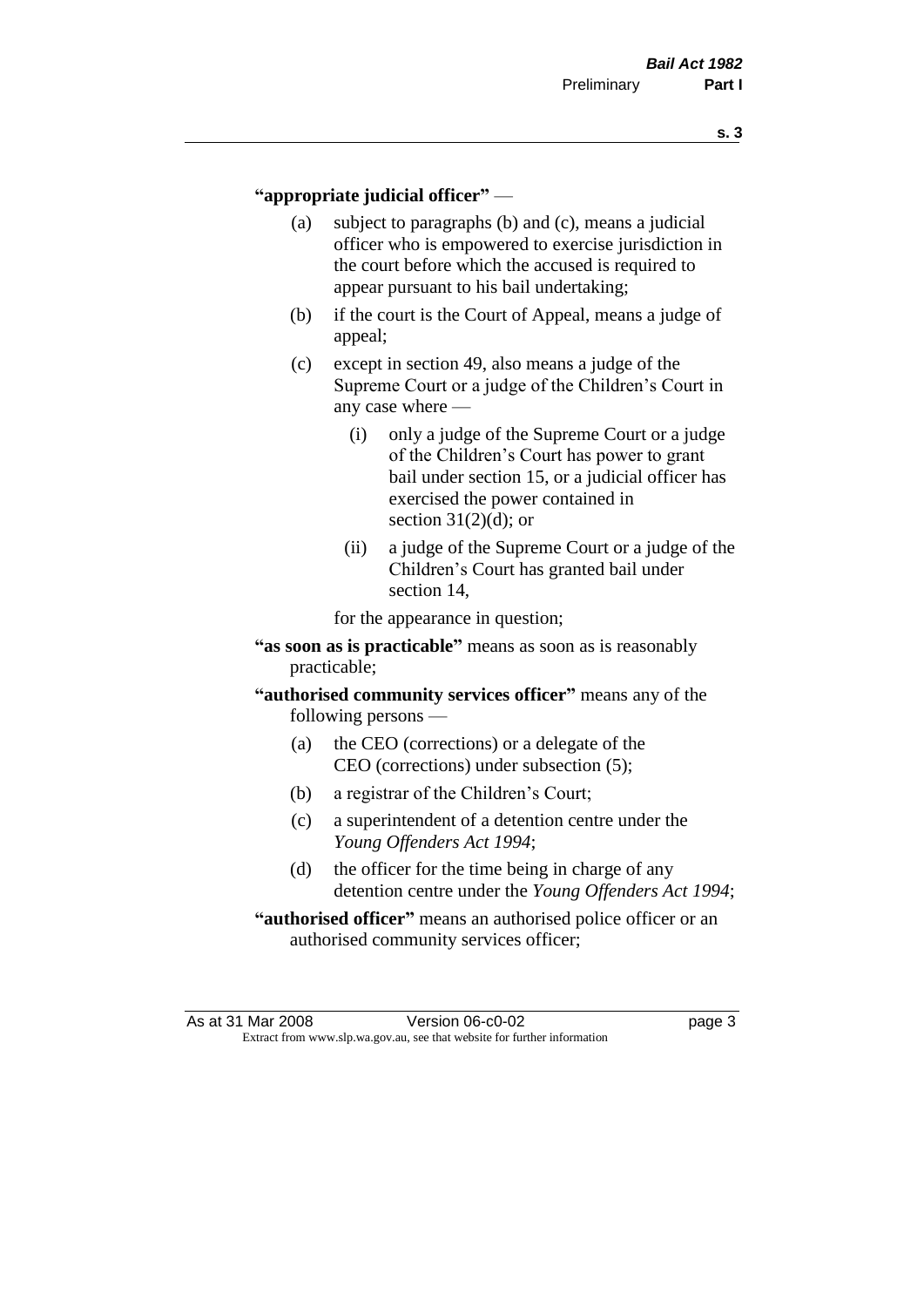- **"authorised police officer"** means a police officer who holds the rank of sergeant, or a higher rank, or is for the time being in charge of a police station or lock-up;
- **"bail undertaking"** means an undertaking described in section 28(2):
- **"CEO (corrections)"** means the chief executive officer of the Public Sector agency principally assisting the Minister administering Part 8 of the *Sentence Administration Act 2003* in its administration;
- **"child"** has the same meaning as "young person" has in the *Young Offenders Act 1994*;
- **"community corrections officer"** has the same meaning as in the *Sentence Administration Act 2003*;

**"court"** means each of the following —

- (a) the Magistrates Court;
- (b) the Children's Court;
- (c) a Coroner's Court;
- (d) the District Court;
- (e) the Supreme Court;
- (f) the Court of Appeal;
- **"early release order"** means an early release order made under the *Sentence Administration Act 1995* or *Sentence Administration Act 2003*;
- **"home detention condition"** means a home detention condition imposed under clause 3 of Part D of Schedule 1;
- **"judicial officer"** means any person empowered to exercise jurisdiction in a court whether or not he is sitting as a court, and includes a single justice;
- **"lock-up"** includes a place prescribed as a lock-up for the purposes of the *Court Security and Custodial Services Act 1999*;

page 4 Version 06-c0-02 As at 31 Mar 2008 Extract from www.slp.wa.gov.au, see that website for further information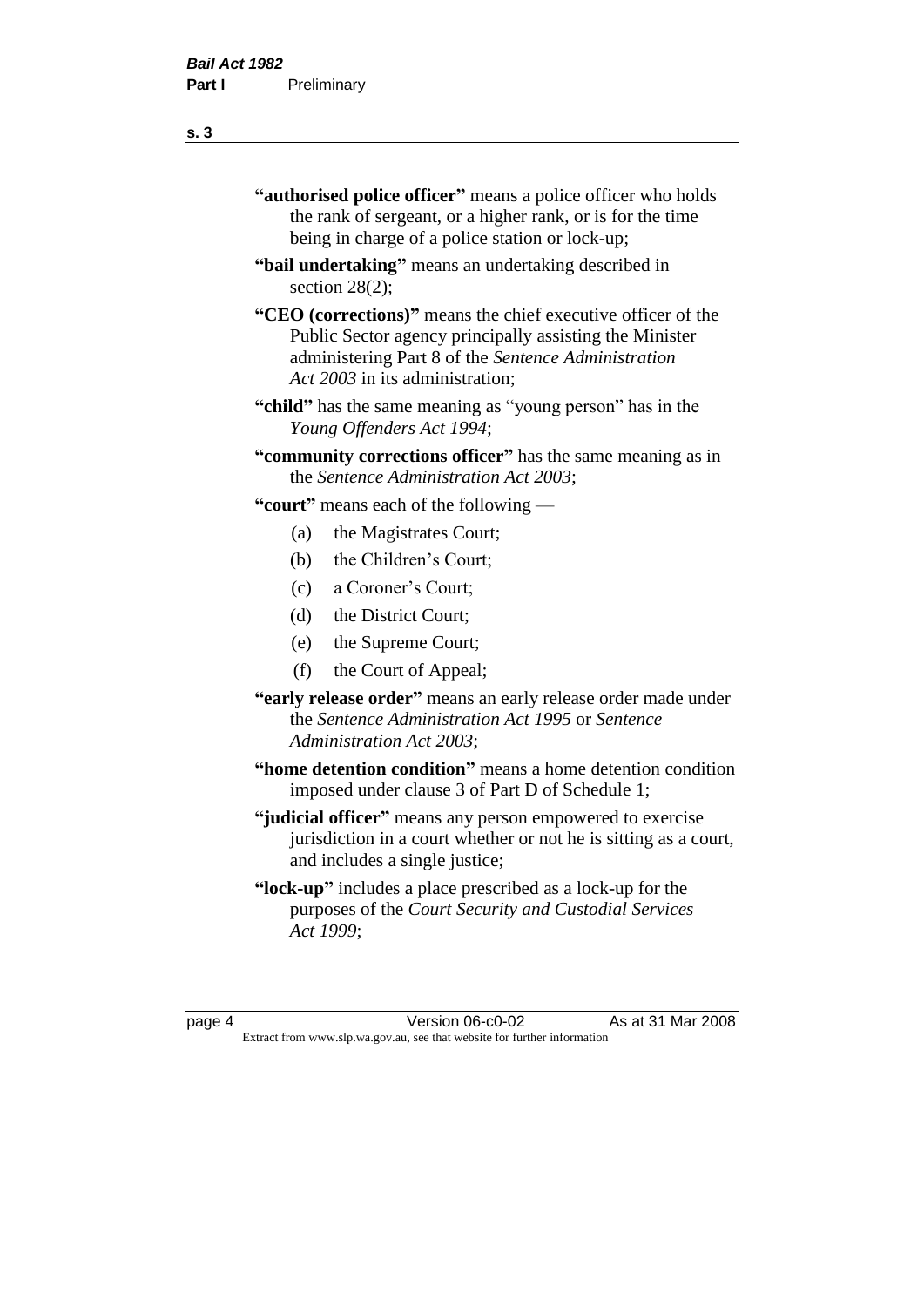- **s. 3**
- **"offence"** means any act, omission or conduct which renders the person doing the act, making the omission or engaging in the conduct liable to any punishment, and includes an alleged offence; but nothing in this definition shall limit the operation of subsection (4);
- **"police officer"** means any member of the Police Force of Western Australia;

#### **"prosecutor"** includes —

- (a) in the case of an offence charged in a prosecution notice, the prosecutor;
- (b) in the case of an offence charged in an indictment, the State or the Commonwealth, as the case may be;

#### **"serious offence"** means —

- (a) an offence against section 51(2a); and
- (b) an offence described in Schedule 2;

#### **"surety"** and **"surety undertaking"** have the meanings assigned to them by section 35;

**"trial"** means all proceedings for an offence between —

- (a) the time when the accused is called upon to plead to the prosecution notice or the indictment; and
- (b) the time when the accused is found not guilty or is sentenced.
- (2) A reference in this Act
	- (a) to a power to grant bail includes a reference to a power to refuse bail;
	- (b) to a grant of bail includes a reference to a grant of bail by the exercise of a power in section 31(2).
- (3) Where in this Act there is a reference to a requirement that an accused appear in court, the reference is to a requirement, unless a contrary intention appears, that the accused —
	- (a) surrender himself into the custody of the court or, in the case of a bail undertaking, of the court specified therein,

|                                                                          | As at 31 Mar 2008 | Version 06-c0-02 | page 5 |
|--------------------------------------------------------------------------|-------------------|------------------|--------|
| Extract from www.slp.wa.gov.au, see that website for further information |                   |                  |        |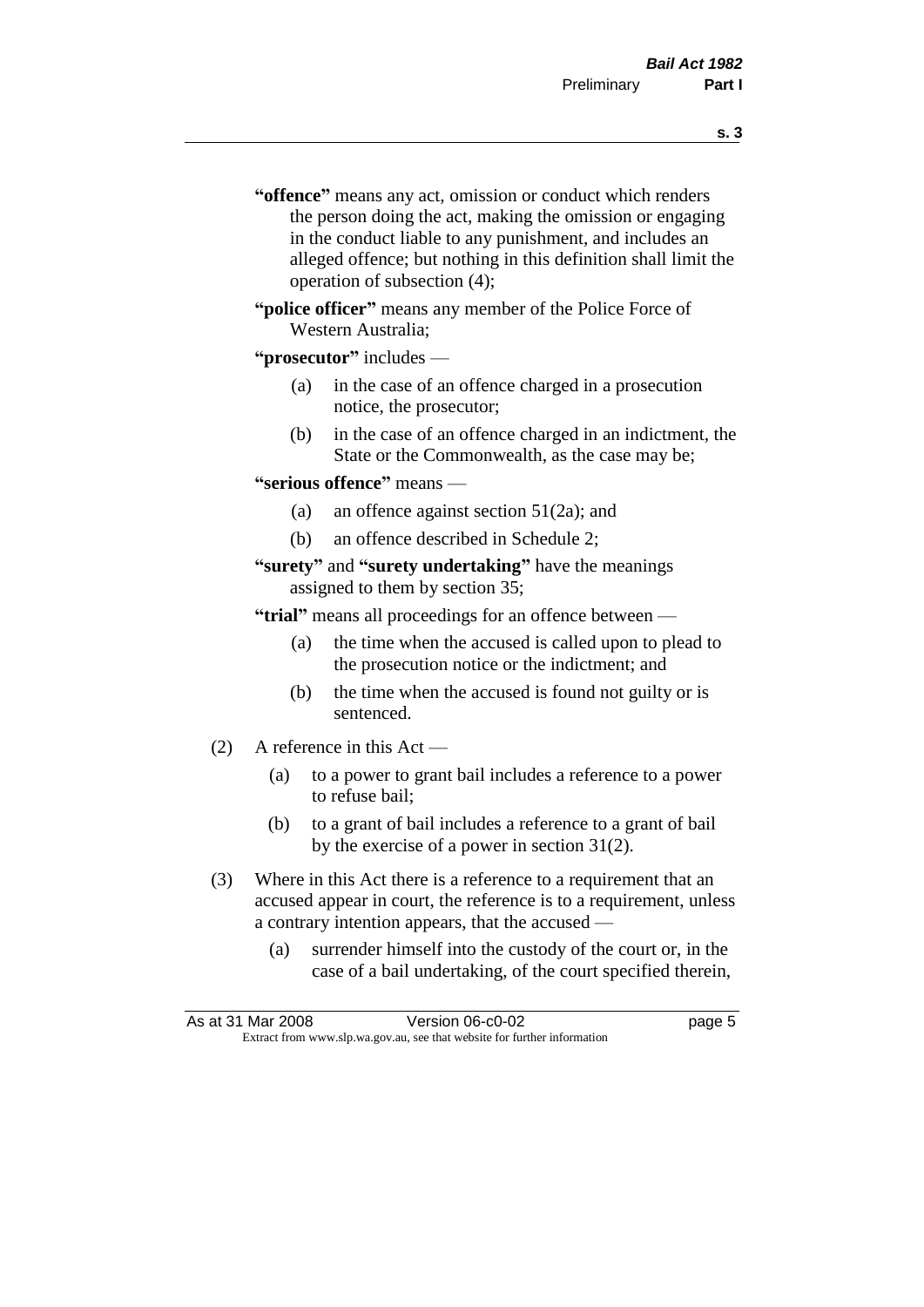or of such person as the court may direct, to be dealt with according to law;

(b) submit himself to a search of his person and any property then in his possession (which is hereby authorised) and allow to be taken from him, to be dealt with according to the relevant law and procedures, anything so found; and

- (c) remain in custody until authorised to be released therefrom.
- (4) If a person is arrested under a warrant issued
	- (a) under section 50, 79, 84E or 129 of the *Sentencing Act 1995* in connection with a possible breach of a conditional release order, a sentence of suspended imprisonment or conditional suspended imprisonment, or a community order imposed under that Act; or
	- (b) under section 43 of the *Young Offenders Act 1994* in respect of an alleged breach of a youth community based order, an intensive youth supervision order or a conditional release order made under that Act,
	- then
		- (c) the person is to be taken as having been arrested and to be in custody awaiting an appearance in court for the offence for which the sentence was imposed;
		- (d) the first appearance in court after the arrest is to be taken, for the purposes of sections  $5(1)$  and  $8(1)$  and clause 1 of Part A and clause 7 of Part C of Schedule 1, to be the initial appearance for that offence; and
		- (e) the proceedings following the arrest are to be taken to be proceedings for that offence and to be a trial for the purpose of the definition in subsection (1) of "trial".

page 6 **Version 06-c0-02** As at 31 Mar 2008 Extract from www.slp.wa.gov.au, see that website for further information

**s. 3**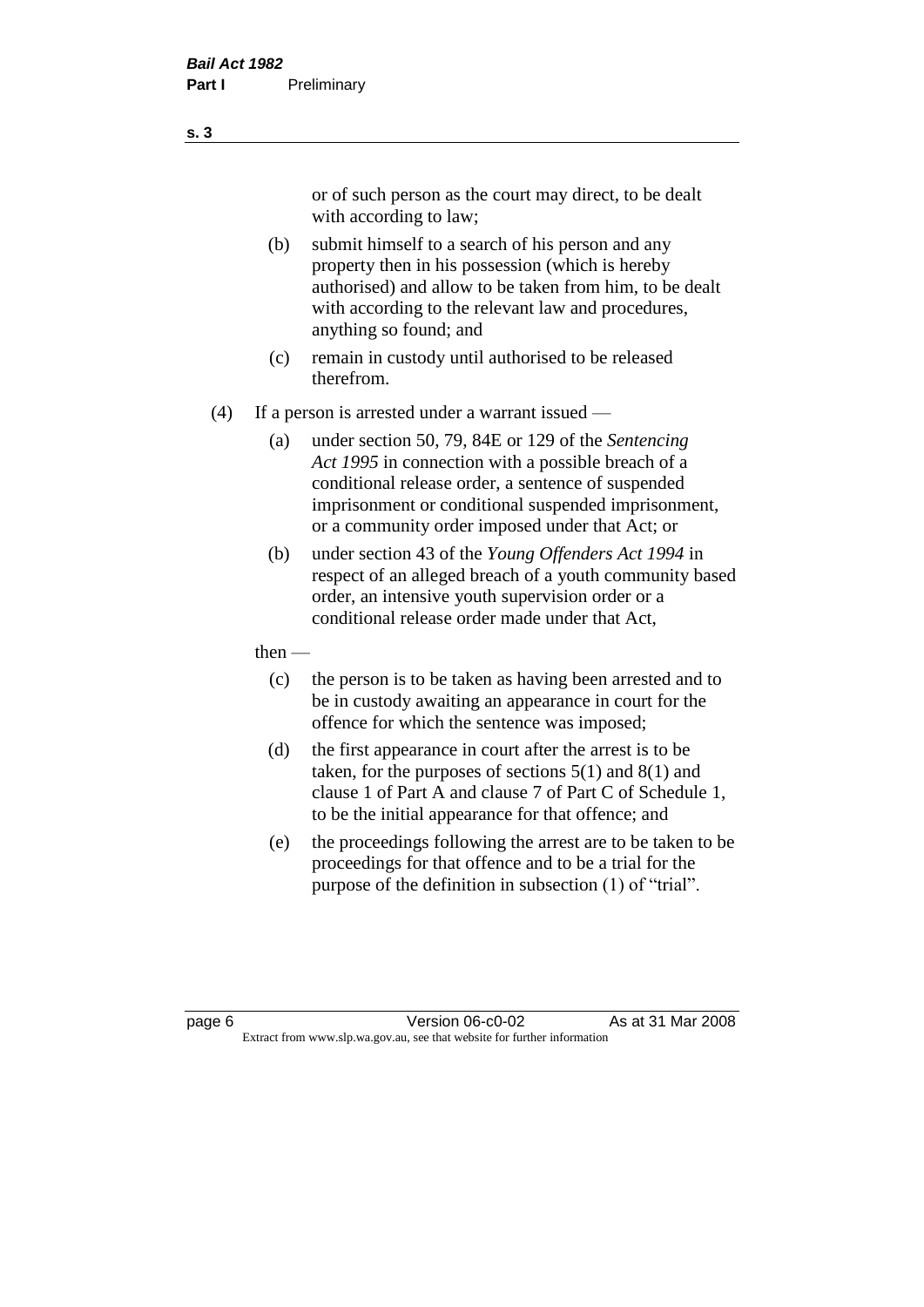- **s. 4**
- (5) The CEO (corrections) may by writing signed by him delegate to any officer of the department of which he is the chief executive officer any function he has under this Act as an authorised community services officer.

*[Section 3 amended by No. 74 of 1984 s. 3; No. 15 of 1988 s. 4; No. 49 of 1988 s. 78; No. 61 of 1990 s. 4; No. 31 of 1993 s. 6; No. 45 of 1993 s. 4 and 12; No. 78 of 1995 s. 7; No. 57 of 1997 s. 21(1); No. 54 of 1998 s. 4 and 14; No. 47 of 1999 s. 7; No. 50 of 2003 s. 29(3); No. 65 of 2003 s. 121(2); No. 27 of 2004 s. 13(2); No. 34 of 2004 s. 251; No. 45 of 2004 s. 28(4); No. 59 of 2004 s. 141; No. 84 of 2004 s. 11, 82 and 83(2); No. 65 of 2006 s. 51 and 53.]* 

### **4. Application of this Act**

The operation of this Act extends to any appearance in a court for an offence —

- (a) except to the extent that in this Act, or in the law creating the offence or applicable thereto, express provision is made excluding or limiting the operation of this Act in respect of that appearance;
- (b) whether or not that law contains a reference to the granting of bail;
- (c) however any reference in that law to the granting of bail may be expressed; and
- (d) as if any reference therein to the taking of a recognizance were to a requirement that, except where bail is dispensed with under this Act, the accused enter into a bail undertaking.

*[Section 4 amended by No. 84 of 2004 s. 82.]*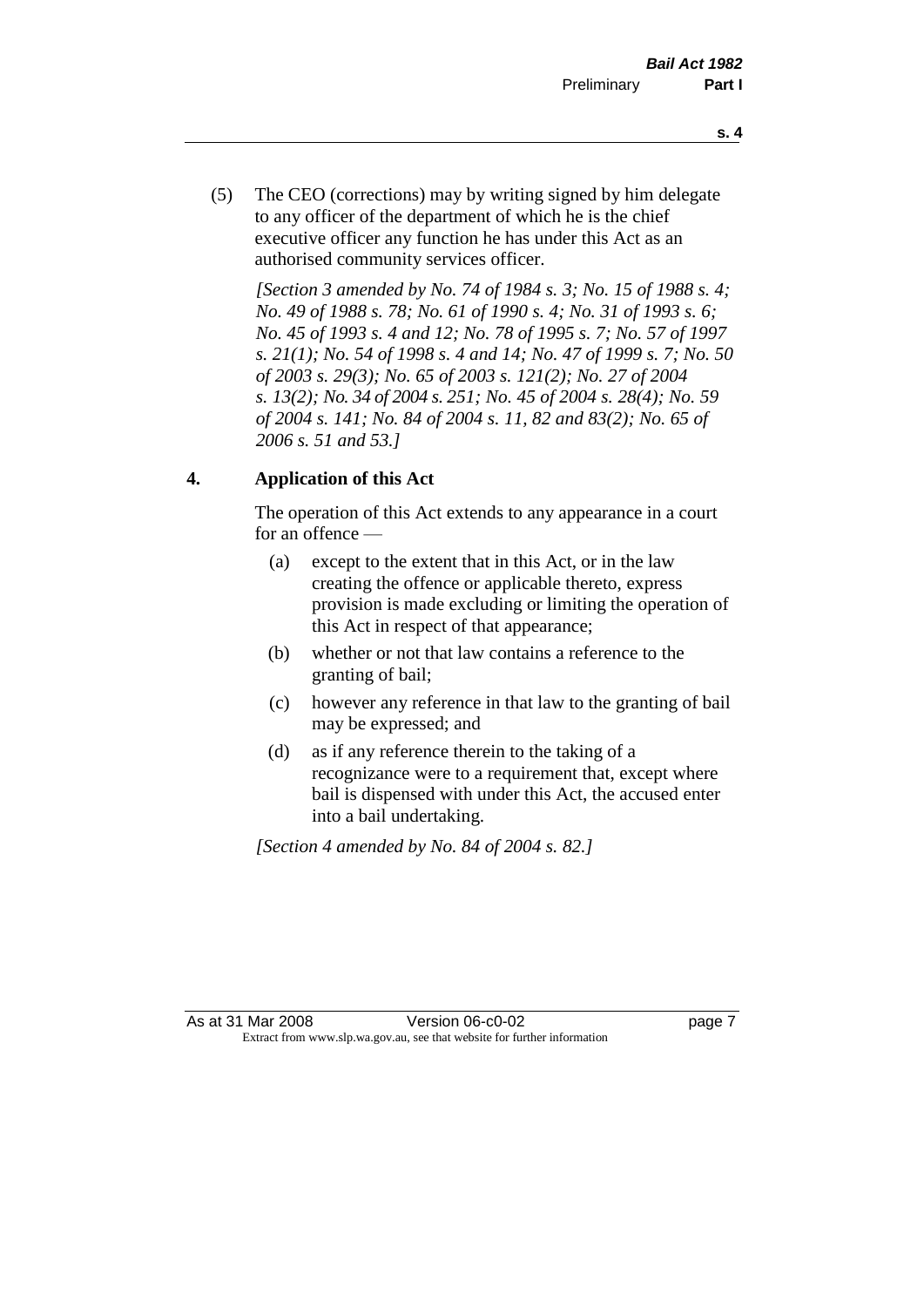## **Part II — Rights of accused in relation to bail**

*[Heading amended by No. 84 of 2004 s. 82.]* 

### **5. Right of accused to have bail considered under this Act**

- (1) An accused who is in custody for an offence awaiting his initial appearance in court therefor is entitled —
	- (a) subject to sections 9, 10, 12 and 16(2), to have his case for bail for that appearance considered under and in accordance with this Act as soon as is practicable;
	- (b) if his case is not so considered, or if he is refused bail or is not released on bail, to be brought before a court as soon as is practicable.
- (2) An accused who is in custody awaiting any appearance in court for an offence, other than an initial appearance, is entitled, subject to sections 7(3), 9 and 10, to have his case for bail for that appearance considered under and in accordance with this Act.

*[Section 5 amended by No. 74 of 1984 s. 4; No. 84 of 2004 s. 82.]* 

### **6. Duty on arresting officer and others to consider bail**

- (1) This section applies to a police officer or other person (the **"arrester"**) who —
	- (a) charges a person who is under arrest (the **"accused"**) with an offence; and
	- (b) does not release the accused unconditionally under section 142 of the *Criminal Investigation Act 2006*,

or who arrests a person under a warrant.

- (2) This section is subject to  $-$ 
	- (a) the exercise of the power conferred by section 9; and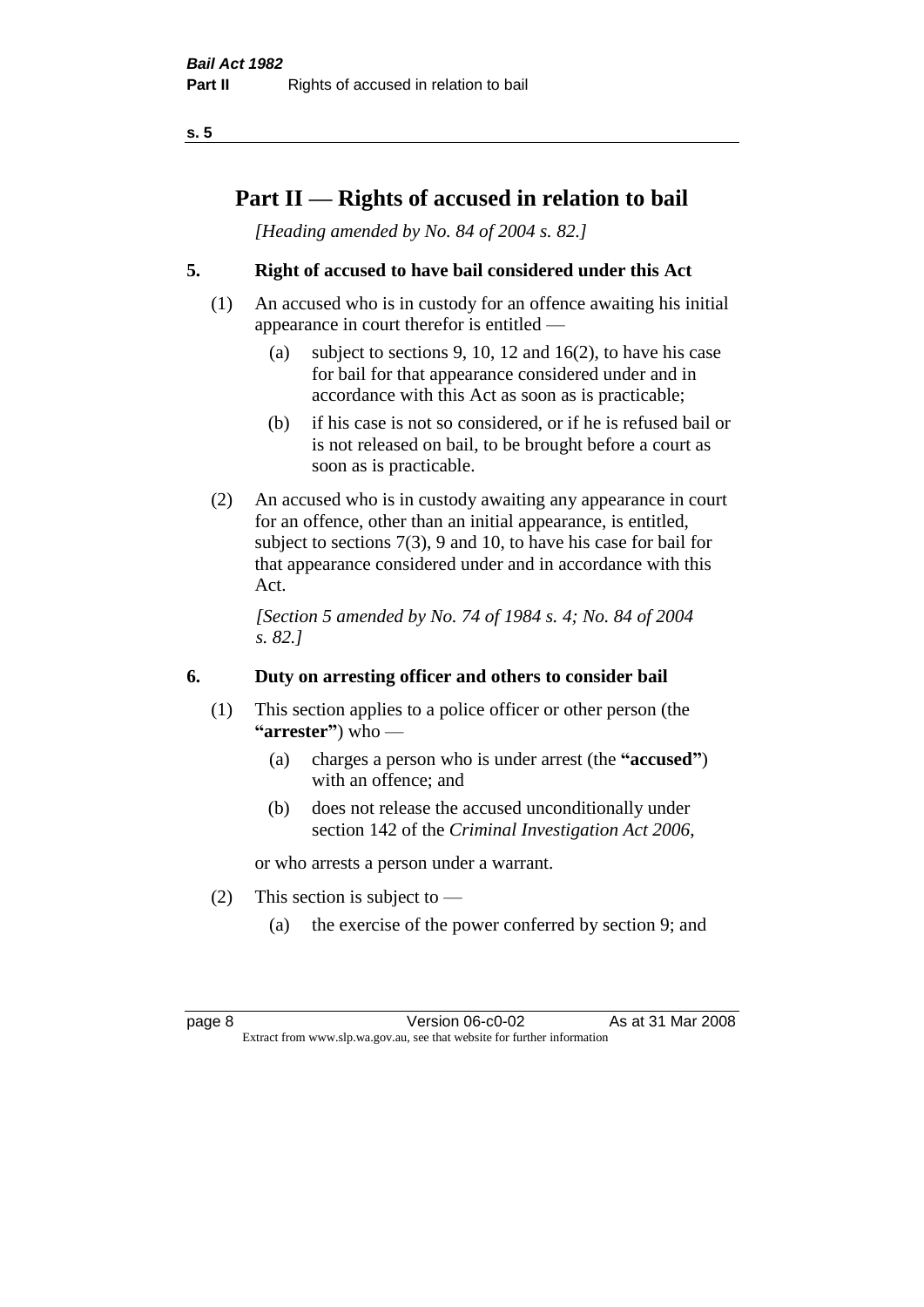- (b) sections 10, 12 and 16 and clause 3A of Part C of Schedule 1.
- (3) The duties in this section shall be performed whether or not an application for bail is made by or on behalf of the accused.
- (4) As soon as is practicable after the accused is charged, or arrested under a warrant, as the case may be, the arrester shall either —
	- (a) bring the accused or cause the accused to be brought before a court; or
	- (b) perform the other duties of the arrester under this section.
- (5) If the arrester has power to grant the accused bail, the arrester shall consider the accused's case for bail.
- (6) If the arrester does not have power to grant the accused bail, the arrester shall, unless subsection (8), (9) or (10) applies, bring or cause the accused to be brought before an authorised police officer or a justice or, in the case of a child, any authorised officer or a justice, who shall consider the accused's case for bail as soon as is practicable.
- (7) Even if the arrester has power to grant the accused bail, the arrester may, instead of complying with subsection (5), comply with subsection (6) as if the arrester did not.
- (8) If under section 15 only a judge of the Supreme Court or a judge of the Children's Court has power to grant the accused bail, the arrester shall bring the accused or cause the accused to be brought before a judge of the Supreme Court or a judge of the Children's Court, as the case requires, who shall consider the accused's case for bail as soon as is practicable.
- (9) If under section 16 only a justice has power to grant the accused bail, the arrester shall bring the accused or cause the accused to be brought before a justice, who shall consider the accused's case for bail as soon as is practicable.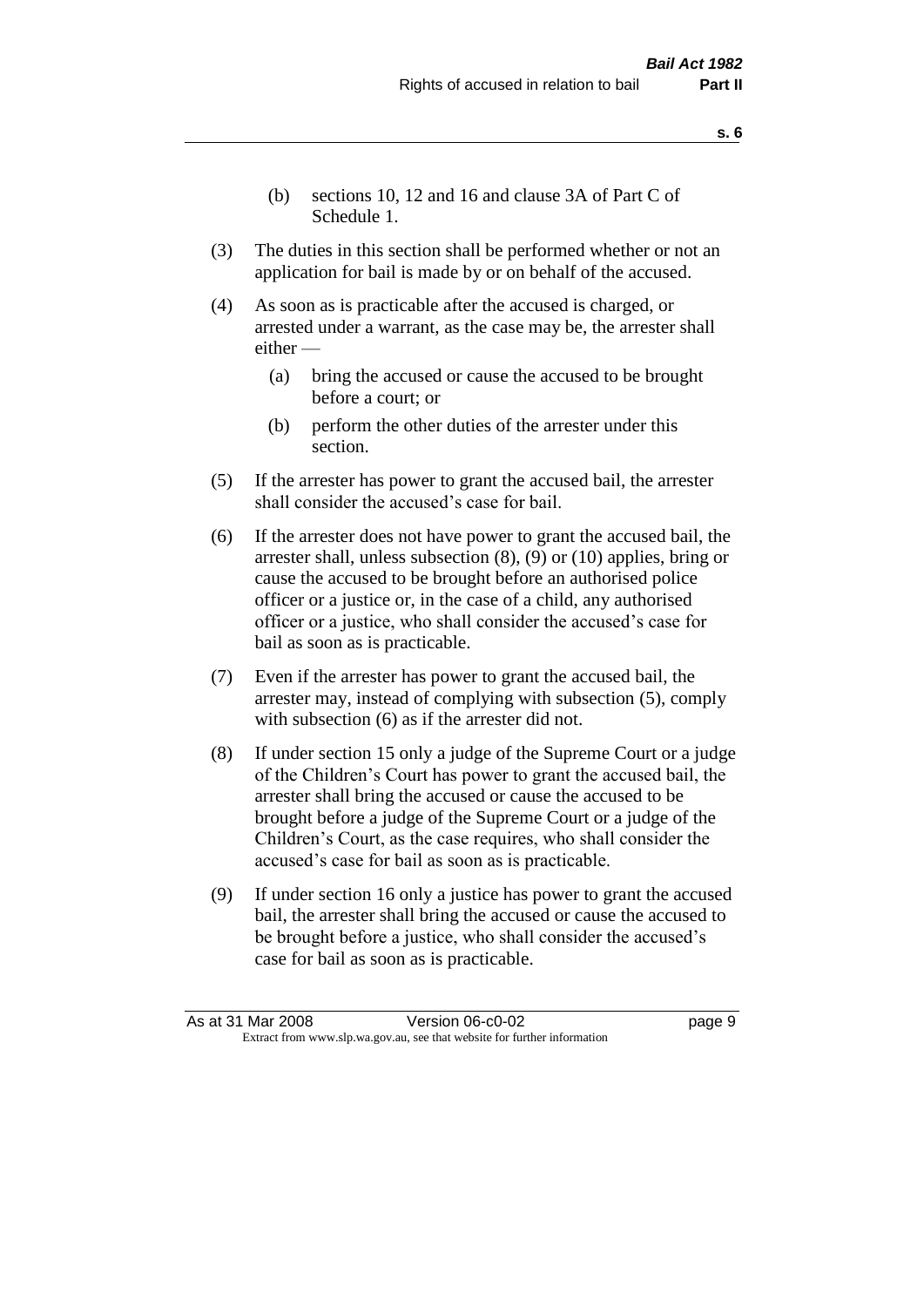#### **s. 6A**

(10) If section 16A applies, the arrester shall bring the accused or cause the accused to be brought before a court or judge referred to in section 16A(1), who shall consider the accused's case for bail as soon as is practicable.

*[Section 6 inserted by No. 59 of 2006 s. 4(1).]* 

#### **6A. Whether custody justified to be considered in certain cases**

- (1) In this section
	- **"accused"** means an accused who is under arrest, other than pursuant to a warrant;
	- **"released"** means released from custody without being required to enter into, or without having entered into, a bail undertaking;

**"serious offence"** means an indictable offence the penalty specified by a written law for which is or includes imprisonment for 5 years or more or life;

- **"summary court"** means the Magistrates Court or the Children's Court.
- (2) An authorised officer or justice who is considering an accused's case for bail for an initial appearance in a summary court on a charge of an indictable offence that is not a serious offence may order that the accused be served with a summons under the *Criminal Procedure Act 2004*, and released, in respect of the charge unless satisfied —
	- (a) that there are reasonable grounds to suspect the accused would not obey the summons if served with it; or
	- (b) that not releasing the accused is justified under subsection (4) or for any other reason.
- (3) An authorised officer or justice who is considering an accused's case for bail for an initial appearance in a summary court on a charge of a simple offence must order that the accused be served with a court hearing notice under the *Criminal Procedure*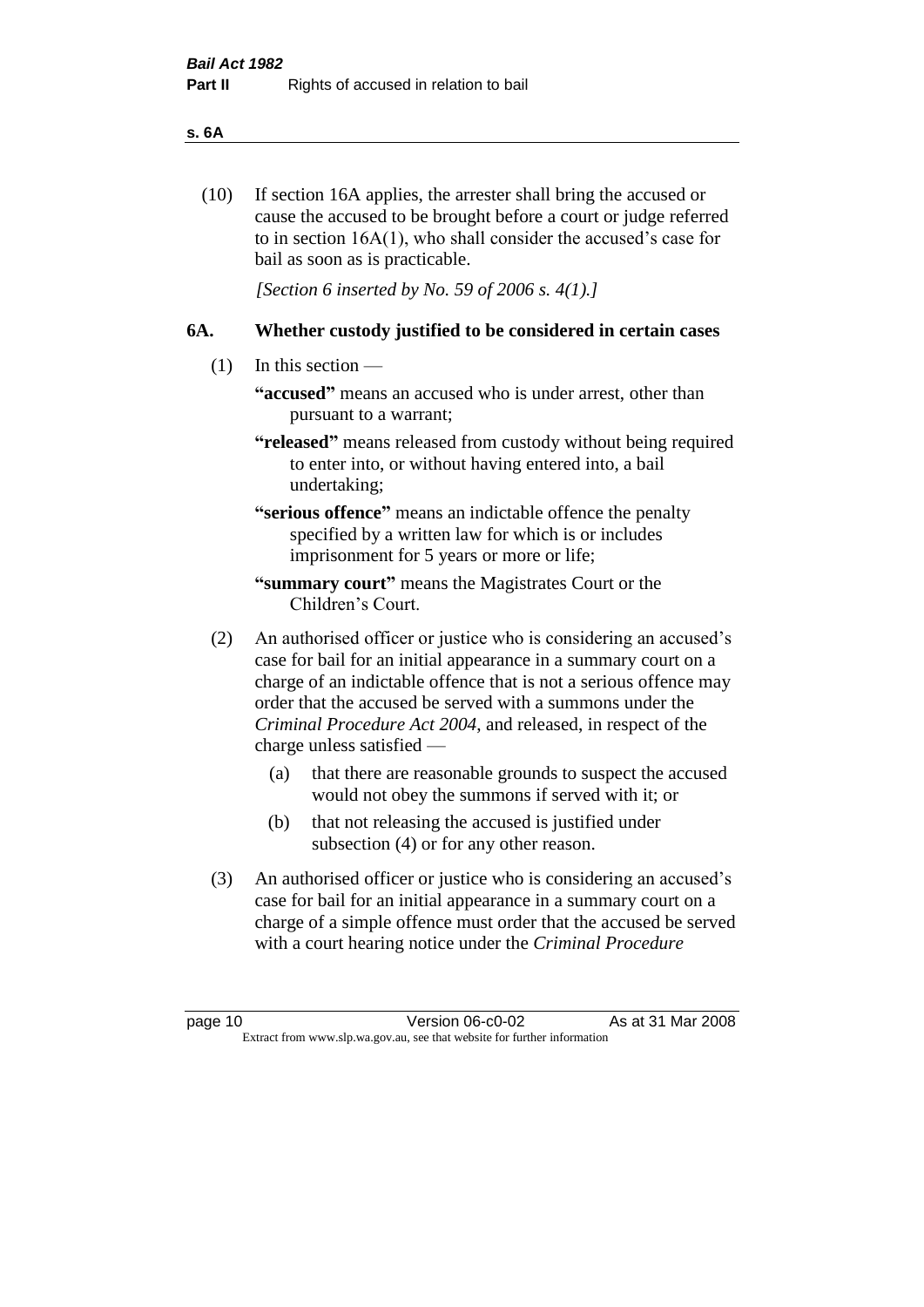*Act 2004*, and released, in respect of the charge unless satisfied —

- (a) that the presence of the accused when the charge is dealt with is likely to be necessary for any reason or for sentencing purposes; or
- (b) that not releasing the accused is justified under subsection (4) or for any other reason.
- (4) Not releasing an accused is justified if there are reasonable grounds to suspect that if the accused were released —
	- (a) the accused
		- (i) would commit an offence;
		- (ii) would continue or repeat an offence with which he or she is charged;
		- (iii) would endanger another person's safety or property; or
		- (iv) would interfere with witnesses or otherwise obstruct the course of justice, whether in relation to the accused or any other person;
		- or
	- (b) the accused's safety would be endangered.
- (5) This section does not affect the operation of section 28 or 30 of the *Criminal Procedure Act 2004*.

*[Section 6A inserted by No. 59 of 2006 s. 5.]* 

#### **7. Duty imposed on judicial officers in respect of unconvicted accused**

(1) Upon and following an accused's initial appearance in court for an offence every judicial officer who may thereafter order his detention or continued detention in custody before conviction for the offence (including detention during the period of his trial) is under a duty, unless subsection (2) applies, to consider the accused's case for bail, whether or not an application for bail is made by the accused or on his behalf.

As at 31 Mar 2008 Version 06-c0-02 page 11 Extract from www.slp.wa.gov.au, see that website for further information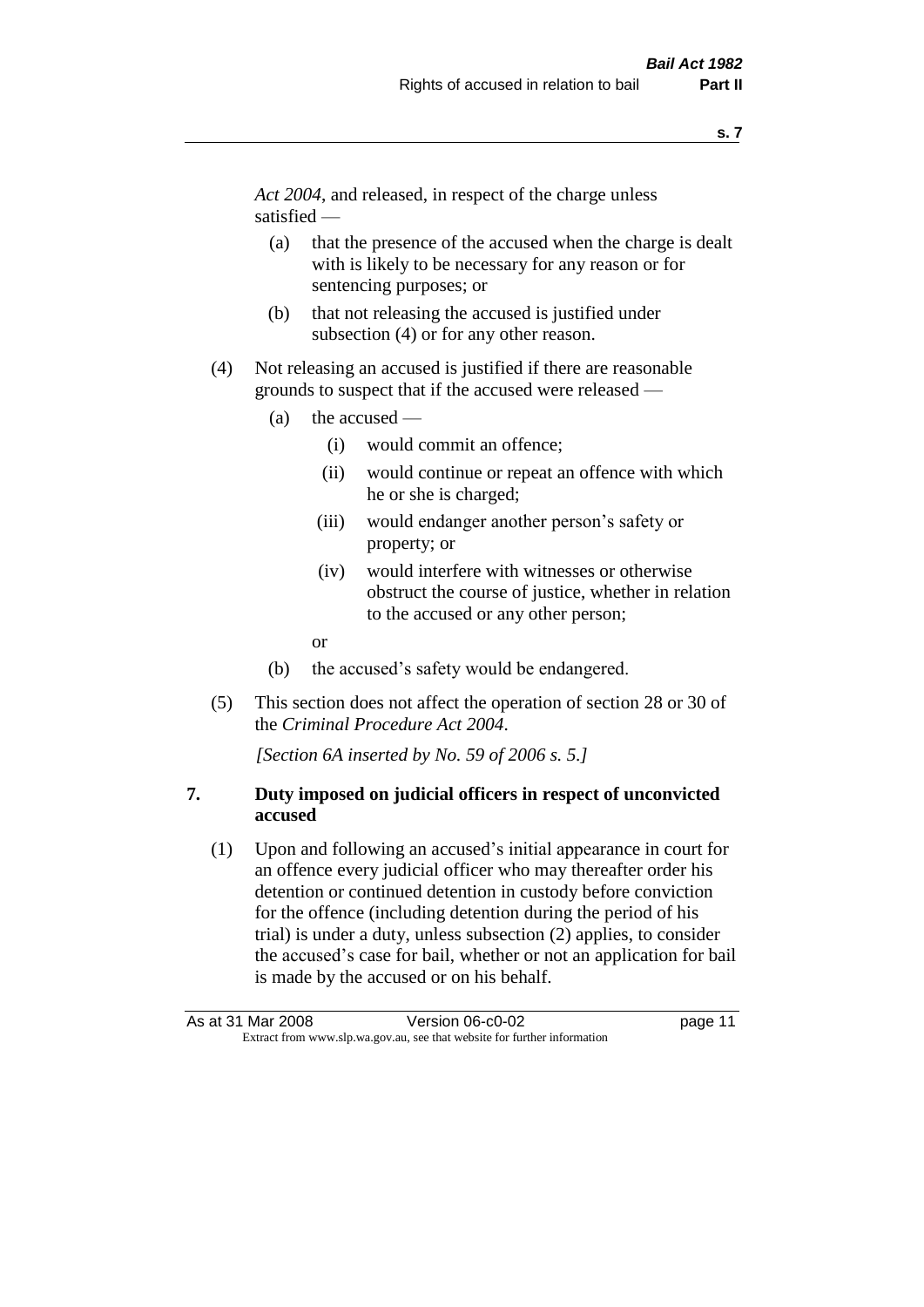- (2) Where under section 15 only a judge of the Supreme Court or a judge of the Children's Court has power to grant bail for an offence, the judicial officer referred to in subsection (1), other than a judge of the Supreme Court or a judge of the Children's Court, shall, whether or not an application for bail is made by the person or on his behalf, cause the accused to be taken as soon as is practicable before a judge of the Supreme Court or a judge of the Children's Court, as the case may require for the purpose of having the accused's case for bail considered by the judge.
- (3) Notwithstanding subsection (2), where
	- (a) the duty described in that subsection or in section 6(8) or (9) has been discharged once in relation to an accused's case for bail; and
	- (b) bail has on that occasion been refused by a judge of the Supreme Court or a judge of the Children's Court,

the accused's case for bail need not be considered on any subsequent occasion in the same case when the accused's continued detention may be ordered unless the accused satisfies the judicial officer who may order his detention that —

- (c) new facts have been discovered, new circumstances have arisen or the circumstances have changed since bail was refused on the occasion mentioned in paragraph (b); or
- (d) he failed to adequately present his case for bail on that occasion,

but if the judicial officer is so satisfied he shall cause the accused to be taken as soon as is practicable before a judge of the Supreme Court or a judge of the Children's Court as the case may require for the purpose of having the accused's case for bail considered by the judge.

(4) Notwithstanding subsection (1), after the duty described in that subsection has been discharged once in relation to an accused's case for bail or after a judge of the Supreme Court or a judge of

| page 12                                                                  | Version 06-c0-02 | As at 31 Mar 2008 |
|--------------------------------------------------------------------------|------------------|-------------------|
| Extract from www.slp.wa.gov.au, see that website for further information |                  |                   |

**s. 7**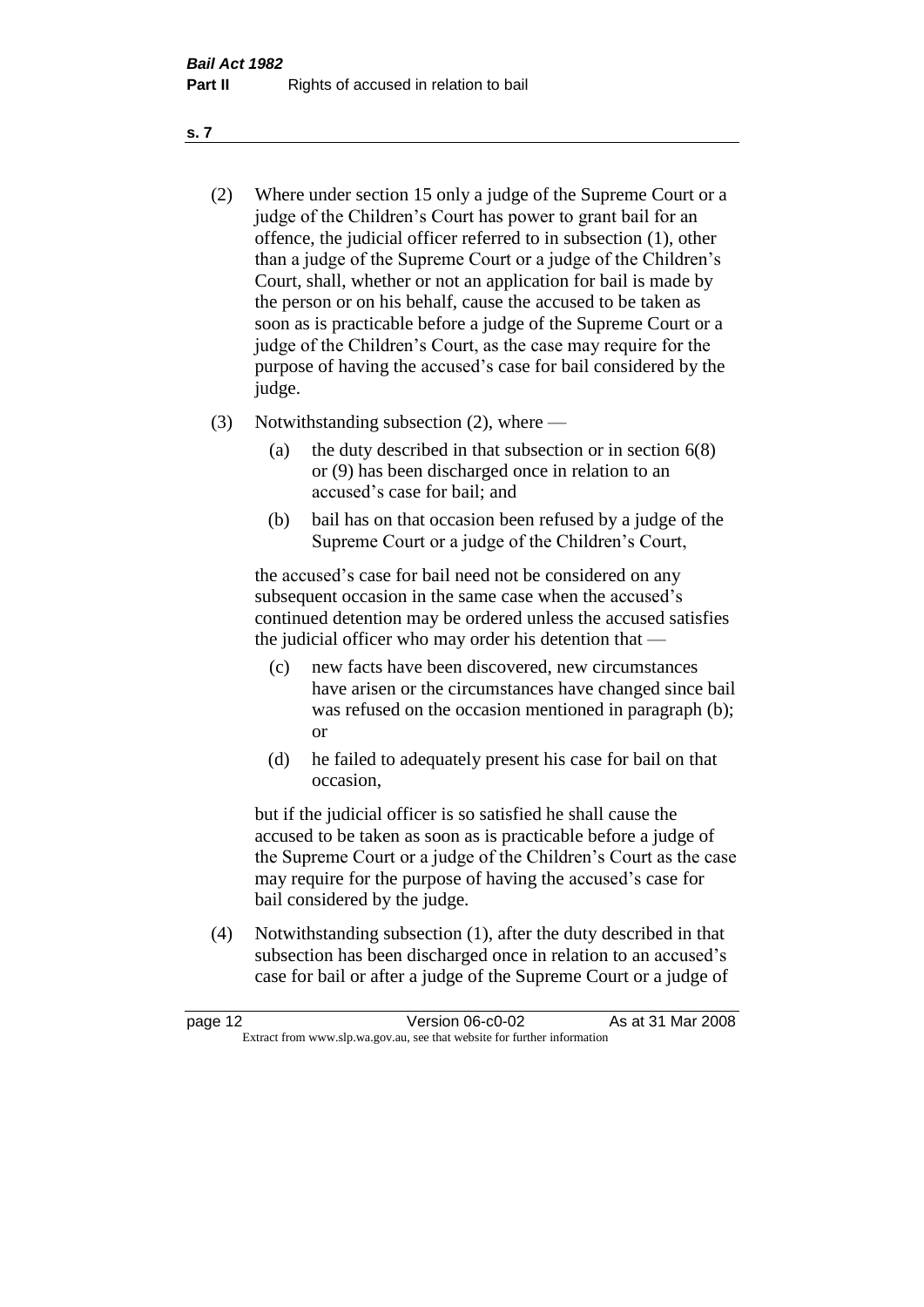the Children's Court has considered the case under section 15, it is sufficient on any subsequent consideration of bail in the same case for a judicial officer, including a judge of the Supreme Court or a judge of the Children's Court acting under section 15 —

- (a) to inquire whether any new fact has been discovered or new circumstance has arisen, or whether the circumstances have changed, since bail was previously granted or refused and whether the accused considers that he failed to adequately present his case for bail on a previous occasion; and
- (b) unless he is satisfied that there is any reason of the kind mentioned in paragraph (a) for not doing so, to adopt the decision previously made in the case, but with power to make such variations of the terms and conditions of bail as he thinks fit.
- (5) The operation of this section is subject to the exercise of the power conferred by section 9 and to the provisions of sections 10, 12 and 16(2) and clause 3A of Part C of Schedule 1.

*[Section 7 amended by No. 74 of 1984 s. 5; No. 49 of 1988 s. 80; No. 45 of 1993 s. 6; No. 84 of 2004 s. 82; No. 59 of 2006 s. 4(2).]* 

#### **7A. Bail for appeal under the** *Criminal Appeals Act 2004* **Part 2**

- (1) If a person is in custody and an appeal has been commenced under Part 2 of the *Criminal Appeals Act 2004* in connection with the decision by virtue of which the person is in custody, the person may apply for bail —
	- (a) if the appeal is to be heard and determined by the Court of Appeal or if an application has been made to the Court of Appeal for leave to appeal to the Court of Appeal — to a judge of appeal; or
	- (b) in any other case to a judge of the Supreme Court.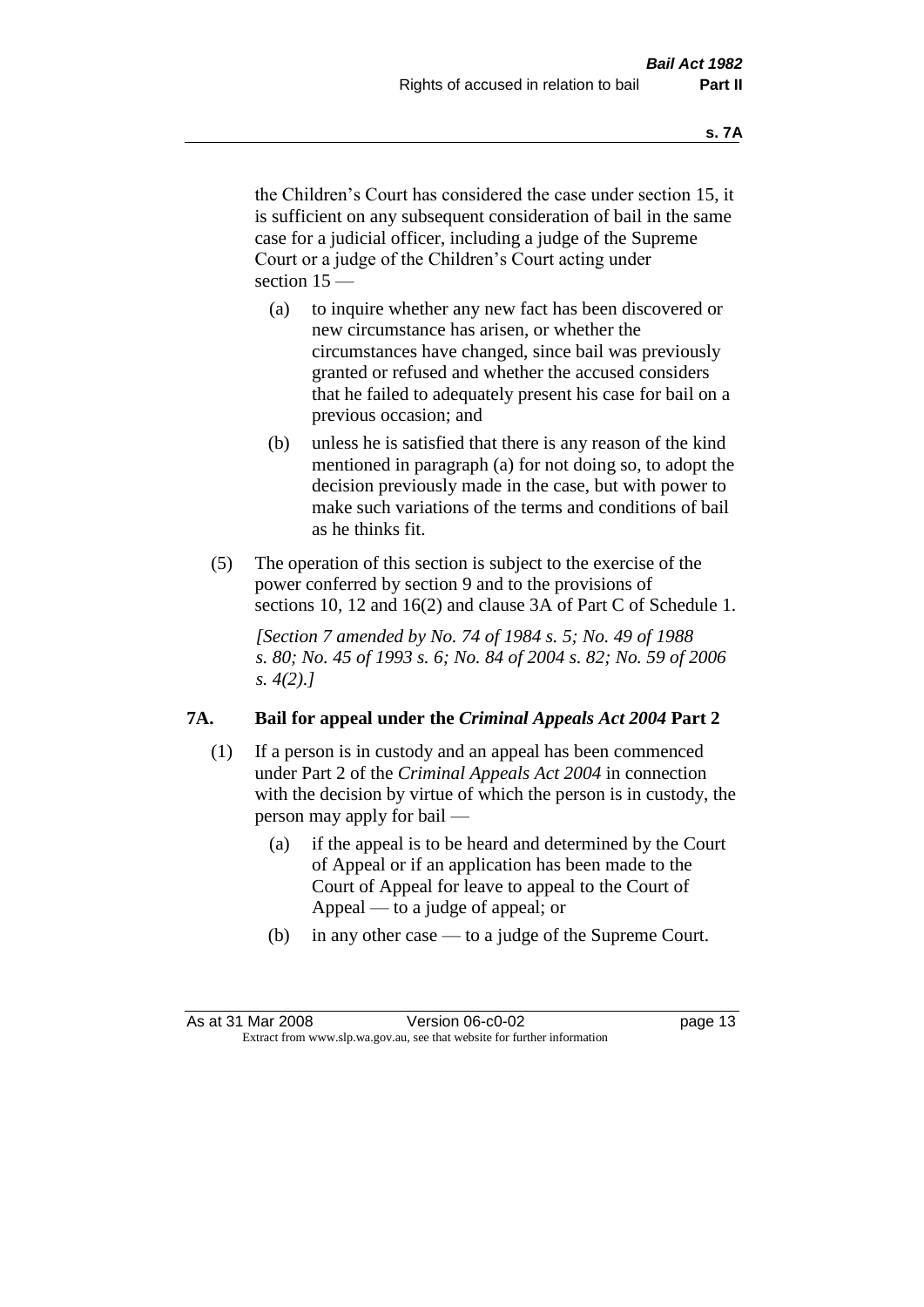- (2) Bail shall not be granted to an applicant for bail under subsection (1) until he has given notice of his application for bail to —
	- (a) the State Solicitor; or
	- (b) the Deputy Director of Public Prosecutions (Commonwealth) in Perth,

as the case may require, and that official has been given an opportunity to be heard on the application.

*[Section 7A inserted by No. 33 of 1989 s. 18; amended by No. 65 of 2003 s. 88(2); No. 45 of 2004 s. 28(4); No. 59 of 2004 s. 141; No. 84 of 2004 s. 11.]* 

#### **8. Accused to be given information and prescribed forms**

- (1) Subject to subsection (4), a judicial officer or authorised officer who is called upon to consider an accused's case for bail, on the first occasion when it arises in relation to an offence or group of offences for which an accused is required to appear, shall ensure that the accused is, or has been, given —
	- (a) such information in writing as to the effect of this Act as is prescribed for the purposes of this paragraph;
	- (b) a prescribed form for completion, designed to disclose to the judicial officer or authorised officer all information relevant to the decision; and
	- (c) where the accused is unable or insufficiently able, to read, speak or write English, such assistance as he may reasonably require in order to have communicated to him the information mentioned in paragraph (a) and complete the form referred to in paragraph (b).
- (2) After an accused case for bail has been considered once, a judicial officer or authorised officer on any subsequent consideration of bail in the same case shall —
	- (a) comply with subsection  $(1)(a)$ ; and

#### **s. 8**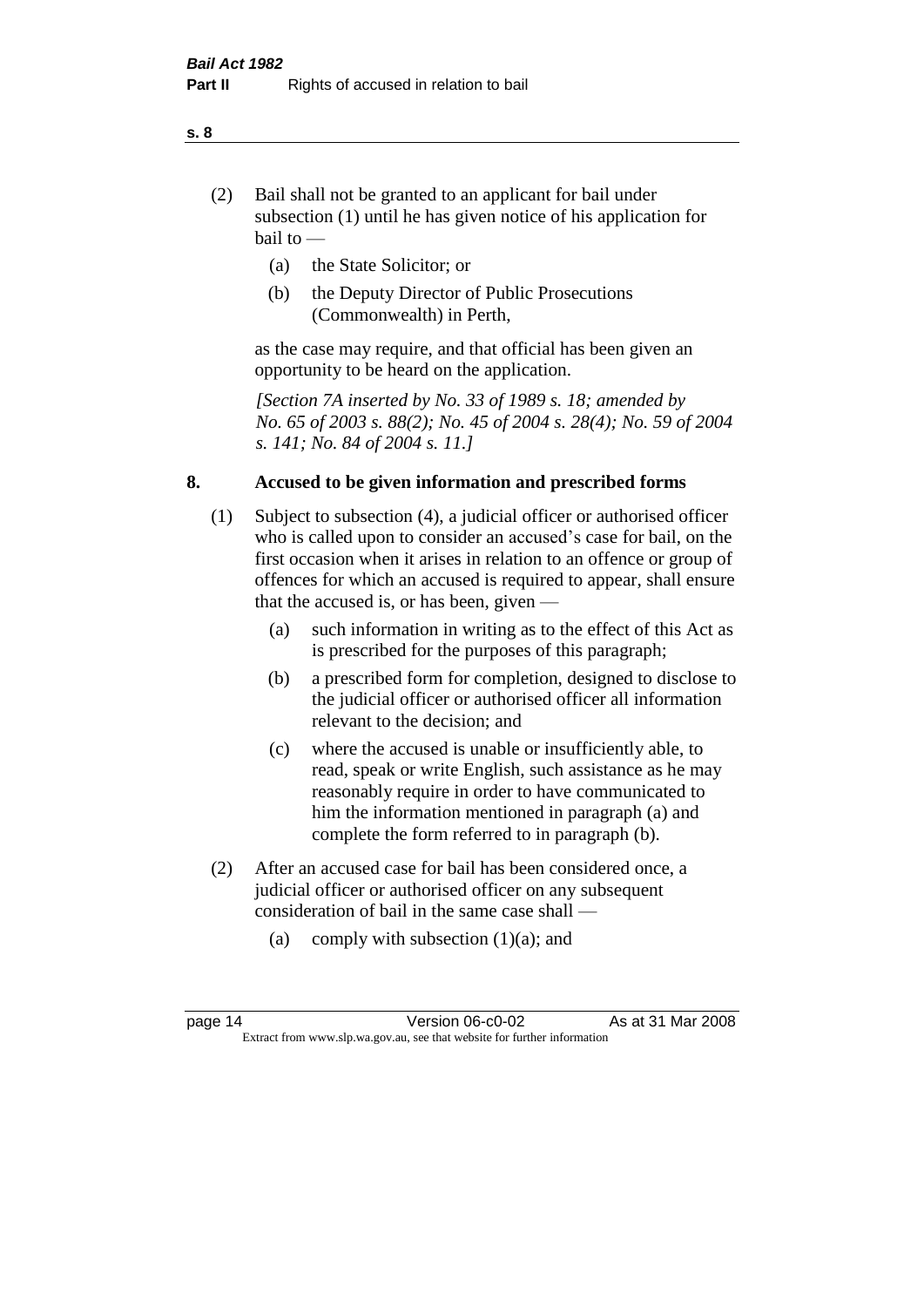- (b) either comply with subsection  $(1)(b)$  or obtain the form previously completed for the purposes of that paragraph, if any, and ensure that —
	- (i) the form is revised in order to show any changes which he is informed have occurred since it was completed; and
	- (ii) any assistance, of the kind referred to in subsection  $(1)(c)$  is given to the accused for the purpose of completing or revising the form, as the case may be.
- (3) Nothing in this section shall be read as limiting section 23.
- (3a) Notwithstanding subsection  $(1)(a)$  or  $(2)(a)$  a judicial officer or authorised officer need not comply with that paragraph if it appears to him that the accused's case for bail is such that bail is likely to be granted to him in accordance with this Act; but if it subsequently appears to him that bail will not be granted or that the accused is dissatisfied with any condition imposed on the grant of bail he shall then comply with that paragraph.
- (4) Notwithstanding subsection  $(1)(b)$  or  $(2)(b)$ , a judicial officer or an authorised officer may dispense with completion or revision of the form referred to in those paragraphs if it appears to him  $that -$ 
	- (a) the accused's case for bail is such that bail is likely to be granted to him in accordance with this Act; and
	- (b) the information in the possession of the judicial officer or authorised officer is sufficient for his consideration of the case.
- (5) Where a person has applied for bail for an appeal as mentioned in section 7A(1), this section applies as if the consideration of bail for the appeal were a first consideration of bail for an offence.

*[Section 8 amended by No. 74 of 1984 s. 6; No. 15 of 1988 s. 6; No. 33 of 1989 s. 18; No. 84 of 2004 s. 82.]*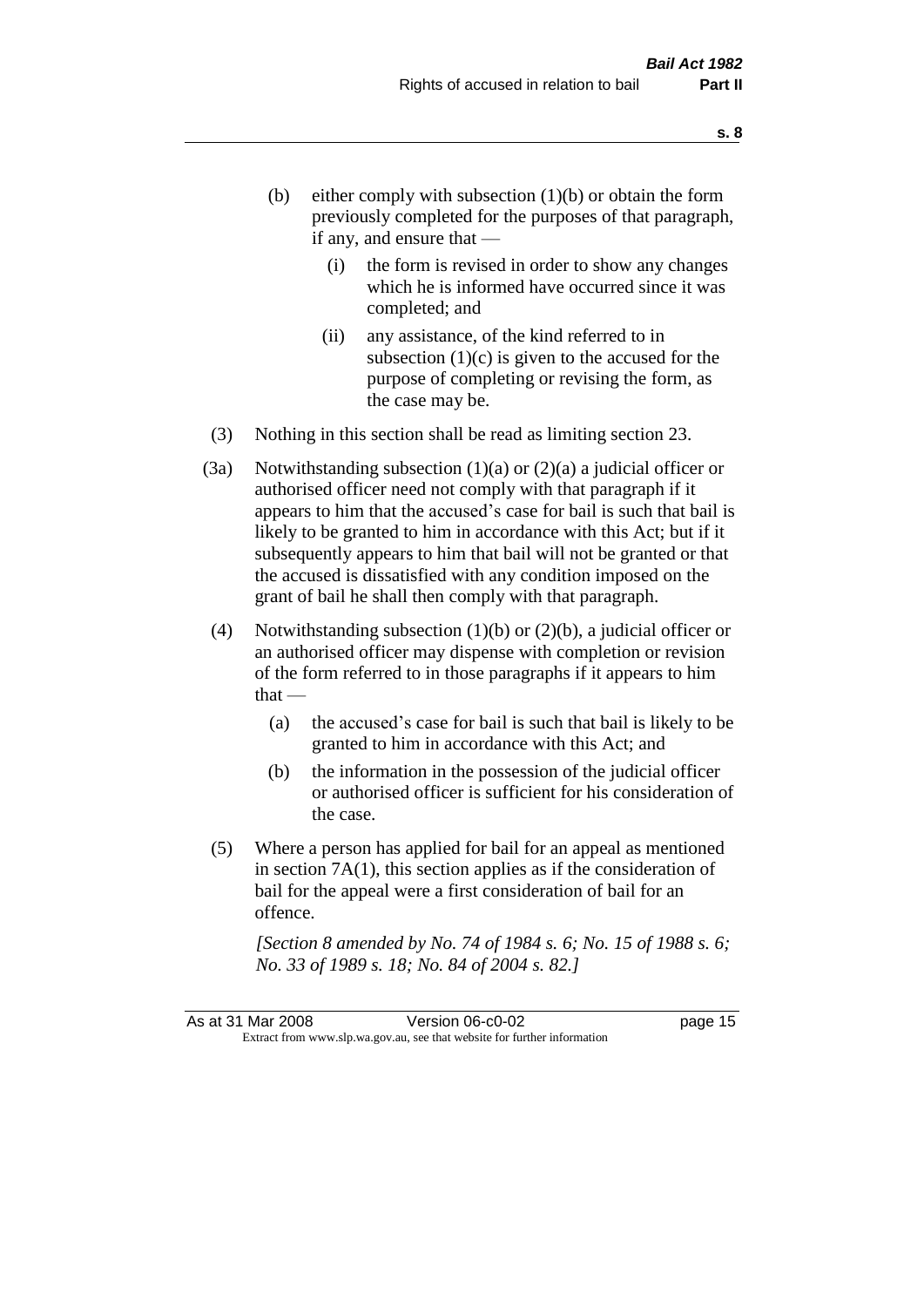- **9. Bail decision may be deferred until further information obtained** 
	- (1) Subject to section 26(2) of the *Young Offenders Act 1994*, a judicial officer or authorised officer who is called upon to consider a case for bail may defer consideration of the case for a period not exceeding 30 days if he thinks it is necessary —
		- (a) to obtain more information for the purpose of making a decision in accordance with this Act; or
		- (b) to take any step authorised by section 24(1).
	- (2) Nothing in this section shall be taken to limit the right of an accused to be brought before a court as soon as is practicable if he is not released on bail.

*[Section 9 amended by No. 57 of 1997 s. 21(2); No. 84 of 2004 s. 82.]*

#### **10. Sections 5, 6 and 7 do not apply where accused imprisoned for other cause**

Notwithstanding sections 5, 6 and 7, the rights conferred on an accused and the duties imposed on police officers, authorised officers and judicial officers by those sections in respect of an appearance in court for an offence do not arise where —

- (a) the accused is in custody for some other offence or reason (including the non-payment of a sum of money); and
- (b) the police officer, authorised officer or judicial officer is satisfied that the accused is likely to remain in custody for that other offence or reason until or beyond the time for the appearance for the first-mentioned offence.

*[Section 10 amended by No. 84 of 2004 s. 82.]*

**s. 9**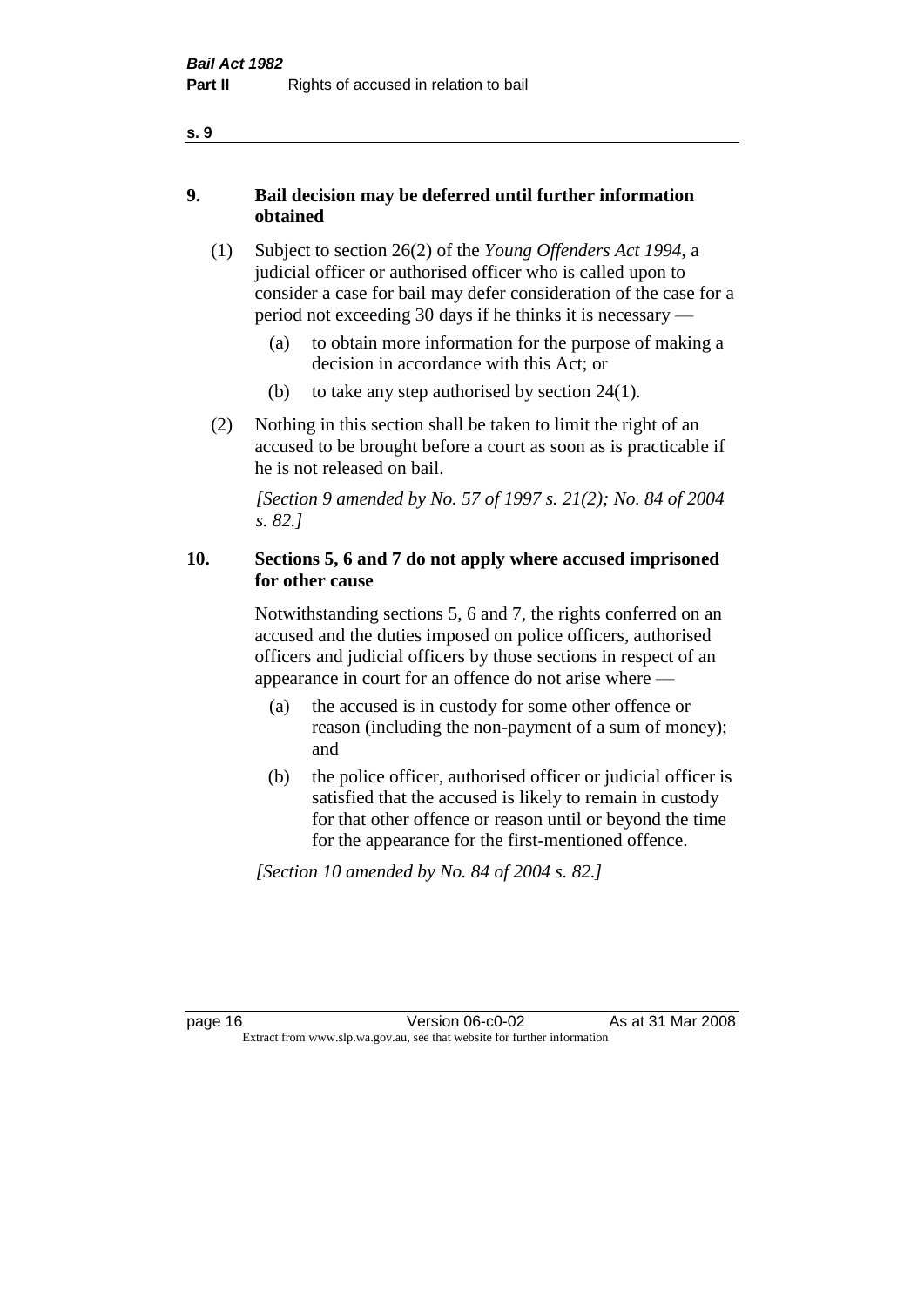#### **11. Rights following grant of bail**

- $(1)$  When
	- (a) bail has been granted to an accused for an appearance in court;
	- (b) all conditions which are to be complied with before the release of the accused have been complied with; and
	- (c) he has entered into a bail undertaking for that appearance or his bail undertaking is deemed to be amended under section 31(3),

the accused has a right to be at liberty until he is required to appear, or to next appear, before a court, but subject to —

- (d) any requirement that he be in custody for some other reason;
- (e) the exercise of the powers in sections 14(3), 17A, 46, 54 and 55; and
- (f) the limitation mentioned in section 12.
- (2) As soon as is practicable after an accused becomes entitled to be at liberty as provided in subsection  $(1)$  —
	- (a) an authorised officer, where bail was granted by an authorised officer;
	- (b) a justice who has granted bail otherwise than while sitting as a court;
	- (c) a judge's associate, where bail was granted by a judge of the District Court or the Supreme Court or the Children's Court; and
	- (d) in any other case, the registrar of the court where the judicial officer who granted bail exercises jurisdiction or a justice,

shall, where the accused is in custody in a lock-up or prison, forthwith deliver or cause to be delivered a certificate to that effect in the prescribed form to the person in charge of the lock-up or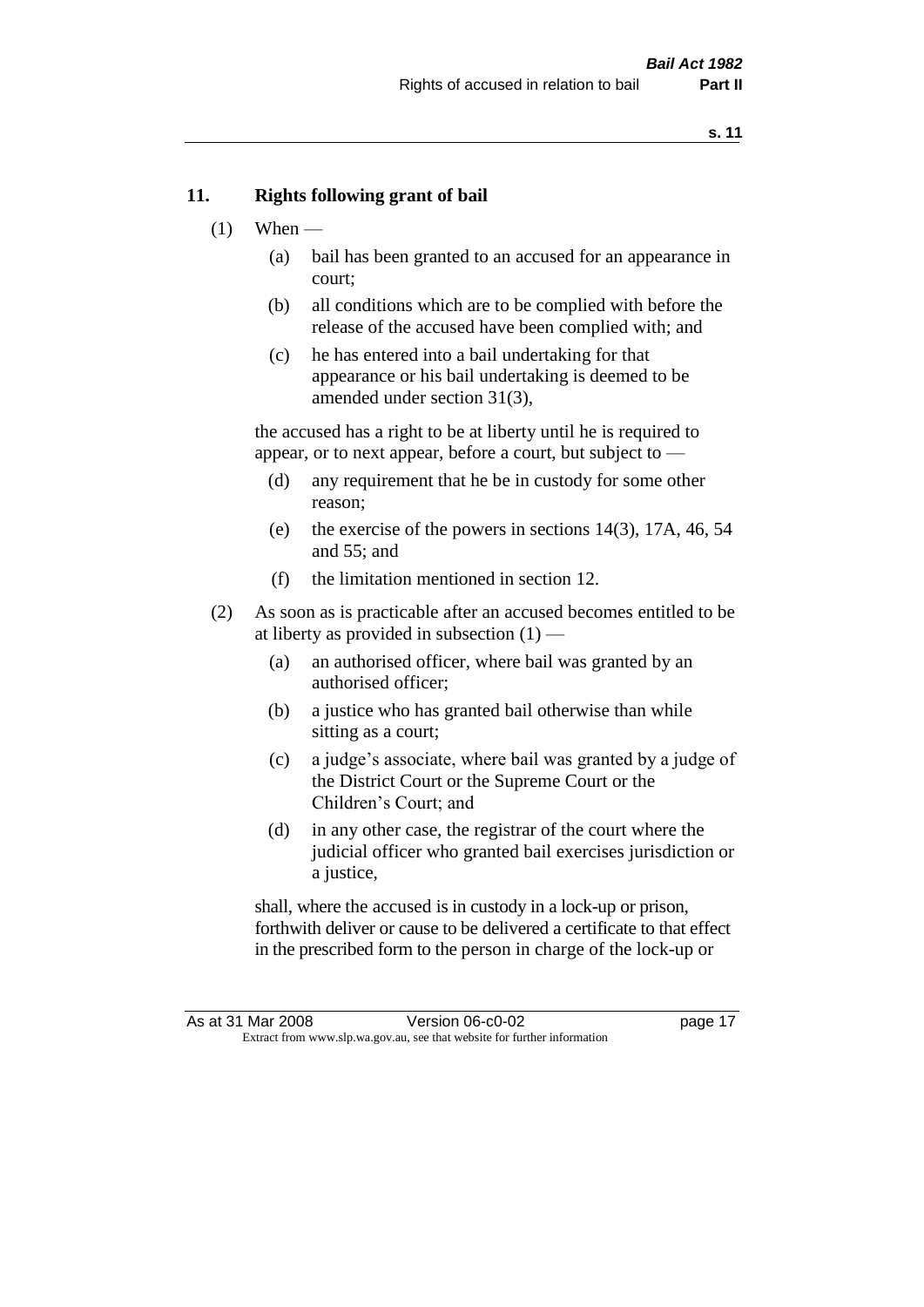prison, and that person shall release the accused from custody as soon as is practicable after he receives the certificate.

(3) In subsection (2)(a) **"authorised officer"** does not include an authorised officer who is also the person in charge of the lock-up in which the accused is in custody.

*[Section 11 amended by No. 74 of 1984 s. 7; No. 15 of 1988 s. 7; No. 49 of 1988 s. 81; No. 45 of 1993 s. 7; No. 47 of 1999 s. 8; No. 59 of 2004 s. 141; No. 84 of 2004 s. 82.]* 

#### **12. Further limitation on rights in sections 5 and 11**

The right of an accused to have his case for bail considered as soon as is practicable, his right to be at liberty as mentioned in section 11(1), and the corresponding duties created by this Part, are limited so far as is reasonably necessary for the exercise or performance by a person of any statutory power or function vested in him which requires or permits the continued custody of the accused, including the exercise of the powers set out in Part 12 of the *Criminal Investigation Act 2006* and Parts 6 and 7 of the *Criminal Investigation (Identifying People) Act 2002*.

*[Section 12 amended by No. 6 of 2002 s. 96; No. 84 of 2004 s. 82; No. 59 of 2006 s. 6.]*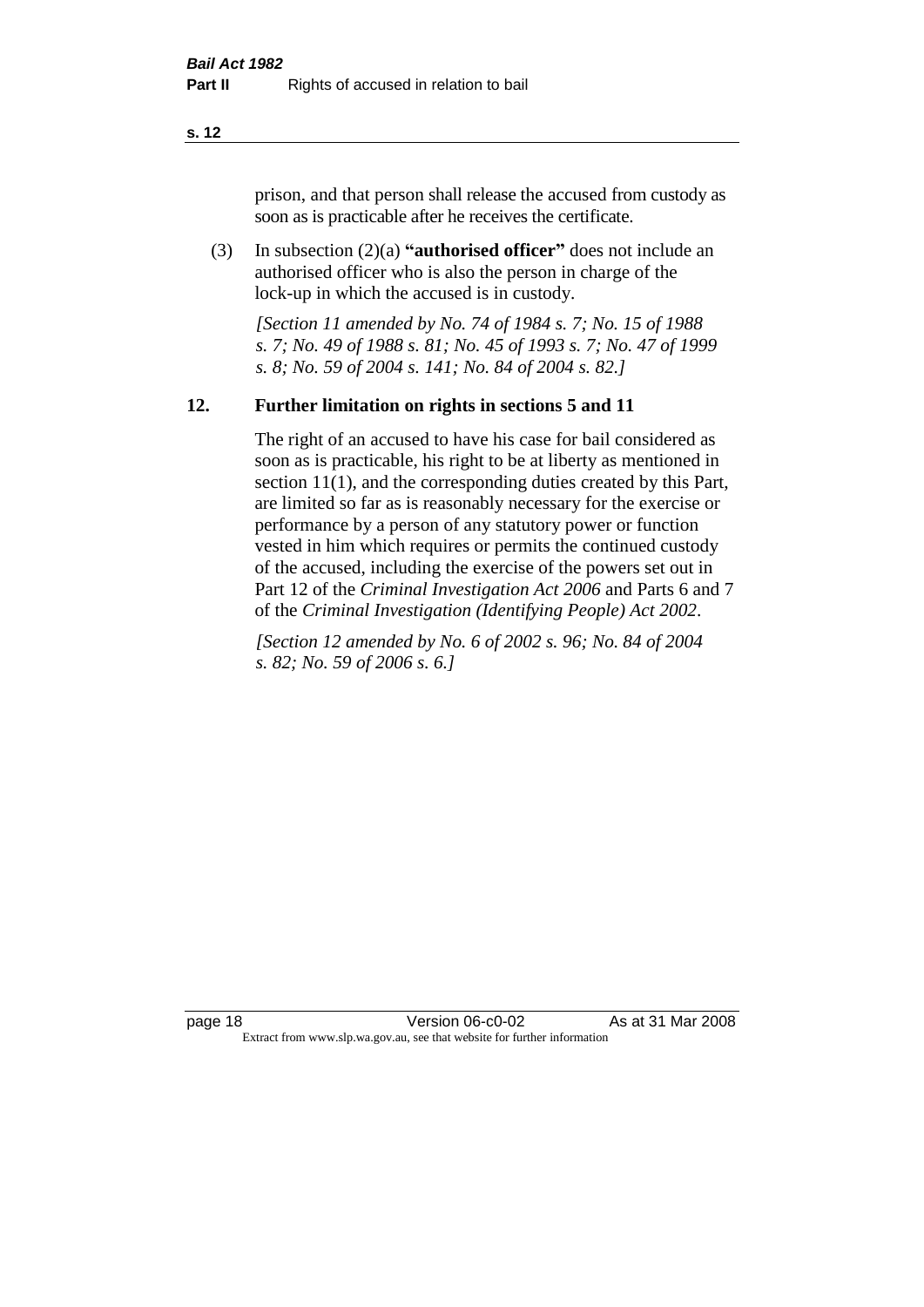## **Part III — Jurisdiction to grant bail**

#### **13. Jurisdiction to grant bail**

- (1) Jurisdiction to grant bail for any appearance described in the first column of Part A of Schedule 1 is vested in the judicial officer or authorised officer specified in the second column of that Part opposite thereto and shall be exercised subject to and in accordance with this Part and the further provisions in Parts B, C and D of Schedule 1.
- (2) A home detention condition shall not be imposed as a condition of bail except by a judicial officer.

*[Section 13 amended by No. 61 of 1990 s. 5; No. 45 of 1993 s. 12.]* 

#### **14. Supreme Court judge has jurisdiction in all cases**

- (1) A judge of the Supreme Court may, in accordance with this  $Act -$ 
	- (a) exercise a power to grant bail which is conferred upon any other judicial officer or any authorised officer by this Act; and
	- (b) revoke or vary any bail previously granted by any other such officer.
- (2) Subject to subsection (2a), the jurisdiction of a judge of the Supreme Court under subsection (1) in respect of an appearance by an accused may be invoked by application made by either the prosecutor or the accused, and whether or not any other judicial officer has —
	- (a) previously granted or refused bail; or
	- (b) exercised any power conferred on him by section 55,

in respect of that appearance.

(2a) After the jurisdiction under subsection (1) has been invoked once by an accused in relation to an offence or group of

|                                                                          | As at 31 Mar 2008 | Version 06-c0-02 | page 19 |
|--------------------------------------------------------------------------|-------------------|------------------|---------|
| Extract from www.slp.wa.gov.au, see that website for further information |                   |                  |         |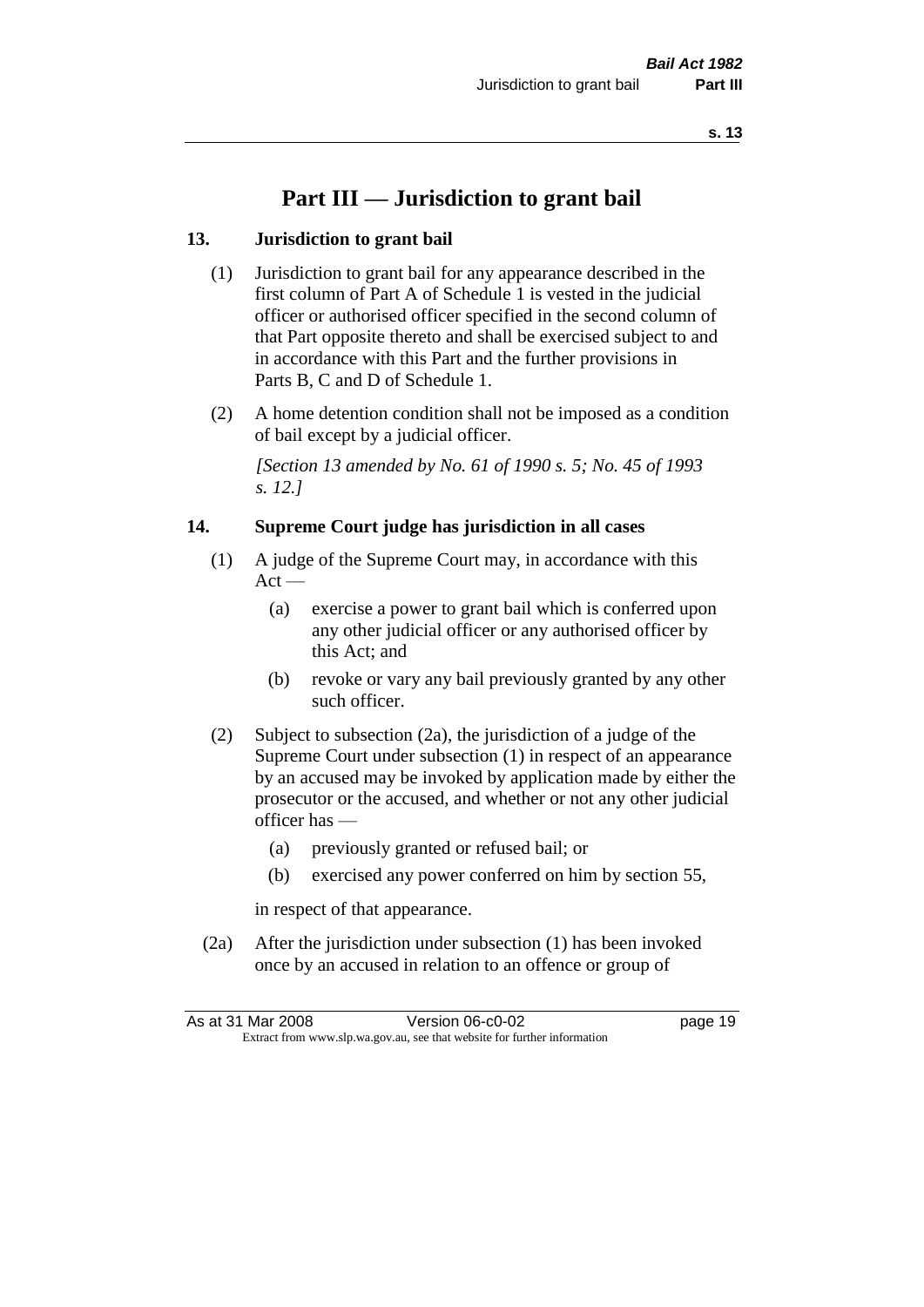offences for which he is required to appear, it may not be further invoked by that accused in relation to that offence or group of offences unless the accused satisfies a judge of the Supreme Court that —

- (a) new facts have been discovered, new circumstances have arisen or the circumstances have changed since the occasion when the jurisdiction was invoked; or
- (b) he failed to adequately present his case for bail on that occasion.
- (3) Where under subsection (1) a judge of the Supreme Court
	- (a) revokes the bail of an accused who is at liberty, he may order that the accused be returned to custody to await the appearance for which the bail was granted;
	- (b) varies the bail of such an accused, he may order that the accused be returned to custody until he becomes entitled to be at liberty pursuant to section 11,

and the judge may issue any warrant which may be necessary to carry such an order into effect.

- (4) In this section **"any other judicial officer"** means any judicial officer whose jurisdiction is inferior to that of a judge of the Supreme Court.
- (5) The powers and duties conferred on a judge of the Supreme Court by this section may in the case of a child charged with an offence before the Children's Court also be exercised by a judge of the Children's Court.

*[Section 14 amended by No. 74 of 1984 s. 8; No. 49 of 1988 s. 82; No. 84 of 2004 s. 82.]* 

#### **15. Exclusive jurisdiction of Supreme Court judge in murder cases**

(1) Where an accused is in custody for wilful murder or murder, the power to grant bail shall be exercised only by a judge of the

**s. 15**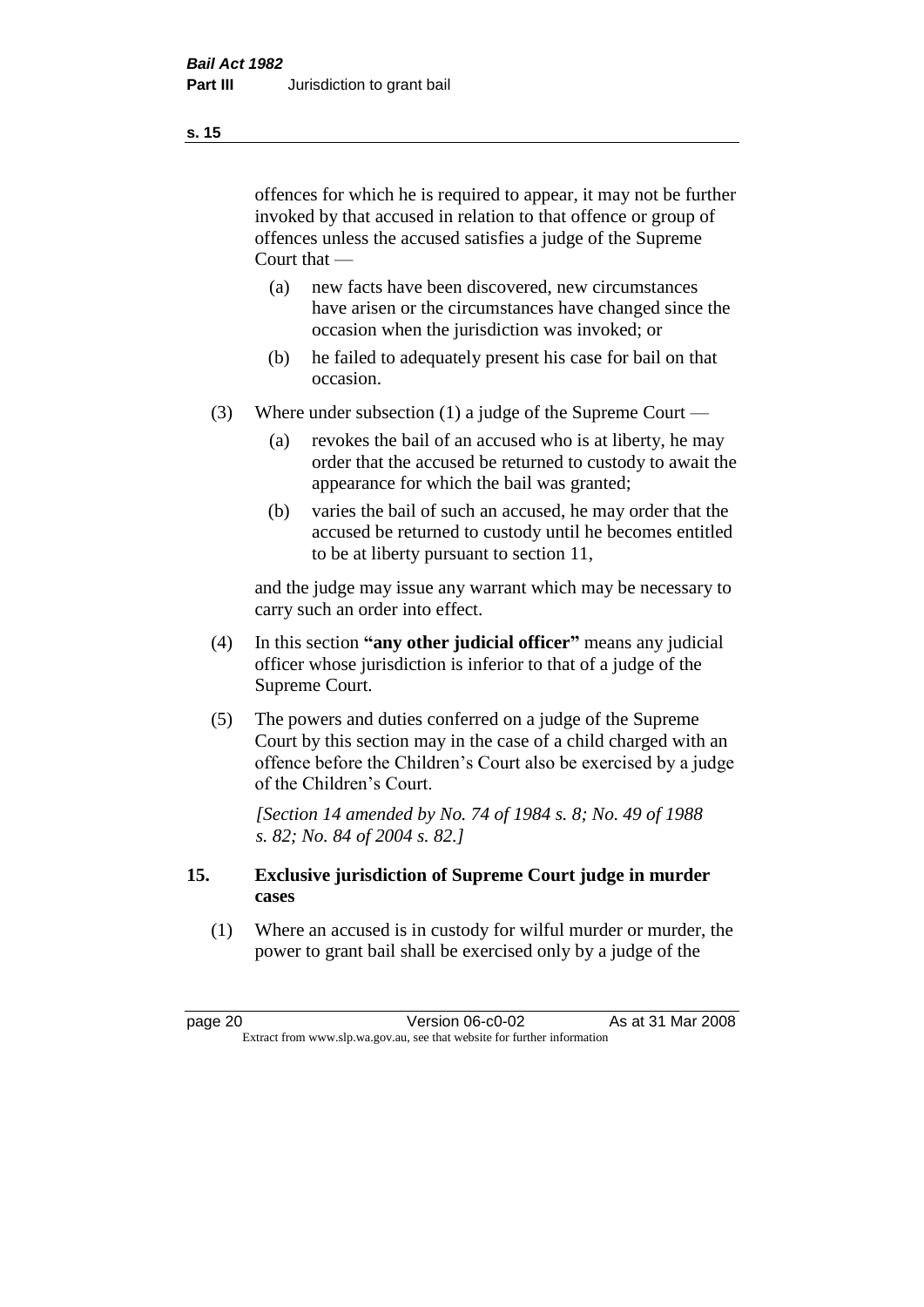Supreme Court, or in the case of an accused who is a child by a judge of the Children's Court, except —

- (a) where section  $31(2)(d)$  applies; or
- (b) to the extent that the Court of Appeal exercises its powers under Part A of Schedule 1.

```
[(2) repealed]
```
*[Section 15 amended by No. 52 of 1984 s. 35; No. 74 of 1984 s. 9; No. 49 of 1988 s. 83; No. 70 of 1988 s. 45; No. 45 of 1993 s. 12; No. 45 of 2004 s. 28(4); No. 84 of 2004 s. 82.]* 

#### **16. Bail of person arrested on warrant**

- (1) Subject to sections 14 and 15 where the arrest of an accused for an offence is made pursuant to a warrant he shall not be granted bail before he is brought before a court or judicial officer as commanded by the warrant, except by a justice acting in terms of section 6(9).
- (2) Notwithstanding subsection (1) or any other provision of this Act, an accused who has been arrested pursuant to a warrant —
	- (a) issued under section 56; or
	- (b) issued under the *Criminal Procedure Act 2004* for an offence against section 51(1) or (2),

shall not have a right to have his case for bail considered, and shall not be granted bail, before he is brought before the court as commanded by the warrant.

*[Section 16 amended by No. 59 of 2004 s. 141; No. 84 of 2004 s. 11 and 82; No. 59 of 2006 s. 4(3).]*

#### **16A. Restrictions on powers of authorised officers and justices in certain cases**

- (1) Where this section applies to a person who has been arrested for an offence jurisdiction does not arise under section 13 until the person is brought before —
	- (a) a court constituted by or so as to include a magistrate; or

|                                                                          | As at 31 Mar 2008 | Version 06-c0-02 | page 21 |
|--------------------------------------------------------------------------|-------------------|------------------|---------|
| Extract from www.slp.wa.gov.au, see that website for further information |                   |                  |         |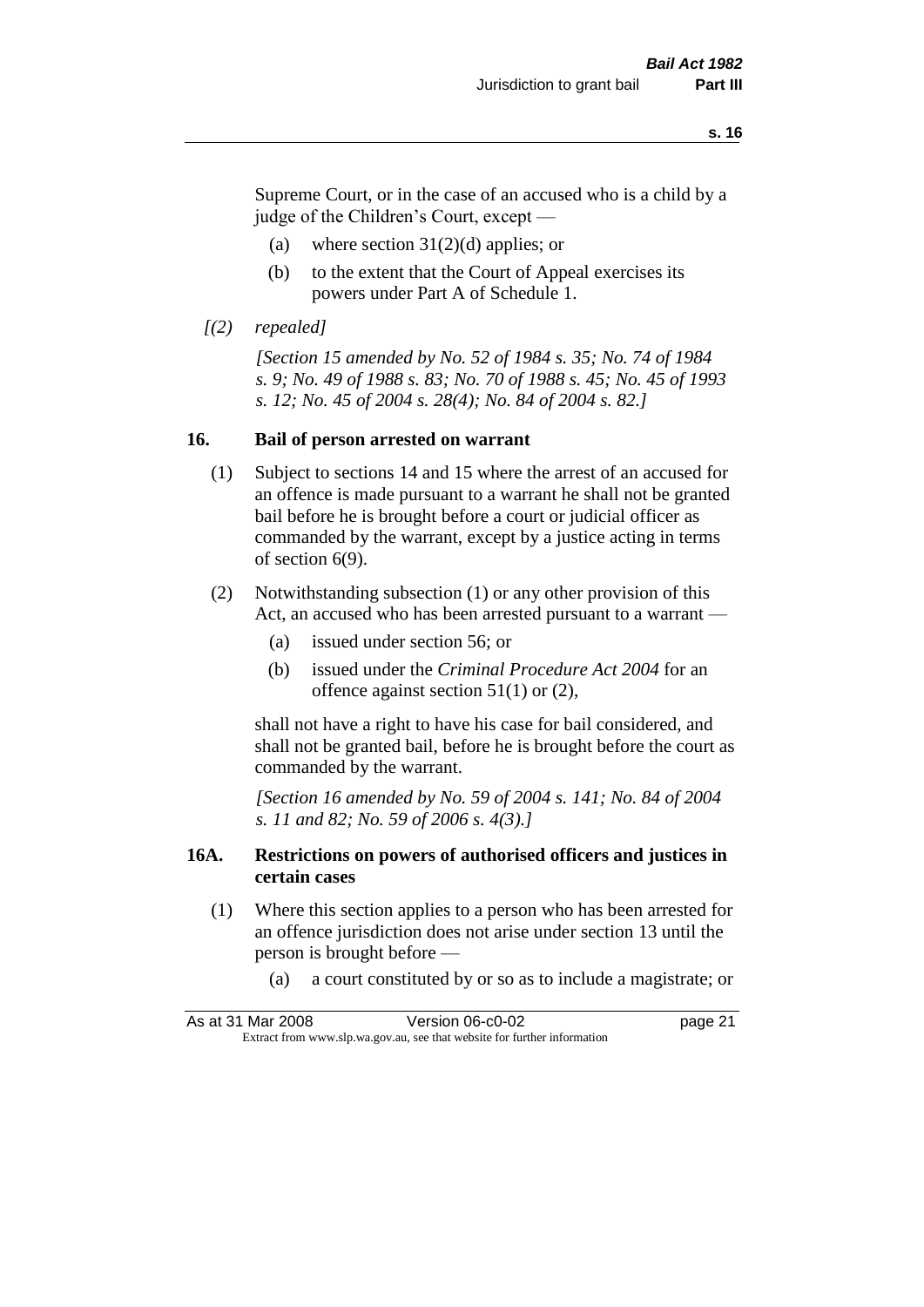- (b) where section 15 applies, a judge of the Supreme Court or a judge of the Children's Court as the case may require.
- (2) This section applies where
	- (a) a person has been arrested in an urban area for a serious offence; and
	- (b) the serious offence is alleged to have been committed while the accused was —
		- (i) on bail for; or
		- (ii) at liberty under an early release order made in respect of,

another serious offence.

- (3) This section also applies where a person has been arrested in an urban area for an offence against section 61(1) of the *Restraining Orders Act 1997* (which creates offences for breaches of violence restraining orders).
- (4) In this section —

**"urban area"** means —

- (a) the metropolitan region as defined in the *Planning and Development Act 2005* and any prescribed area that adjoins that region; and
- (b) any other prescribed area of the State, being the whole or part of, or an area adjoining, a local government district under the *Local Government Act 1995* that is designated under that Act as a city or a town.

*[Section 16A inserted by No. 54 of 1998 s. 6(1); amended by No. 38 of 2004 s. 59; No. 84 of 2004 s. 82; No. 38 of 2005 s. 15.]*

page 22 Version 06-c0-02 As at 31 Mar 2008 Extract from www.slp.wa.gov.au, see that website for further information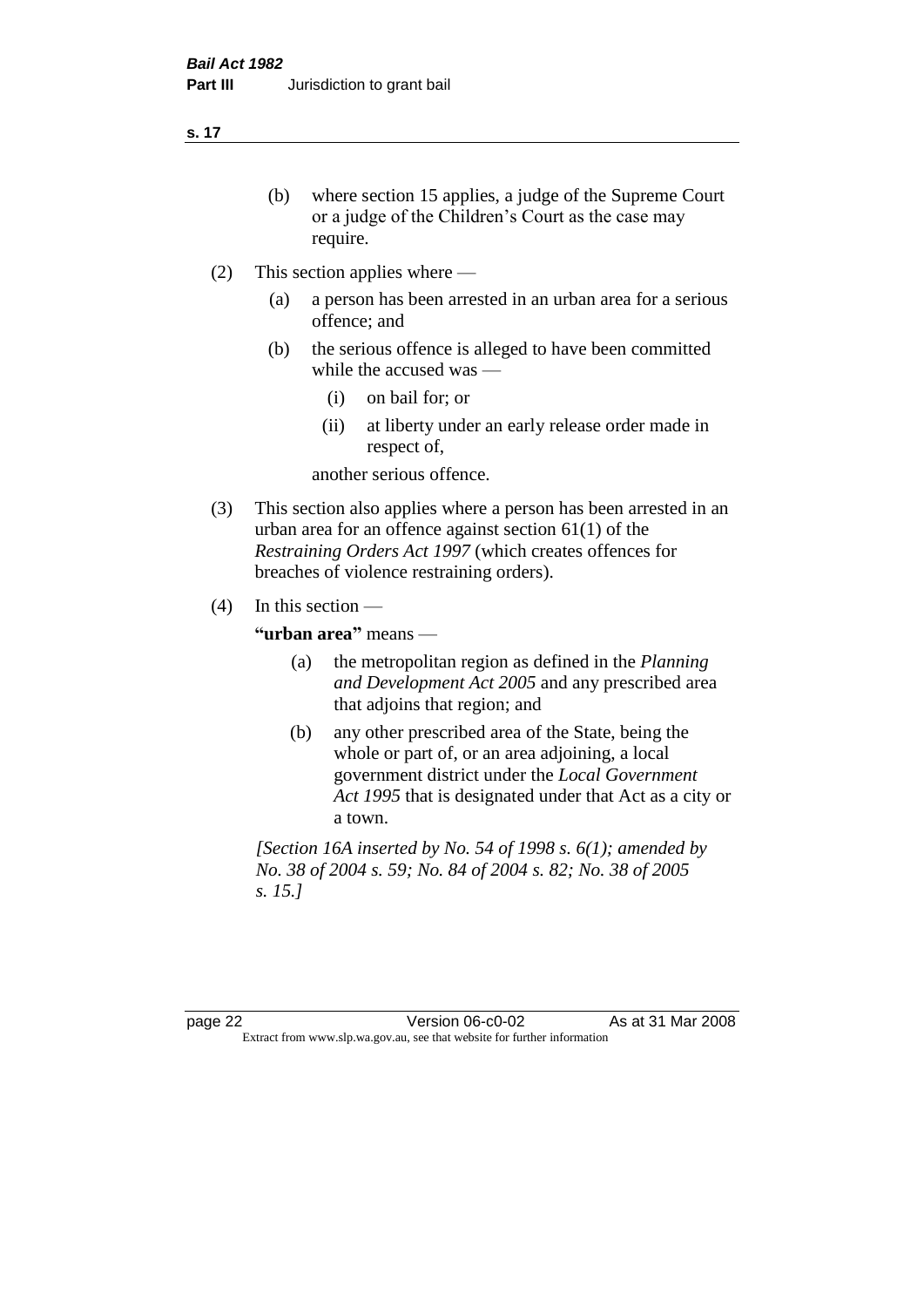#### **17. Conditions which may be imposed**

- (1) A judicial officer or authorised officer may impose conditions on a grant of bail only to the extent that he is authorised to do so by clause 2(3)(c) of Part C and Part D of Schedule 1.
- (2) Conditions imposed on a grant of bail shall not be any more onerous on the accused than the judicial officer or authorised officer considers is required in the public interest having regard to the nature of the offence for which the accused is in custody and the circumstances of the accused.

*[Section 17 amended by No. 45 of 1993 s. 8 and 12; No. 84 of 2004 s. 82.]* 

#### **17A. Further provisions as to responsible person's undertaking (Schedule 1 Part C clause 2)**

- (1) Where this section applies, an authorised police officer may
	- (a) cancel an undertaking of the kind described in clause 2(3)(c) of Part C of Schedule 1;
	- (b) approve of another person as a responsible person within the meaning in that clause; and
	- (c) detain the accused or order his detention until the person so approved enters into an undertaking of the kind mentioned in paragraph (a).
- (2) Subsection (1) applies where
	- (a) a person has entered into an undertaking referred to in paragraph (a) of that subsection;
	- (b) a judicial officer when granting bail ordered that the person may under this section be released from the undertaking by an authorised police officer; and
	- (c) the person wishes to be so released.
- (3) A police officer may, for the purpose of the exercise of the powers in subsection (1), take into custody a child accused who has been released on bail.

| As at 31 Mar 2008                                                        |  | Version 06-c0-02 | page 23 |  |
|--------------------------------------------------------------------------|--|------------------|---------|--|
| Extract from www.slp.wa.gov.au, see that website for further information |  |                  |         |  |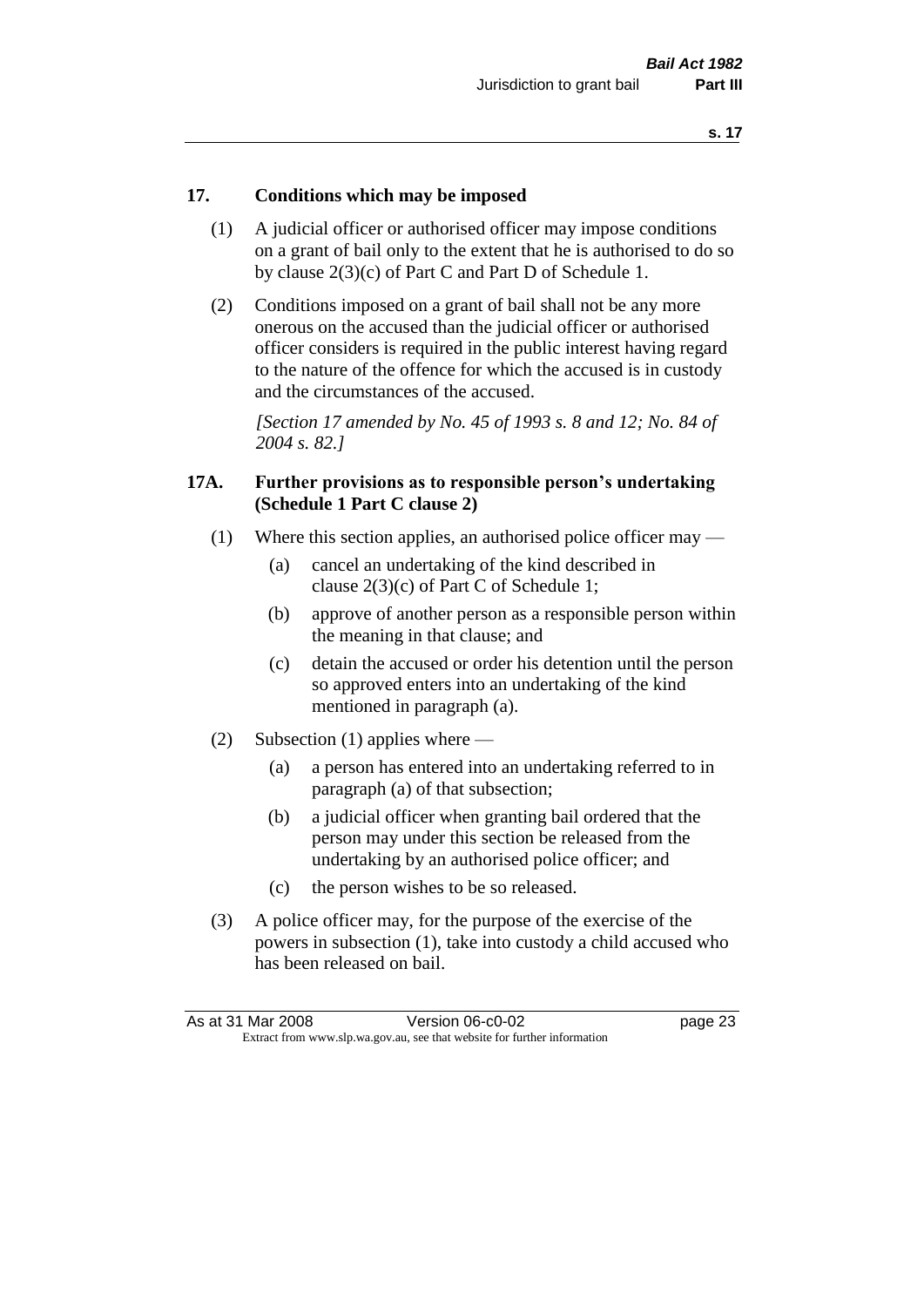#### **s. 17A**

- (4) If the police officer is not an authorised police officer he shall, as soon as is practicable, bring the accused before an authorised police officer for the purpose referred to in subsection (3).
- (5) After an undertaking has been entered into as mentioned in subsection  $(1)(c)$ , the accused, subject to this Act, has a right to be at liberty until he is required to appear before a court.

*[Section 17A inserted by No. 45 of 1993 s. 9; amended by No. 84 of 2004 s. 82.]* 

*[18-19. Repealed by No. 59 of 2006 s. 7(1).]*

page 24 Version 06-c0-02 As at 31 Mar 2008 Extract from www.slp.wa.gov.au, see that website for further information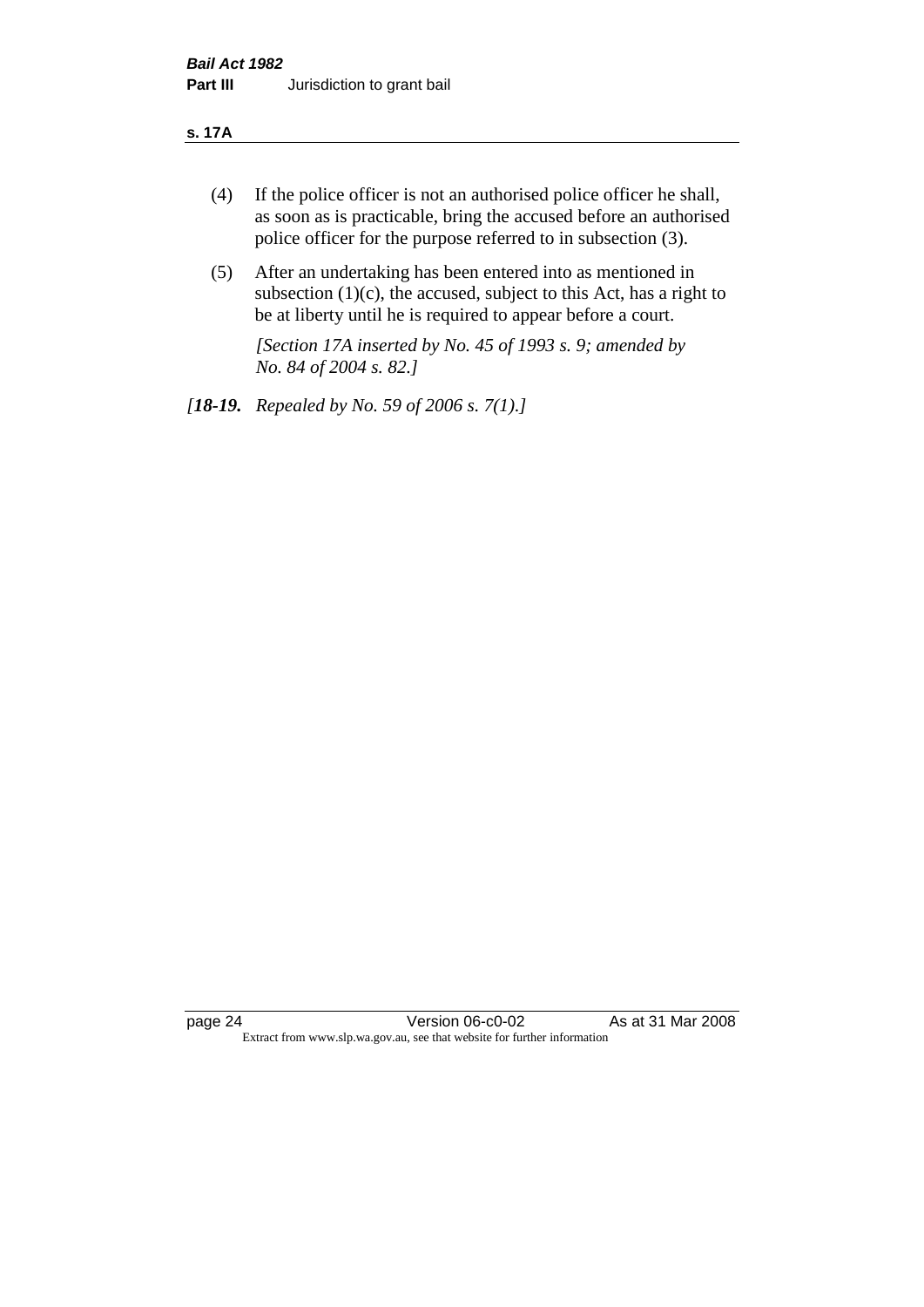## **Part IV — Hearing of case for bail, parties, and evidence**

#### **20. Power to consider bail** *in camera* **and to prohibit publication**

- (1) On the consideration by a judicial officer of a case for bail of an accused who is charged with an offence triable by jury, the judicial officer may, to avoid prejudice to either party, exercise the powers described in subsection (2), but shall only exercise the power in paragraph (b) thereof if he considers that the exercise of the power in paragraph (a) is not, on its own, likely to be sufficient to avoid prejudice.
- (2) The powers referred to in subsection (1) are to order
	- (a) that no report, or summary, of any statement, or of any specified statement, made or furnished at the hearing shall be published by any means;
	- (b) that the bail application be heard *in camera*.
- (3) Where an order is made under subsection (2)(a), no report, or summary, of any statement referred to in that paragraph shall be published by any means —
	- (a) if the offence is one that may be tried on indictment, before a court decides that it is to be tried on indictment;
	- (b) if the accused is discharged from further proceedings upon the prosecution notice or indictment brought against him for the offence, before he is so discharged; or
	- (c) if the accused is tried on indictment for the offence, before the trial is ended.
- (4) A person who, except with lawful excuse, fails to comply with an order made under this section commits an offence.

Penalty: \$1 000.

*[Section 20 amended by No. 50 of 2003 s. 37(2); No. 4 of 2004 s. 58; No. 84 of 2004 s. 11 and 82.]*

As at 31 Mar 2008 Version 06-c0-02 page 25 Extract from www.slp.wa.gov.au, see that website for further information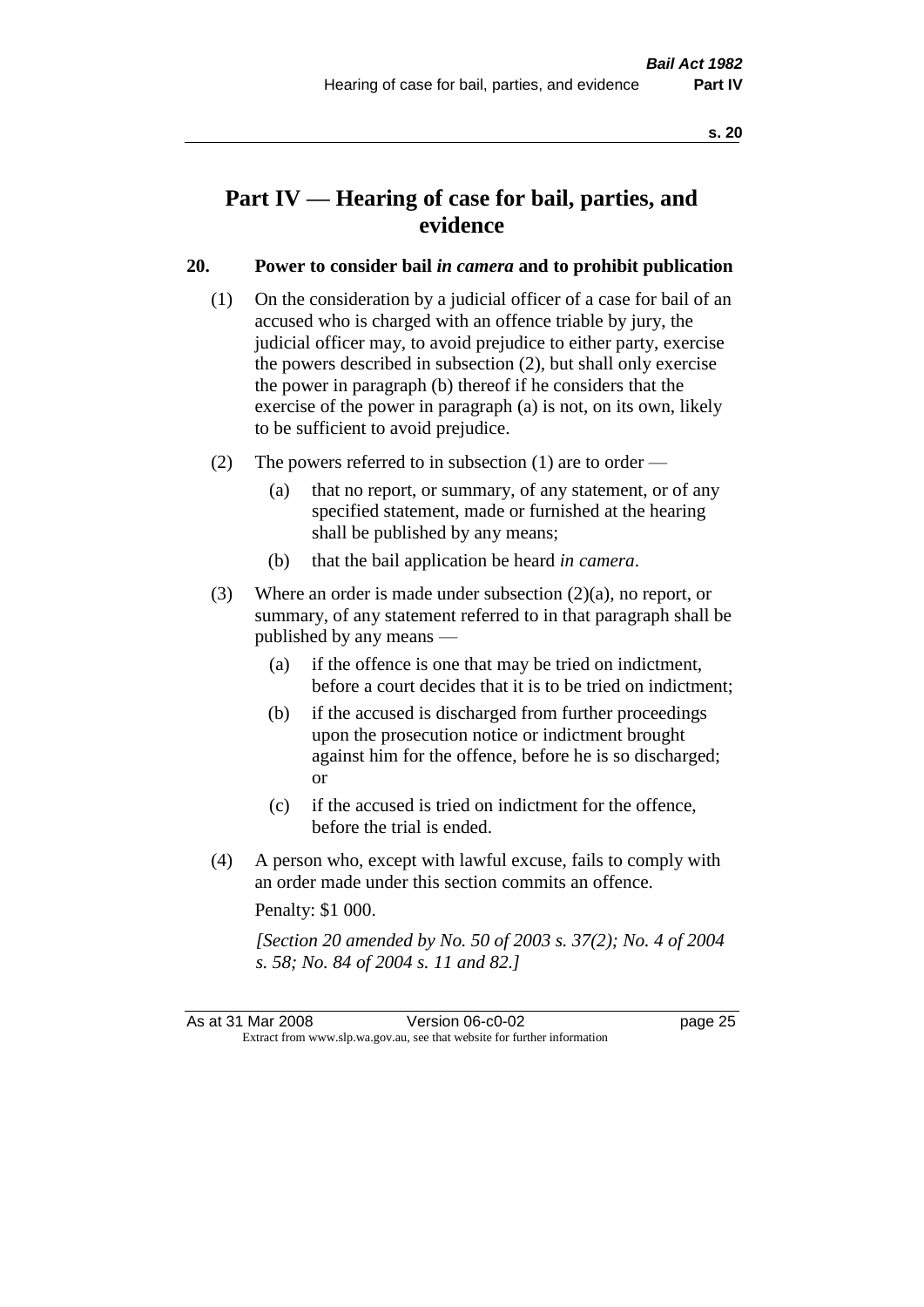#### **21. Parties**

- (1) The parties to proceedings on a case for bail are the prosecutor and the accused and, subject to subsection (2), no other person shall be a party to, or be represented at, the proceedings.
- (2) Nothing in subsection (1) affects the right of
	- (a) the Attorney General to apply for leave, or be an appellant, under Part 2 of the *Criminal Appeals Act 2004*;
	- (b) the State Solicitor or the Deputy Director of Public Prosecutions (Commonwealth) to receive notice and be heard under section 7A(2); or
	- (c) an officer referred to in section 33 of the *Children's Court of Western Australia Act 1988* to be present at and participate in proceedings concerning a child under that section.

*[Section 21 amended by No. 15 of 1988 s. 9; No. 49 of 1988 s. 84; No. 33 of 1989 s. 18; No. 31 of 1993 s. 7; No. 65 of 2003 s. 88(3); No. 59 of 2004 s. 141; No. 84 of 2004 s. 11 and 82.]* 

#### **22. Evidence**

A judicial officer or authorised person may in considering any case for bail receive and take into account such information as he thinks fit whether or not the same would normally be admissible in a court of law.

#### **23. Accused not bound to supply information**

An accused is not obliged to complete, or furnish information for, the prescribed form referred to in section  $8(1)(b)$ , or for any revision thereof, or to furnish any information, whether on oath or otherwise, for the purpose of having his case for bail considered.

*[Section 23 amended by No. 84 of 2004 s. 82.]* 

page 26 Version 06-c0-02 As at 31 Mar 2008 Extract from www.slp.wa.gov.au, see that website for further information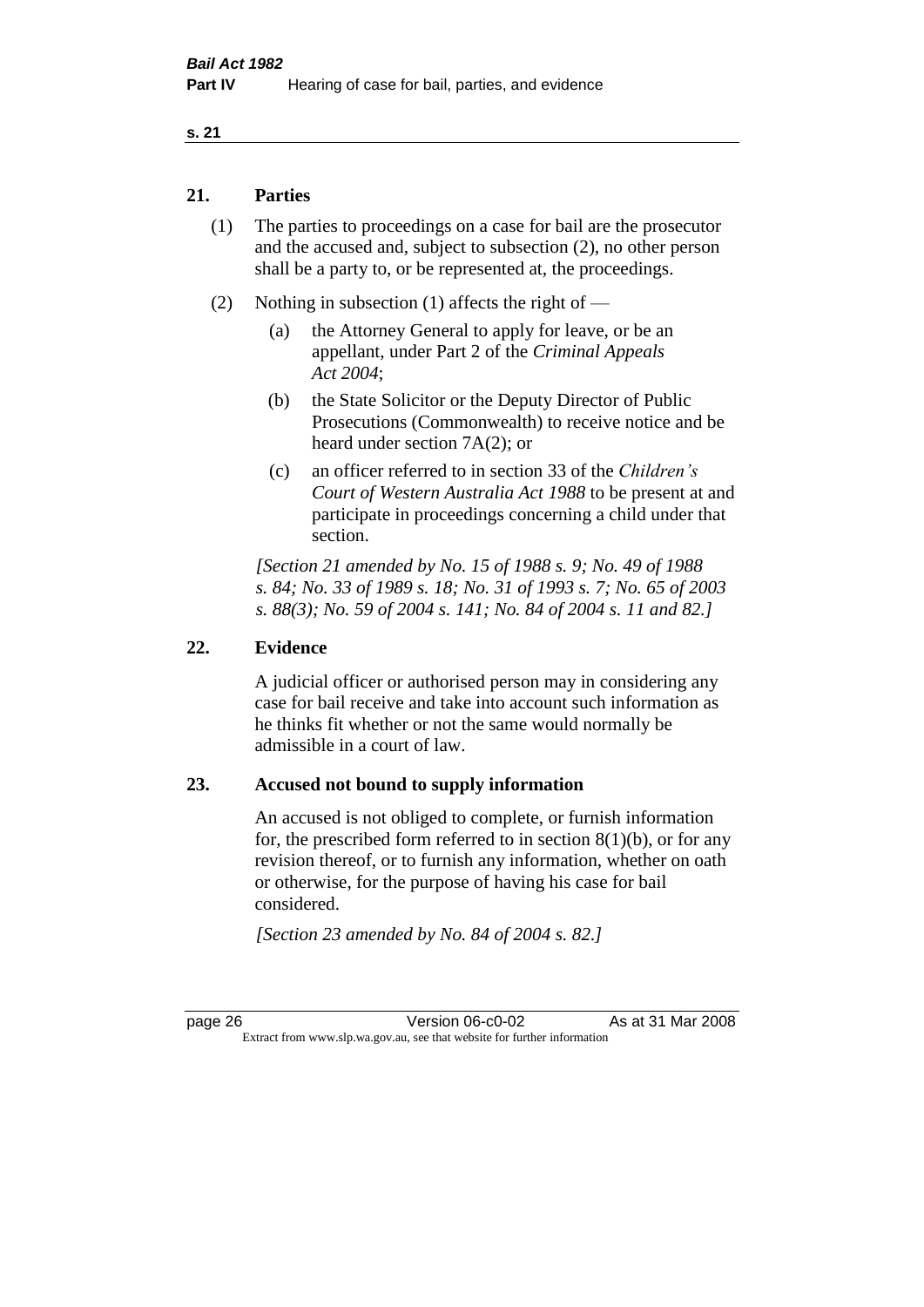#### **24. Information may be referred to police officer for verification or for report**

- (1) A judicial officer or authorised officer who is called upon to consider a case for bail may —
	- (a) request that any information placed before the judicial officer or authorised officer by the accused for the purposes of the case be verified by a police officer, and to that end may refer to a police officer the prescribed form mentioned in section 8(1)(b), after it has been completed or revised;
	- (b) request that a report on any matter mentioned in Part C of Schedule 1, so far as it applies to an accused whose case is being or to be considered, be made by a police officer.
- (2) Where a reference or request is made under subsection (1) a police officer shall, as soon as is practicable —
	- (a) make a report to the judicial officer or the authorised officer accordingly; and
	- (b) furnish a copy of the report to the accused or his solicitor or counsel.

*[Section 24 inserted by No. 61 of 1990 s. 6; amended by No. 45 of 1993 s. 12; No. 84 of 2004 s. 82.]* 

#### **24A. Information may be referred to community corrections officer for verification or for report**

- (1) A judicial officer who is called upon to consider a case for bail may refer to a community corrections officer any matter referred to in section 24(1) and may request a community corrections officer to do any matter referred to in that section.
- (2) A judicial officer who is called upon to consider a case for bail and who desires to impose a home detention condition as a condition on a grant of bail, shall request that a report be made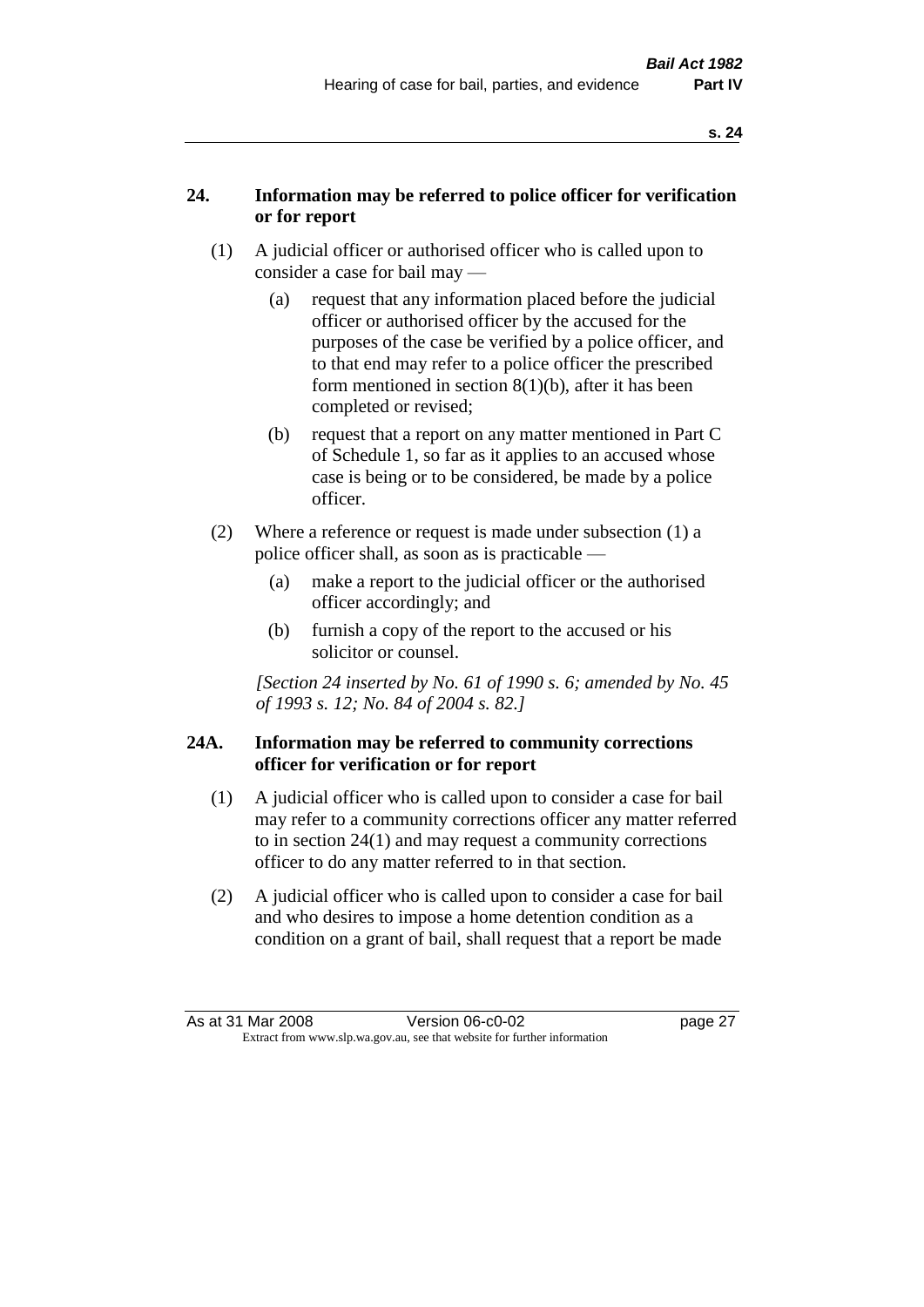by a community corrections officer about the suitability of the accused to be subject to a home detention condition.

- (3) Where a reference or a request is made under subsection (1) or a report is requested under subsection (2) a community corrections officer shall, as soon as is practicable, make a report to the judicial officer and, at the discretion of the judicial officer, copies may be made available to the prosecution or to the accused or his solicitor or counsel.
- (4) Where a community corrections officer makes a report that an accused is suitable to be subject to a home detention condition, the officer shall annex to the report and provide to the accused or his solicitor or counsel, a list of those conditions in rules made under section 50L that may be applied to the accused by the CEO (corrections) while the accused is subject to the home detention condition.

*[Section 24A inserted by No. 61 of 1990 s. 7; amended by No. 31 of 1993 s. 9; No. 84 of 2004 s. 82; No. 65 of 2006 s. 53.]* 

### **25. Protection of accused as to information given for bail purposes**

A statement made by an accused to a judicial officer or authorised officer for the purpose of a decision whether bail should be granted to him for any appearance in court for an offence shall not be admissible in evidence against him at his trial for that offence.

*[Section 25 amended by No. 84 of 2004 s. 82.]* 

### **26. Record of decision and reasons**

- (1) A bail record form shall be completed by an authorised officer or a justice if he —
	- (a) refuses to grant bail to an accused;
	- (b) grants bail to an accused in the circumstances referred to in clause 3 of Part B of Schedule 1; or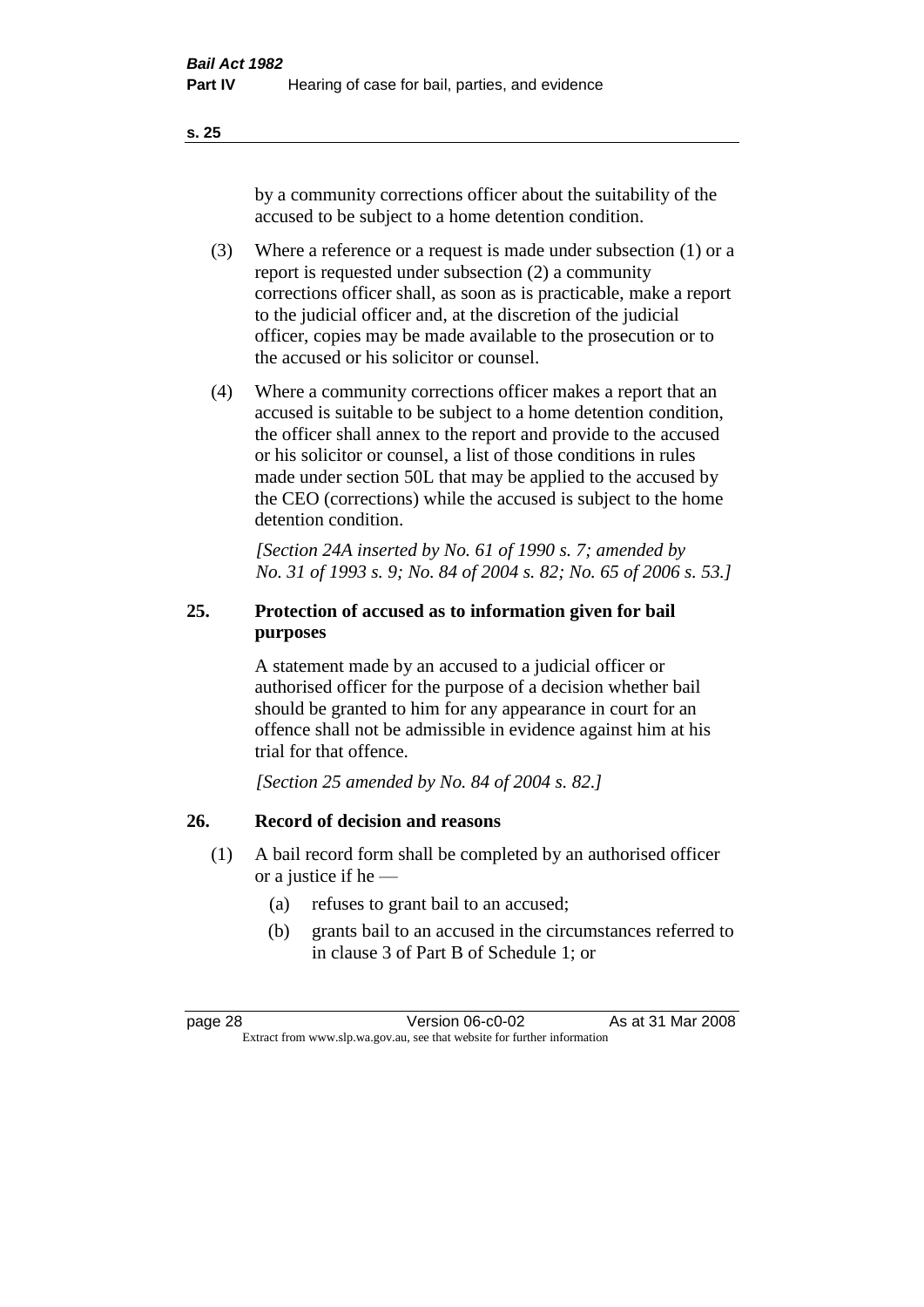- (c) imposes any condition on a grant of bail and it appears to him that the accused is dissatisfied with the condition.
- (2) Where a judicial officer, other than a justice
	- (a) refuses to grant bail to an accused; or
	- (b) imposes any condition on a grant of bail and it appears to him that the accused is dissatisfied with the condition,

a record of the decision and of the reasons therefor shall be made.

- (3) The accused, the prosecutor or an intending prosecutor shall be entitled, upon request, to be furnished with a copy of the bail record form or, where subsection (2) applies, of the record made.
- (4) For the purposes of this section
	- (a) references to a justice do not include a magistrate or a judge of the District Court or the Supreme Court or the Children's Court who is a justice; and
	- (b) a bail record form is a prescribed form designed to contain a summary of the matters relevant to the decision as to the bail of an accused, including those matters set out in Part C of Schedule 1, the decision made, and the reasons for the decision.

*[Section 26 inserted by No. 15 of 1988 s. 10; amended by No. 49 of 1988 s. 85; No. 45 of 1993 s. 12; No. 59 of 2004 s. 141; No. 84 of 2004 s. 82.]* 

# **27. Transmission of relevant papers to court**

(1) An authorised officer and a judicial officer who consider an accused's case for bail for an appearance for an offence and a person before whom a bail undertaking or a surety undertaking is entered into shall ensure that the relevant papers are sent as soon as is practicable, to the court before which the accused is required to appear.

As at 31 Mar 2008 Version 06-c0-02 page 29 Extract from www.slp.wa.gov.au, see that website for further information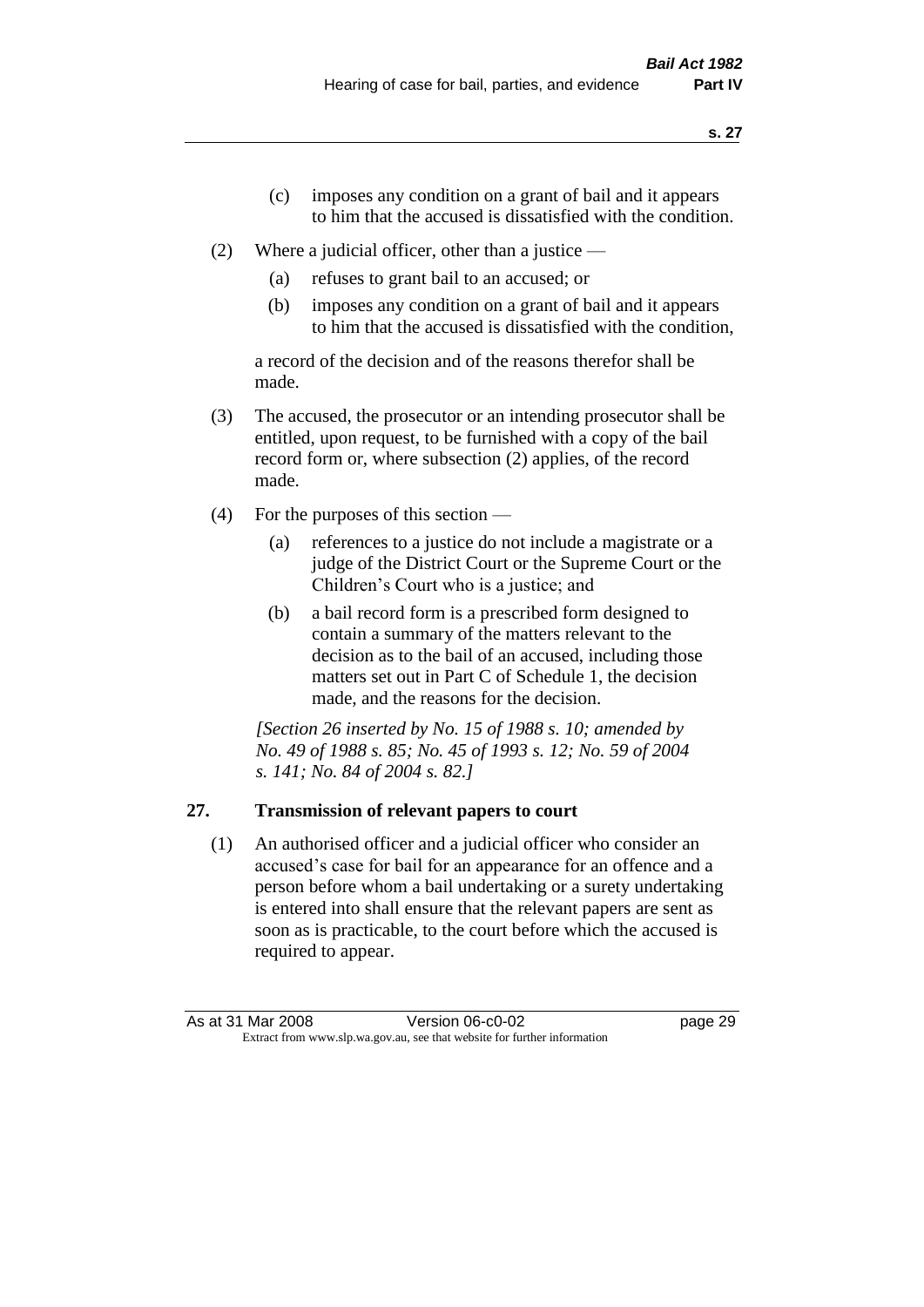#### **s. 27A**

(2) In subsection (1) **"the relevant papers"** in relation to any particular officer or person means such papers as are prescribed to be sent by that officer or person.

*[Section 27 amended by No. 84 of 2004 s. 82; No. 59 of 2006 s. 7(2).]* 

### **27A. Transmission of papers to CEO (corrections)**

A judicial officer who grants bail subject to a home detention condition shall ensure that a copy of the bail record form and of the bail undertaking are sent as soon as is practicable to the CEO (corrections).

*[Section 27A inserted by No. 61 of 1990 s. 8; amended by No. 31 of 1993 s. 9; No. 65 of 2006 s. 53.]* 

page 30 Version 06-c0-02 As at 31 Mar 2008 Extract from www.slp.wa.gov.au, see that website for further information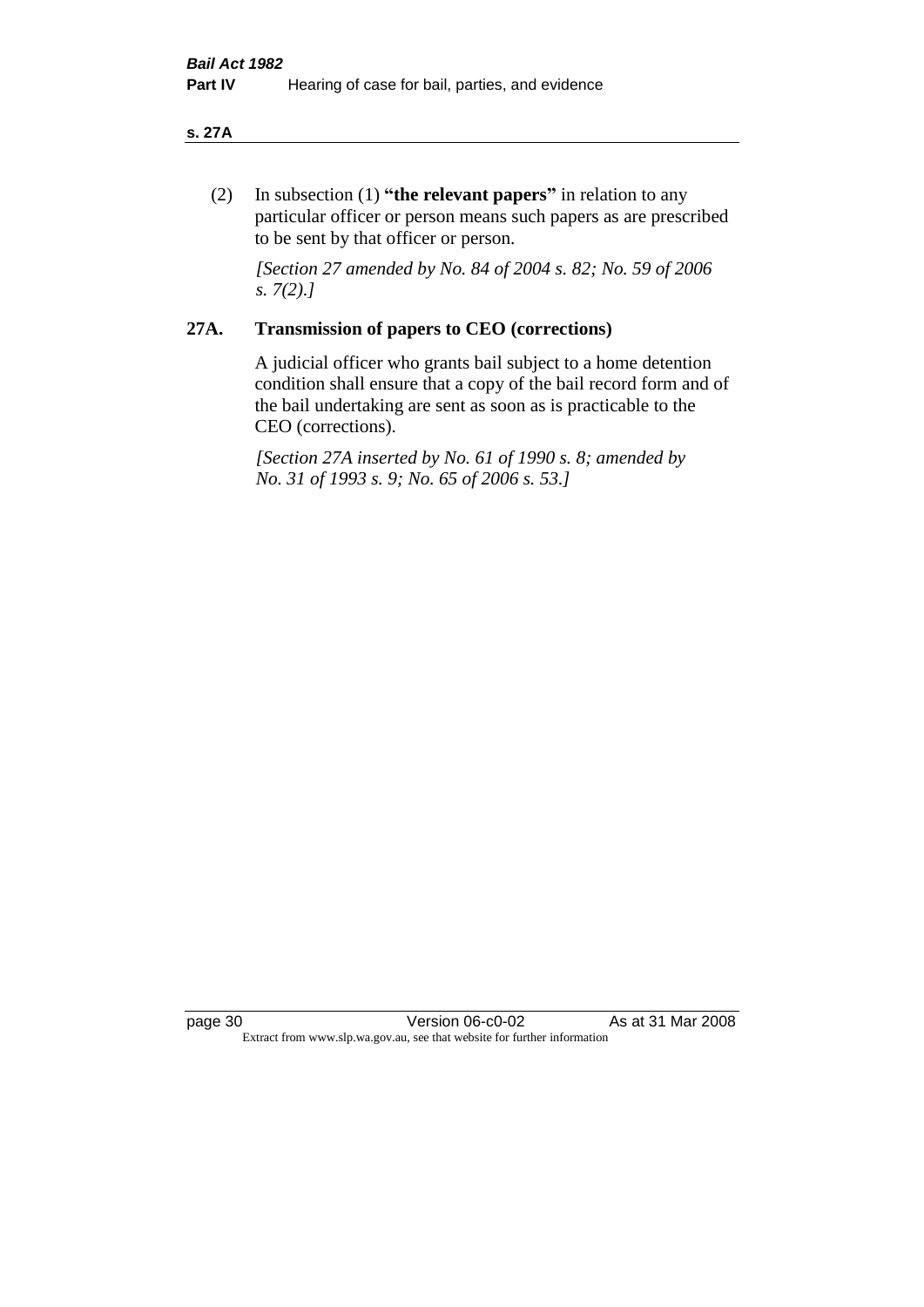# **Part V — Bail undertakings**

#### **28. Bail undertaking**

- (1) A person shall not be released on bail for an appearance in court unless he has entered into a bail undertaking for that appearance or is deemed to have done so under section 31(3).
- (2) A bail undertaking is an undertaking in writing by an accused in the prescribed form —
	- (a) that he will appear at a time and place specified, or deemed by section 31(3) to be specified, in the undertaking;
	- (b) that if he fails to appear at that time and place he will as soon as is practicable —
		- (i) notify the registrar of the court at which he is required to appear of the cause of his failure; and
		- (ii) appear at that court when the court is sitting;
	- (c) that he will comply with such conditions as may be imposed on him under clause 2 of Part D of Schedule 1;
	- (d) that he will comply with any home detention condition which may be imposed as a condition on a grant of bail to him pursuant to clause 3 of Part D of Schedule 1,

and containing any agreement as to forfeiture of money by the accused which may be required pursuant to clause 1 of that Part.

- (3) A bail undertaking for any appearance may be entered into in respect of more than one offence.
- (4) The undertakings mentioned in subsection  $(2)(a)$  and (b) are, subject to section 34, enforceable under sections 51, 57 and 58.

*[Section 28 amended by No. 61 of 1990 s. 9; No. 45 of 1993 s. 12; No. 59 of 2004 s. 141; No. 84 of 2004 s. 82.]*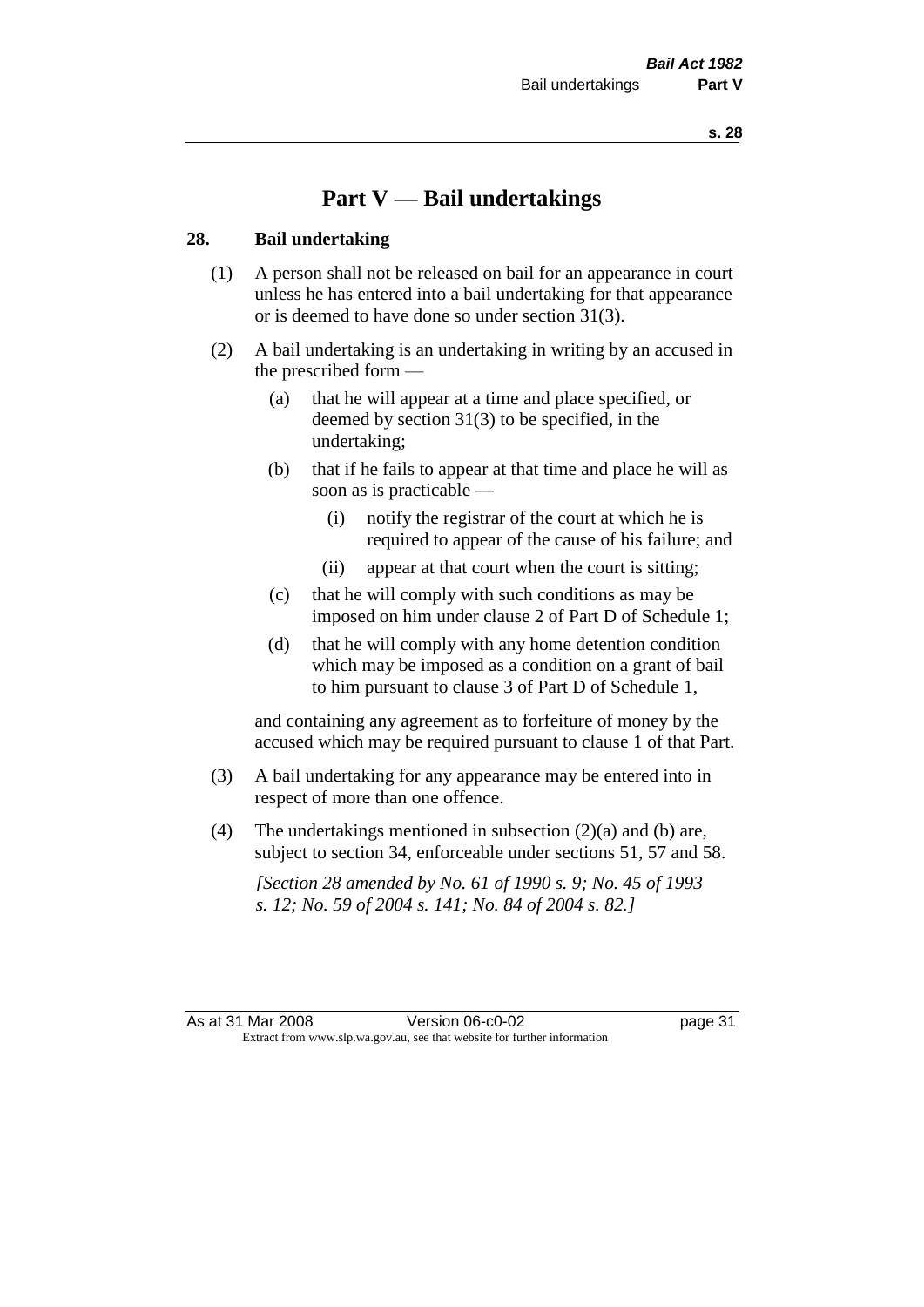#### **29. Before whom bail undertaking may be entered into**

A bail undertaking need not be entered into before the judicial officer or authorised officer who granted bail but may be entered into before any of the following persons —

- (a) a judicial officer;
- (b) the Principal Registrar or a registrar of the Supreme Court;
- (c) the registrar or a deputy registrar of the District Court;
- (d) a registrar of the Magistrates Court;
- (da) a registrar of the Children's Court;
- (e) a coroner's registrar within the meaning of the *Coroners Act 1996*;
- (f) an authorised police officer;
- (g) an associate of a judge of the Supreme Court or of the District Court or of the Children's Court;
- (h) where the accused is in prison, any person for the time being in charge of the prison;
- (i) where the accused is a child, any authorised community services officer.

*[Section 29 amended by No. 15 of 1988 s. 11; No. 49 of 1988 s. 86; No. 2 of 1996 s. 61; No. 59 of 2004 s. 141; No. 84 of 2004 s. 82.]* 

#### **30. Duties of person before whom bail undertaking is entered into**

- (1) The person before whom a bail undertaking is to be entered into by an accused shall before it is entered into —
	- (a) (i) read the undertaking to the accused; or
		- (ii) be informed by the accused that the accused has read it; or
		- (iii) if necessary, have the undertaking translated to the accused;

and

page 32 Version 06-c0-02 As at 31 Mar 2008 Extract from www.slp.wa.gov.au, see that website for further information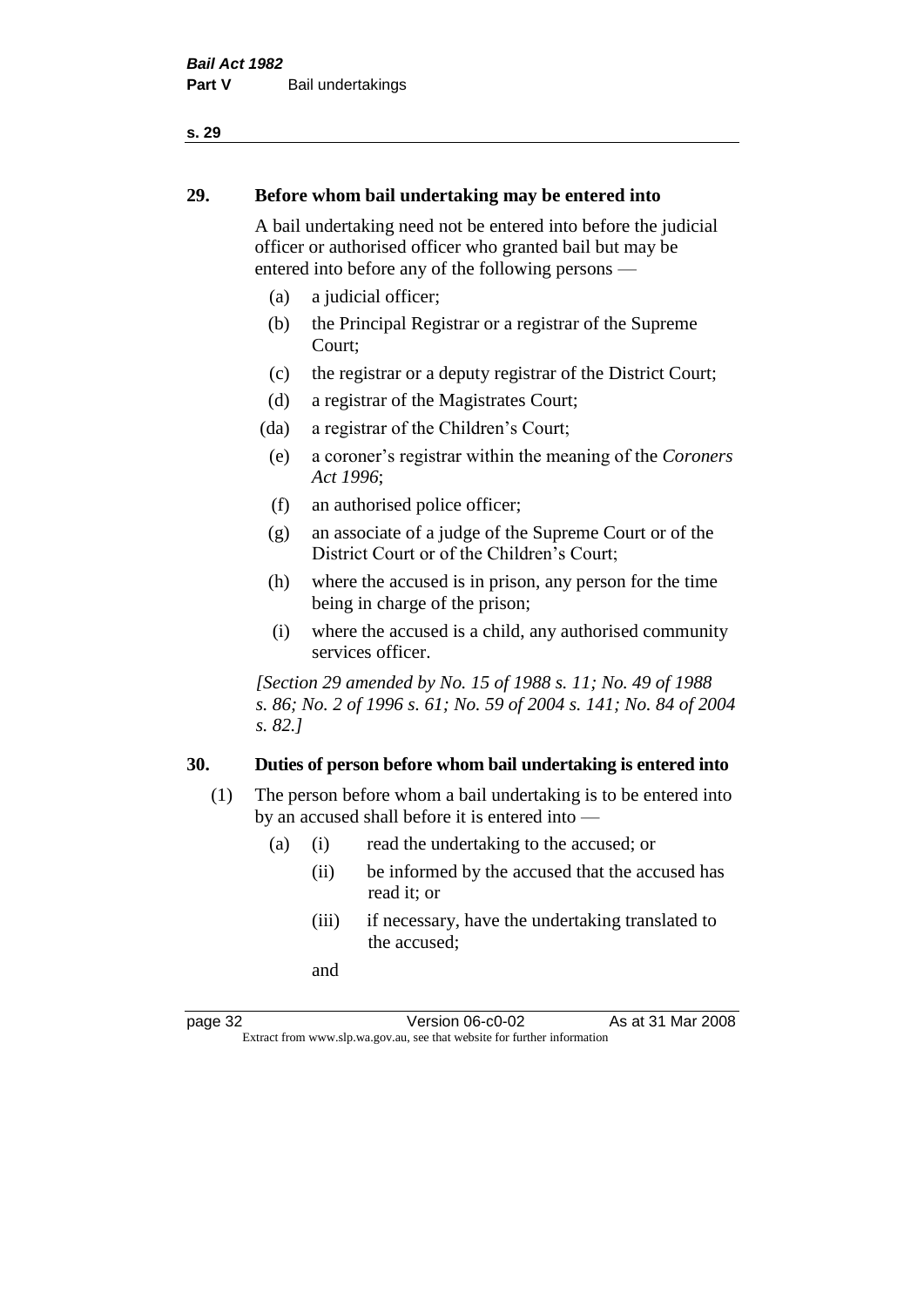- (b) ensure that all conditions which are to be complied with before the release of the accused have been complied with.
- (2) The person before whom a bail undertaking is entered into by an accused shall give to him, or cause to be given to him —
	- (a) a copy of the bail undertaking as duly completed; and
	- (b) a notice in writing in the prescribed form showing
		- (i) his obligations pursuant to the undertaking; and
		- (ii) the consequences of his failure to comply with them.
- (3) The person before whom a bail undertaking is entered into by an accused shall enquire of the accused whether he requires the notice referred to in subsection (2)(b) to be read or translated to him and shall take such steps as are necessary to comply with any such requirement of the accused.

*[Section 30 inserted by No. 15 of 1988 s. 12; amended by No. 84 of 2004 s. 82.]* 

## **31. Different time and place for appearance may be substituted**

- (1) A different time or a different time and place may be substituted in accordance with this section for the time and place for appearance specified, or deemed by this section to be specified, in a bail undertaking.
- (2) A different time, or a different time and place, for the appearance by the accused may be substituted as mentioned in subsection  $(1)$  —
	- (a) upon an adjournment of proceedings at which the accused is present, by the judicial officer, if he has power to grant bail for that appearance, fixing a time and place for the resumed proceedings and notifying the accused orally thereof;
	- (b) upon an adjournment of proceedings from which the accused is absent for reasonable cause, by the judicial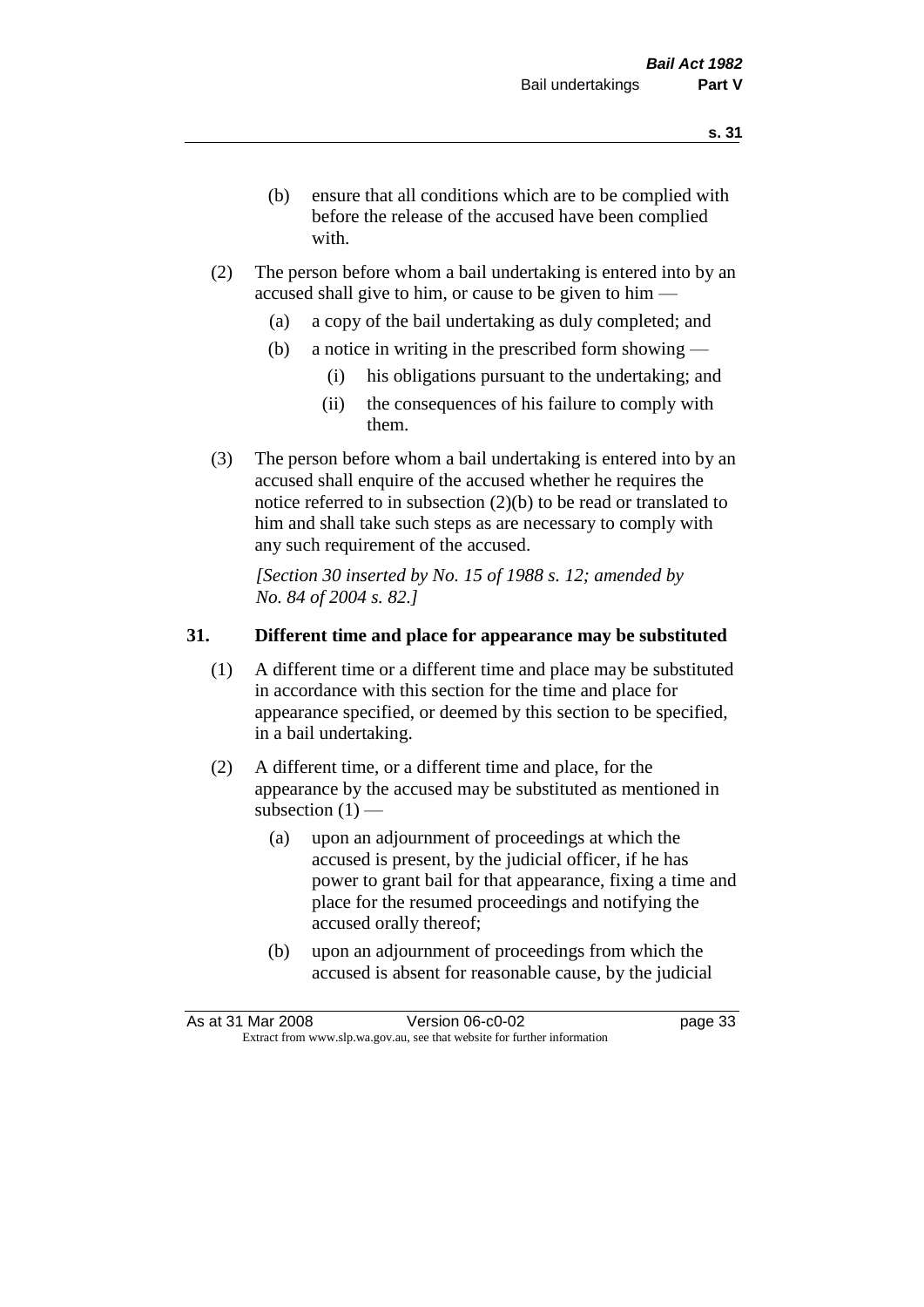officer, if he has power to grant bail for that appearance, fixing a time and place for the resumed proceedings and directing the registrar of the court to give written notice thereof to the accused;

- $(c)$  where
	- (i) a judge of the Supreme Court or a judge of the Children's Court has granted bail to an accused under section 15; and
	- (ii) a judicial officer, other than such a judge, has committed the accused to the Supreme Court,

by a judge of the Supreme Court notifying the accused orally, or directing the registrar of the court to give written notice to the accused of the time or time and place for the proceedings;

- (d) where
	- (i) a judge of the Supreme Court or a judge of the Children's Court has granted bail to an accused under section 15;
	- *[(ii) deleted]*
	- (iii) the judicial officer is satisfied that there has been no material change in the facts or circumstances which applied on the grant of bail,

by the judicial officer notifying the accused orally, or directing the registrar of the court to give written notice to the accused, of the time or time and place for the resumed proceedings;

- (e) upon a committal to the Supreme Court or District Court, by a judicial officer, if he has power to grant bail for that appearance, fixing a specified day in a specified sitting or session of that court and directing the registrar of the court to give written notice thereof to the accused;
- (f) where an accused has been committed for trial in the Supreme Court or the District Court in a specified sitting or session thereof or on a specified day in a specified

**s. 31**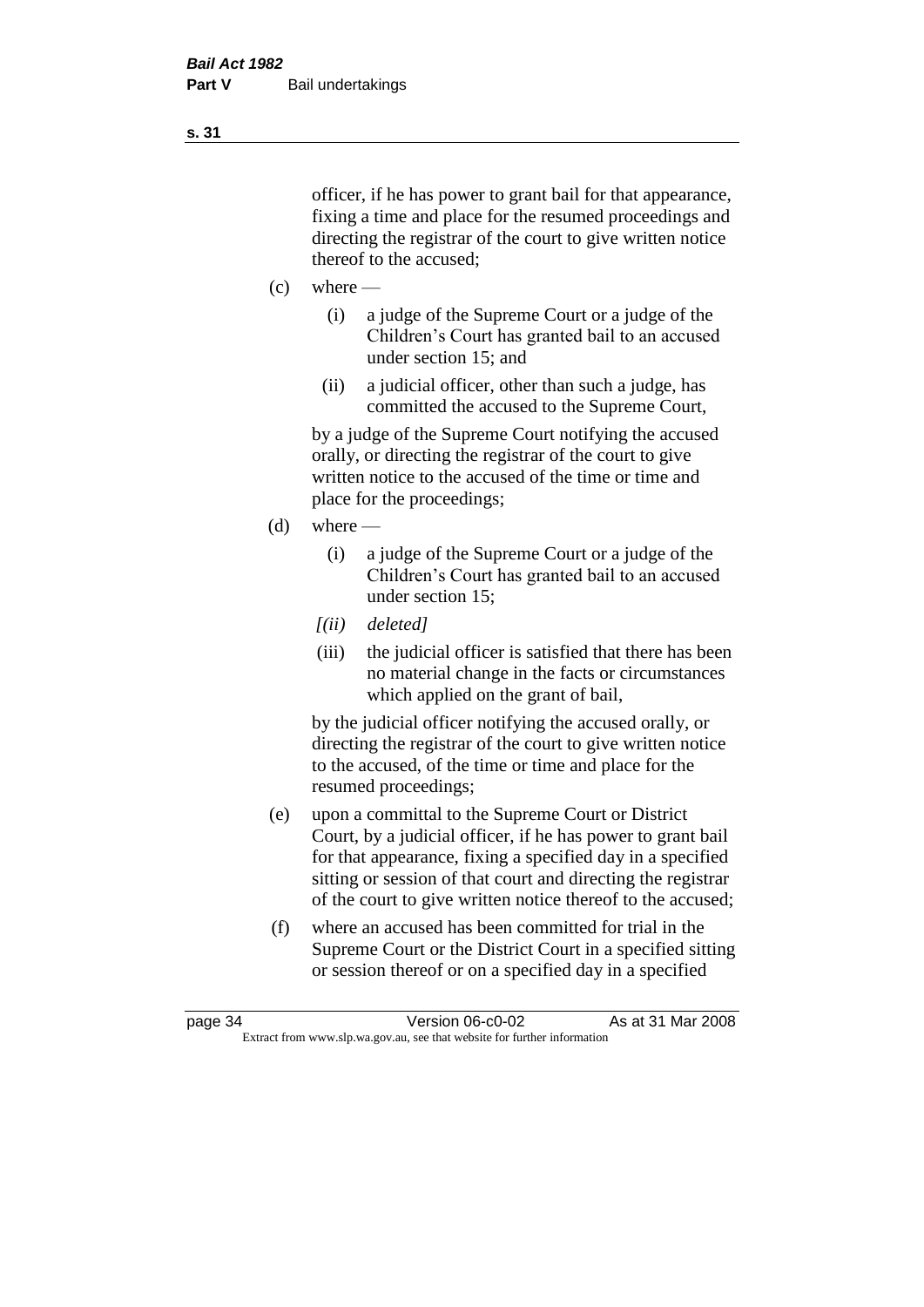sitting or session thereof, by an officer of the court fixing a time for the trial in that sitting or session and giving written notice thereof to the accused;

- (g) if the parties agree to a different time or a different time and place for the proceedings, by an officer of the court giving written notice thereof to the accused.
- (3) Where a different time or a different time and place is notified to an accused pursuant to subsection (2) the bail undertaking shall be deemed to be amended to specify that time or that time and place for appearance, and the terms and conditions thereof shall continue to apply as so amended as if the accused had entered into the bail undertaking in that form.
- (4) Where the power in subsection (2)(b) is exercised upon an adjournment of proceedings the right of the accused to be at liberty under section 11(1) does not lapse by reason only that there is an interval between the adjournment of the proceedings and the time when he is notified of the time and place for the resumed proceedings.

*[Section 31 amended by No. 15 of 1988 s. 13; No. 49 of 1988 s. 87; No. 27 of 2002 s. 21; No. 59 of 2004 s. 141; No. 84 of 2004 s. 82.]* 

# **32. Giving and proof of notices under section 31**

- (1) A written notice to an accused under section 31(2), shall be given to him personally or sent to him by registered post or telegram at his address appearing in his bail undertaking or notified under section 60.
- (2) Without limiting section 75(2) of the *Interpretation Act 1984*, **"registered post"** in subsection (1) includes any method of post whereby an acknowledgment of receipt is obtained from the person to whom a letter is addressed; and if a notice is sent to a person by that method, production of an acknowledgment purporting to be signed by that person shall be evidence of his receipt of the same.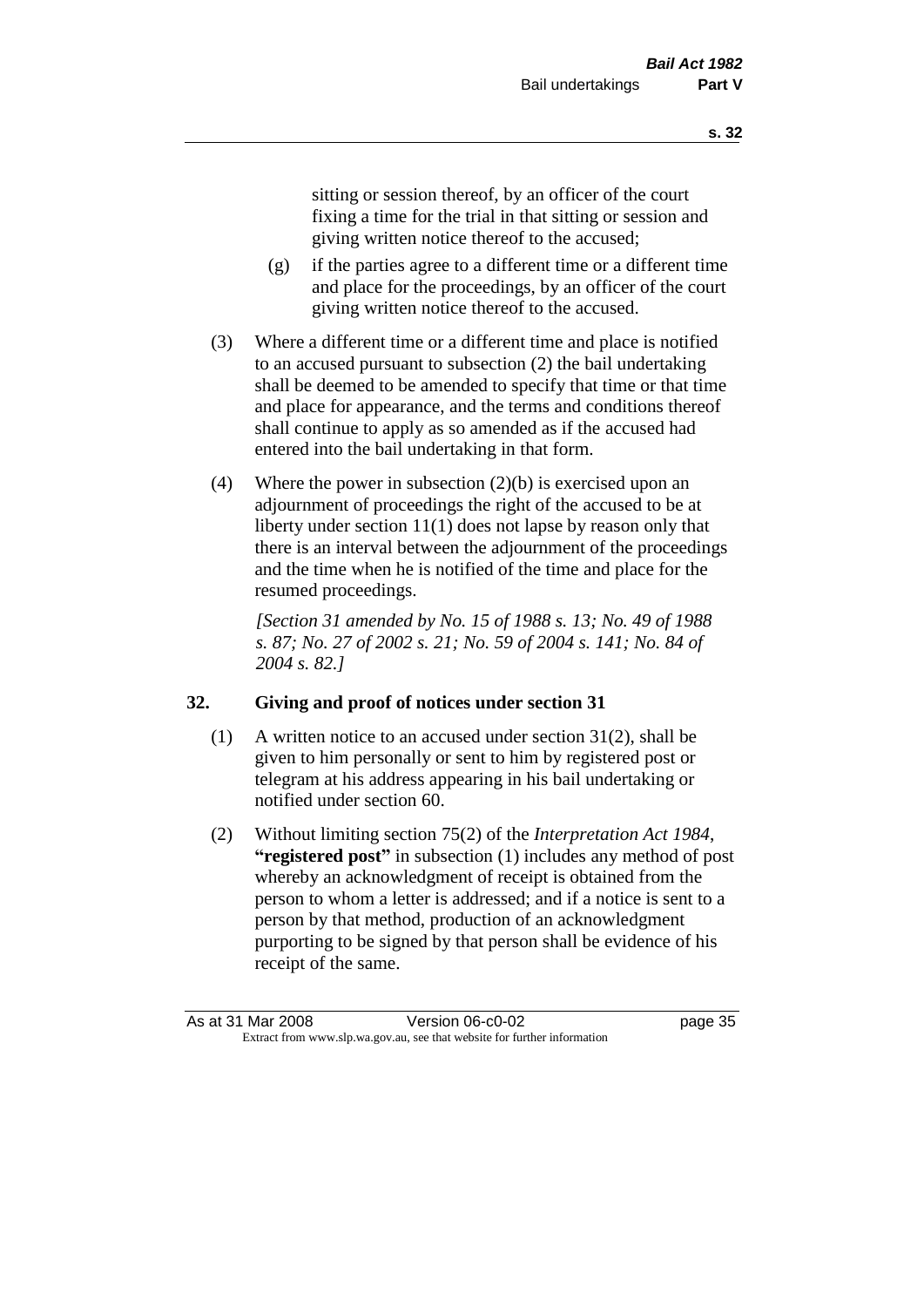(3) If notice is sent by registered post (otherwise than as mentioned in subsection (2)) or by telegram it shall be presumed, unless the contrary is shown, to have been received and at the time when, in the ordinary course of events, the letter or telegram would have been delivered.

(4) The judicial officer who under section  $31(2)(a)$  notifies an accused of the time and place for resumed proceedings shall endorse on the accused's bail undertaking a certificate showing details of such time and place and that he notified the accused thereof.

(5) In any proceedings —

- (a) a document purporting to be a copy of a notice referred to in subsection (1) shall be evidence of the terms of the notice;
- (b) an endorsement on a bail undertaking purporting to be a certificate referred to in subsection (4) shall be evidence of the matters appearing therein without proof of the signature of the judicial officer who made it.

*[Section 32 amended by No. 74 of 1984 s. 12; No. 84 of 2004 s. 82.]* 

## **33. Judicial officer may order accused to enter into bail undertaking**

- (1) Where bail is granted to an accused by a judicial officer, whether with or without any condition being attached thereto, and the accused fails or refuses to enter into a bail undertaking in terms of the grant, the judicial officer who granted bail may, subject to subsection (3), order that the accused enter into the bail undertaking within such time as he may specify.
- (2) If an accused does not comply with an order under subsection (1), the judicial officer may, subject to subsection (3), further order that a bail undertaking, in such form as the judicial officer may approve, shall be deemed to have been entered into by the accused on the date of such

**s. 33**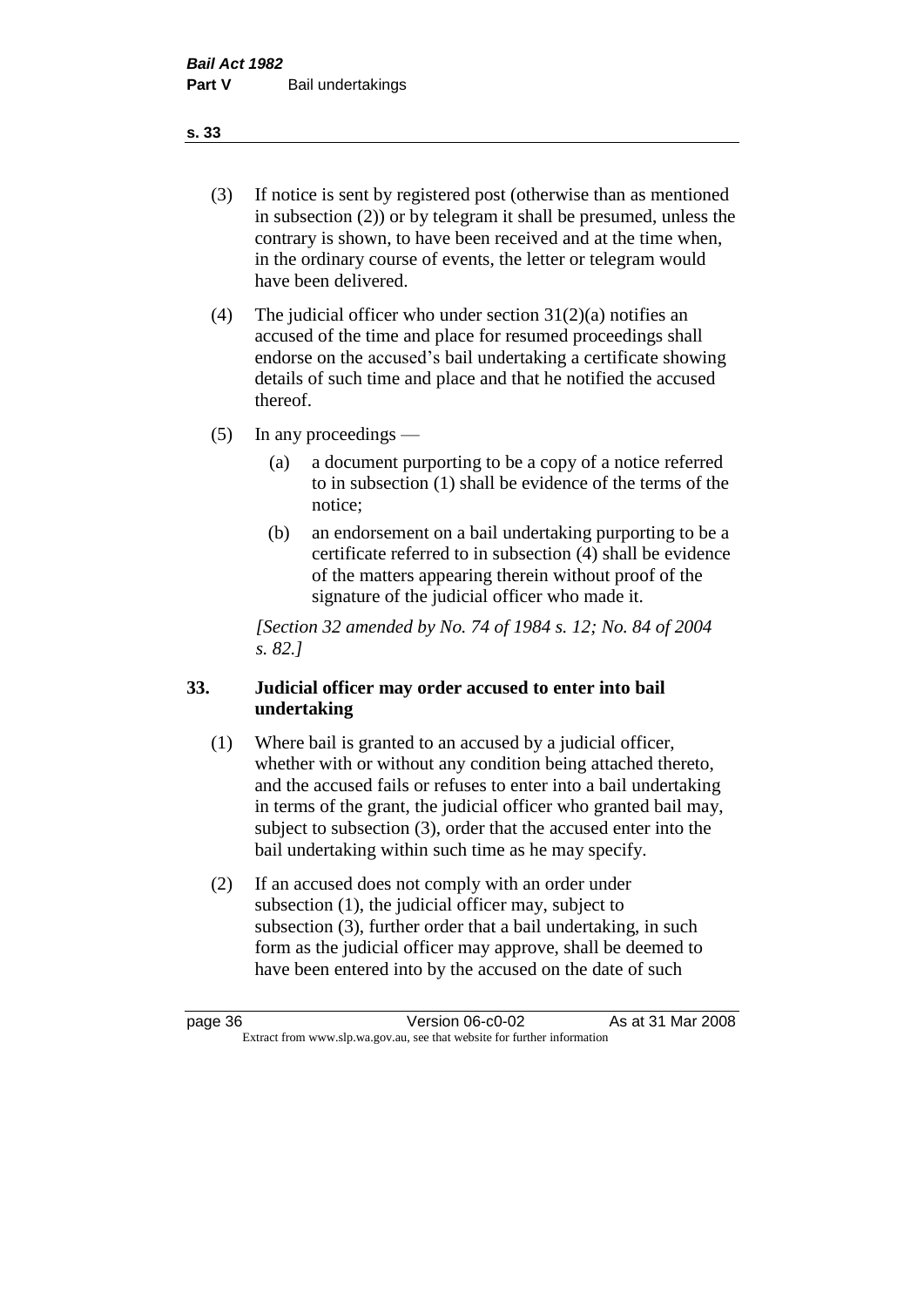further order, and thereupon that undertaking shall be treated as if it had been duly entered into by the accused for the purposes of this Act.

- (3) A judicial officer shall not
	- (a) make an order under subsection (2) unless he has personally informed the accused of the terms and effect of the order made under subsection (1);
	- (b) exercise any of the powers conferred on him by this section unless he is satisfied that the accused has the capacity to enter into and comply with the undertaking.

*[Section 33 amended by No. 84 of 2004 s. 82.]* 

## **34. Cessation and suspension of bail undertaking**

A bail undertaking ceases to have effect —

- (a) upon the revocation of bail under section 55;
- (b) upon the death of the accused, but only if no order has been made under section 57;
- (c) subject to section 31, upon the appearance in court by the accused as required by his bail undertaking;
- (d) upon the discharge of the accused according to law from any further proceedings for the offence, or all of the offences, to which the bail undertaking relates;
- (e) during any period before the time at which the accused is required to appear in court when he is in custody for any other offence or reason.

*[Section 34 amended by No. 84 of 2004 s. 82.]*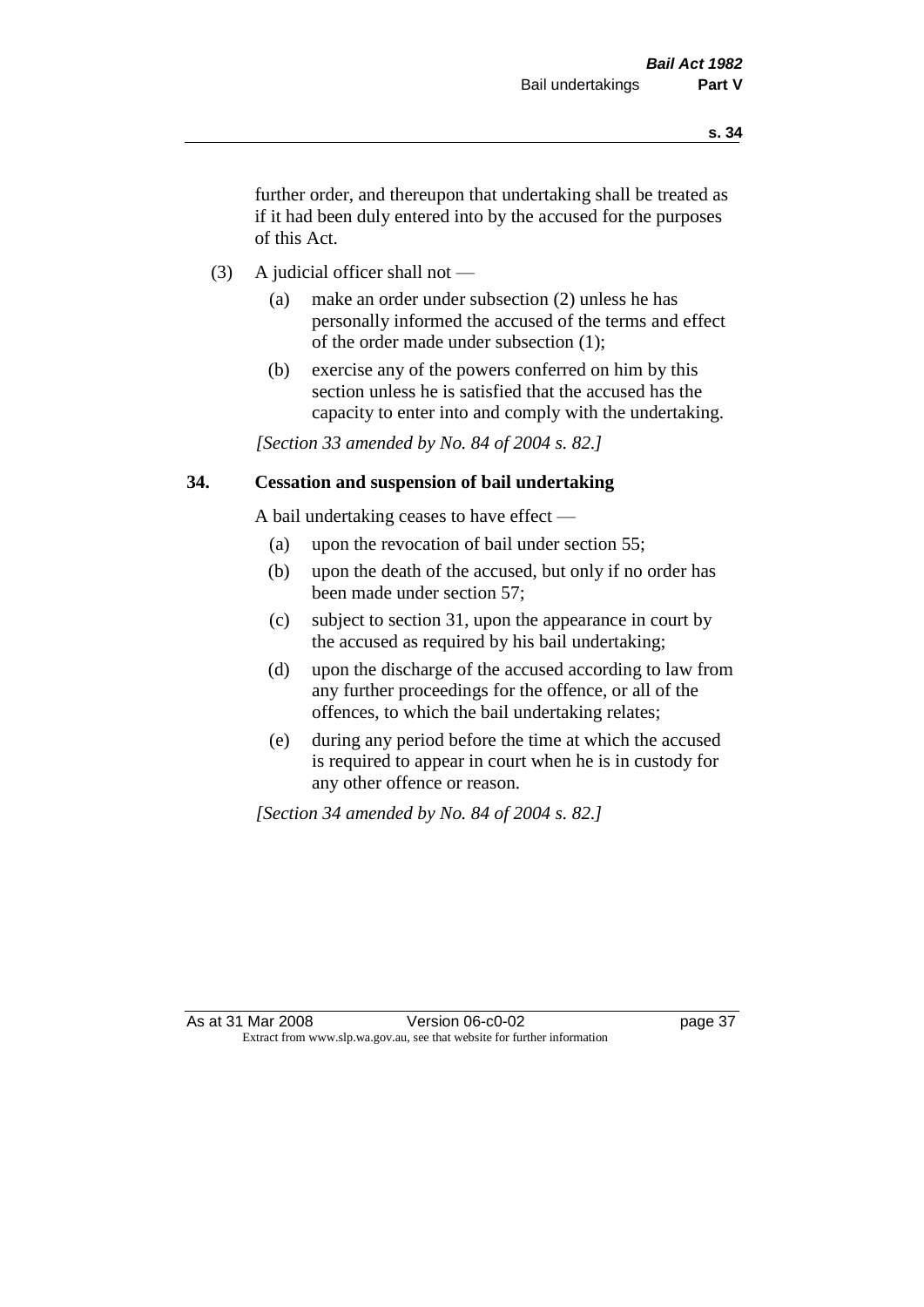# **Part VI — Sureties and surety undertakings**

# **35. Meaning of surety and surety undertaking**

- (1) A surety is a person who, as a condition of the grant of bail to an accused, enters into a surety undertaking, that is to say, undertakes in writing that he will, subject to this Act, forfeit a specified amount of money if the accused fails to comply with any requirement of his bail undertaking mentioned in section  $28(2)(a)$  and  $(b)(ii)$ .
- (2) A surety is required to be approved under section 40.
- (3) A forfeiture of money by a surety as mentioned in subsection (1) is enforceable as provided in section 49 but not otherwise.

*[Section 35 amended by No. 84 of 2004 s. 82.]* 

## **36. Authority to approve sureties**

- (1) The decision whether an applicant should be approved as a surety in any case shall be made, on notice to the prosecutor in the prescribed manner —
	- (a) where a judicial officer imposed the requirement for a surety in that case, by that judicial officer or by a judicial officer whose jurisdiction is co-extensive with that judicial officer's;
	- (b) where an authorised officer imposed the requirement for a surety in that case, by that or any other authorised officer; or
	- (c) where subsection (2) applies, by an officer of the court authorised under that subsection.
- (2) A judicial officer when granting bail to an accused subject to a requirement for a surety or sureties may authorise a justice, a registrar of any court or an associate of a judge of the Supreme Court or of the District Court or of the Children's Court, by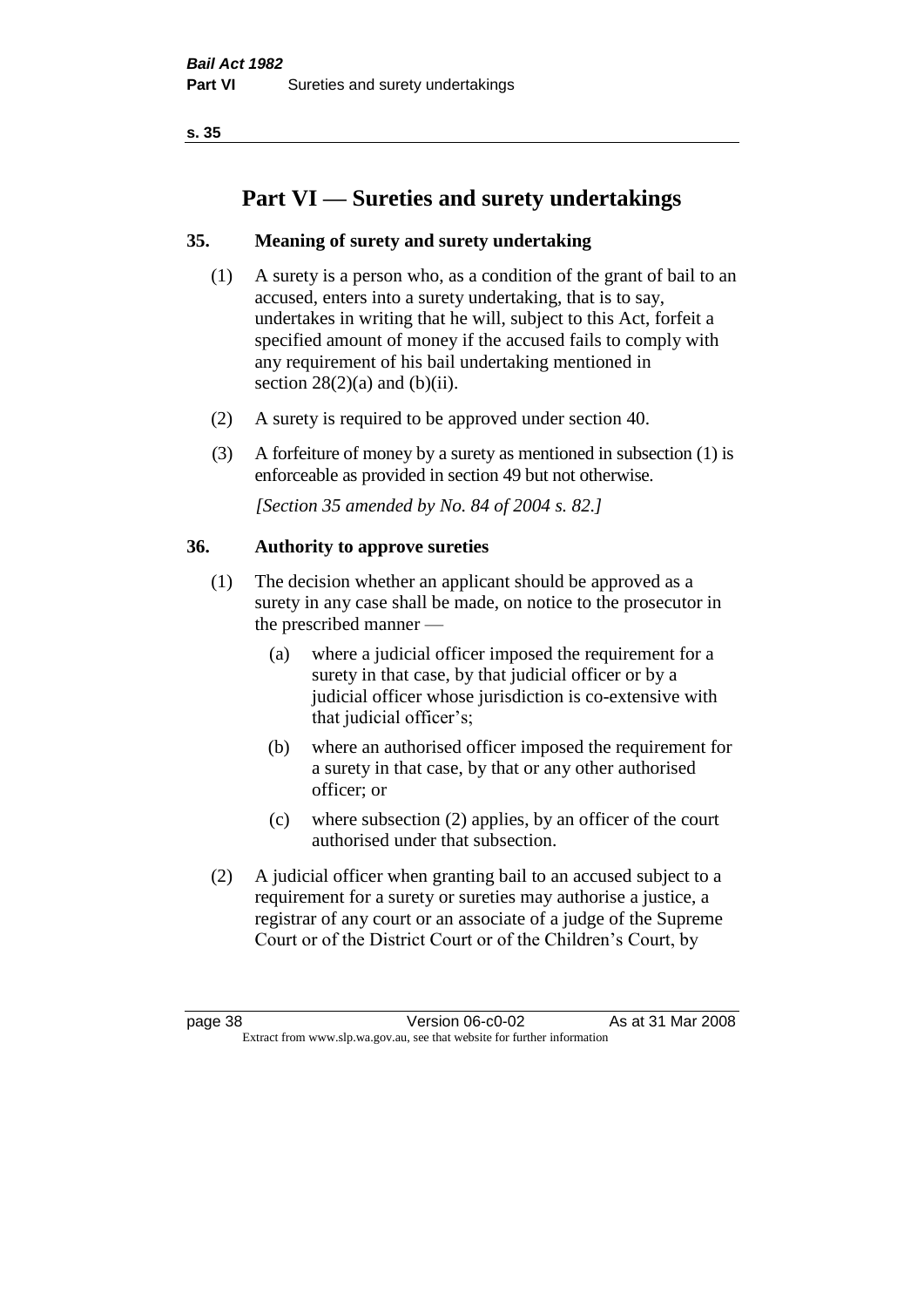name or office, to decide whether any applicant should be approved as a surety in that case.

*[Section 36 amended by No. 15 of 1988 s. 14; No. 49 of 1988 s. 88; No. 59 of 2004 s. 141; No. 84 of 2004 s. 82.]* 

#### **37. Proposed surety to receive certain information and prescribed form for completion**

- (1) Whenever an officer referred to in section 36(1) is called upon to decide whether an applicant should be approved as a surety, he shall ensure that the applicant is, or has been, given —
	- (a) a duly completed notice in the prescribed form showing details of the terms and conditions on which bail has been granted to the accused in whose case the surety is required;
	- (b) such information in writing as to the effect of this Act in relation to the rights, obligations and liabilities of sureties as is prescribed for the purposes of this paragraph; and
	- (c) a prescribed form of declaration for completion designed to disclose to the officer all information relevant to the decision.
- (2) Before he makes his decision, the officer shall ensure that the applicant furnishes to him the declaration referred to in subsection (1)(c) duly completed.

*[Section 37 amended by No. 84 of 2004 s. 82.]* 

#### **38. Persons disqualified from being sureties**

- (1) A person is not qualified to be approved as a surety if  $-$ 
	- (a) he is under 18 years of age; or
	- (b) subject to subsection (2), the value of his assets, after provision is made for his debts and liabilities, is less than the amount which he might become liable to forfeit under his proposed surety undertaking; or

As at 31 Mar 2008 Version 06-c0-02 page 39 Extract from www.slp.wa.gov.au, see that website for further information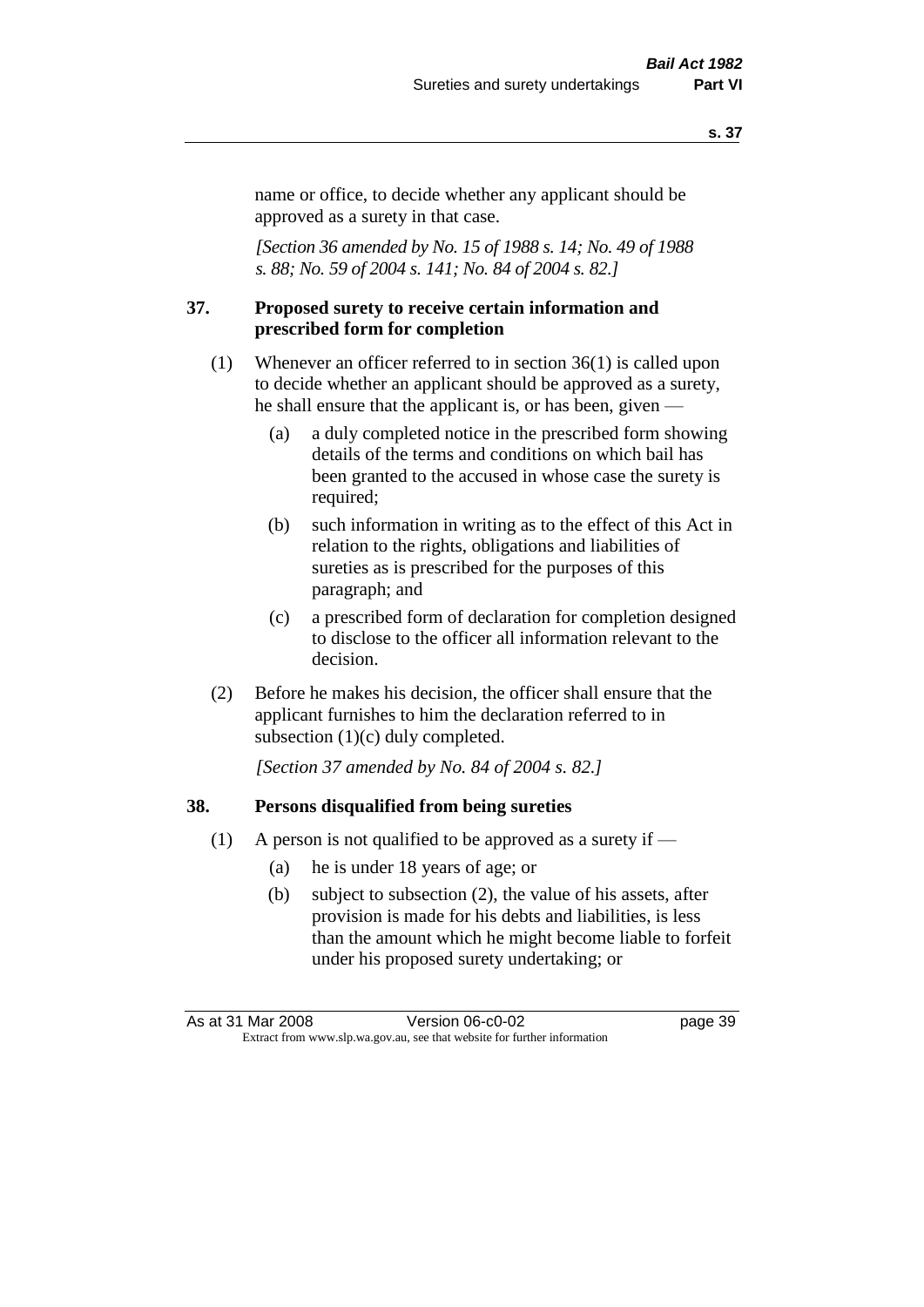(c) there are reasonable grounds for believing that he has been, or will be, indemnified by any person against any forfeiture referred to in paragraph (b).

(2) Subsection (1)(b) does not apply where the applicant for approval is required to give security sufficient to cover the amount which he might become liable to forfeit.

## **39. Matters relevant to approval of sureties**

In determining whether an applicant is suitable to be a surety an officer referred to in section 36(1) shall have regard to all matters which appear to him to be relevant including, as well as any others, the following —

- (a) the character and antecedents of the applicant;
- (b) his proximity to or connection with the accused, whether by kinship, place of residence or otherwise; and
- (c) his ability to pay, or give security for, the amount which he might become liable to forfeit under his proposed surety undertaking, without excessive hardship to himself or his dependants.

*[Section 39 amended by No. 84 of 2004 s. 82.]* 

## **40. Decision on application by proposed surety**

- (1) Upon receipt of the duly completed declaration referred to in section  $37(1)(c)$ , the officer shall, after making any enquiries which he thinks desirable, make a decision, as soon as is practicable, either to approve or not to approve of the applicant as a surety in that case.
- (2) If the officer does not approve of the applicant as a surety he shall record the reasons for his doing so and inform the applicant and the accused thereof, or cause them to be so informed.

*[Section 40 amended by No. 15 of 1988 s. 15; No. 84 of 2004 s. 82.]* 

page 40 Version 06-c0-02 As at 31 Mar 2008 Extract from www.slp.wa.gov.au, see that website for further information

**s. 39**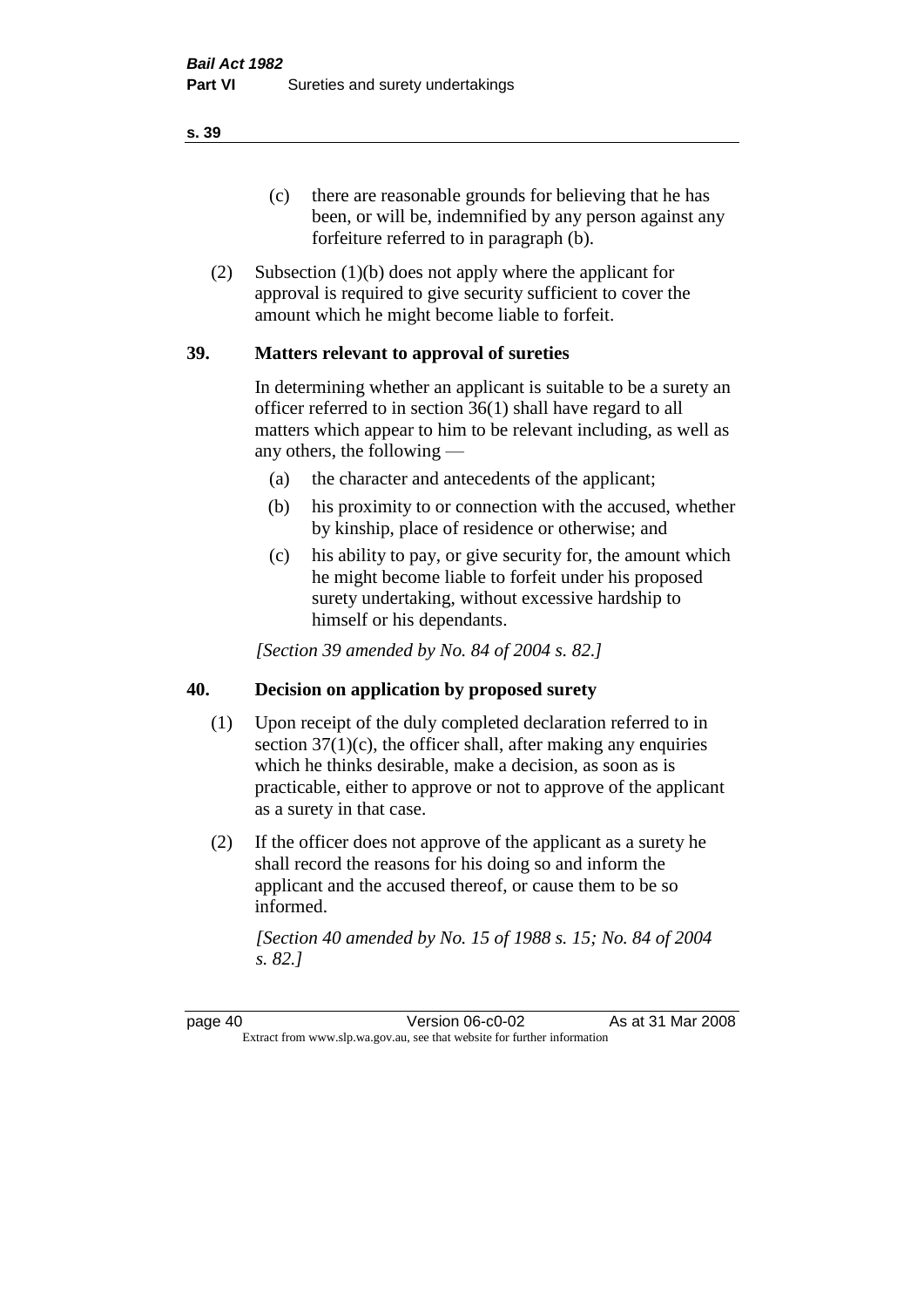## **41. Finality of decision to refuse approval**

- (1) A decision by an officer referred to in section 36(1) not to approve of the applicant as a surety is final unless the applicant becomes entitled to re-apply under subsection (2).
- (2) An applicant who is refused approval as a surety may re-apply for approval to the officer who made that decision, or if he is absent or unavailable to another officer acting in his position, on the ground that —
	- (a) new facts have been discovered, new circumstances have arisen or the circumstances have changed since he was refused approval; or
	- (b) he failed to adequately present his case for approval on his previous application,

and the provisions of this Act, except section 37, shall, with necessary modifications, apply to any such further application and the decision thereon.

#### **42. Before whom surety undertaking may be entered into**

A surety undertaking need not be entered into before the officer who approved the surety but may be entered into before any person before whom the accused for whose appearance the surety is approved might enter into his bail undertaking under section 29.

*[Section 42 amended by No. 84 of 2004 s. 82.]* 

## **43. Duties of persons before whom surety undertaking is entered into**

A person before whom a surety undertaking is to be entered into —

- $(a)$  shall
	- (i) read to the surety;
	- (ii) be informed by the surety that he has read; or

As at 31 Mar 2008 Version 06-c0-02 page 41 Extract from www.slp.wa.gov.au, see that website for further information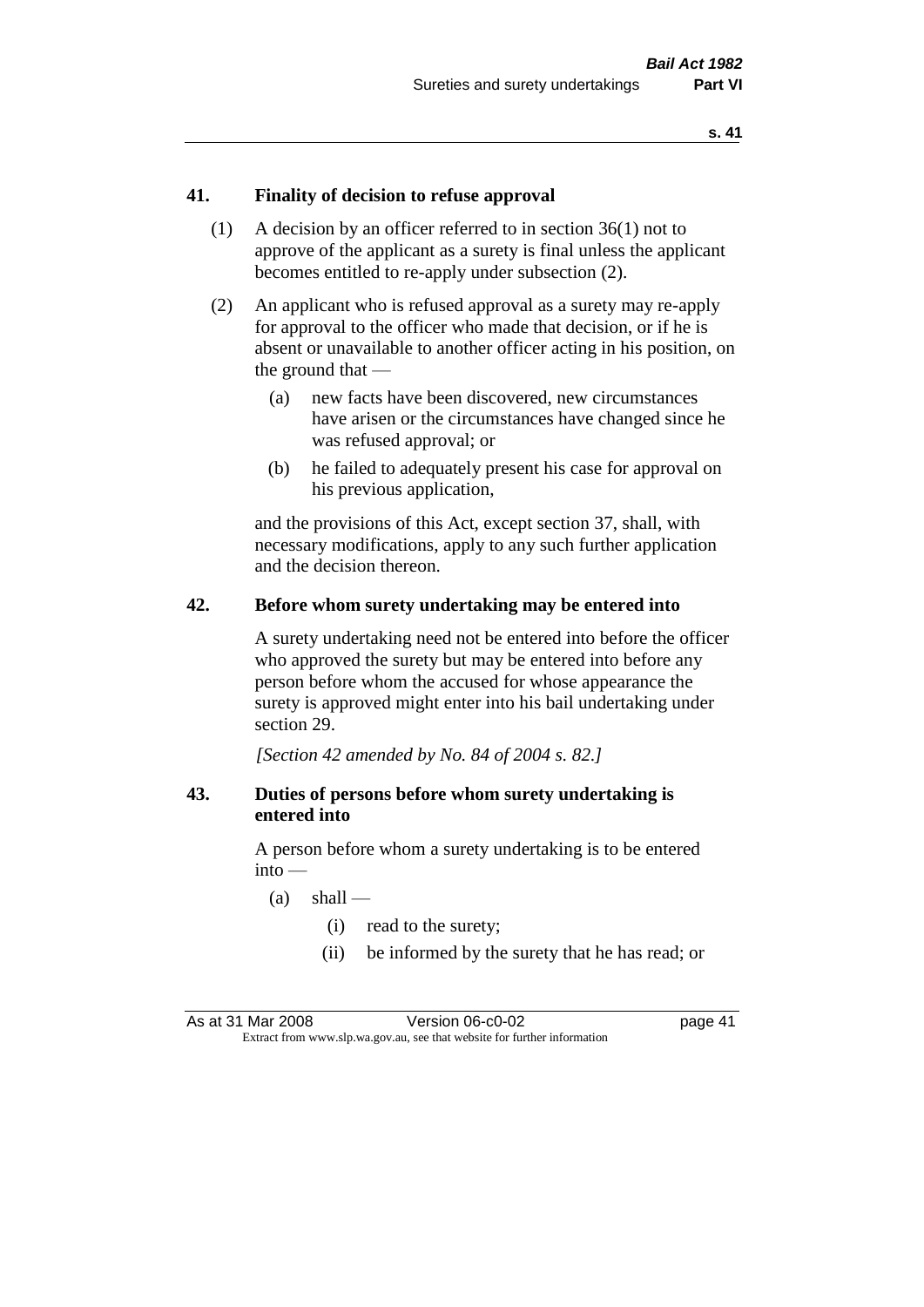(iii) if necessary, have translated to the surety, the documents described in section  $37(1)(a)$  and (b), and the surety undertaking, before the surety enters into the undertaking;

- (b) shall ensure that all conditions which are to be complied with by the surety have been complied with before the surety enters into his undertaking; and
- (c) shall give to the surety a copy of his surety undertaking as duly completed.

*[Section 43 amended by No. 74 of 1984 s. 13.]* 

## **44. Surety undertaking extends to adjourned hearing only by consent**

- (1) A surety undertaking does not extend to the failure by the accused to appear at a different time or a different time and place pursuant to section 31 unless —
	- (a) his surety undertaking contains a provision that it does so extend; and
	- (b) where applicable, pursuant to subsection (2), he has received notice as mentioned in that subsection.
- (2) A surety undertaking may, at the option of the surety, also contain a provision that, where a different time or a different time and place for the accused's appearance is substituted pursuant to section 31, the surety's liability shall only arise if he is given notice, as soon as is practicable, of the different time or the different time and place.

*[Section 44 amended by No. 74 of 1984 s. 14; No. 84 of 2004 s. 82.]* 

# **45. Giving and proof of notices under section 44**

- (1) For the purposes of section 44(2) notice to a surety may be given —
	- (a) orally to the surety by the judicial officer when he fixes a time and place for the proceedings or the resumed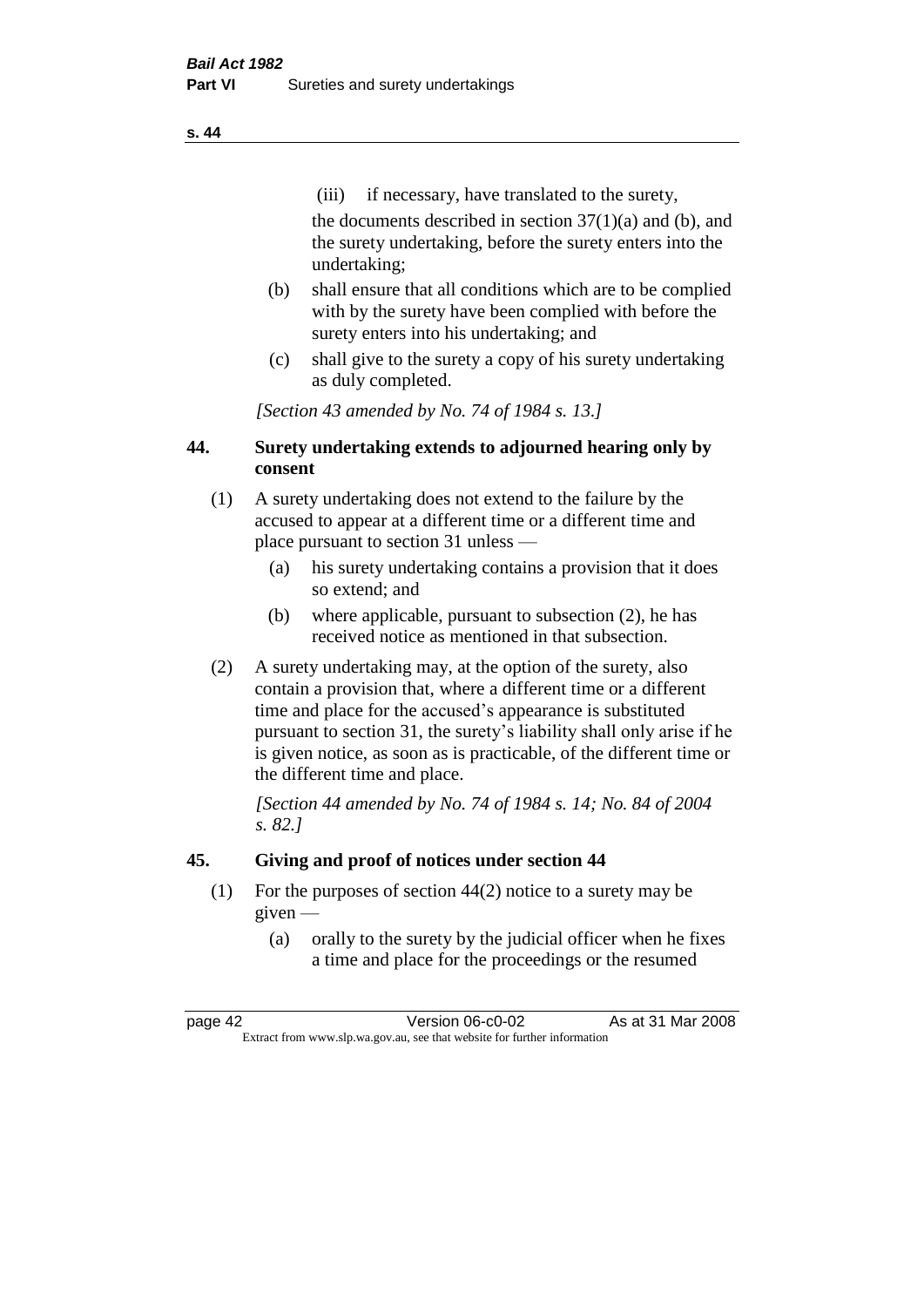proceedings;

- (b) in the prescribed form to the surety personally; or
- (c) by the registrar of the court sending the prescribed form by registered post or telegram to him at his address appearing in his undertaking or notified under section 60.
- (2) Section 32(2) and (3) shall apply to the service and proof of service of a notice under subsection (1)(c).
- (3) A judicial officer who, under subsection  $(1)(a)$ , notifies a surety of the time and place for the proceedings or the resumed proceedings shall endorse on the surety's undertaking a certificate showing details of such time and place and that he notified the surety thereof.
- (4) In any proceedings
	- (a) a document purporting to be a copy of a notice referred to in section 44(2) shall be evidence of the terms of the notice;
	- (b) an endorsement on a surety undertaking purporting to be a certificate referred to in subsection (3) shall be evidence of the matters appearing therein without proof of the signature of the judicial officer who made it.

*[Section 45 amended by No. 74 of 1984 s. 15; No. 59 of 2004 s. 141.]* 

#### **46. Power of surety to apprehend accused**

- (1) A surety may arrest an accused for whose appearance in court he has entered into a surety undertaking if the surety has reasonable grounds to believe that —
	- (a) the accused
		- (i) is not likely to comply with the requirements of his bail undertaking mentioned in section  $28(2)(a)$  or (b);

As at 31 Mar 2008 Version 06-c0-02 page 43 Extract from www.slp.wa.gov.au, see that website for further information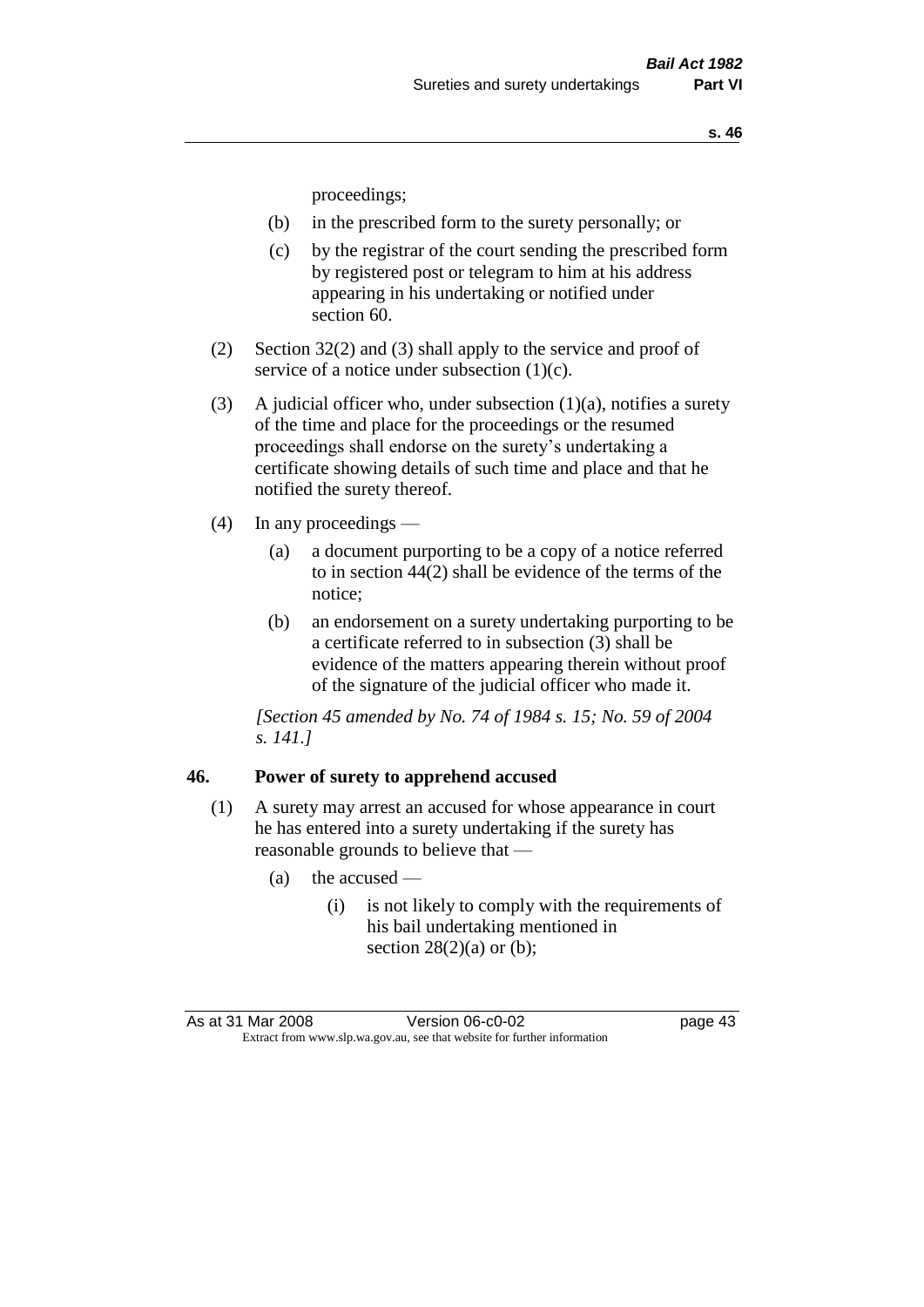- (ii) is, or has been, in breach of any condition of his bail undertaking mentioned in section 28(2)(c); or
- (iii) is, or has been, in breach of a home detention condition mentioned in section 28(2)(d);

and

- (b) it is not expedient to invoke the assistance of a police officer under section 54(1) because the delay occasioned by doing so would defeat the purpose of that section.
- (2) A surety who arrests an accused under subsection (1) shall, as soon as is practicable, deliver him into the custody of a police officer and thereafter he shall be dealt with under section 54(4) and section 55, and those provisions shall apply, as if he had been arrested by a police officer under section 54(2).

*[Section 46 amended by No. 74 of 1984 s. 16; No. 61 of 1990 s. 10; No. 84 of 2004 s. 82.]* 

## **47. Cessation and suspension of surety undertaking**

A surety undertaking ceases to have effect —

- (a) upon the revocation of bail under section  $55(1)$ ;
- (b) upon the release of an accused under section 55(2) if the surety does not consent to the continuance in force of his surety undertaking;
- (c) upon its being cancelled under section 48(4) (and as from the time fixed therefor) by an appropriate judicial officer;
- (d) upon the death of the surety, but only if no order under section 49(1) has been made before then;
- (e) subject to sections 31 and 44, upon the appearance in court by the accused as required by his bail undertaking;
- (f) upon the discharge of the accused according to law from any further proceedings for the offence, or all of the offences, to which the surety undertaking relates; or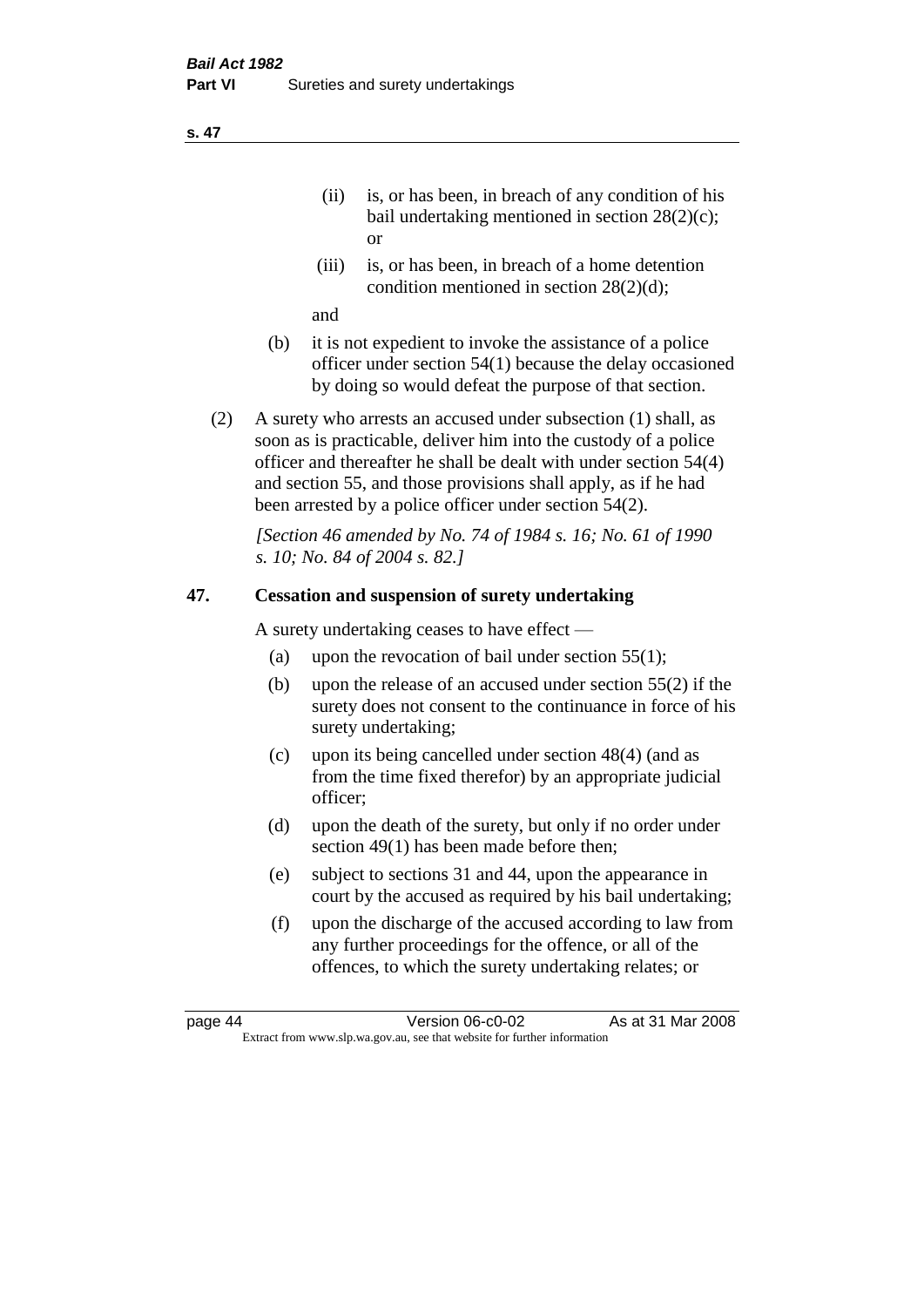(g) during any period before the time at which the accused is required to appear in court when he is in custody for any other offence or reason.

*[Section 47 amended by No. 84 of 2004 s. 82.]* 

## **48. Surety may apply for cancellation of his undertaking**

- (1) A surety may apply to an appropriate judicial officer for cancellation of his undertaking.
- (2) An application under subsection (1) may be made at any time before that specified, or deemed by section 31(3) to be specified, in the accused's bail undertaking for his appearance in court.
- (3) Upon an application being made under subsection (1) an appropriate judicial officer shall cause the accused to appear before him or another such officer and may issue a warrant or summons for that purpose.
- (4) Upon the appearance of the accused before the time mentioned in subsection (2) an appropriate judicial officer shall —
	- (a) cancel the surety undertaking; and
	- (b) exercise one of the powers set out in section  $55(1)(d)$ or (e).
- (5) An application under subsection (1) must be made, and proceedings on it are to be conducted —
	- (a) in a court of summary jurisdiction in accordance with regulations made under the *Criminal Procedure Act 2004*;
	- (b) in the Supreme Court or the District Court  $-\text{in}$ accordance with rules of court made under the *Criminal Procedure Act 2004*.

*[Section 48 amended by No. 59 of 2004 s. 141; No. 84 of 2004 s. 7 and 82.]*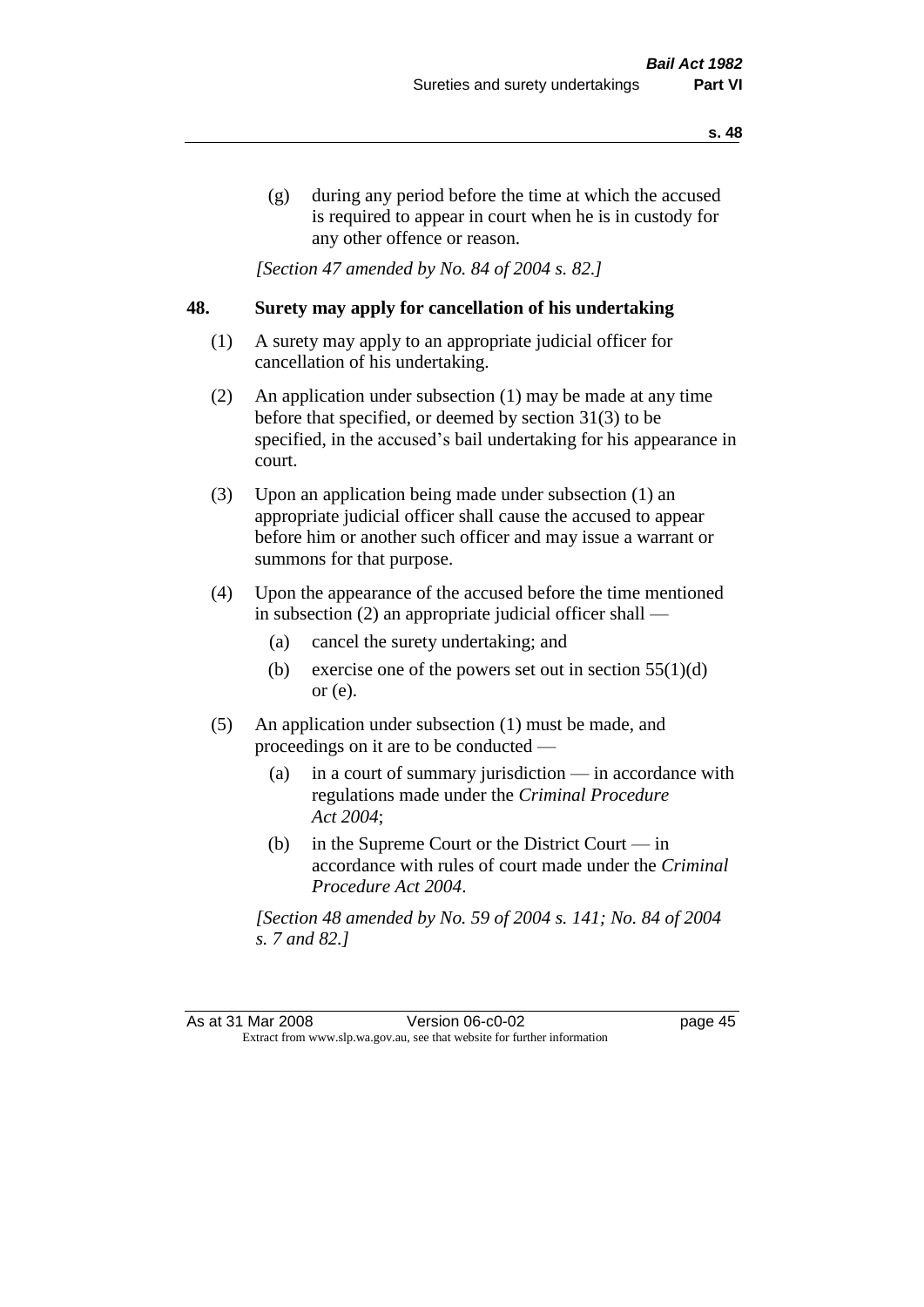## **49. Forfeiture of money under surety's undertaking**

- (1) Where an accused has failed to comply with any requirement of his bail undertaking mentioned in section 28(2)(a) or (b)(ii) the following provisions of this section apply for the purpose of enforcing payment to the State of any sum thereupon payable by a surety in terms of his surety undertaking —
	- (a) the registrar of the court before which the accused failed to appear may apply to an appropriate judicial officer for an order that the sum be paid;
	- (b) that judicial officer shall summon the surety to appear before the court in which the judicial officer exercises jurisdiction to show cause why an order of forfeiture should not be made under this section;
	- (c) on the hearing of the application and upon proof of the surety's liability in terms of his undertaking, the judicial officer shall order forfeiture of the full amount specified in the undertaking unless the surety attends at the hearing and shows to the satisfaction of the judicial officer that there was reasonable cause for the failure of the accused to comply with the requirement to which the application relates;
	- (d) notwithstanding paragraph (c), the judicial officer may decline to make an order under that paragraph or may order forfeiture in part only where the surety attends and shows to the satisfaction of the judicial officer —
		- (i) that, by reason of a change of circumstances since the undertaking was entered into, an order for forfeiture, or for forfeiture in full (as the case may be), would cause excessive hardship to the surety or his dependants; and
		- (ii) that such hardship would not be relieved by the exercise of one or more of the powers conferred by section 59;

page 46 Version 06-c0-02 As at 31 Mar 2008 Extract from www.slp.wa.gov.au, see that website for further information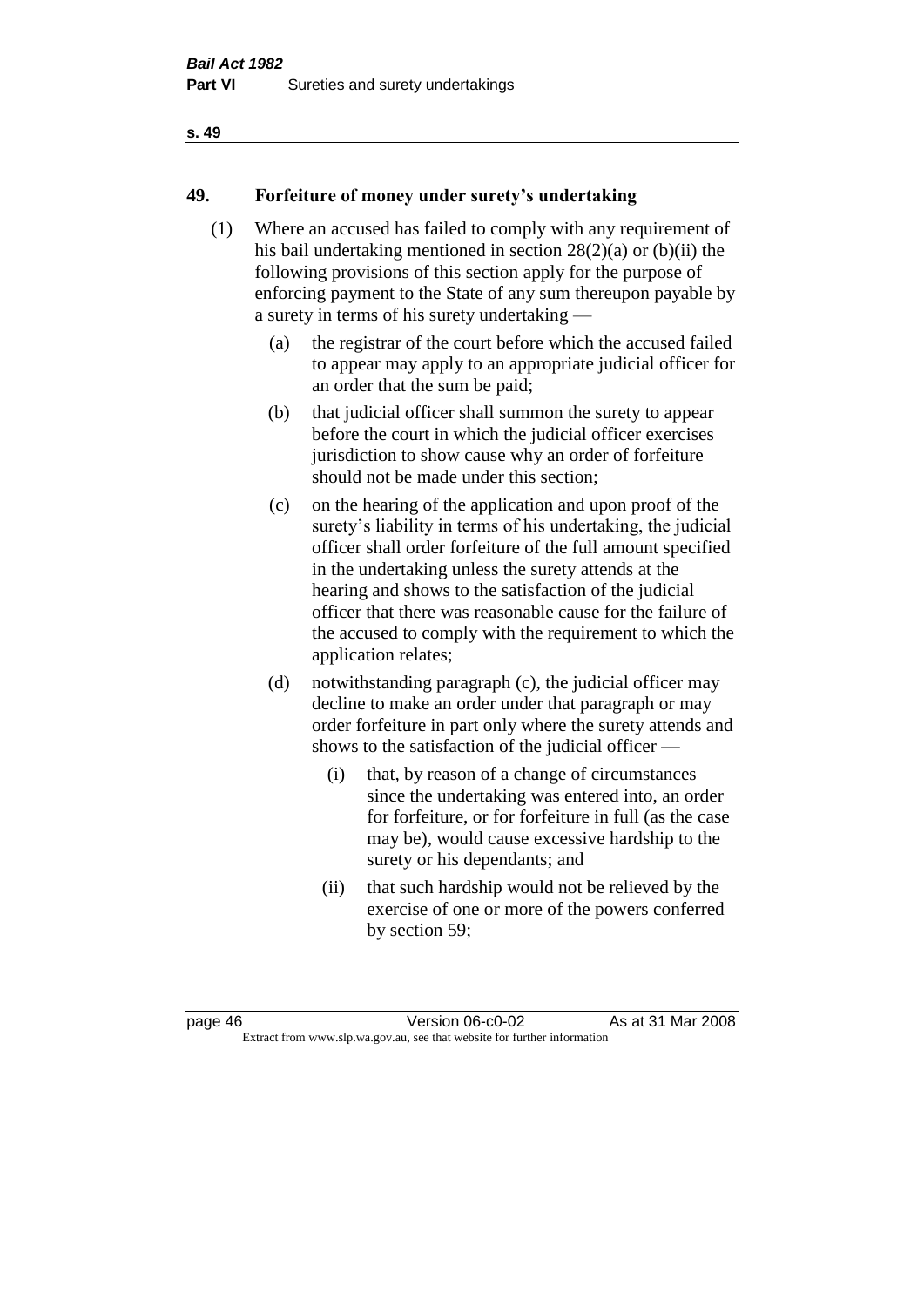- (e) an order may be made under this section whether or not the accused has been convicted of an offence against section 51(1) or (2) but if, after an order has been made, the surety satisfies the Governor that new facts have been discovered or new circumstances have arisen which show that there was reasonable cause for the failure of the accused as mentioned in paragraph (c), the Governor may exercise the power in section 139 of the *Sentencing Act 1995* as if the forfeiture were one to which that section applied.
- (2) An application under subsection (1) must be made, and proceedings on it are to be conducted —
	- (a) in a court of summary jurisdiction in accordance with regulations made under the *Criminal Procedure Act 2004*;
	- (b) in the Supreme Court or the District Court in accordance with rules of court made under the *Criminal Procedure Act 2004*.
- (3) Without prejudice to the recovery of such an amount as a civil debt due to the State, any amount to be paid under an order made under this section is to be paid, and its payment may be enforced under Part 5 of the *Fines, Penalties and Infringement Notices Enforcement Act 1994*, unless an order has been made under subsection (4).
- (4) If under this section the Supreme Court or the District Court makes an order requiring the payment of money, the court may make an order under section 59 of the *Sentencing Act 1995* in respect of the amount payable and for that purpose that section, with any necessary changes, applies as if the amount were a fine imposed on the surety.

*[Section 49 amended by No. 74 of 1984 s. 17; No. 92 of 1994 s. 5; No. 78 of 1995 s. 8; No. 65 of 2003 s. 121(3); No. 74 of 2003 s. 29; No. 59 of 2004 s. 141; No. 84 of 2004 s. 8, 11 and 82.]*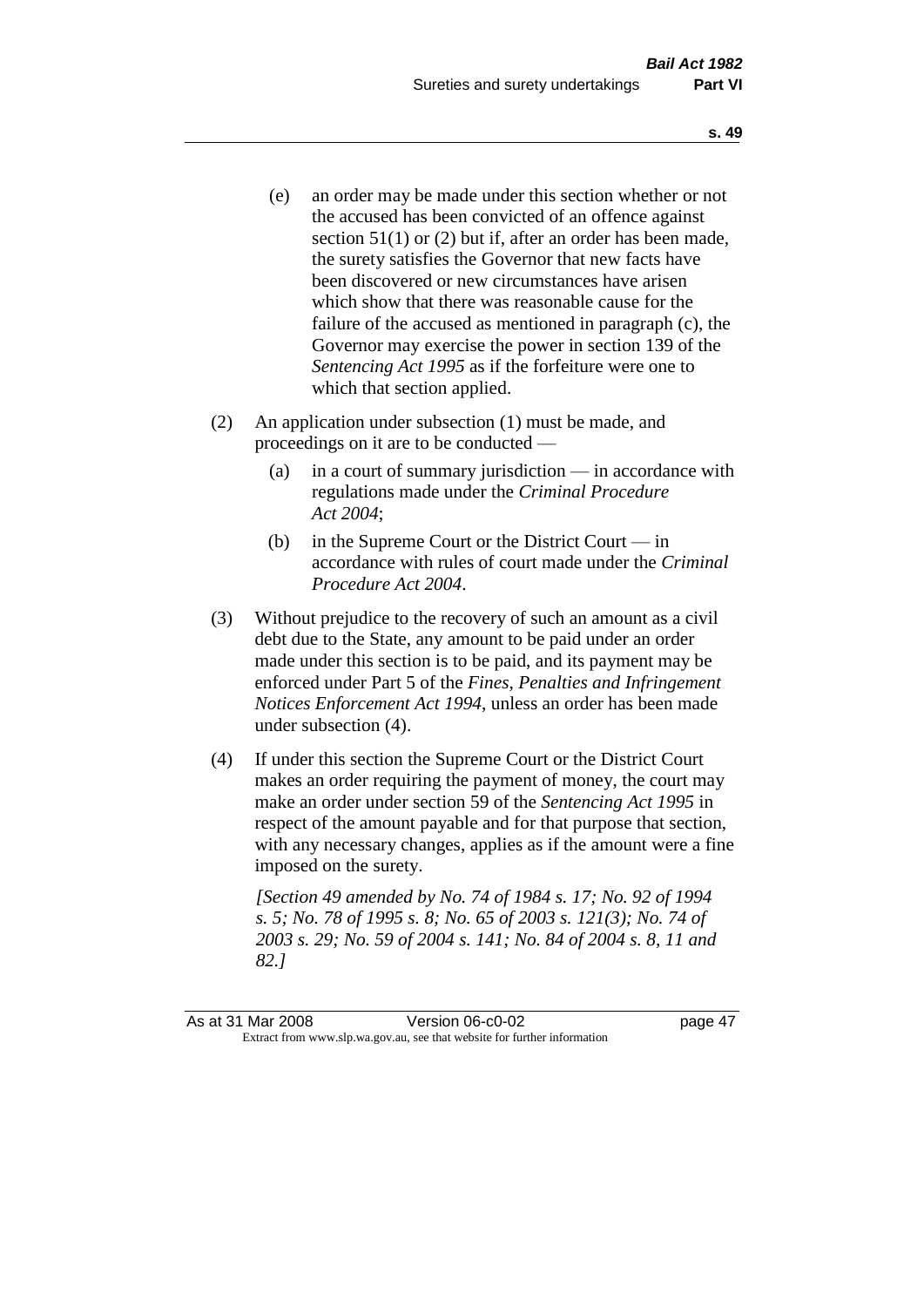#### **50. Offence to indemnify surety**

(1) If a person indemnifies, or agrees to indemnify, a surety or proposed surety against any liability which the surety or proposed surety may incur under this Act (including this section) he and the surety or proposed surety and any person with whom he agrees as aforesaid each commits an offence.

Penalty: \$1 000 or imprisonment for 12 months or both.

- (2) An offence is committed under subsection  $(1)$ 
	- (a) whether the agreement is made before or after the surety undertaking is entered into and whether or not a proposed surety actually becomes a surety; and
	- (b) whether the compensation is to be in money or in money's worth.
- (3) An offence is not committed under subsection (1) by a surety or proposed surety if he shows —
	- (a) that he had no knowledge of an agreement within the meaning of subsection (1) proposed to be entered into between 2 other persons; or
	- (b) that having such knowledge he took all steps reasonably available to him to prevent the agreement being entered into.

*[Section 50 amended by No. 74 of 1984 s. 18.]*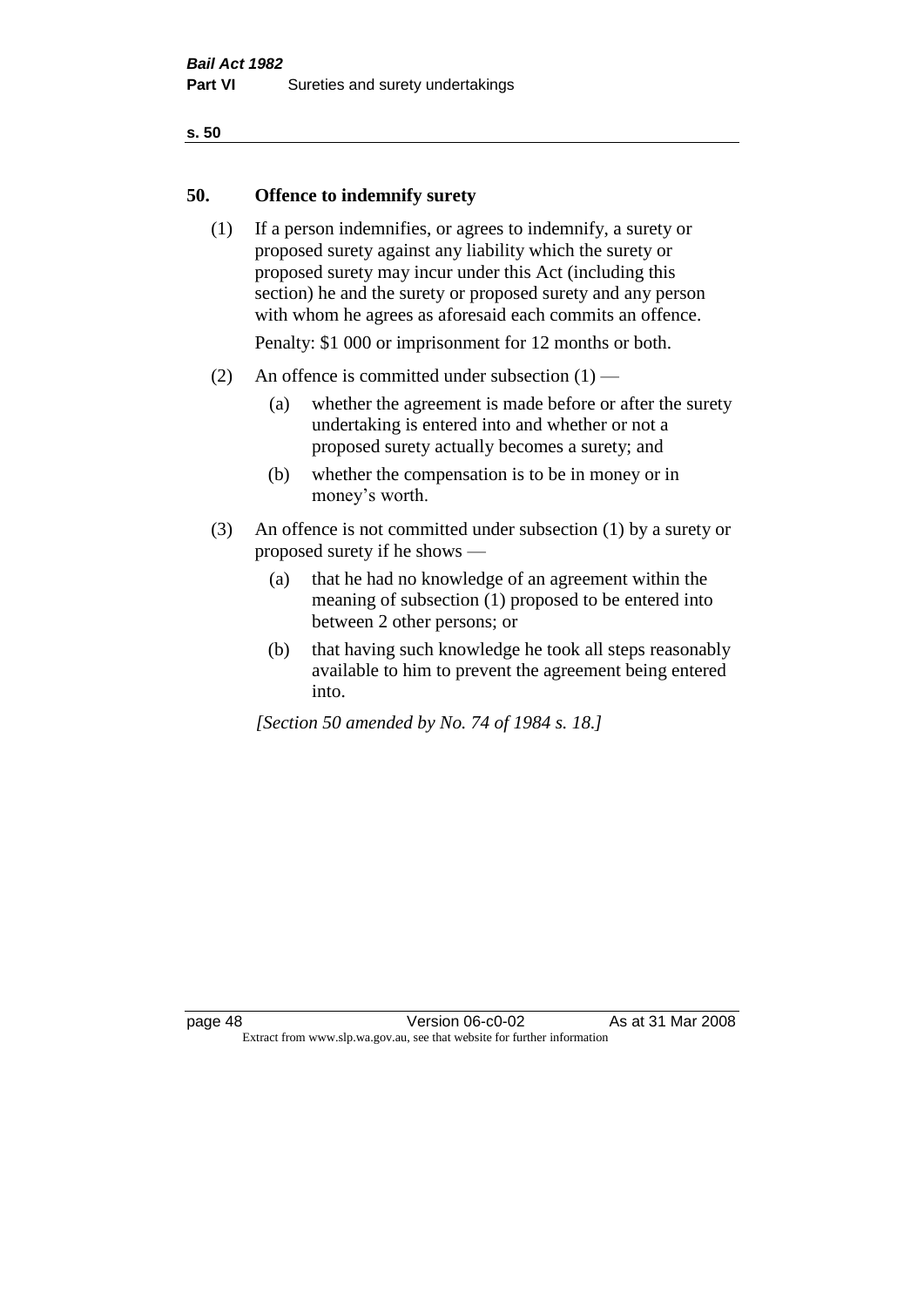#### **s. 50A**

# **Part VIA — Administration of home detention conditions**

*[Heading inserted by No. 61 of 1990 s. 11.]* 

#### **50A. Powers of CEO (corrections)**

The CEO (corrections) has all of the powers conferred under this Act on a community corrections officer and may review, vary, or rescind a direction given by a community corrections officer.

*[Section 50A inserted by No. 61 of 1990 s. 11; amended by No. 31 of 1993 s. 9; No. 65 of 2006 s. 53.]* 

*[50B. Repealed by No. 78 of 1995 s. 8.]* 

#### **50C. Powers and duties of community corrections officers**

- (1) A community corrections officer may give such reasonable directions to an accused subject to a home detention condition as are necessary for the proper administration of the condition and any other condition imposed on the grant of bail to the accused including, without limiting the generality of the foregoing, directions as to —
	- (a) when the accused may leave the place where he is required by the home detention condition to remain;
	- (b) the period of any authorised absence from the place where he is required by the home detention condition to remain;
	- (c) when the accused shall return to the place where he is required by the home detention condition to remain;
	- (d) the method of travel to be used by the accused during any absence from the place where he is required by the home detention condition to remain; and
	- (e) the manner in which the accused shall report his whereabouts.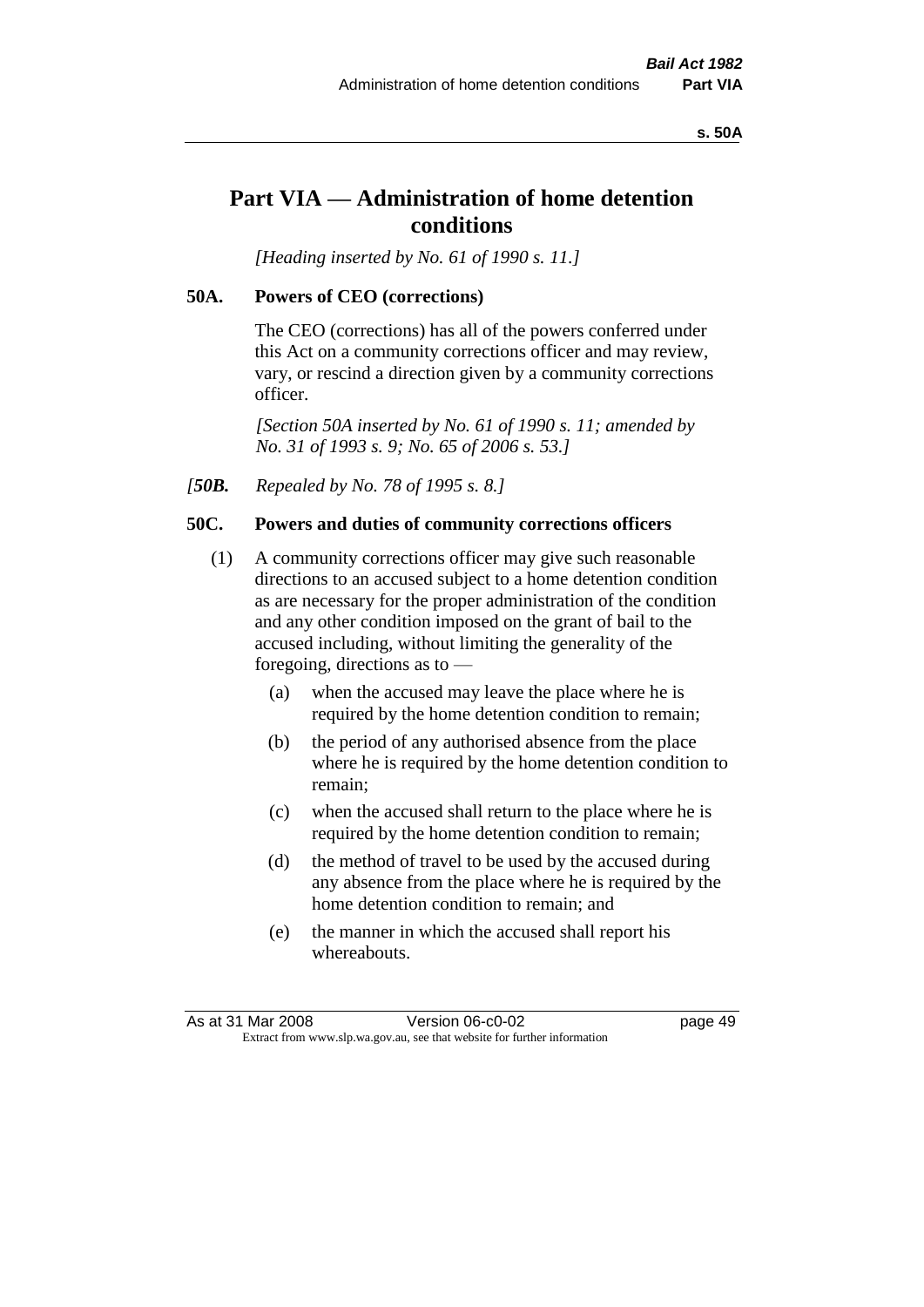**s. 50C**

| (2)     | For the purpose of ascertaining whether or not an accused is<br>complying with a home detention condition or any direction<br>given pursuant to subsection (1), a community corrections<br>officer may, at any time — |                                                                                                                                                                              |  |
|---------|-----------------------------------------------------------------------------------------------------------------------------------------------------------------------------------------------------------------------|------------------------------------------------------------------------------------------------------------------------------------------------------------------------------|--|
|         | (a)                                                                                                                                                                                                                   | enter or telephone the place where the accused is<br>required by a home detention condition to remain;                                                                       |  |
|         | (b)                                                                                                                                                                                                                   | enter or telephone the accused's place of employment or<br>any other place where the accused is permitted or<br>required to attend; or                                       |  |
|         | (c)                                                                                                                                                                                                                   | question any person at any place referred to in<br>paragraph $(a)$ or $(b)$ .                                                                                                |  |
| (3)     | A person who $-$                                                                                                                                                                                                      |                                                                                                                                                                              |  |
|         | (a)                                                                                                                                                                                                                   | hinders a person exercising powers under subsection (2);<br><sub>or</sub>                                                                                                    |  |
|         | (b)                                                                                                                                                                                                                   | fails to answer a question put pursuant to<br>subsection $(2)(c)$ or gives an answer that the person<br>knows is false or misleading in a material particular,               |  |
|         |                                                                                                                                                                                                                       | commits an offence.                                                                                                                                                          |  |
|         |                                                                                                                                                                                                                       | Penalty: \$2 000 and imprisonment for 12 months.                                                                                                                             |  |
| (4)     | A community corrections officer —                                                                                                                                                                                     |                                                                                                                                                                              |  |
|         | (a)                                                                                                                                                                                                                   | shall keep such records and make such returns and<br>reports in relation to accused persons subject to home<br>detention conditions as the CEO (corrections) directs;<br>and |  |
|         | (b)                                                                                                                                                                                                                   | shall make any records relating to a defendant subject to<br>a home detention condition available on the request of<br>the CEO (corrections) to him.                         |  |
|         |                                                                                                                                                                                                                       | [Section 50C inserted by No. 61 of 1990 s. 11; amended by<br>No. 31 of 1993 s. 9; No. 50 of 2003 s. 37(3); No. 84 of 2004<br>s. 82 and 83(3); No. 65 of 2006 s. 53.]         |  |
|         |                                                                                                                                                                                                                       |                                                                                                                                                                              |  |
| page 50 |                                                                                                                                                                                                                       | As at 31 Mar 2008<br>Version 06-c0-02<br>Extract from www.slp.wa.gov.au, see that website for further information                                                            |  |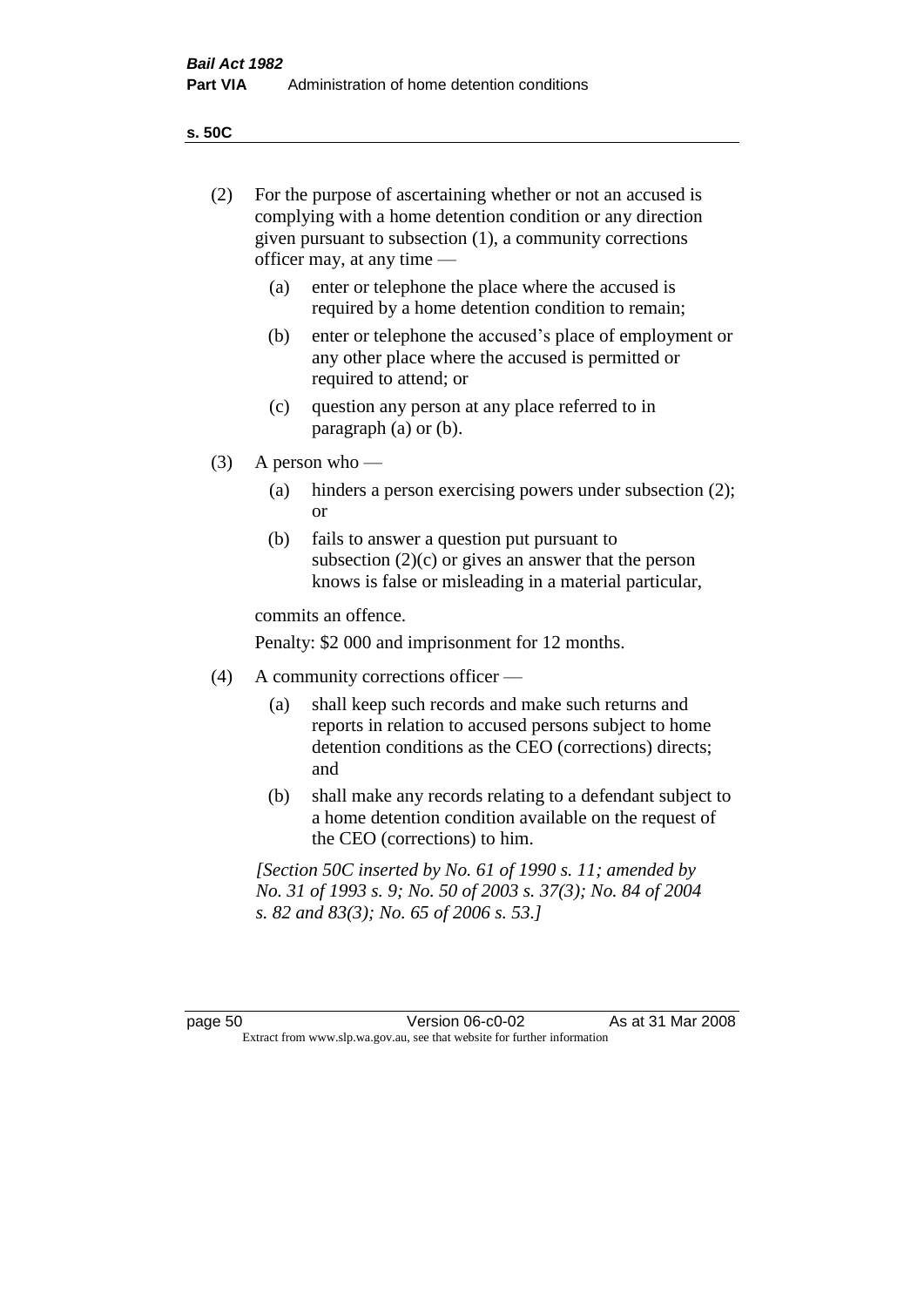#### **50D. Powers of members of the Police Force**

- (1) For the purpose of ascertaining whether or not an accused is complying with a home detention condition, a member of the Police Force may —
	- (a) require the accused to produce a copy of his bail undertaking and any notice by the CEO (corrections) under section 50E(a) for inspection; and
	- (b) require the accused to explain why he is absent from the place where he is required by the home detention condition to remain.
- (2) An accused who fails to comply with subsection  $(1)(a)$  or who fails to explain when required to do so under subsection  $(1)(b)$ or who gives an explanation that the accused knows is false or misleading in a material particular, commits an offence.

Penalty: \$2 000.

*[Section 50D inserted by No. 61 of 1990 s. 11; amended by No. 31 of 1993 s. 9; No. 50 of 2003 s. 37(4); No. 84 of 2004 s. 82; No. 65 of 2006 s. 53.]* 

## **50E. CEO (corrections) may substitute a different place of detention and apply conditions**

The CEO (corrections) may, at any time, by notice in writing given to an accused granted bail subject to a home detention condition —

- (a) substitute a different place for the place where an accused is required by a home detention condition to remain;
- (b) require the accused to comply with such of the conditions specified in the list provided to the accused under section 24A(4) as are specified in the notice.

*[Section 50E inserted by No. 61 of 1990 s. 11; amended by No. 31 of 1993 s. 9; No. 84 of 2004 s. 82; No. 65 of 2006 s. 53.]*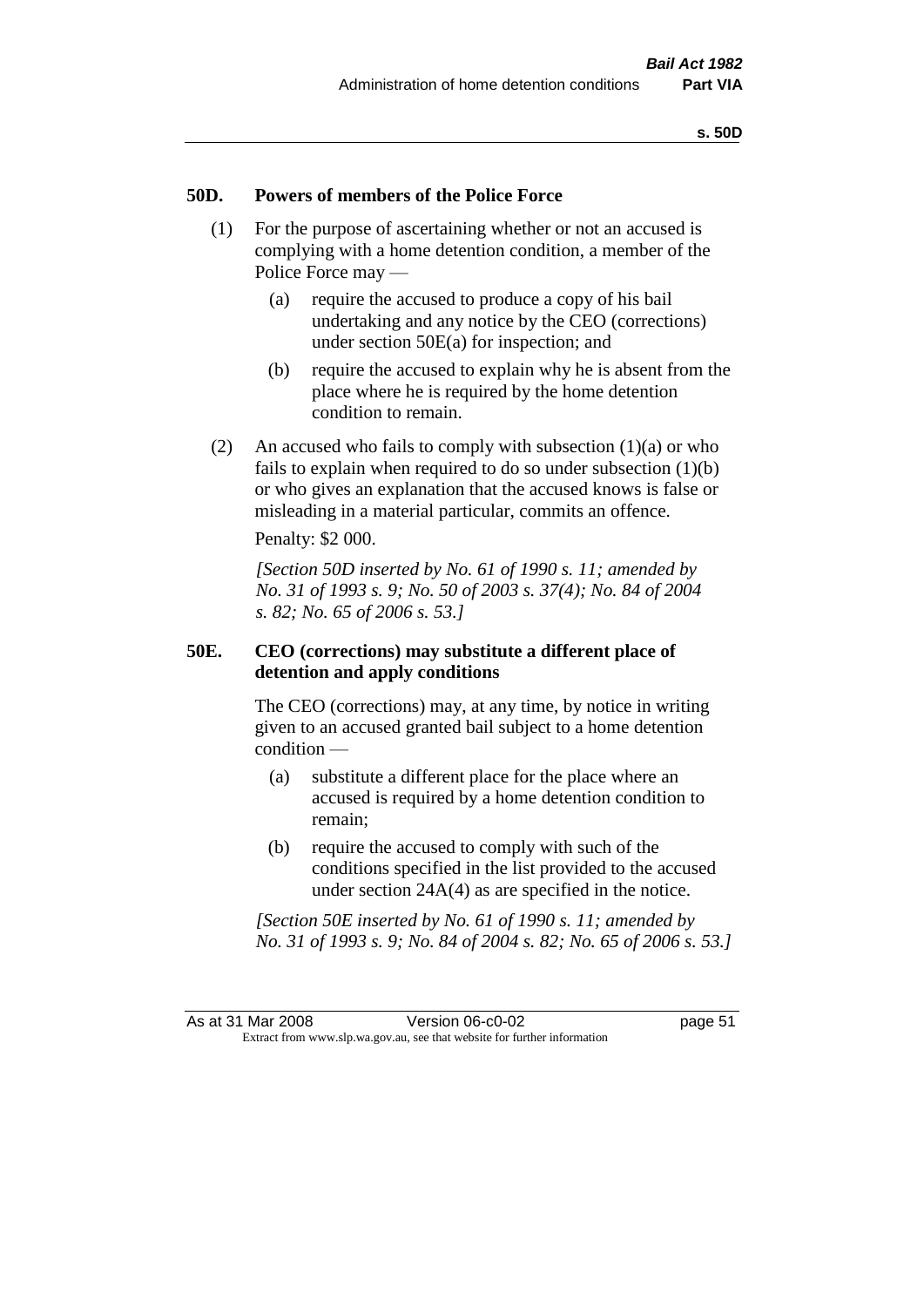| ۰.<br>۰,<br>۰.<br>×<br>× |
|--------------------------|
|--------------------------|

#### **50F. CEO (corrections) may revoke bail**

- (1) Where a home detention condition has been imposed as a condition on a grant of bail to an accused the CEO (corrections) may, in his absolute discretion, by instrument signed by him and if practicable, given to the accused, revoke the bail.
- (2) Without limiting the generality of subsection (1), the power to revoke bail may be exercised where the accused —
	- (a) is not likely to comply with any requirement of his bail undertaking mentioned in section  $28(2)(a)$  or (b); or
	- (b) is, or has been, or is likely to be in breach of any condition of his bail undertaking mentioned in section  $28(2)(c)$ .
- (3) Subject to subsection (4), where the CEO (corrections) revokes bail he shall include a statement of his reasons for the cancellation in the instrument cancelling the bail.
- (4) Where the CEO (corrections) is of the opinion that it would be in the interest of the accused or any other person, or the public, to withhold from the accused any or all of the reasons referred to in subsection (3), the CEO (corrections) may so withhold the reason or reasons.
- (5) Where the CEO (corrections) revokes bail, he may, whenever necessary, issue a warrant directed to all members of the Police Force to have the accused arrested and brought before an appropriate judicial officer.

*[Section 50F inserted by No. 61 of 1990 s. 11; amended by No. 31 of 1993 s. 9; No. 84 of 2004 s. 82; No. 65 of 2006 s. 53.]* 

#### **50G. Procedure on arrest after revocation of bail**

(1) An accused arrested pursuant to a warrant issued under section 50F shall be taken as soon as is practicable before an appropriate judicial officer unless he is arrested less than 24 hours before the time at which he is due to appear in

page 52 Version 06-c0-02 As at 31 Mar 2008 Extract from www.slp.wa.gov.au, see that website for further information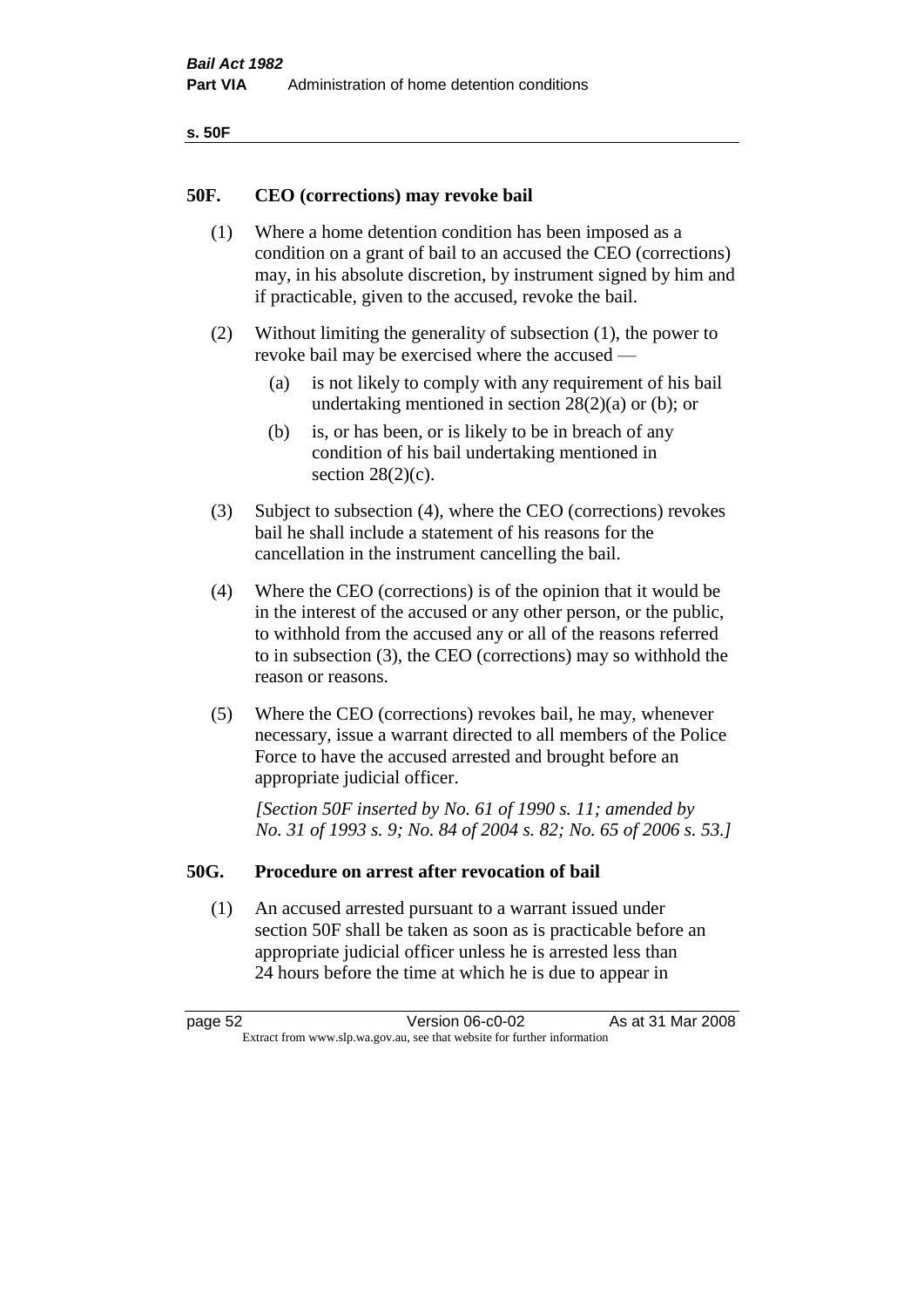accordance with his bail undertaking, in which case he shall be held in custody and brought before an appropriate judicial officer at that time.

- (2) The judicial officer before whom an accused appears under this section may —
	- (a) remand the accused in custody to appear at the time and place specified, or deemed by section 31(3) to be specified, in his bail undertaking; or
	- (b) grant fresh bail to the accused in accordance with this Act, other than clause 2 of Part B of Schedule 1.

*[Section 50G inserted by No. 61 of 1990 s. 11; amended by No. 45 of 1993 s. 12; No. 84 of 2004 s. 82.]* 

## **50H. Exclusion of the rules of natural justice**

The rules known as the rules of natural justice (including any duty of procedural fairness) do not apply to or in relation to the doing or omission of any act, matter or thing under this Part by the CEO (corrections).

*[Section 50H inserted by No. 61 of 1990 s. 11; amended by No. 31 of 1993 s. 9; No. 65 of 2006 s. 53.]* 

## **50J. Delegation by CEO (corrections)**

The CEO (corrections) may, either generally or as otherwise provided by the instrument of delegation, by writing signed by him, delegate to any person any power or duty under this Part, other than this power of delegation.

*[Section 50J inserted by No. 61 of 1990 s. 11; amended by No. 31 of 1993 s. 9; No. 65 of 2006 s. 53.]* 

## **50K. Retrieval of monitoring equipment**

If under rules made under section 50L any device or equipment has been installed at the place where an accused is required by a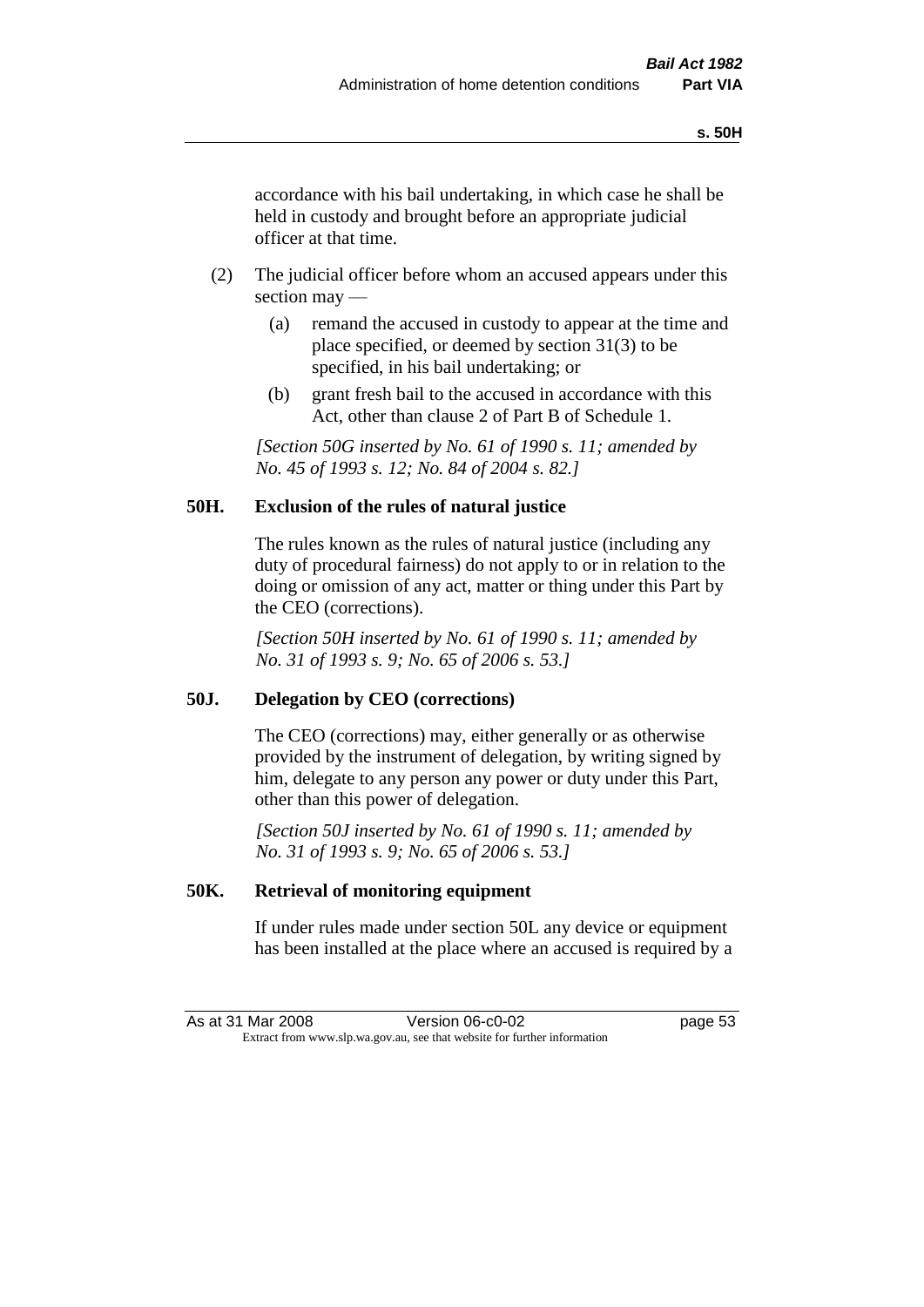#### **s. 50L**

home detention condition to remain, section 118 of the *Sentence Administration Act 2003* applies.

*[Section 50K inserted by No. 78 of 1995 s. 8; amended by No. 50 of 2003 s. 29(3); No. 84 of 2004 s. 82.]* 

## **50L. Rules**

- (1) The CEO (corrections) may, with the approval of the Minister, make rules for the purposes of this Part which may provide for the manner of ensuring that accused persons are complying with home detention conditions and for conditions to be applied to accused persons granted bail subject to home detention conditions including conditions —
	- (a) requiring a defendant to wear any device;
	- (b) requiring a defendant to permit the CEO (corrections) to install any device or equipment at the place where the defendant is required by a home detention condition to remain.
- (2) Rules made under this section may confer a discretionary authority on any person or class of persons.
- (3) Sections 41 and 42 of the *Interpretation Act 1984* do not apply to rules made under this section.

*[Section 50L inserted by No. 61 of 1990 s. 11; amended by No. 31 of 1993 s. 9; No. 84 of 2004 s. 82 and 83(3); No. 65 of 2006 s. 53.]*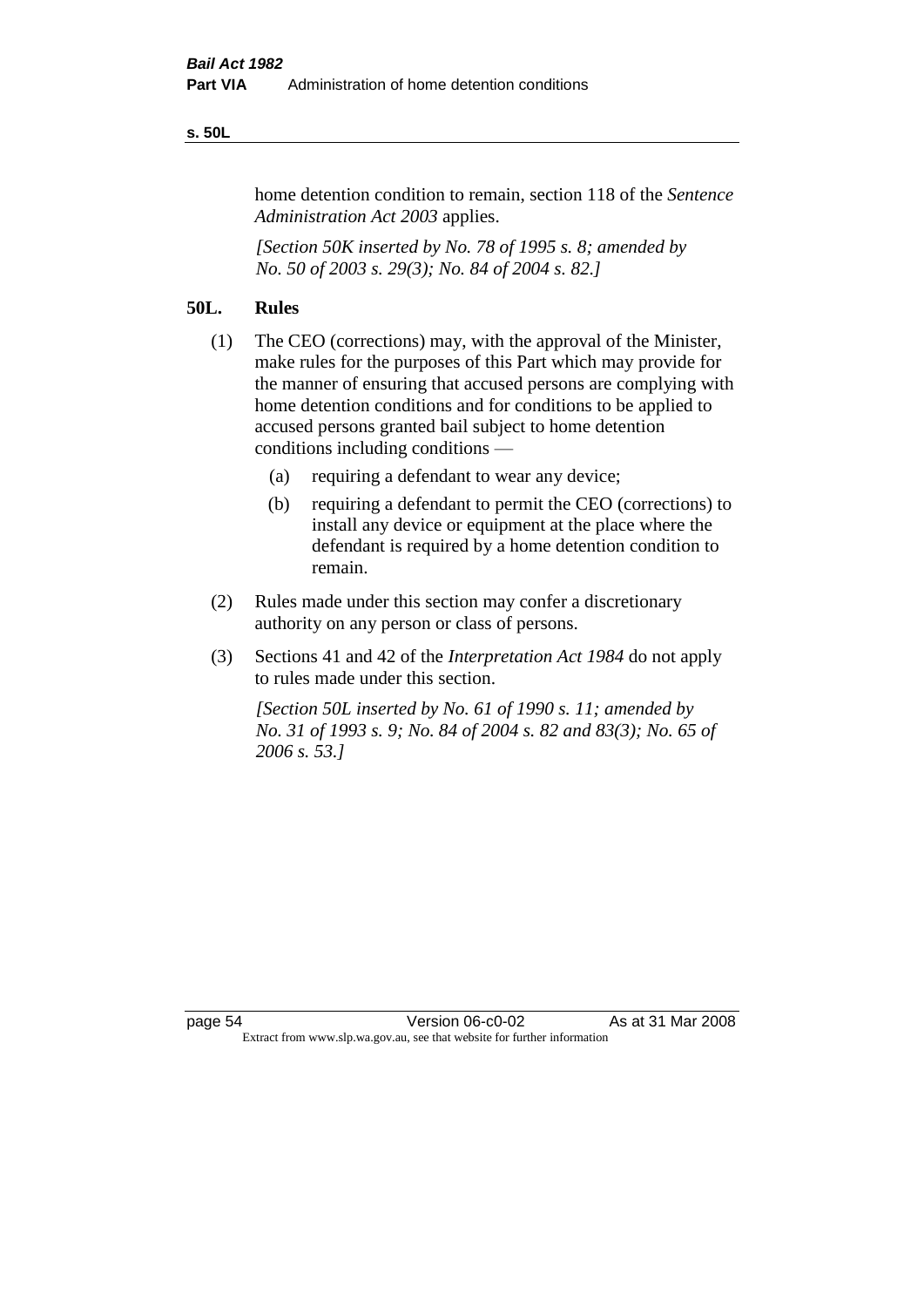# **Part VII — Enforcement of bail undertakings**

## **51. Offence to fail to comply with bail undertaking**

- (1) An accused who, without reasonable cause, fails to comply with the requirement of his bail undertaking mentioned in section 28(2)(a) commits an offence.
- (2) An accused who fails to comply with the requirement of his bail undertaking mentioned in section  $28(2)(b)(ii)$  commits an offence.
- $(2a)$  An accused
	- (a) whose bail undertaking includes any condition imposed for a purpose mentioned in clause  $2(2)(c)$  or (d) of Part D of Schedule 1; and
	- (b) who fails to comply with the condition,

commits an offence.

- (3) An accused shall not be convicted in his absence of an offence against this section.
- (4) An accused who is charged with an offence against subsection (1) or (2) may be convicted of the other of those offences if that other offence is proved by the evidence.
- (5) A prosecution for an offence against subsection (1), (2) or (2a) may be brought at any time.
- (6) A person who is convicted of an offence against subsection (1), (2) or (2a) is liable to a fine not exceeding \$10 000 or imprisonment for a term not exceeding 3 years, or both.
- (7) A court which convicts an accused of an offence against this section may, in addition to any penalty which it may impose, order that the accused pay such sum as it may fix in or towards defraying the costs and expenses of and consequent upon his apprehension following the failure to comply with his bail undertaking for which he was convicted.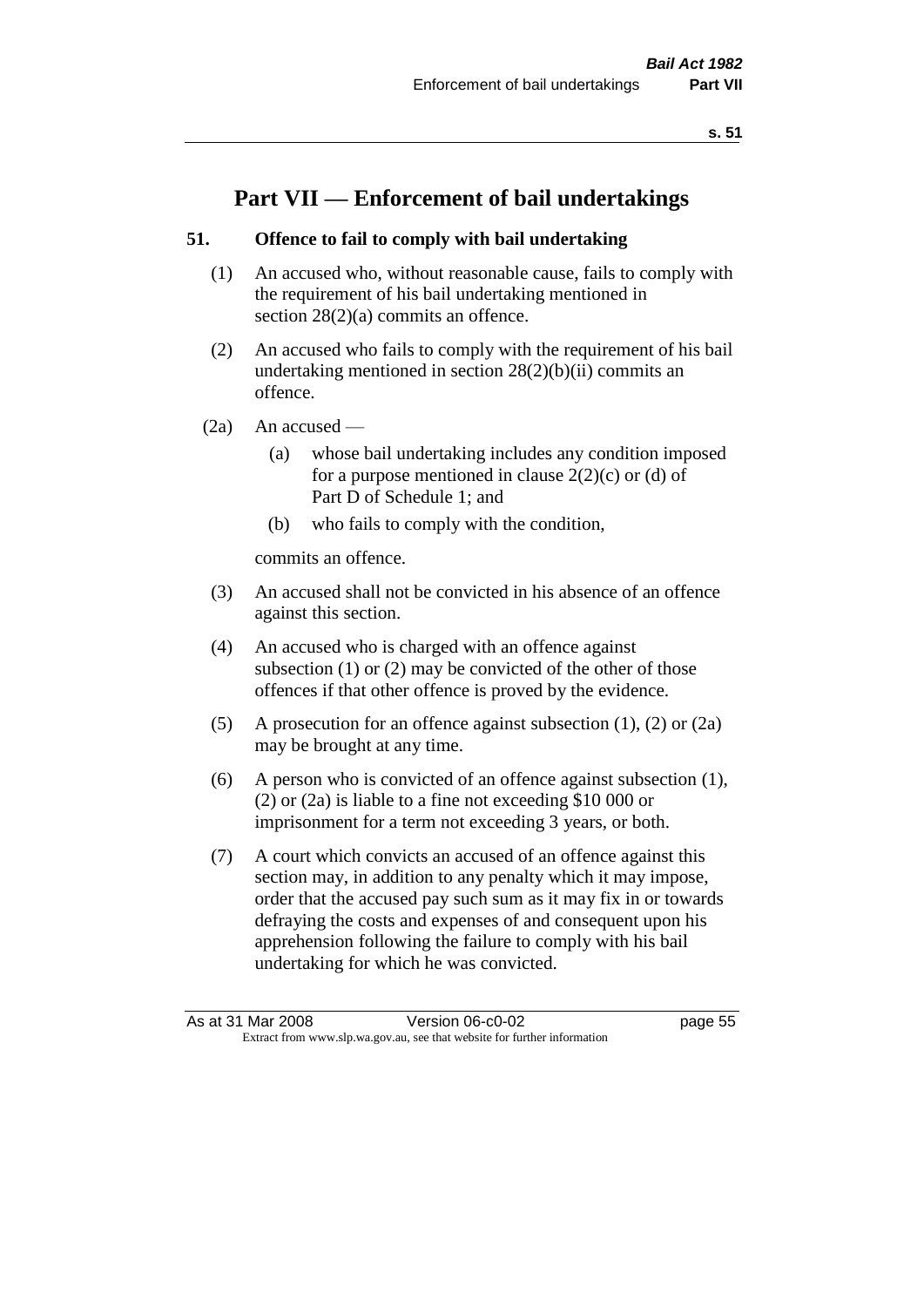- (8) An order made under subsection (7)
	- (a) shall specify to whom and in what manner the sum shall be paid; and
	- (b) may be enforced as though the sum were a penalty imposed under this section.

*[Section 51 amended by No. 54 of 1998 s. 9; No. 59 of 2004 s. 141; No. 84 of 2004 s. 11 and 82.]*

## **52. Provisions as to summary proceedings before superior courts for an offence under section 51**

- (1) This section applies, notwithstanding any other Act, for the purpose of prosecuting an offence against section 51(1), (2) or (2a) where the court before which the accused is bound to appear at the time when he fails to comply with his bail undertaking is the Supreme Court or the District Court.
- (2) Where this section applies, the accused shall be dealt with summarily for the offence and shall be so dealt with —
	- (a) by a judge of the Supreme Court in any case where the accused was bound to appear before the General Division of the Supreme Court;
	- (ab) by a judge of appeal in any case where the accused was bound to appear before the Court of Appeal;
	- (b) by a judge of the District Court in any case where the accused was bound to appear before that Court.
- (3) A prosecution for an offence which is to be dealt with under this section shall be commenced by the authorised officer (as defined in section 80 of the *Criminal Procedure Act 2004*) who was conducting the proceedings in which the accused failed to comply with his bail undertaking —
	- (a) where subsection  $(2)(a)$  or (ab) applies, in the Supreme Court; and
	- (b) where subsection (2)(b) applies, in the District Court.

page 56 Version 06-c0-02 As at 31 Mar 2008 Extract from www.slp.wa.gov.au, see that website for further information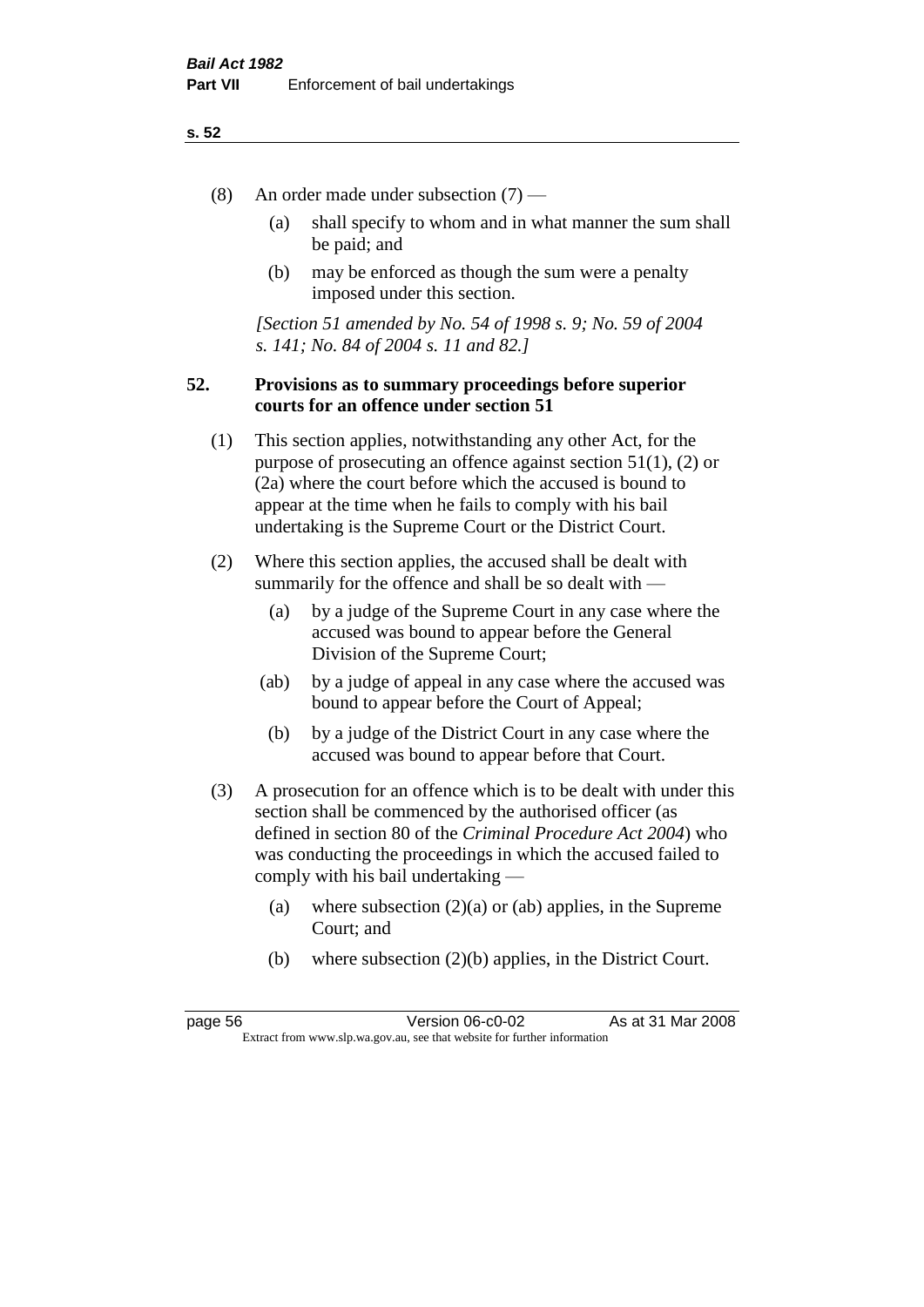- (4) Subject to section 51(3) and (5), a prosecution for an offence which is to be dealt with under this section is to be commenced and conducted under the *Criminal Procedure Act 2004* as if it were a prosecution of a simple offence in a court of summary jurisdiction.
- (5) If under section 51(6) or (7) the Supreme Court or the District Court imposes a pecuniary penalty the court may make an order under section 59 of the *Sentencing Act 1995* in respect of the amount payable.

*[Section 52 amended by No. 92 of 1994 s. 6; No. 78 of 1995 s. 8; No. 54 of 1998 s. 10; No. 45 of 2004 s. 28(2) and (4); No. 59 of 2004 s. 141; No. 84 of 2004 s. 11 and 82.]* 

## **53. Appeals against decisions made under s. 52**

- (1) A person who is dissatisfied with a decision (as defined in section 6 of the *Criminal Appeals Act 2004*) made under section 52 may, with the leave of the Court of Appeal, appeal against it.
- (2) For the purposes of subsection (1), Part 2 of the *Criminal Appeals Act 2004*, with any necessary changes, applies as if —
	- (a) the decision referred to in subsection (1) were a decision of a court of summary jurisdiction;
	- (b) a reference in that Part to a court of summary jurisdiction were a reference to the court that made the decision referred to in subsection (1); and
	- (c) a reference in that Part to commencing an appeal were a reference to applying for leave to appeal.
- (3) Despite section 13(1) of the *Criminal Appeals Act 2004*, the appeal is to be dealt with by the Court of Appeal.

*[Section 53 inserted by No. 45 of 2004 s. 28(3); amended by No. 84 of 2004 s. 11 and 82.]*

As at 31 Mar 2008 Version 06-c0-02 page 57 Extract from www.slp.wa.gov.au, see that website for further information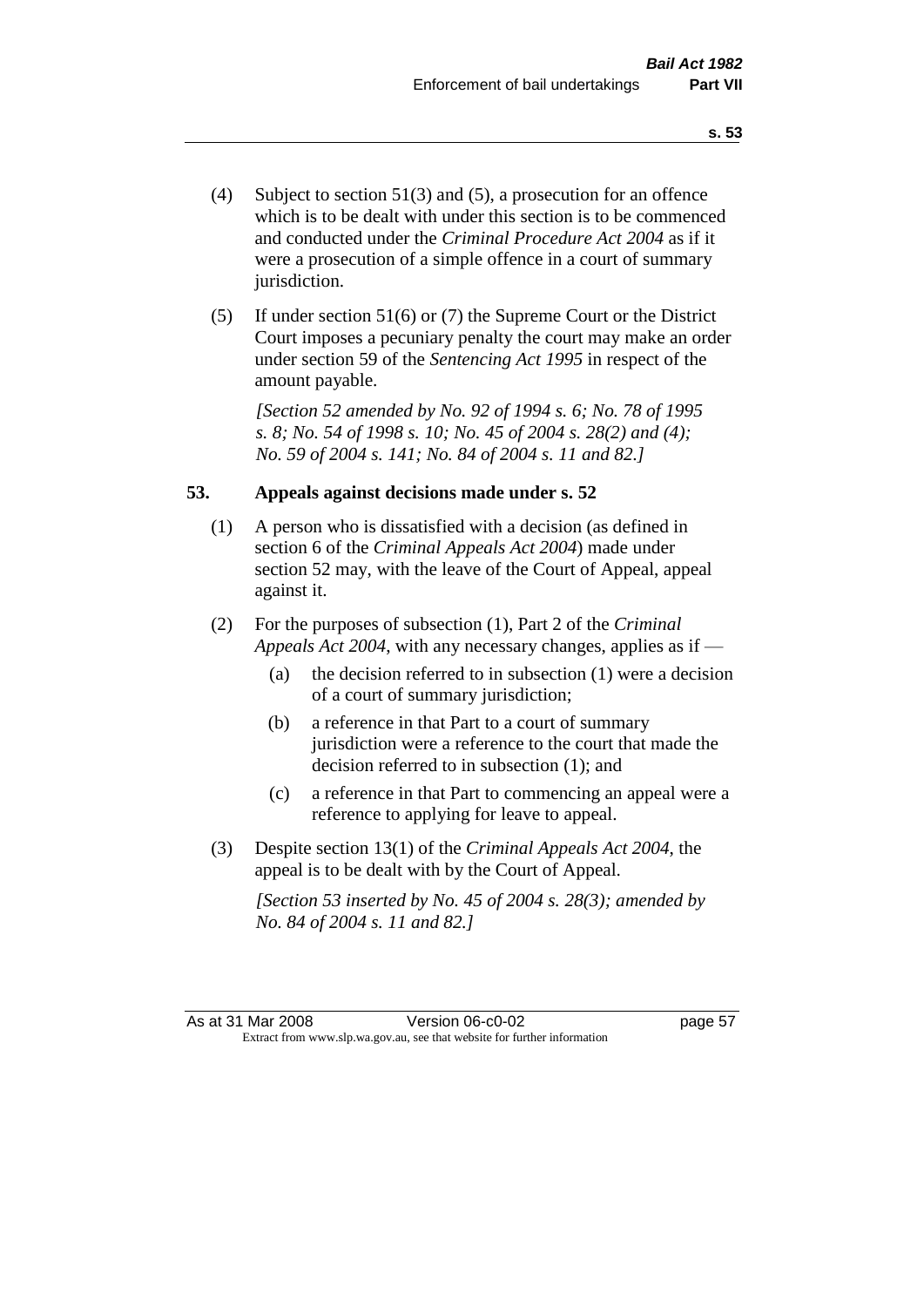## **54. Accused on bail may be taken before a judicial officer for variation or revocation of bail**

- (1) A police officer may cause an accused who has been released on bail to appear before an appropriate judicial officer to show cause why his bail should not be varied or revoked if the police officer —
	- (a) has reasonable grounds to believe, or is notified in writing by a surety for the accused that the surety has reasonable grounds to believe, that the accused —
		- (i) is not likely to comply with any requirement of his bail undertaking mentioned in section  $28(2)(a)$  or (b);
		- (ii) is, or has been, or is likely to be in breach of any condition of his bail undertaking mentioned in section  $28(2)(c)$ ; or
		- (iii) is, or has been, in breach of a home detention condition mentioned in section 28(2)(d);
	- (b) has reasonable grounds to believe that
		- (i) any surety for the accused's appearance is no longer suitable under section 39 to be a surety, or is dead;
		- (ii) for any reason any security required under Part D of Schedule 1 is no longer sufficient; or
		- (iii) in a case where the accused has been granted bail for the purposes of an appeal, the accused has discontinued the appeal or has not prosecuted it with all due diligence.
- (2) For the purpose of causing an accused to appear before an appropriate judicial officer as provided in subsection (1) a police officer may —
	- (a) arrest the accused without warrant and bring him before an appropriate judicial officer; or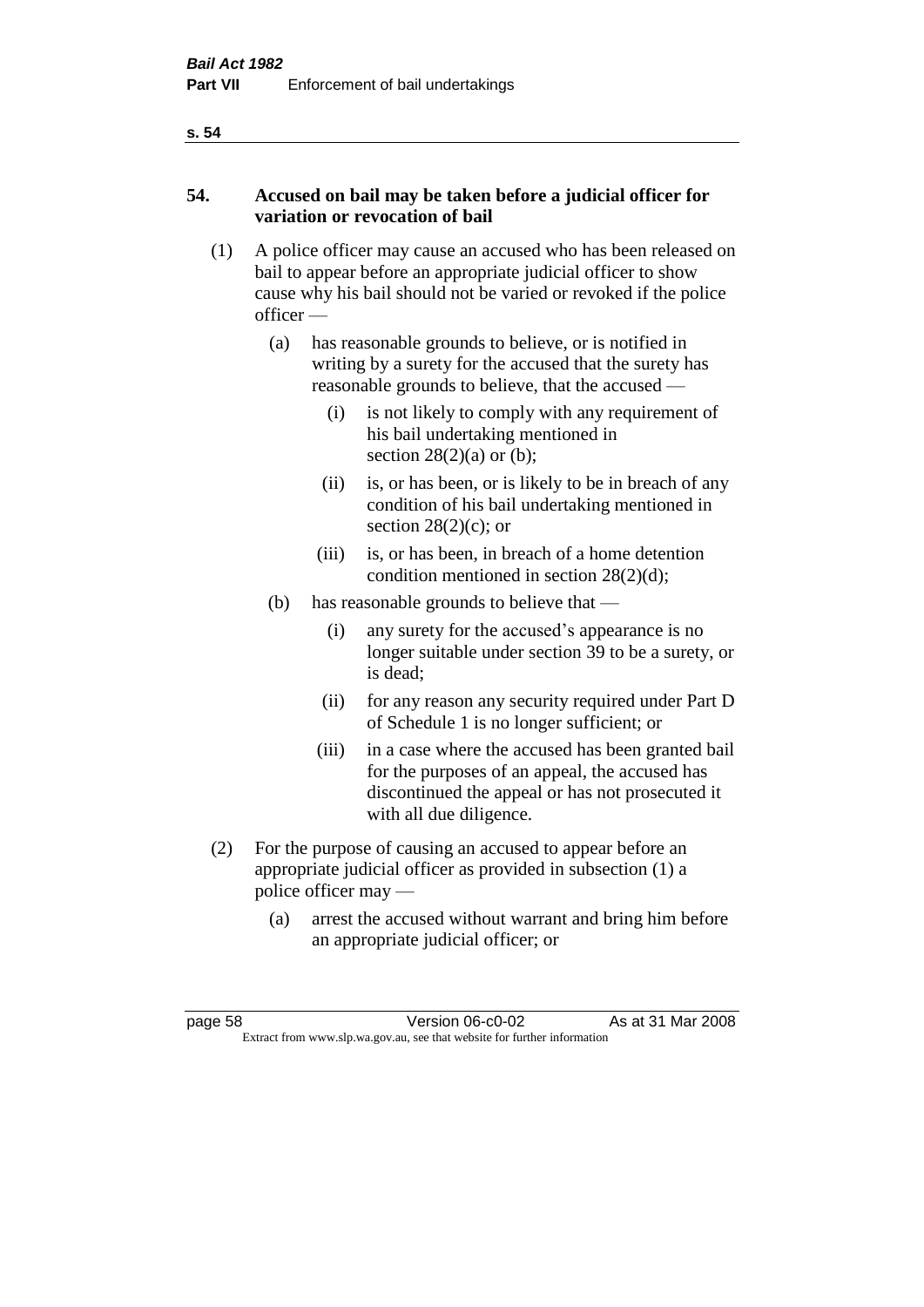- (b) apply to an appropriate judicial officer for a summons or warrant on any ground specified in subsection  $(1)$ .
- (3) An application under subsection (2)(b) must be made, and proceedings on it are to be conducted —
	- (a) in a court of summary jurisdiction in accordance with regulations made under the *Criminal Procedure Act 2004*;
	- (b) in the Supreme Court or the District Court in accordance with rules of court made under the *Criminal Procedure Act 2004*.
- (4) An accused arrested under this section shall be taken as soon as is practicable before an appropriate judicial officer unless he is arrested less than 24 hours before the time at which he is due to appear in accordance with his bail undertaking, in which case he shall be held in custody and brought before an appropriate judicial officer at that time.

*[Section 54 amended by No. 33 of 1989 s. 18; No. 61 of 1990 s. 12; No. 45 of 1993 s. 12; No. 59 of 2004 s. 141; No. 84 of 2004 s. 9, 11 and 82.]* 

## **55. Powers of judicial officer to revoke or vary bail**

- (1) If the judicial officer before whom an accused appears under section 54 is satisfied that —
	- (a) the accused is not likely to comply with any requirement of his bail undertaking mentioned in section 28(2)(a) or (b);
	- (b) he is, or has been, or is likely to be, in breach of any condition of his bail undertaking mentioned in section  $28(2)(c)$ ;
	- (ba) he is, or has been, in breach of a home detention condition mentioned in section 28(2)(d); or
		- (c) any of the grounds set out in section  $54(1)(b)$  has been established,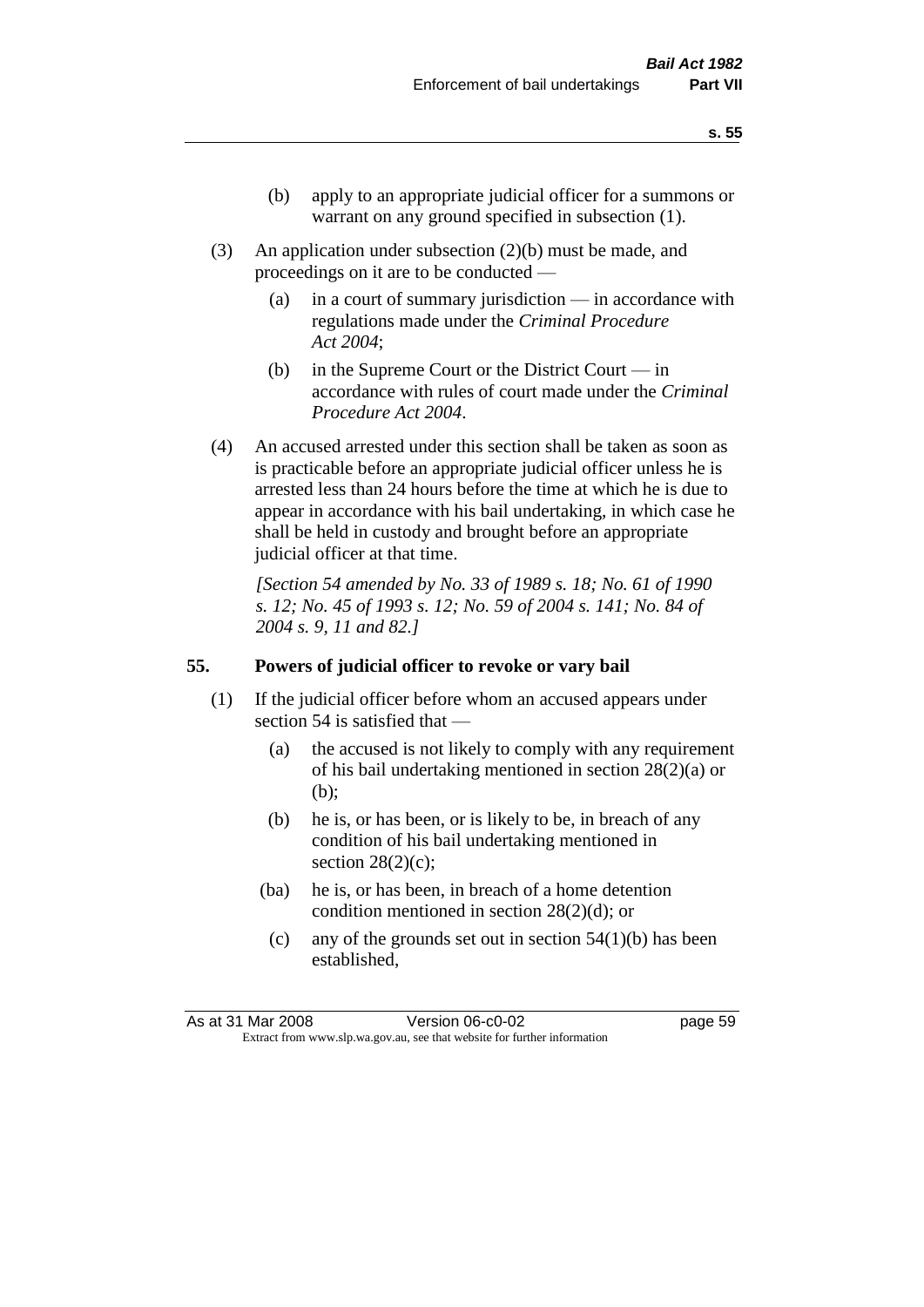he may —

- (d) revoke the bail and remand the accused in custody to appear at the time and place specified, or deemed by section 31(3) to be specified, in his bail undertaking; or
- (e) revoke the bail and grant fresh bail to the accused in accordance with this Act, other than clause 2 of Part B of Schedule 1.
- (2) If the judicial officer before whom the accused so appears is not satisfied as to any of the matters mentioned in subsection  $(1)(a)$ , (b), or (c) he shall release the accused on his existing bail undertaking and, with the consent in writing of the surety, on any existing surety undertaking.

*[Section 55 amended by No. 61 of 1990 s. 13; No. 45 of 1993 s. 12; No. 84 of 2004 s. 82.]* 

# **56. Warrant for arrest of absconding accused**

Where at any time after that specified in his bail undertaking for his appearance an accused has failed to comply with the requirements of his bail undertaking mentioned in section  $28(2)(a)$  or (b), the court before which he was required to appear may issue a warrant to arrest the accused and bring him before that court or a court of like jurisdiction.

*[Section 56 amended by No. 15 of 1988 s. 16; No. 84 of 2004 s. 82.]* 

# **57. Forfeiture of money under bail undertaking**

(1) Where an accused is convicted of an offence against section  $51(1)$ ,  $(2)$  or  $(2a)$ , the court by which he is convicted shall, whether or not an application is made therefor by the prosecutor, order that the full amount agreed to be forfeited, in the accused's bail undertaking, be forfeited to the State.

page 60 Version 06-c0-02 As at 31 Mar 2008 Extract from www.slp.wa.gov.au, see that website for further information

**s. 56**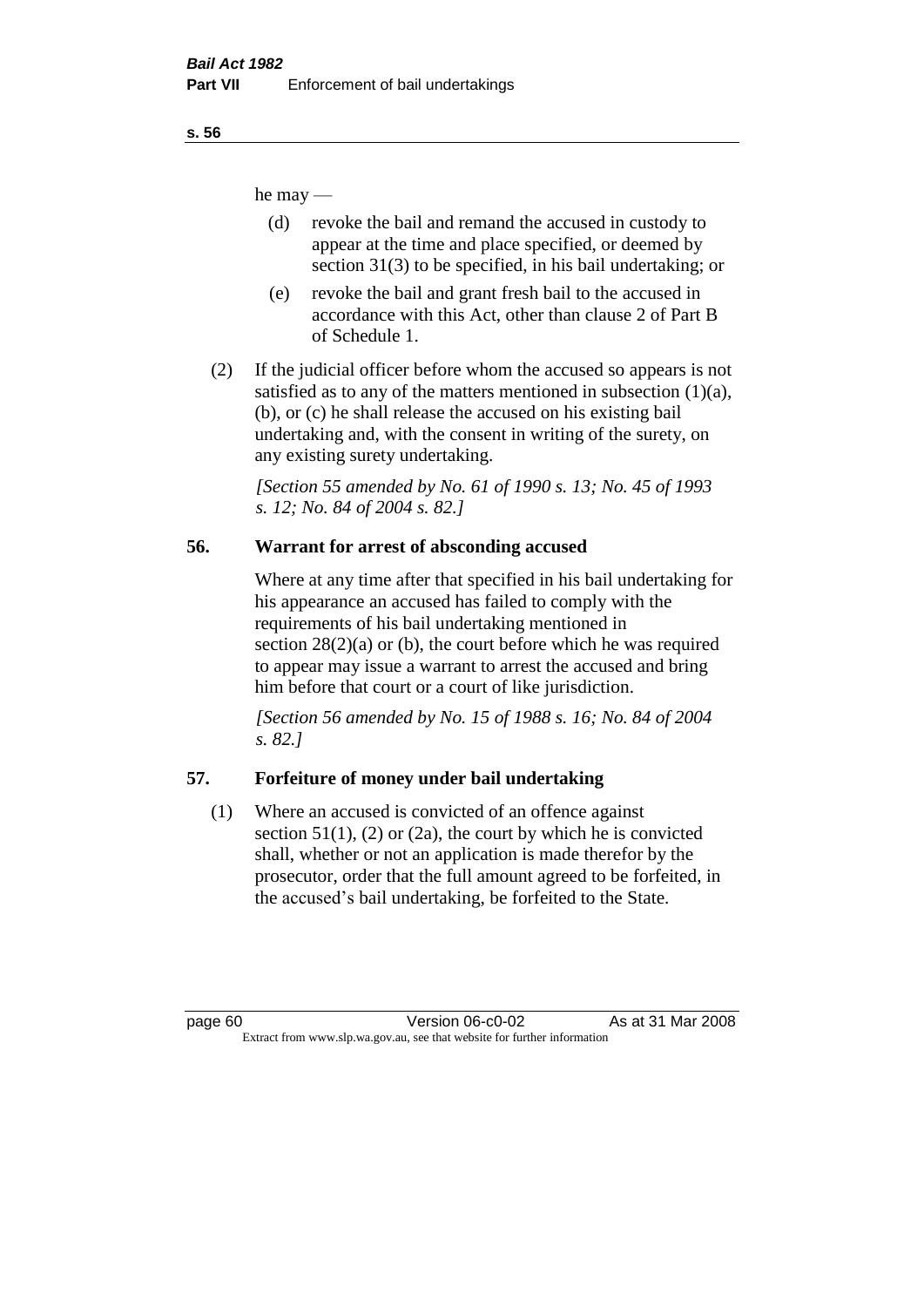- (2) Notwithstanding subsection (1), the court may decline to make an order thereunder or may order forfeiture in part only where the accused shows to the satisfaction of the judicial officer —
	- (a) that, by reason of a change of circumstances since the bail undertaking was entered into, an order for forfeiture, or for forfeiture in full (as the case may be), would cause excessive hardship to the accused or his dependants; and
	- (b) that such hardship would not be relieved by the exercise of one of the powers conferred by section 59.
- (3) Without prejudice to the recovery of such an amount as a civil debt due to the State, any amount to be paid under an order made under this section is to be paid, and its payment may be enforced under Part 5 of the *Fines, Penalties and Infringement Notices Enforcement Act 1994*, unless an order has been made under subsection (4).
- (4) If under this section the Supreme Court or the District Court makes an order requiring the payment of money, the court may make an order under section 59 of the *Sentencing Act 1995* in respect of the amount payable and for that purpose that section, with any necessary changes, applies as if the amount were a fine imposed on the accused.

*[Section 57 amended by No. 74 of 1984 s. 19; No. 92 of 1994 s. 7; No. 78 of 1995 s. 8; No. 54 of 1998 s. 11; No. 65 of 2003 s. 121(3); No. 84 of 2004 s. 82.]* 

## **58. Automatic forfeiture on expiration of one year after absconding**

- (1) If after the expiration of one year from the day on which the accused is required to appear in court in accordance with the requirement of his bail undertaking mentioned in section  $28(2)(a)$  he has not —
	- (a) been arrested under section 56; or
	- (b) appeared in court in accordance with the requirement of his bail undertaking mentioned in section 28(2)(b)(ii); or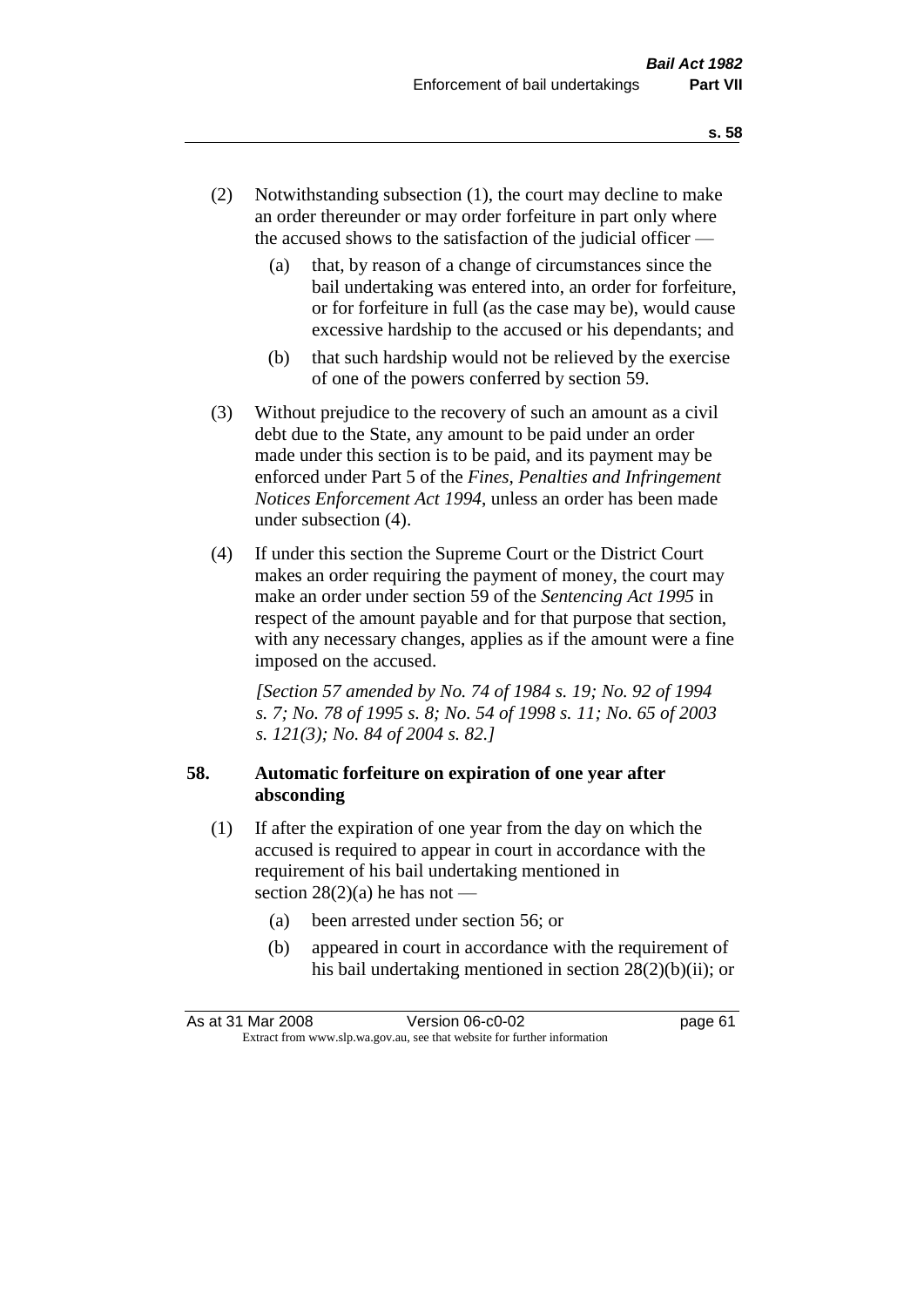(c) otherwise surrendered himself or been taken into custody to be dealt with on the charge or charges for which the bail undertaking was entered into,

the full amount specified in the bail undertaking shall, on the expiration of the said period, be forfeited to the State by virtue of this section without any order of the court or other formality.

(2) Upon the occurrence of a forfeiture under subsection (1) any security given by the accused may be resorted to by the State as if an order of forfeiture had been made under section 57(1).

*[Section 58 amended by No. 65 of 2003 s. 121(3); No. 84 of 2004 s. 82.]*

page 62 Version 06-c0-02 As at 31 Mar 2008 Extract from www.slp.wa.gov.au, see that website for further information

#### **s. 58**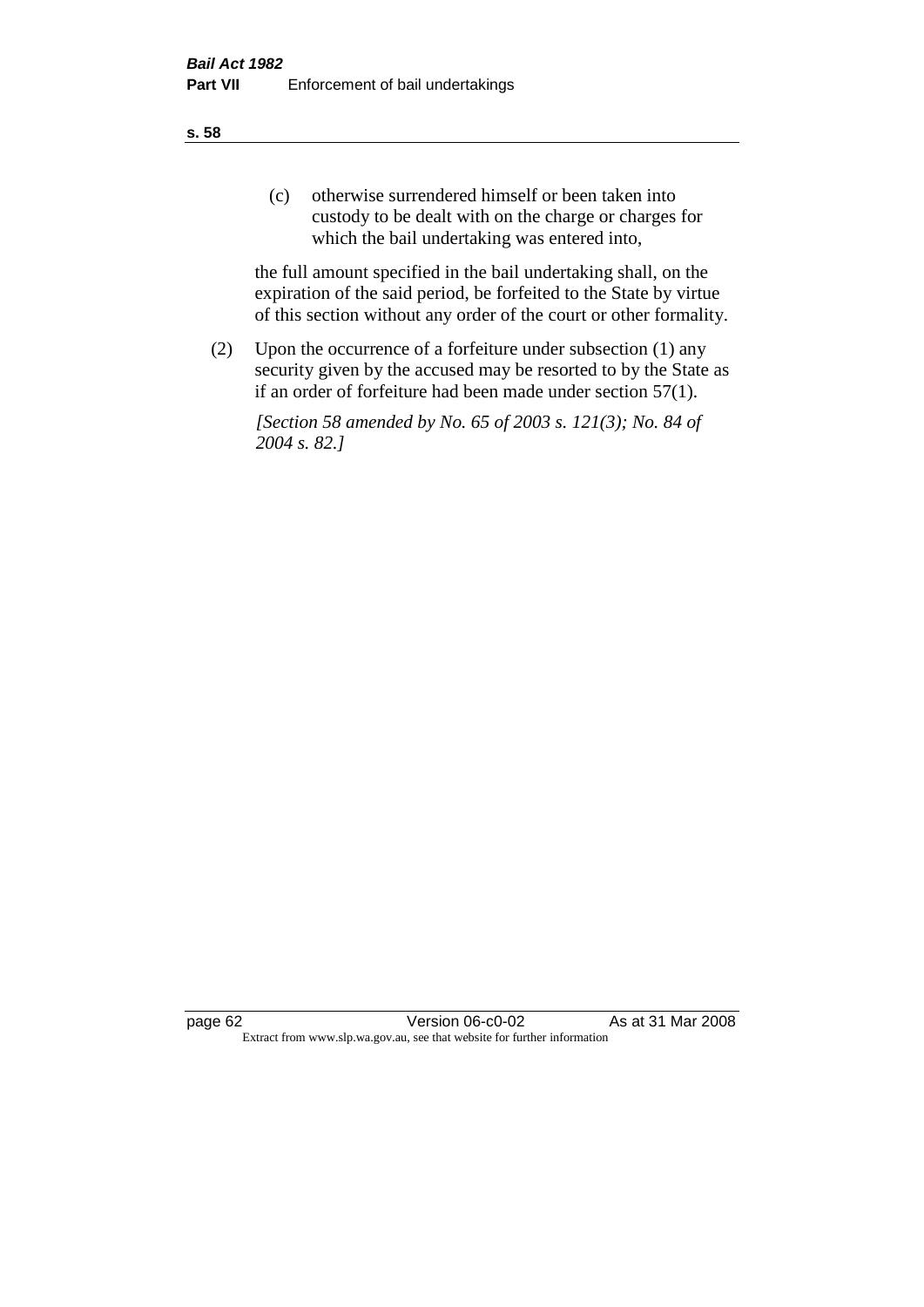# **Part VIII — Miscellaneous**

## **59. Further power of judicial officer in relation to enforcement of undertakings**

A court or an appropriate judicial officer who makes an order for forfeiture under section 49 or 57 may, when doing so, or at any time thereafter, further order —

- (a) that payment of any sum be made by specified instalments or be postponed to a specified date;
- (b) that any security given be applied in or towards payment of the sum forfeited; or
- (c) that the accused or the surety, as the case may be, do all such things and execute all such documents as may be necessary, or as may be specified in the order, for the purpose of vesting any security in the State or enabling the State to realize the same or to resort thereto to recover the sum forfeited,

and the court or an appropriate judicial officer may at any time vary or revoke an order made under paragraph (a), (b), or (c).

*[Section 59 amended by No. 65 of 2003 s. 121(3); No. 84 of 2004 s. 82.]*

## **60. Accused and surety to notify any change of address**

Where —

- (a) an accused who has been released on bail; or
- (b) a surety,

changes his place of residence, employment, or business from that appearing on his bail undertaking or surety undertaking he shall forthwith, in writing, notify details of the change to the registrar of the court before which, at the time when the change occurs, the accused is required to appear, and if without reasonable cause he fails to do so he commits an offence.

#### Penalty: \$1 000.

*[Section 60 amended by No. 50 of 2003 s. 37(5); No. 59 of 2004* 

As at 31 Mar 2008 Version 06-c0-02 page 63 Extract from www.slp.wa.gov.au, see that website for further information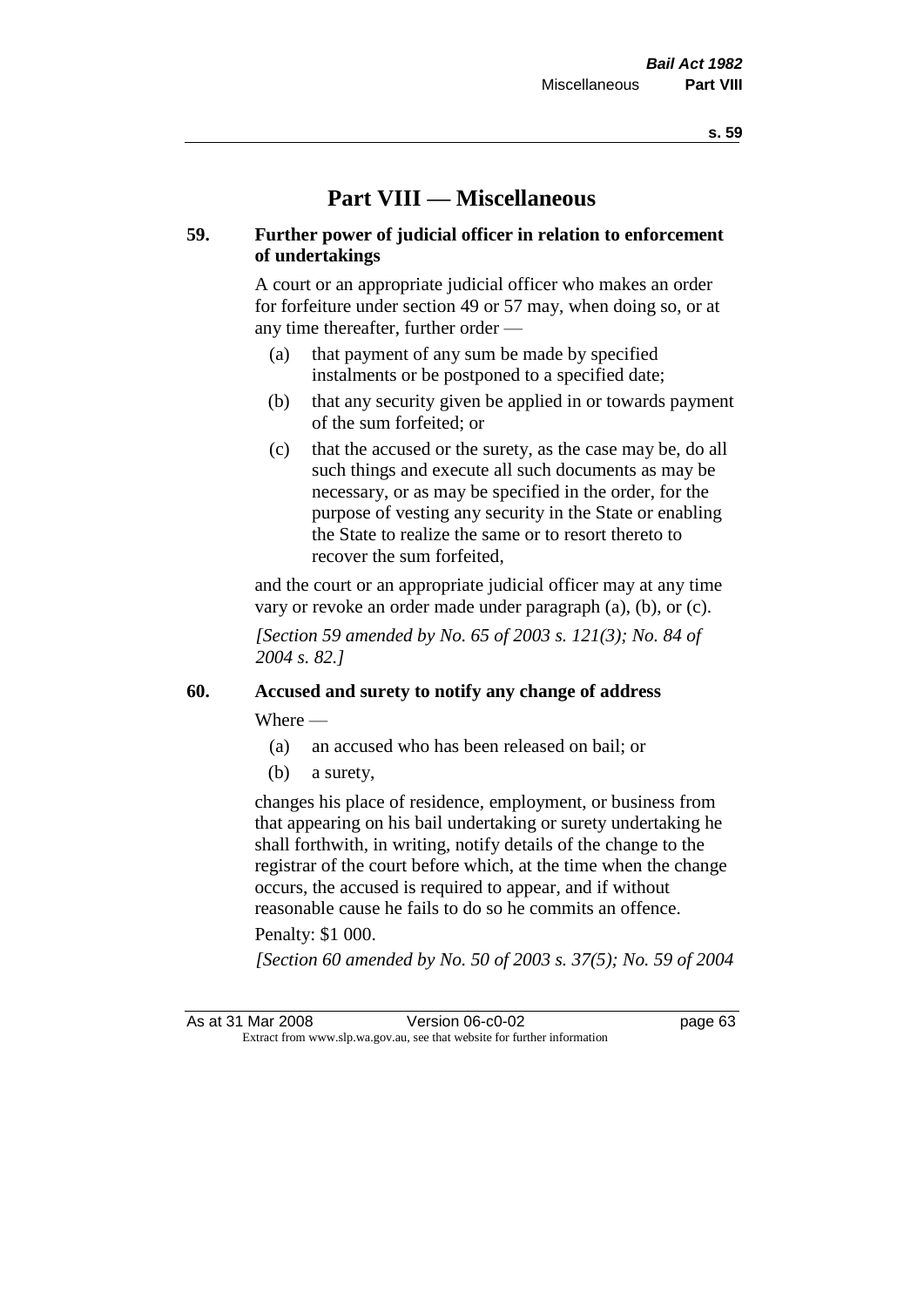*s. 141; No. 84 of 2004 s. 82.]*

# **61. Offence of failing to bring arrested person before court or person able to grant bail**

- (1) A person to whom this section applies commits an offence if, having arrested another for an offence, he wilfully and without reasonable excuse fails to take that other person, or cause him to be taken, as soon as is practicable —
	- (a) before an authorised officer or judicial officer empowered by this Act to grant bail for that offence; or
	- (b) before a court.

Penalty: \$1 000 or imprisonment for 12 months or both.

- (2) This section applies to a person who
	- (a) is not empowered by this Act to grant bail for the offence or by reason of section 16; or
	- (b) being so empowered, elects to act under section 6(7).

*[Section 61 amended by No. 15 of 1988 s. 17; No. 59 of 2006 s. 4(4).]* 

## **62. Offence to give false information for bail purposes**

A person who for the purpose of obtaining —

- (a) a grant of bail for himself or a variation of the terms and conditions thereof; or
- (b) approval of himself as a surety,

makes any statement which he knows is false in a material particular, or recklessly makes any statement which is false in a material particular, commits an offence.

Penalty: \$1 000 or imprisonment for 12 months or both.

# **63. Protection of persons carrying out this Act**

A person shall not be liable in civil proceedings on account of anything done, or omitted to be done, by him in good faith in

page 64 Version 06-c0-02 As at 31 Mar 2008 Extract from www.slp.wa.gov.au, see that website for further information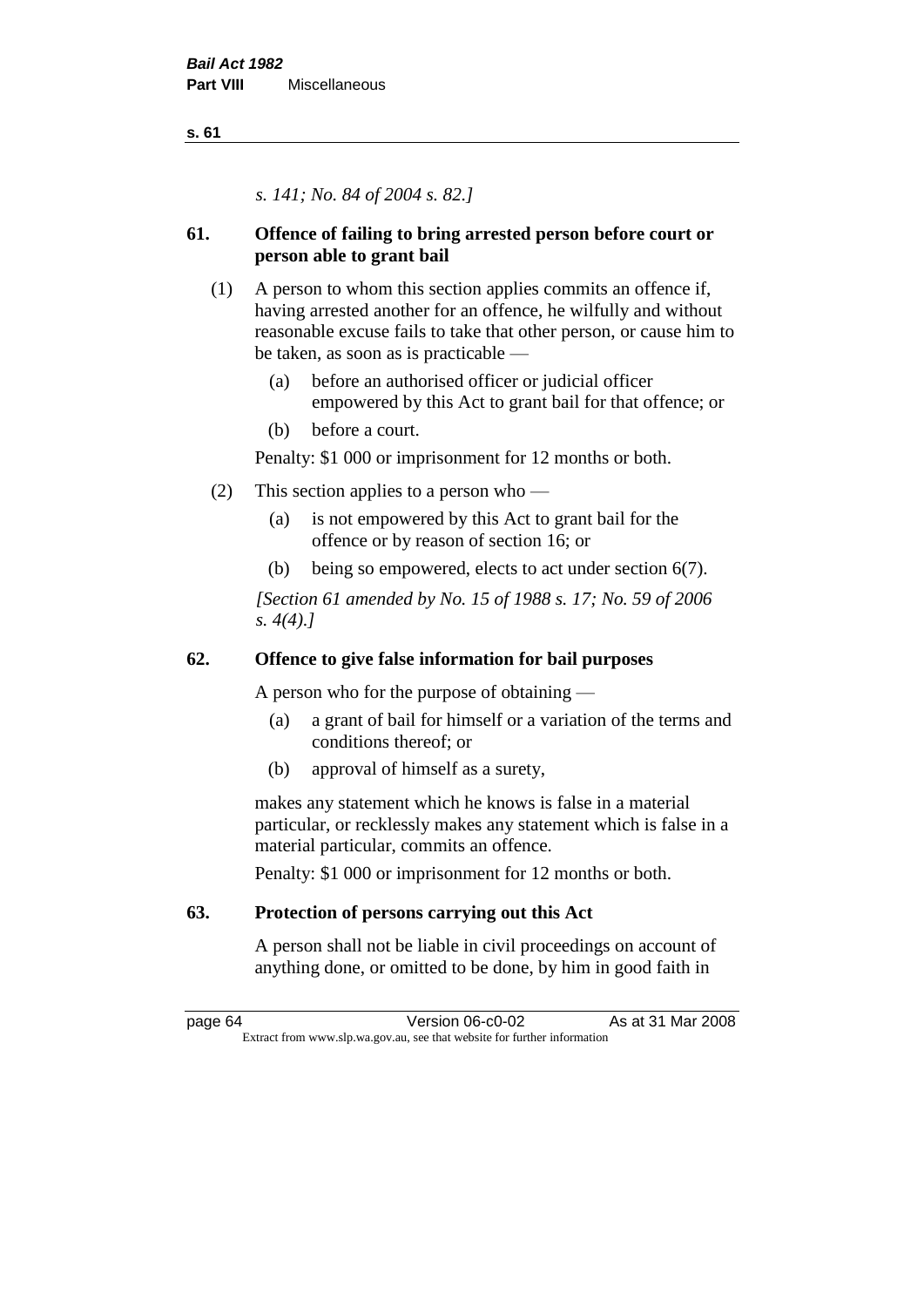the course of carrying out any provision of this Act, or purporting to be so done or omitted; but the liability (if any) of any other person (including the State or the Commonwealth) as his employer is not affected by this section and shall be determined as if it had not been passed.

*[Section 63 amended by No. 65 of 2003 s. 121(4).]*

## **64. Evidence of non-appearance etc. by an accused**

Where it is required for the purposes of this Act to prove —

- (a) that an accused did not appear before a particular court, at a particular place, on a particular day, at a particular time or during a particular period; or
- (b) the day, time or period when or during which an accused did appear before a particular court at a particular place,

a certificate as to any such matter, purporting to be signed by a judicial officer or registrar of the court before which the accused was required to appear, shall be evidence of the matter so certified.

*[Section 64 amended by No. 59 of 2004 s. 141; No. 84 of 2004 s. 82.]* 

# **65. Bail undertakings by minors**

A bail undertaking entered into by a person who is under the age of 18 years shall bind him as if he were of full age.

## **66. Abolition of other powers to grant bail**

- (1) Any power or duty that, at the commencement of this Act, exists apart from statute to grant bail to an accused awaiting an appearance in court for an offence, is abolished.
- (2) Subsection (1) has effect notwithstanding anything in section 16 of the *Supreme Court Act 1935*.
- (3) In subsection (1) **"statute"** means an Act of the Parliament of Western Australia, other than the *Supreme Court Act 1935*.

|                                                                          | As at 31 Mar 2008 | Version 06-c0-02 | page 65 |
|--------------------------------------------------------------------------|-------------------|------------------|---------|
| Extract from www.slp.wa.gov.au, see that website for further information |                   |                  |         |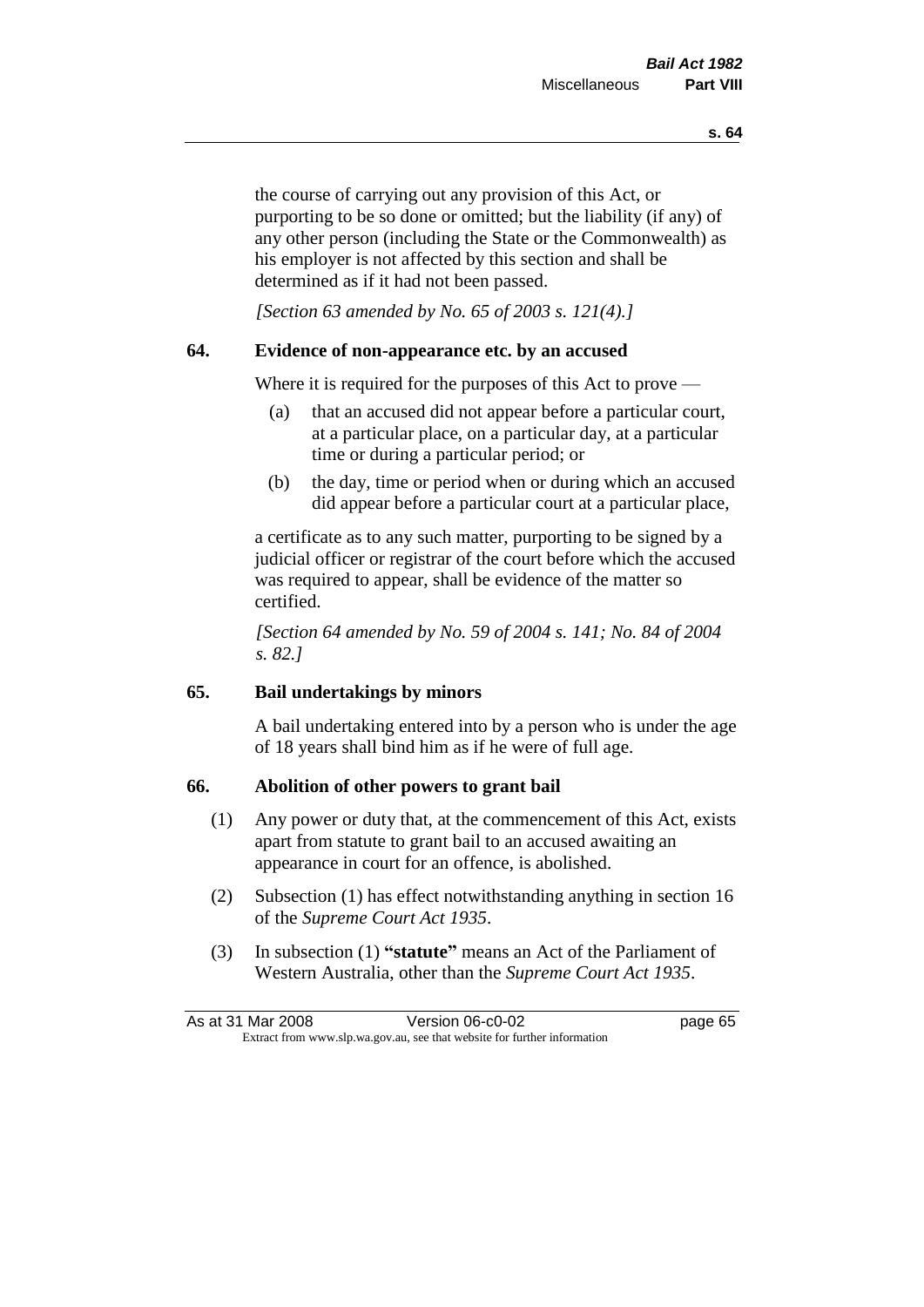**s. 66A**

*[Section 66 amended by No. 84 of 2004 s. 82.]*

# **66A. Delegation by registrar**

- (1) The registrar of a court may, either generally or as otherwise provided by the instrument of delegation, by instrument signed by him, delegate to an officer of that court any function conferred on him by or under this Act other than —
	- (a) this power of delegation; or
	- (b) any function that a judicial officer has required him to perform personally.
- (2) The superintendent of a detention centre under the *Young Offenders Act 1994* may, either generally or as otherwise provided by the instrument of delegation, by instrument signed by him, delegate to an officer of the Public Sector agency principally assisting the Minister administering that Act in its administration any function conferred on him by or under this Act, other than this power of delegation.

*[Section 66A inserted by No. 15 of 1988 s. 18; amended by No. 49 of 1988 s. 89; No. 31 of 1993 s. 8; No. 59 of 2004 s. 141; No. 65 of 2006 s. 52.]* 

# **67. Regulations**

- (1) The Governor may make regulations, not inconsistent with this Act, prescribing such things as are required or permitted by this Act to be prescribed or as it is necessary or expedient to prescribe for the purposes thereof.
- (2) Without limiting the generality of subsection (1) regulations  $may -$ 
	- (a) make provision for or with respect to the making of applications —
		- (i) for or in relation to bail;
		- (ii) for the approval of sureties;

page 66 Version 06-c0-02 As at 31 Mar 2008 Extract from www.slp.wa.gov.au, see that website for further information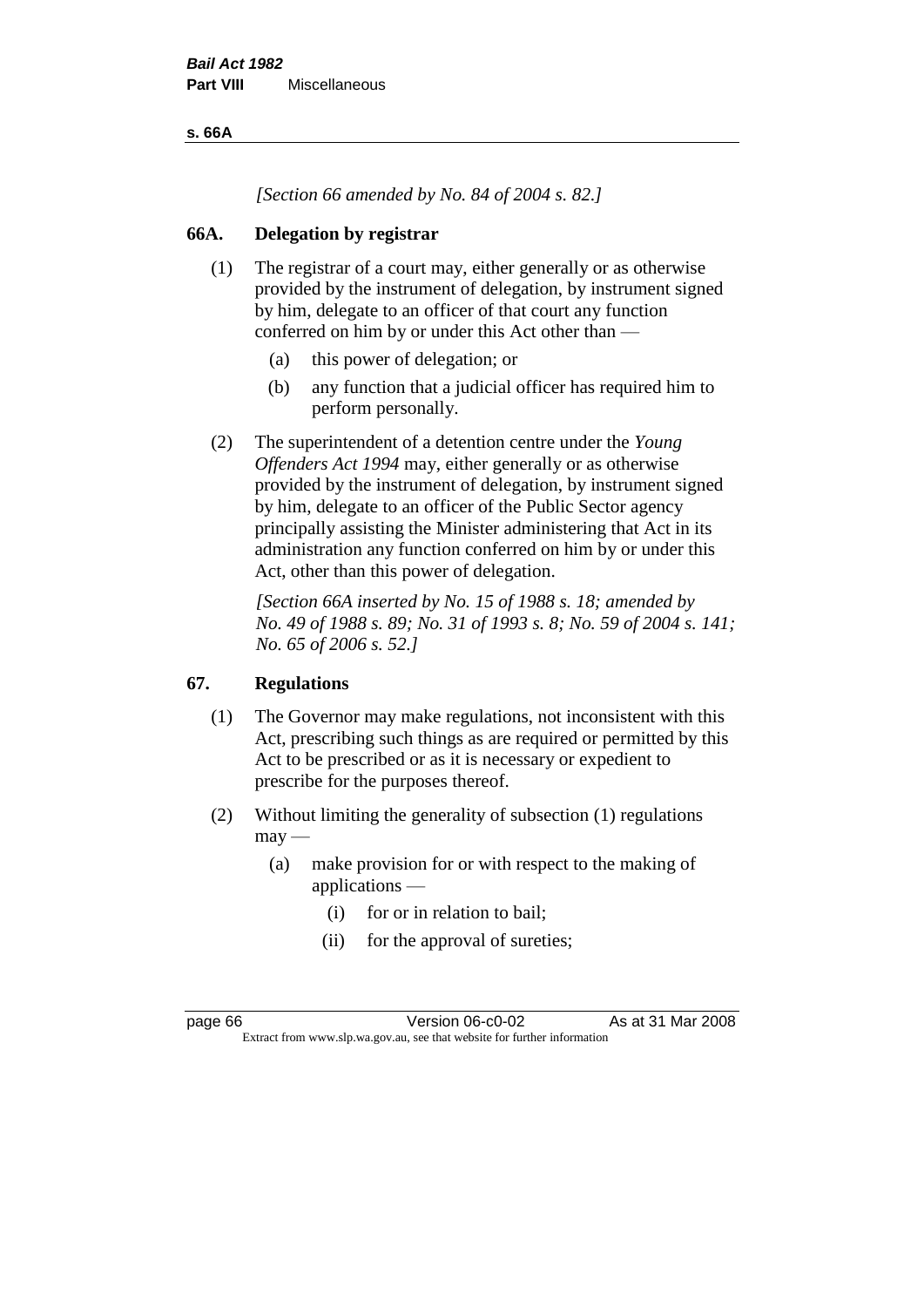- (iii) for the approval of security to be given by accused persons and sureties;
- (iv) for the cancellation of a surety undertaking,

and for the manner in which such applications are to be made and the procedure to be followed on such applications;

- (b) for the purposes of clause 5 of Part A of Schedule 1, prescribe the officer or officers who may grant bail for any prescribed appearance or class of appearance in court by a defendant who is in custody;
- (c) make provision for, or with respect to the management, control, supervision and good order of premises established for the accommodation of persons to whom bail has been granted.
- (3) Regulations made under this section may provide that a contravention or failure to comply with a regulation constitutes an offence and may provide for penalties not exceeding a fine of \$500 for offences against the regulations.

*[Section 67 amended by No. 45 of 1993 s. 12; No. 84 of 2004 s. 83(3).]* 

*[68. Omitted under the Reprints Act 1984 s. 7(4)(g).]*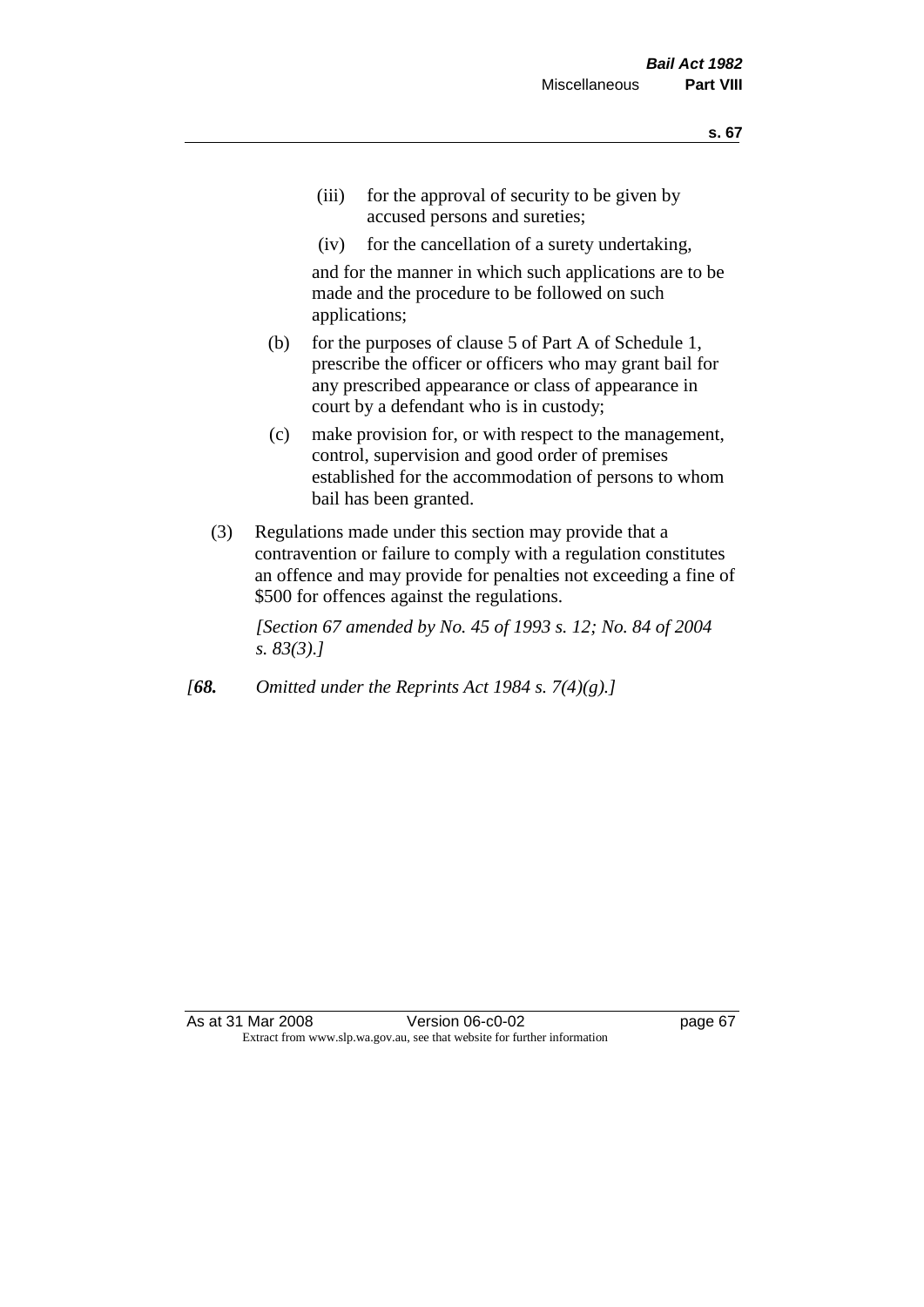# **Schedule 1**

*[Heading amended by No. 45 of 1993 s. 10(1).]*

[Sections 13 and 17]

# **Part A — Jurisdiction to grant bail**

| <b>First Column</b>           | <b>Second Column</b> |
|-------------------------------|----------------------|
| Appearances in court referred | By whom bail may be  |
| to in section 13              | granted              |

# **1. Initial appearance**

| (1) | The initial appearance in a<br>court of summary<br>jurisdiction or the Children's<br>Court by an accused in, or in<br>connection with,<br>proceedings for an offence. | (a)<br>(b) | In any case $-$<br>a justice; or<br>an authorised police<br>officer; and<br>in addition, in the case of a child,<br>an authorised community<br>services officer. |
|-----|-----------------------------------------------------------------------------------------------------------------------------------------------------------------------|------------|------------------------------------------------------------------------------------------------------------------------------------------------------------------|
|     |                                                                                                                                                                       |            |                                                                                                                                                                  |

District Court or the Supreme Court, not being the initial appearance to which clause 3 applies.

(2) The initial appearance in the A judge of the District Court or a judge of the Supreme Court, as the case requires.

*[Clause 1 amended by No. 15 of 1988 s. 19; No. 49 of 1988 s. 90(a)(i); No. 59 of 2004 s. 141; No. 84 of 2004 s. 10(1) and 82.]*

#### **2. Appearance after adjournment**

Appearance in any court or before The judicial officer who orders a judicial officer by an accused after any adjournment of proceedings for an offence, not being a committal under clause 3. the adjournment.

*[Clause 2 amended by No. 84 of 2004 s. 82.]*

page 68 Version 06-c0-02 As at 31 Mar 2008 Extract from www.slp.wa.gov.au, see that website for further information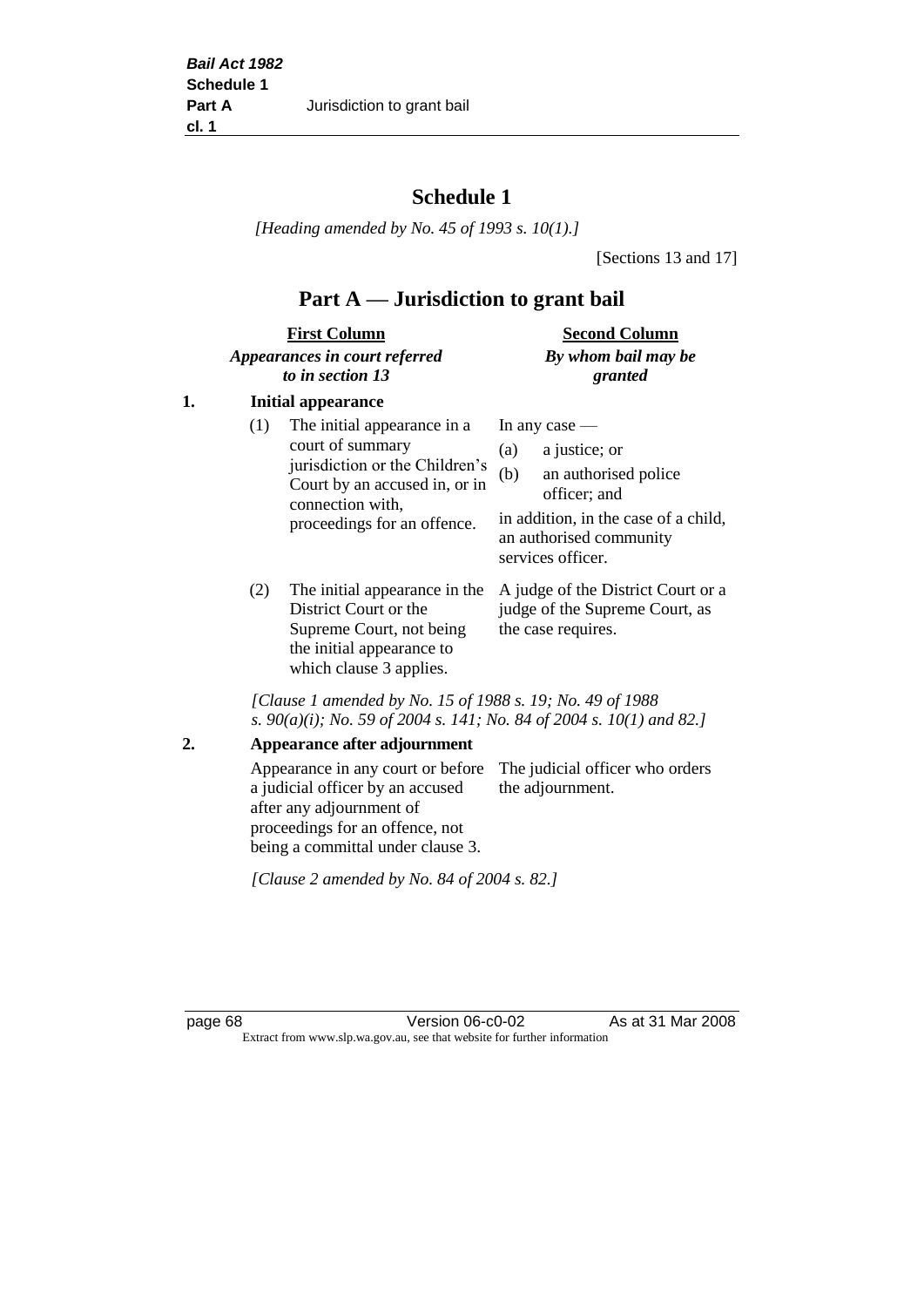# **First Column** *Appearances in court referred to in section 13*

# **Second Column** *By whom bail may be granted*

# **3. Appearance on committal to Supreme Court or District Court**

The initial appearance by an accused in the Supreme Court or District Court after he has been committed thereto under any Act to be tried or sentenced or otherwise dealt with.

The judicial officer who orders the committal.

*[Clause 3 amended by No. 84 of 2004 s. 82.]*

#### **4. Appearance in connection with appeal etc.**

| (1) | Appearance in connection<br>with an application or appeal<br>made under the <i>Criminal</i><br><i>Appeals Act 2004</i> or with<br>any order made in<br>determining the application<br>or appeal. | If the appeal is being determined<br>by a single judge of the Supreme<br>Court, a single judge of the<br>Supreme Court;<br>If the appeal is being determined<br>by the Court of Appeal, the Court<br>of Appeal or a single judge of<br>appeal. |
|-----|--------------------------------------------------------------------------------------------------------------------------------------------------------------------------------------------------|------------------------------------------------------------------------------------------------------------------------------------------------------------------------------------------------------------------------------------------------|
| (2) | Appearance in connection<br>with a rehearing of<br>proceedings ordered under<br>section 28 of the Children's<br>Court of Western Australia<br>Act 1988.                                          | The Children's Court.                                                                                                                                                                                                                          |
| (3) | Appearance in connection<br>with the reconsideration of<br>an order under section 40 of<br>the Children's Court of<br>Western Australia Act 1988.                                                | The Children's Court constituted<br>by the President.                                                                                                                                                                                          |

*[Clause 4 inserted by No. 84 of 2004 s. 10(2).]*

As at 31 Mar 2008 **Version 06-c0-02 Page 69** Extract from www.slp.wa.gov.au, see that website for further information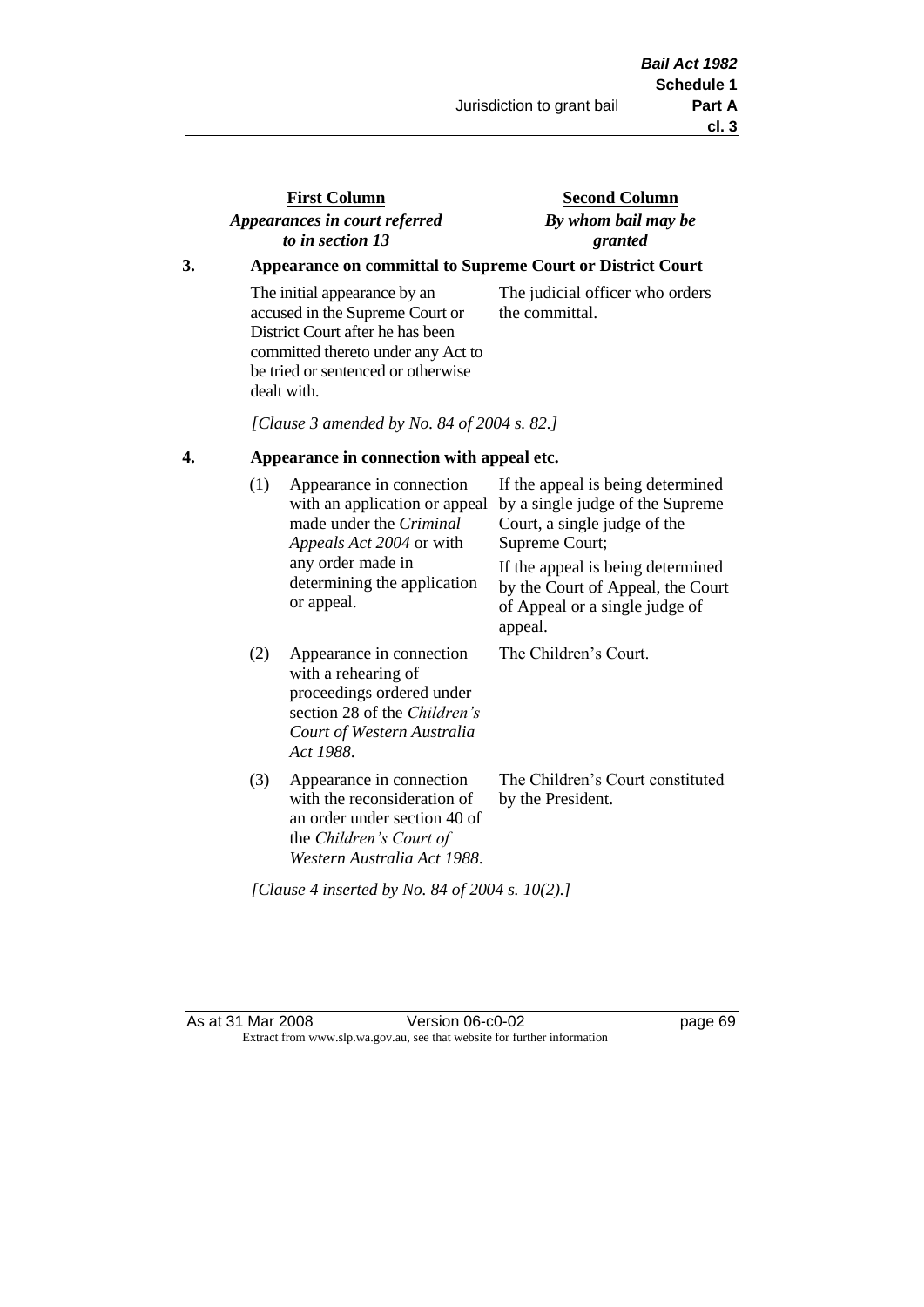|    | <b>First Column</b><br>Appearances in court referred<br>to in section 13                                                         | <b>Second Column</b><br>By whom bail may be<br>granted              |
|----|----------------------------------------------------------------------------------------------------------------------------------|---------------------------------------------------------------------|
| 5. | Appearance prescribed by regulation                                                                                              |                                                                     |
|    | Appearance in a court for any<br>other purpose or following any<br>other occurrence prescribed by<br>regulations under this Act. | The judicial or other officer<br>prescribed by such regulations.    |
| 6. | Appearances not otherwise provided for                                                                                           |                                                                     |
|    | Any appearance in a court not<br>otherwise provided for in this<br>Part or by regulations under this<br>Act.                     | The judicial officer who, or court<br>which, orders the appearance. |
| 7. | Term used in this Part                                                                                                           |                                                                     |
|    | In this Part, unless the contrary intention appears —                                                                            |                                                                     |

**"proceedings for an offence"** in clause 2 (but not in clause 1) includes any of the following proceedings relating to that offence —

- (a) appeal proceedings;
- (b) proceedings on a writ of *habeas corpus*; and
- (c) proceedings on the re-appearance of an offender under section 50 of the *Sentencing Act 1995*.

*[Clause 7 inserted by No. 84 of 2004 s. 10(3).]*

# **Part B — Cessation of power to grant bail**

#### **1. Upon decision by judge, power of other officers ceases**

After a judge of the Supreme Court has granted or refused bail for an appearance by an accused the power to grant bail for that appearance ceases to be vested in any judicial officer whose jurisdiction is inferior to that of such judge or in any authorised officer.

*[Clause 1 amended by No. 84 of 2004 s. 82.]*

page 70 Version 06-c0-02 As at 31 Mar 2008 Extract from www.slp.wa.gov.au, see that website for further information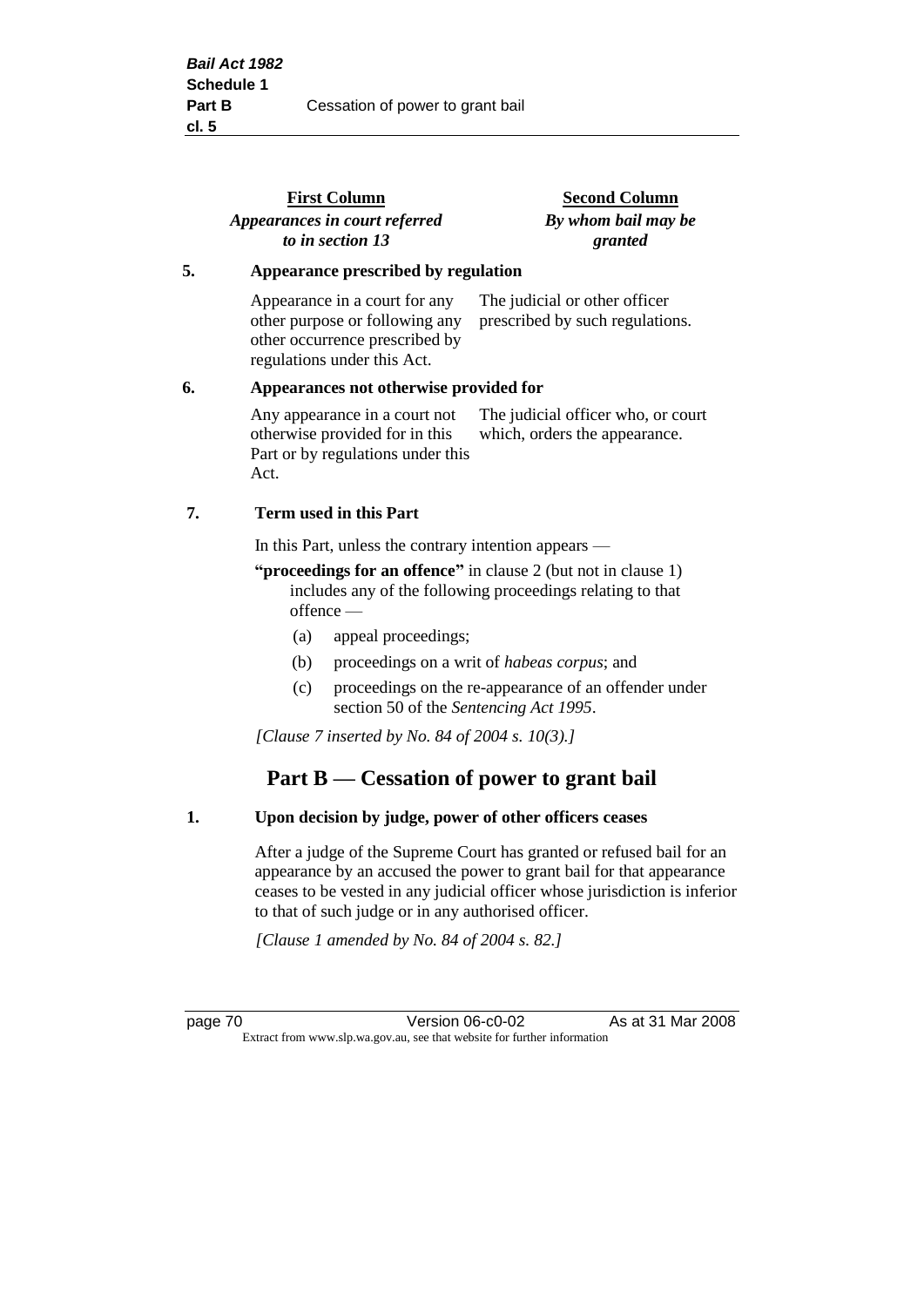#### **2. Upon decision by judicial officer, his power and that of his peers ceases**

Except where clause 4 applies, the power to grant bail for an appearance by an accused ceases to be vested in any judicial officer (including a judge of the Supreme Court) after he, or another judicial officer whose jurisdiction is co-extensive with his, has granted or refused bail for that appearance.

*[Clause 2 amended by No. 84 of 2004 s. 82.]*

#### **3. Upon refusal by justice power of authorised officer or justice ceases**

After a justice has refused bail for an initial appearance by an accused, the power to grant bail for that appearance ceases to be vested in an authorised officer or another justice, but an authorised officer or a justice may grant bail for an initial appearance notwithstanding that one or more other authorised officers have previously refused bail for that appearance.

*[Clause 3 amended by No. 34 of 1988 s. 90(b); No. 59 of 2004 s. 141; No. 84 of 2004 s. 82.]*

#### **4. Judicial officer's powers where accused proves new facts or changed circumstances**

Notwithstanding clause 2, where an accused has been refused bail for an appearance or has been granted bail therefor on terms or conditions with which he is unable or unwilling to comply, the judicial officer who granted or refused bail or another judicial officer whose jurisdiction is co-extensive with his has power to grant bail for that appearance or to vary the terms or conditions of bail previously granted therefor if the accused makes application and satisfies him  $that -$ 

- (a) new facts have been discovered, new circumstances have arisen or the circumstances have changed since bail was previously granted or refused for that appearance;
- (b) he failed to adequately present his case for bail on the previous occasion when it was considered; or
- (c) where bail was granted subject to a home detention condition, he has, since the previous occasion when his case for bail was

|                                                                          | As at 31 Mar 2008 | Version 06-c0-02 | page 71 |
|--------------------------------------------------------------------------|-------------------|------------------|---------|
| Extract from www.slp.wa.gov.au, see that website for further information |                   |                  |         |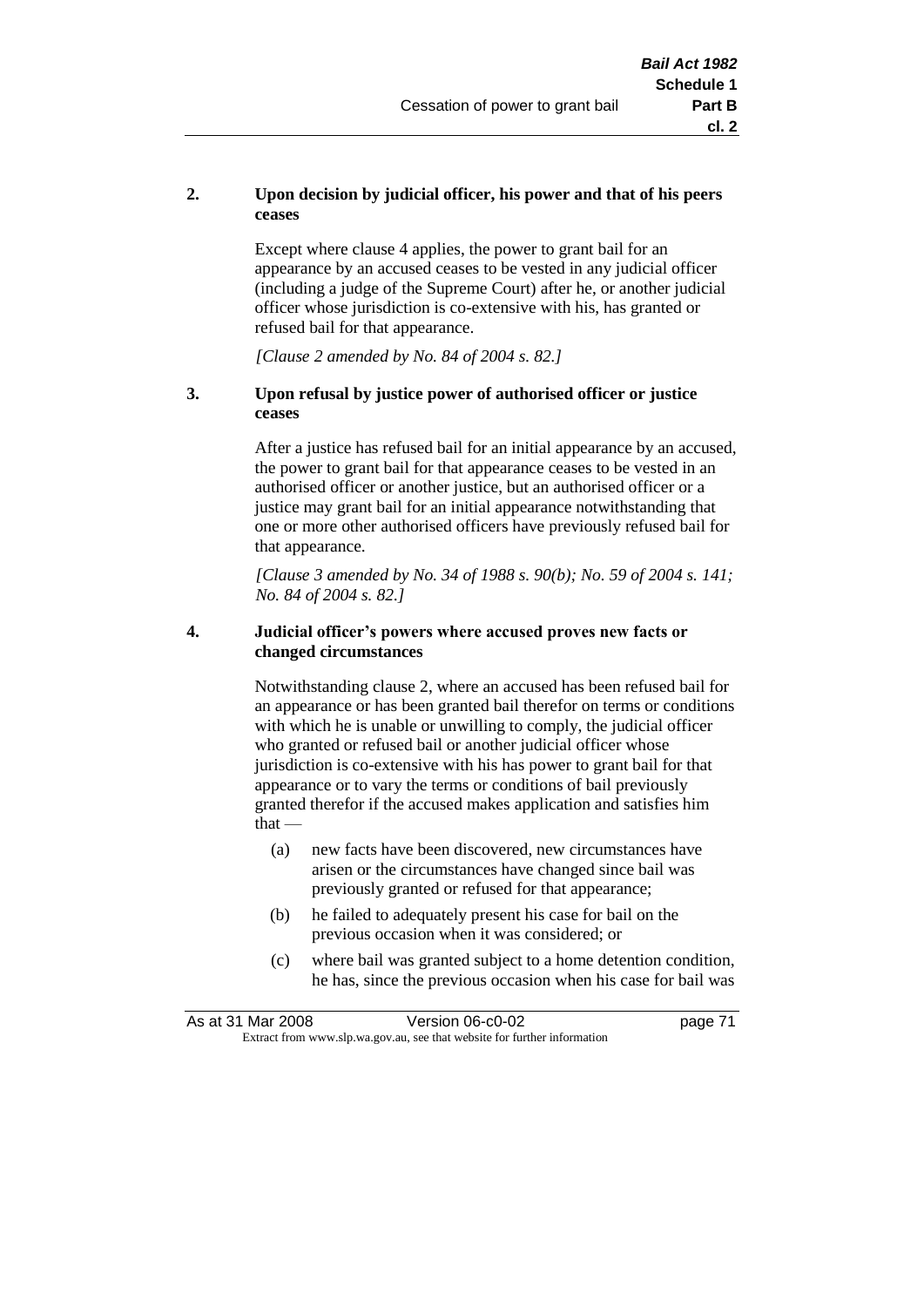considered, complied with the home detention condition for a period of one month or more.

*[Clause 4 amended by No. 61 of 1990 s. 14; No. 84 of 2004 s. 82.]*

# **Part C — Manner in which jurisdiction to be exercised**

Principles governing grant or refusal of bail

#### **1. Bail before conviction to be at discretion of bail authority, except for a child**

Subject to clause 3A, the grant or refusal of bail to an accused, other than a child, who is in custody awaiting an appearance in court before conviction for an offence shall be at the discretion of the judicial officer or authorised officer in whom jurisdiction is vested, and that discretion shall be exercised having regard to the following questions as well as to any others which he considers relevant —

- (a) whether, if the accused is not kept in custody, he may
	- (i) fail to appear in court in accordance with his bail undertaking;
	- (ii) commit an offence;
	- (iii) endanger the safety, welfare, or property of any person; or
	- (iv) interfere with witnesses or otherwise obstruct the course of justice, whether in relation to himself or any other person;
- (b) whether the accused needs to be held in custody for his own protection;
- (c) whether the prosecutor has put forward grounds for opposing the grant of bail;
- (d) whether, as regards the period when the accused is on trial, there are grounds for believing that, if he is not kept in custody, the proper conduct of the trial may be prejudiced;
- (e) whether there is any condition which could reasonably be imposed under Part D which would —
	- (i) sufficiently remove the possibility referred to in paragraphs (a) and (d);
	- (ii) obviate the need referred to in paragraph (b); or

| page 72 | Version 06-c0-02                                                         | As at 31 Mar 2008 |  |
|---------|--------------------------------------------------------------------------|-------------------|--|
|         | Extract from www.slp.wa.gov.au, see that website for further information |                   |  |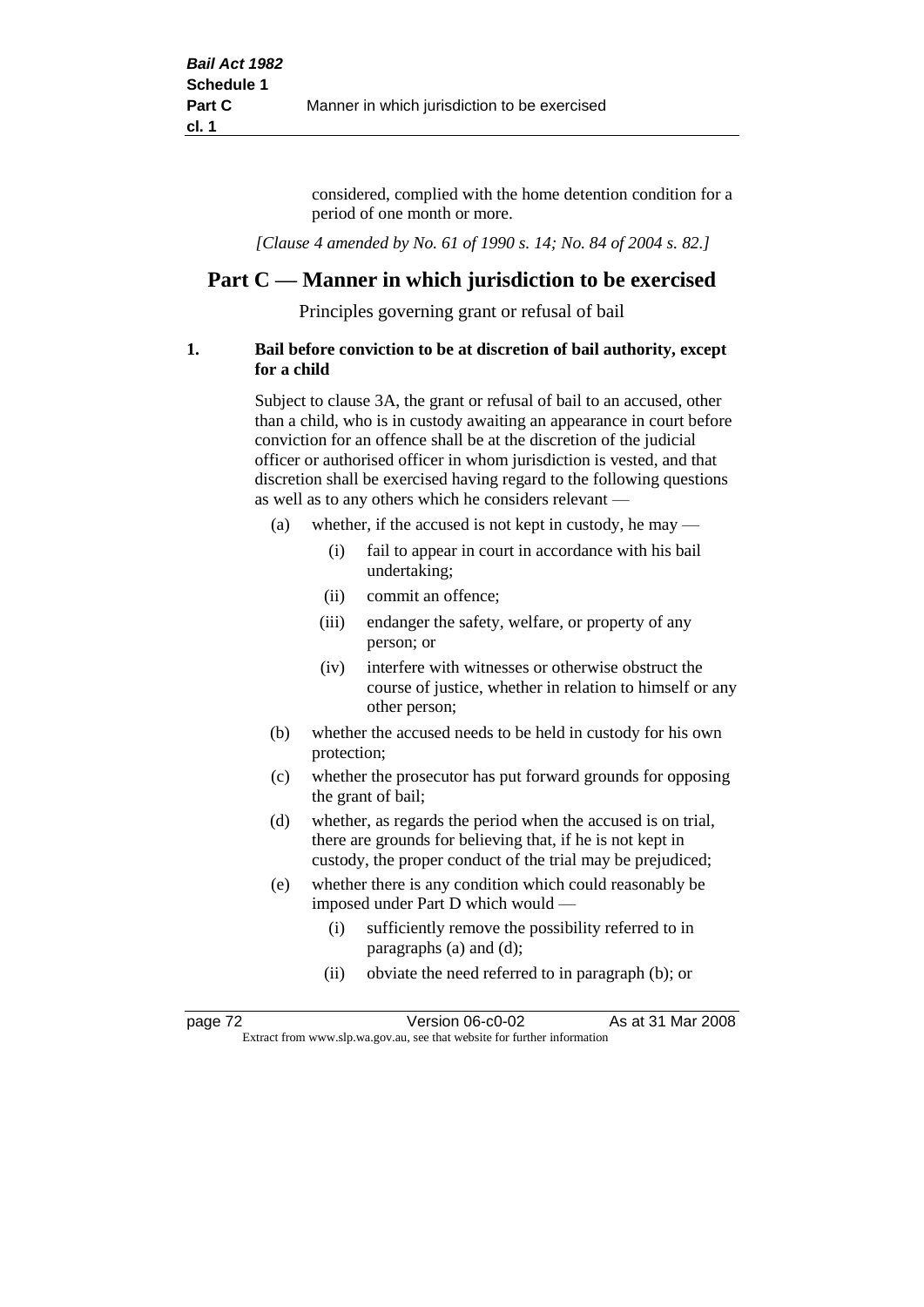- (iii) remove the grounds for opposition referred to in paragraph (c);
- (f) where the accused is charged with an offence that is alleged to have been committed in respect of a child, whether a condition should be imposed under Part D requiring the accused to reside at a place other than the place where the child resides;
- (g) whether the alleged circumstances of the offence or offences amount to wrongdoing of such a serious nature as to make a grant of bail inappropriate.

*[Clause 1 amended by No. 14 of 1992 s. 11; No. 45 of 1993 s. 10(2)(a); No. 54 of 1998 s. 8(a) and (b); No. 84 of 2004 s. 82.]*

## **2. Child to have qualified right to bail**

- (1) In this clause
	- **"responsible person"** means a parent, relative, employer or other person who, in the opinion of the judicial officer or authorised officer, is in a position to both influence the conduct of the child and provide the child with support and direction.
- (2) Subject to subclause (3), a child accused who is in custody awaiting an appearance in court before conviction for an offence has a right to be granted bail unless —
	- (a) in the opinion of the judicial officer or authorised officer in whom jurisdiction is vested —
		- (i) one or more of the questions set out in clause  $1(a)$ , (b), (d) and (g) must be answered in the affirmative; and
		- (ii) there is no condition which he could reasonably impose under Part D which would satisfy the relevant provision of clause 1(e);
		- or
	- (b) there is no responsible person willing to enter into an undertaking of the kind described in subclause (3)(c),

and if the child is refused bail he shall be dealt with in accordance with section 19(2) of the *Young Offenders Act 1994*.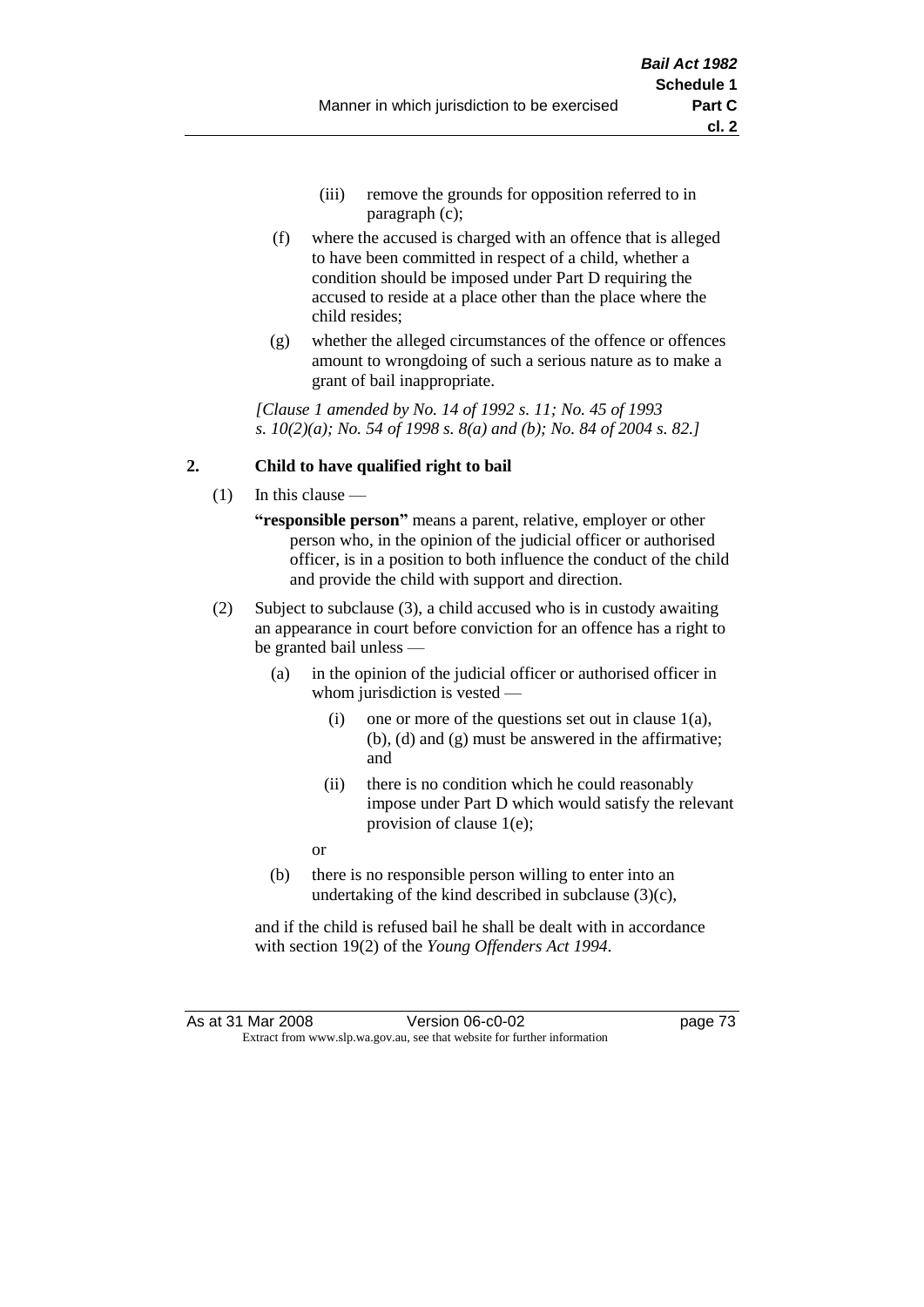- (3) The right of a child accused under subclause (2) is subject to  $-$ 
	- (a) clause 3A; and
	- *[(b) deleted]*
	- (c) there being imposed as a condition on the grant of bail a requirement that before the release of the child on bail a responsible person undertakes in writing in the prescribed form to ensure that the child complies with any requirement of his bail undertaking mentioned in section 28(2)(a), (b), (c) and (d).
- (4) Subclauses (2)(b) and (3)(c) do not apply to a child accused if it appears to the judicial officer or authorised officer that the accused —
	- (a) is over the age of 17 years; and
	- (b) has sufficient maturity to live independently without the guidance or control of a parent or guardian.
- (5) For the purposes of this clause, the provisions of sections 46, 47, 48, 54, 55(2), 60 and  $67(2)(a)(iv)$  apply with all necessary changes as  $if -$ 
	- (a) references in those provisions to a surety and a surety undertaking were references to a responsible person and to an undertaking referred to in subclause (3)(c) respectively; and
	- (b) section  $54(1)(b)(i)$  read as follows
		- $\epsilon$
- (i) a person who has entered into an undertaking referred to in clause 2(3)(c) of Part C of Schedule 1 should no longer be regarded as a responsible person for the purposes of that clause, or is dead;

".

(6) Where a child accused is released on bail his right to be at liberty is subject to the exercise of the powers in section 17A.

*[Clause 2 inserted by No. 45 of 1993 s. 10(2)(b); amended by No. 57 of 1997 s. 21(3)(a); No. 54 of 1998 s. 8(c); No. 34 of 2004 s. 251; No. 84 of 2004 s. 82.]*

page 74 Version 06-c0-02 As at 31 Mar 2008 Extract from www.slp.wa.gov.au, see that website for further information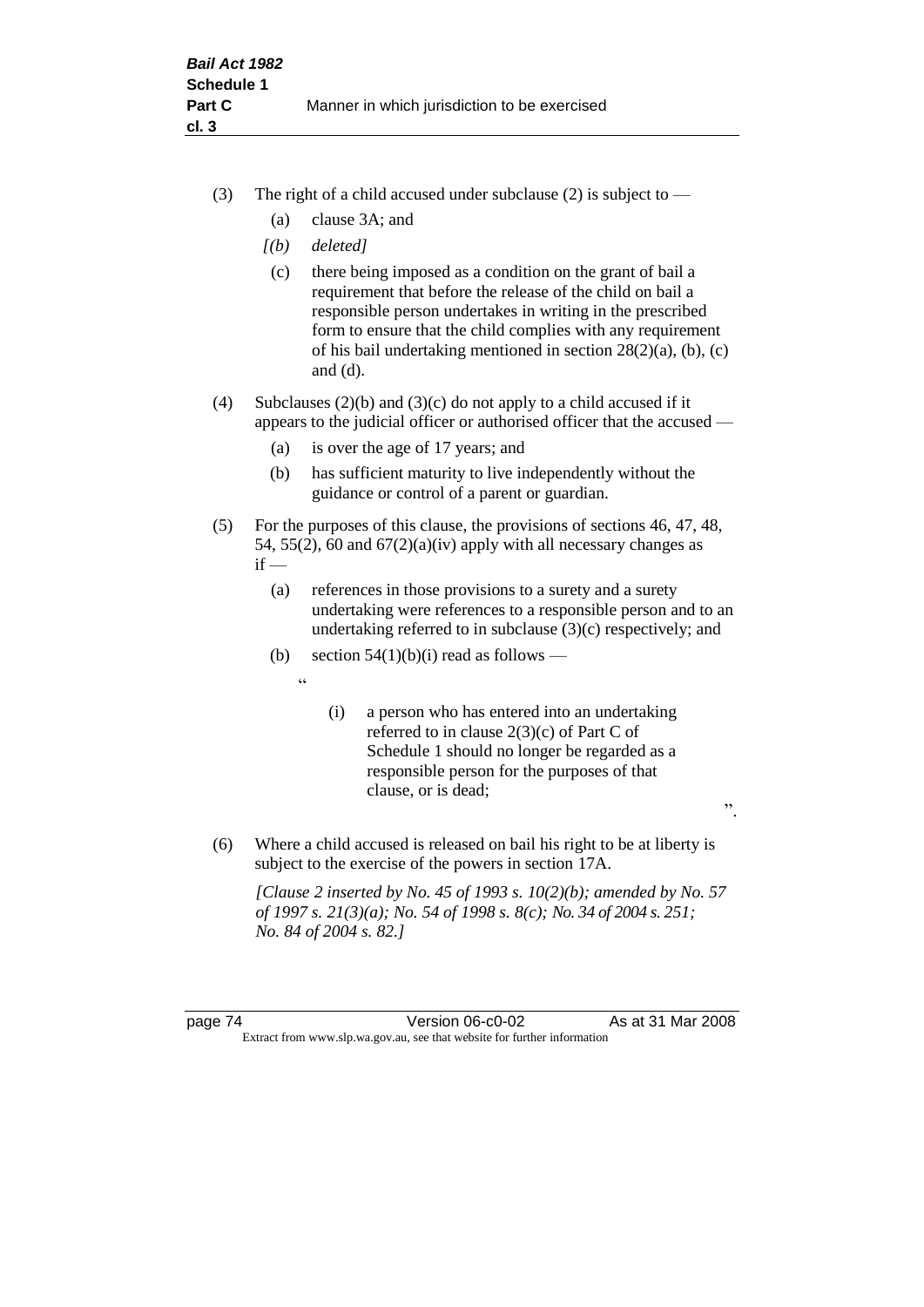#### **3. Matters relevant to consideration of clause 1(a)**

In considering whether an accused may do any of the things mentioned in clause 1(a), the judicial officer or authorised officer shall have regard to the following matters, as well as to any others which he considers relevant —

- (a) the nature and seriousness of the offence or offences (including any other offence or offences for which he is awaiting trial) and the probable method of dealing with the accused for it or them, if he is convicted;
- (b) the character, previous convictions, antecedents, associations, home environment, background, place of residence, and financial position of the accused;
- (c) the history of any previous grants of bail to him; and
- (d) the strength of the evidence against him.

*[Clause 3 amended by No. 84 of 2004 s. 82.]*

#### **3A. Bail where serious offence committed while accused on bail for another serious offence**

- (1) Notwithstanding clause 1 or 2 or any other provision of this Act, where —
	- (a) an accused is in custody awaiting an appearance in court before conviction for a serious offence; and
	- (b) the serious offence is alleged to have been committed while the accused was —
		- (i) on bail for; or
		- (ii) at liberty under an early release order made in respect of,

another serious offence,

the judicial officer or (if section 16A does not apply) the authorised officer in whom jurisdiction is vested shall refuse to grant bail for the serious offence referred to in paragraph (a) unless the judicial officer or authorised officer —

(c) is satisfied that there are exceptional reasons why the accused should not be kept in custody and, if clause 3B applies, is so satisfied only after complying with that clause; and

|                                                                          | As at 31 Mar 2008 | Version 06-c0-02 | page 75 |
|--------------------------------------------------------------------------|-------------------|------------------|---------|
| Extract from www.slp.wa.gov.au, see that website for further information |                   |                  |         |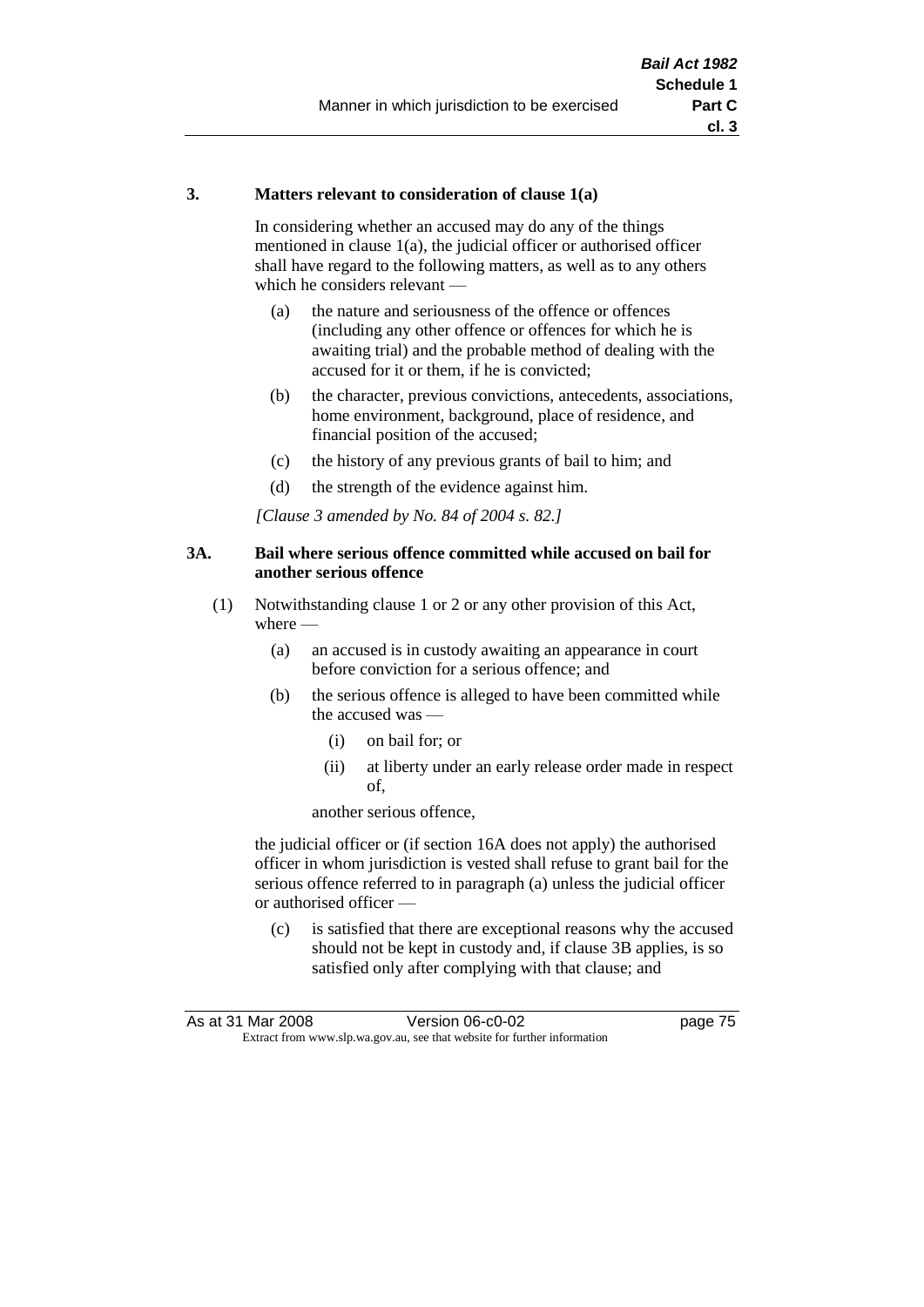- (d) is also satisfied that bail may properly be granted having regard to the provisions of clauses 1 and 3 or, in the case of a child accused, clauses 2 and 3.
- (2) Notwithstanding section 7(1), where an accused is refused bail under subclause (1) for an appearance for a serious offence his case for bail need not be considered again under that subsection for an appearance for that offence unless he satisfies the judicial officer who may order his detention that —
	- (a) new facts have been discovered, new circumstances have arisen or the circumstances have changed since bail was refused; or
	- (b) he failed to adequately present his case for bail on the occasion of that refusal.
- (3) Where a child accused is refused bail under subclause (1) he shall be dealt with in accordance with section 19(2) of the *Young Offenders Act 1994*.

*[Clause 3A inserted by No. 45 of 1993 s. 10(2)(c); amended by No. 57 of 1997 s. 21(3)(b); No. 54 of 1998 s. 7 and 13(1); No. 84 of 2004 s. 82.]*

## **3B. Determination of exceptional reasons under clause 3A(1)**

- (1) This clause applies where it appears to the judicial officer or (if section 16A does not apply) the authorised officer that all or any of the acts alleged to constitute a serious offence referred to in clause 3A(1)(b) would, if proved in the appropriate proceedings, amount to a breach by the accused of a protective condition or order.
- (2) The judicial officer or authorised officer shall, before making a decision that there are exceptional reasons for the purposes of clause  $3A(1)(c)$ , make enquiry, or cause enquiry to be made, whether there has already been -
	- (a) any breach by the accused of the protective condition or order that has been proved in proceedings;
	- (b) any alleged breach by the accused of the protective condition or order that has not been so proved, including an allegation that has not been the subject of a prosecution or any other communication to any relevant official; or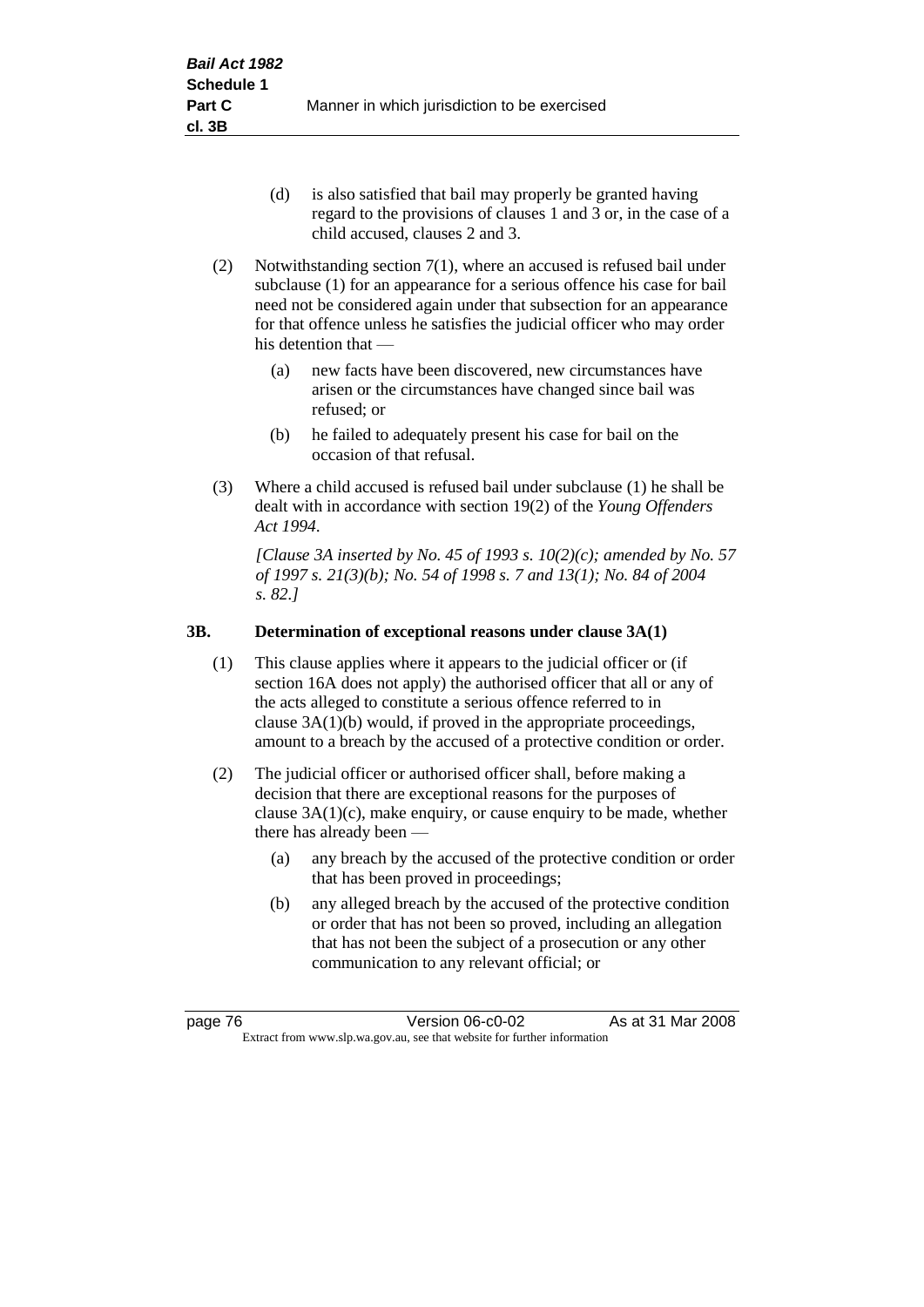- (c) any alleged breach by the accused of any other protective condition or order that has been the subject of a prosecution.
- (3) On becoming aware of any such alleged breach, the judicial officer or authorised officer shall give each person for whose protection a protective condition or order referred to in subclause (2) was imposed or made (a **"relevant person"**) a reasonable opportunity to give evidence by affidavit on matters relating to that protective condition or order.
- (4) The judicial officer or authorised officer shall in making any decision for the purposes of clause  $3A(1)(c)$  —
	- (a) give due weight to  $-$ 
		- (i) any evidence given under subclause (3);
		- (ii) any adverse effect that a grant of bail to the accused would have on a relevant person; and
		- (iii) any difficulty that a relevant person might have in proving any future breach of a protective condition or order;
	- (b) consider whether it would be appropriate to refuse bail and make a hospital order under section 5 of the *Criminal Law (Mentally Impaired Accused) Act 1996*;
	- (c) in the case of a condition imposed for a purpose mentioned in clause  $2(2)(c)$  or (d) of Part D, treat any alleged breach of the condition as a serious matter even if the conduct alleged to amount to the breach in itself appears to be trivial; and
	- (d) consider whether any alleged breach of a protective condition or order that has occurred shows that the purpose of the condition or order has not been achieved and that the accused should be kept in custody.
- (5) The provisions of this clause do not limit the matters that the judicial officer or authorised officer may take into account for the purposes of clause  $3A(1)(c)$ .
- (6) In this clause —

#### **"protective condition or order"** means —

(a) a condition imposed for a purpose mentioned in clause  $2(2)(c)$  or (d) of Part D;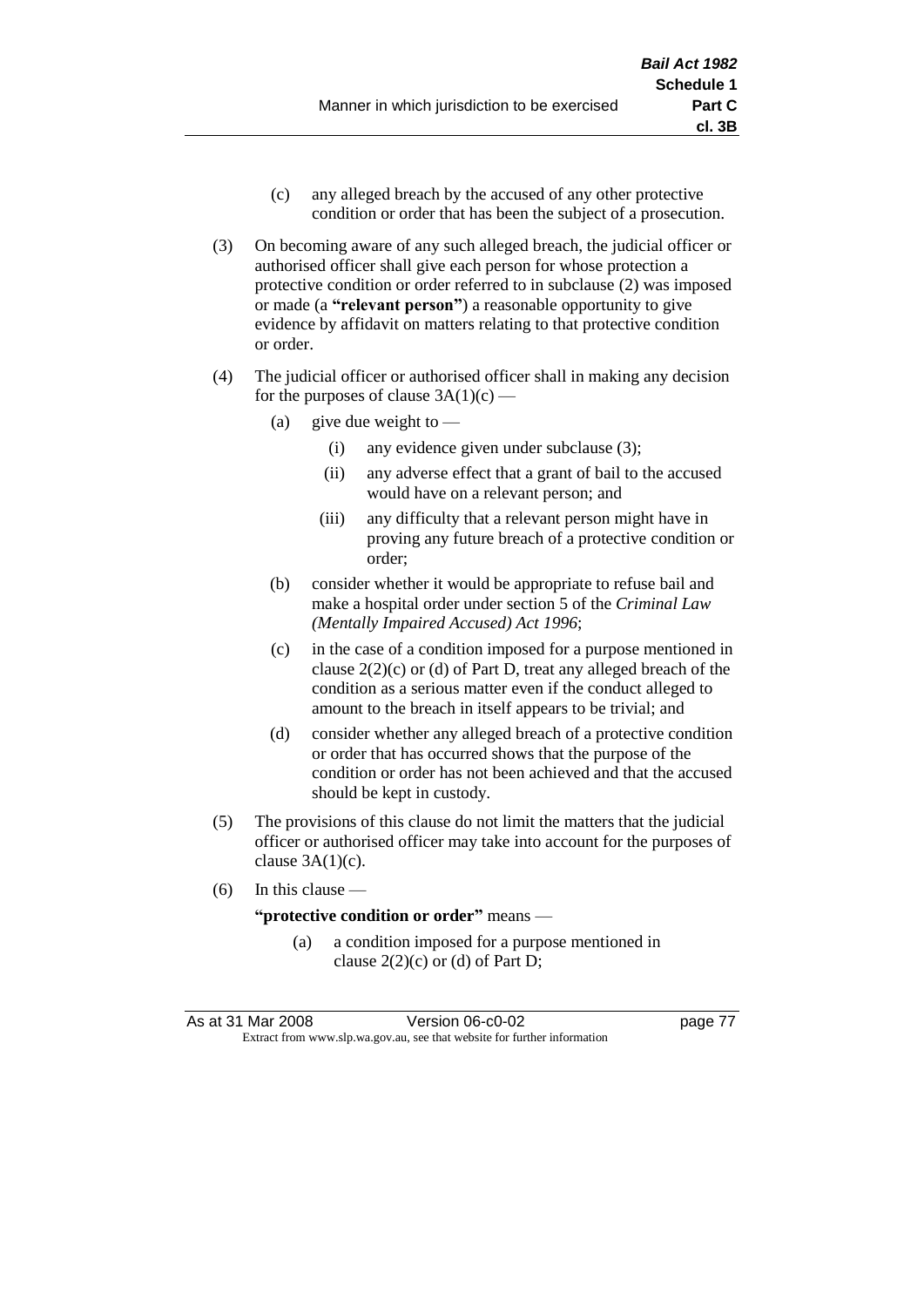| (b) | a violence restraining order or a police order under the |
|-----|----------------------------------------------------------|
|     | <i>Restraining Orders Act 1997; or</i>                   |

- (c) a Part VII order under the *Justices Act 1902* <sup>2</sup>
	- (i) that under section 86 of the *Restraining Orders Act 1997* is taken to be a misconduct restraining order under that Act; and
	- (ii) that shows on the face of the order that the causing or threatening of personal injury by the accused was a ground for the making of the order.

*[Clause 3B inserted by No. 54 of 1998 s. 13(2); amended by No. 38 of 2004 s. 60; No. 59 of 2004 s. 141; No. 84 of 2004 s. 11 and 82.]*

#### **4. When bail to be granted after conviction**

In deciding whether or not to grant bail to an accused who is in custody waiting to be sentenced or otherwise dealt with for an offence of which he has been convicted or awaiting the disposal of appeal proceedings, the judicial officer shall, subject to clauses 5 and 6, consider whether —

- (a) in the case of an accused waiting to be sentenced, there is a strong likelihood that he will impose a non-custodial sentence; or
- (b) in either case, there are exceptional reasons why the accused should not be kept in custody,

and shall only grant bail to him if he is satisfied that —

- (c) in the case of an accused waiting to be sentenced, at least one of those reasons exists and, in the case of an appellant, the reason mentioned in paragraph (b) exists; and
- (d) he may properly do so having regard to the provisions of clauses 1 and 3 or, in the case of a child, clauses 2 and 3.

*[Clause 4 amended by No. 84 of 2004 s. 82.]*

#### **5. Exception for bail for an appeal under the** *Criminal Appeals Act 2004* **Part 2**

Clause 4 does not apply to the bail of a person who is awaiting the disposal of appeal proceedings under Part 2 of the *Criminal Appeals Act 2004*; such a person shall be deemed for the purposes of this Part

page 78 Version 06-c0-02 As at 31 Mar 2008 Extract from www.slp.wa.gov.au, see that website for further information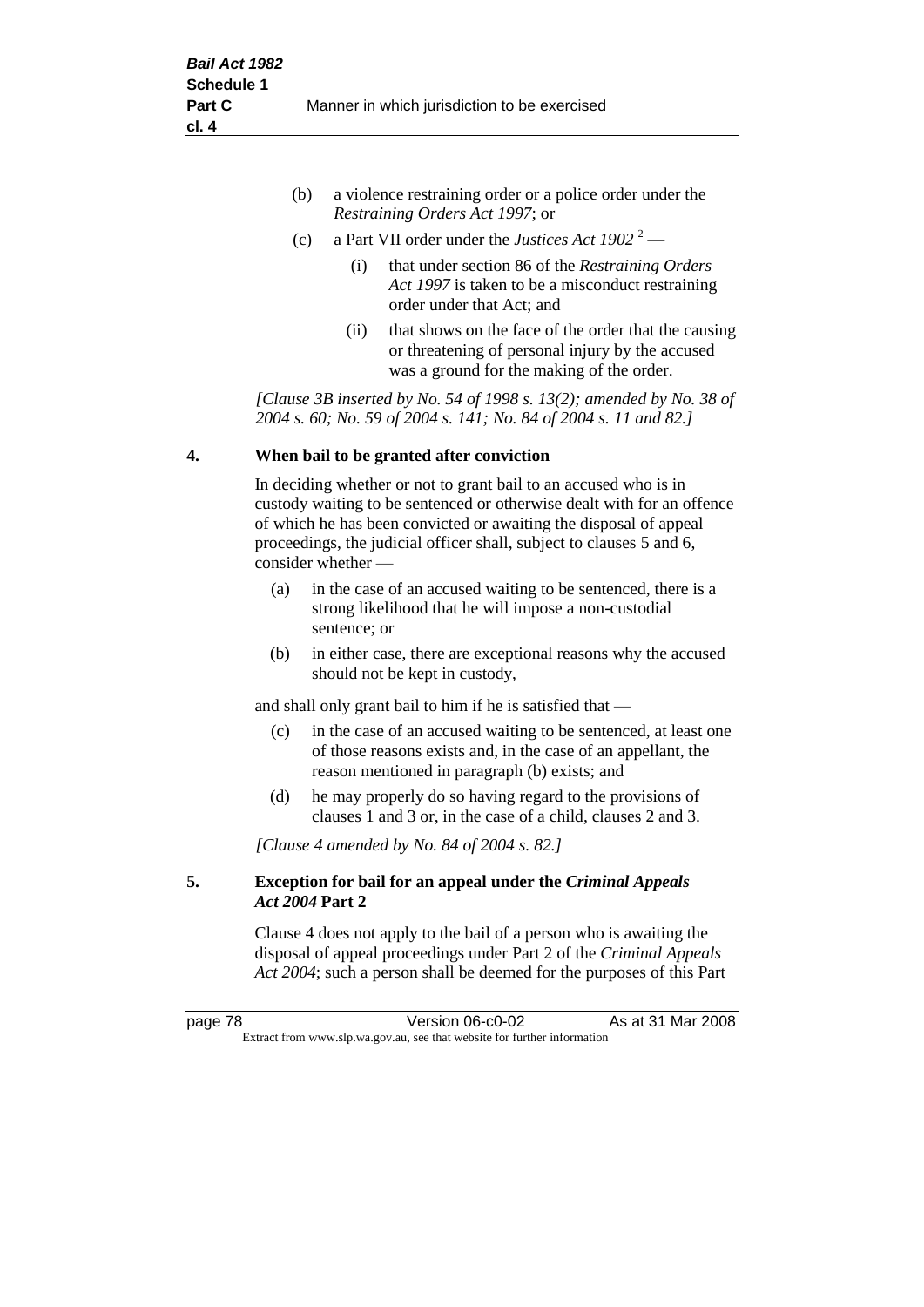to be awaiting an appearance in court before conviction for an offence.

*[Clause 5 inserted by No. 33 of 1989 s. 18; amended by No. 59 of 2004 s. 141; No. 84 of 2004 s. 11.]*

#### **6. Bail of people on community orders etc.**

For the purpose of determining whether clause 4 applies, a person in custody —

- (a) under section 50, 79, 84E, 128, 129 or 132 of the *Sentencing Act 1995* in connection with a possible breach of a conditional release order, a sentence of suspended imprisonment or conditional suspended imprisonment or a community order imposed under that Act; or
- (b) under section 43 of the *Young Offenders Act 1994* in respect of an alleged breach of a youth community based order, an intensive youth supervision order or a conditional release order made under that Act,

is to be taken as not having been convicted of the offence for which the sentence was imposed.

*[Clause 6 inserted by No. 78 of 1995 s. 8; amended by No. 27 of 2004 s. 13(3).]*

Limitation on period of bail

## **7. Bail for initial appearance to be for not more than 7 days**

In fixing the terms of bail of an accused for his initial appearance in court for an offence, a justice or an authorised officer shall require him to make the appearance within the period of 7 days commencing on and including the day on which the accused was arrested for the offence.

*[Clause 7 amended by No. 84 of 2004 s. 82.]*

#### **8. Bail on adjournment in court of summary jurisdiction to be for not more than 30 days except by consent**

In fixing the terms of bail of an accused for an appearance in court after an adjournment of proceedings for an offence, a judicial officer

As at 31 Mar 2008 Version 06-c0-02 page 79 Extract from www.slp.wa.gov.au, see that website for further information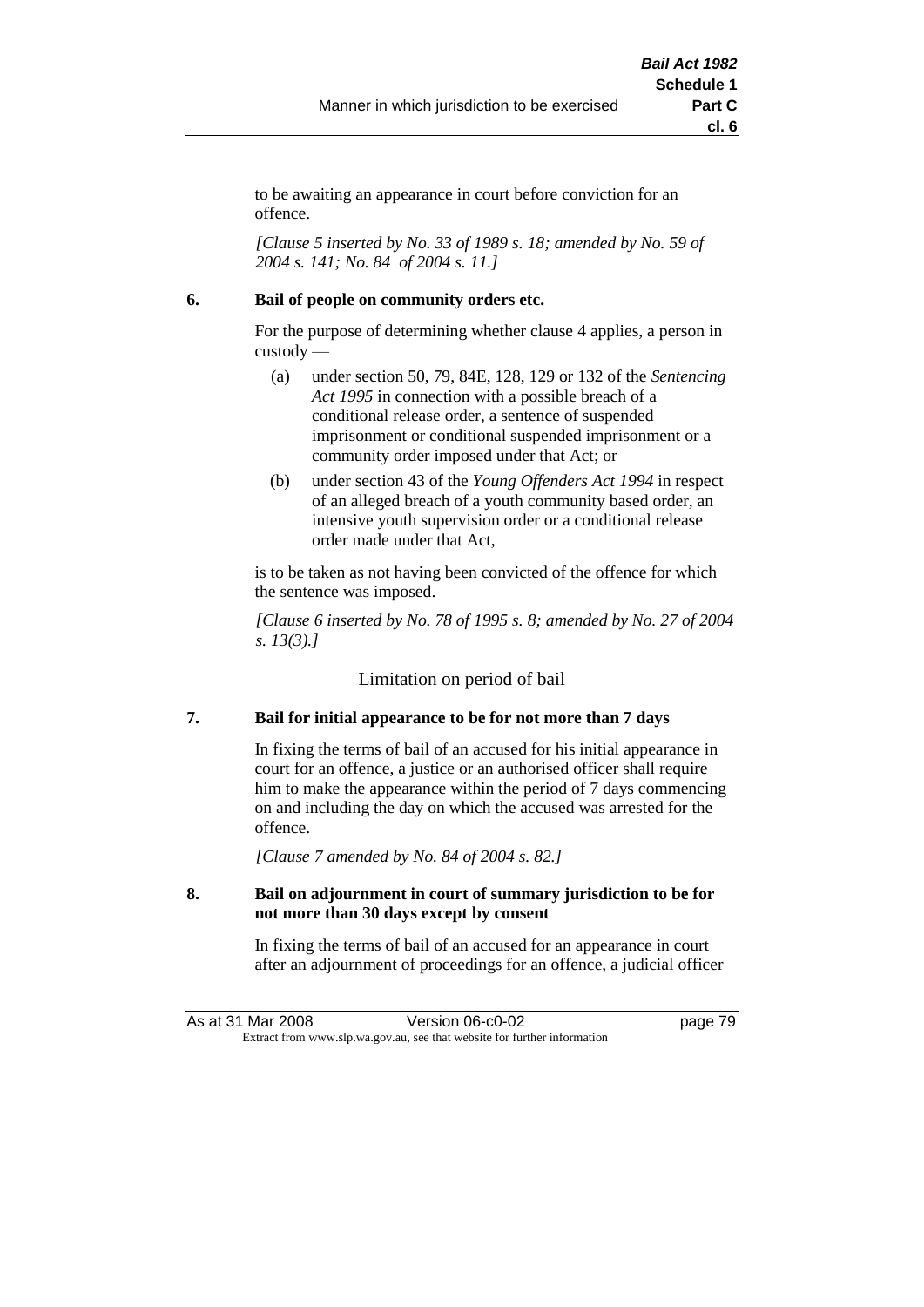sitting as a court of summary jurisdiction shall require him to make the appearance within the period of 30 days commencing on and including the day on which the proceedings are adjourned, unless the accused consents to appear on a later day.

*[Clause 8 amended by No. 49 of 1988 s. 90(c); No. 59 of 2004 s. 141; No. 84 of 2004 s. 82.]*

#### **9. Provision as to calculation of time**

The periods specified in clauses 7 and 8 shall be calculated to include any Sunday or public holiday.

# **Part D — Conditions which may be imposed on a grant of bail**

#### **1. Conditions as to forfeiture and giving security may be imposed on the accused and sureties**

- (1) A judicial officer or authorised officer, on a grant of bail, may impose conditions under this clause if he considers that it is desirable to do so to ensure the performance of the accused's bail undertaking.
- (2) If a judicial officer or authorised officer considers that it is desirable as mentioned in subclause (1), he may in addition to releasing the accused on his bail undertaking impose any one or more of the following conditions —
	- (a) that the accused in his bail undertaking agree to forfeit a specified amount of money if he fails to comply with any requirement of his bail undertaking mentioned in section  $28(2)(a)$  or  $(b)(ii)$ ;
	- (b) that a surety or a specified number of sureties enter into a surety undertaking or surety undertakings whereby he or they agree to forfeit a specified amount or specified amounts of money if the accused fails to comply with any requirement of his bail undertaking mentioned in section 28(2)(a) or (b)(ii);
	- (c) that any of them the accused and the surety or sureties give security of a specified value, including the deposit of a specified amount of cash, for the performance of their respective obligations;

page 80 Version 06-c0-02 As at 31 Mar 2008 Extract from www.slp.wa.gov.au, see that website for further information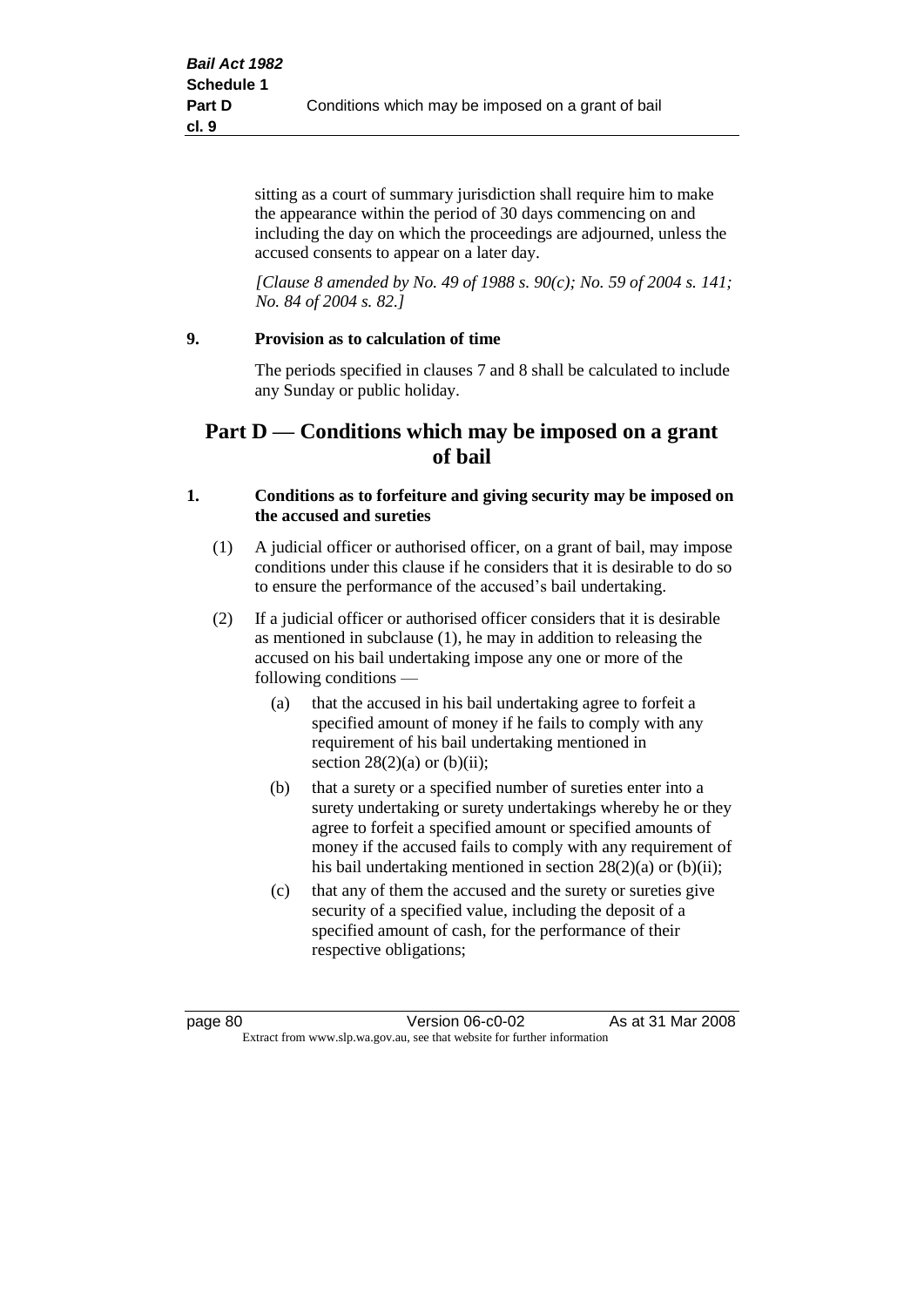- (d) that any of them the accused and the surety or sureties deposit with a specified officer any specified passbook or document relating to the title to, or ownership of, any account or other asset offered as security for the performance of their respective obligations; or
- (e) that any of them the accused and the surety or sureties, at his or their own expense or otherwise, enter into such mortgage, charge, assignment or other transaction, or take such other step, as may be required, including completion of the necessary documents, to render any security effective and enforceable by the State.
- (3) The nature and sufficiency of any security, and the documentation therefor, required under subclause (2) shall be determined by the judicial officer or authorised officer who imposed the condition or, if no determination is so made —
	- (a) by the person before whom the bail undertaking is entered into, where the security is to be given by the accused; and
	- (b) where the security is to be given by a surety, by any person authorised under section 36 to approve the surety or before whom the surety undertaking is entered into.
- (4) When a bail undertaking ceases to have effect as provided in section 34(a) to (d), or upon an accused being acquitted of a charge under section  $51(1)$  or (2) or discharged from further proceedings therefor, each of them the accused, or where section 34(b) applies his personal representative, and any surety is entitled to have returned to him any security given under subclause (2).
- (5) When a surety undertaking ceases to have effect as provided in section 47(a) to (f), a surety is entitled to have returned to him any security given under subclause  $(2)$ .

*[Clause 1 amended by No. 65 of 2003 s. 121(3); No. 84 of 2004 s. 82.]*

## **2. Other conditions which may be imposed**

- (1) A judicial officer or authorised officer, on a grant of bail, may impose conditions —
	- (a) to be complied with before the accused is released on bail or while the accused is on bail;

| As at 31 Mar 2008                                                        | Version 06-c0-02 | page 81 |
|--------------------------------------------------------------------------|------------------|---------|
| Extract from www.slp.wa.gov.au, see that website for further information |                  |         |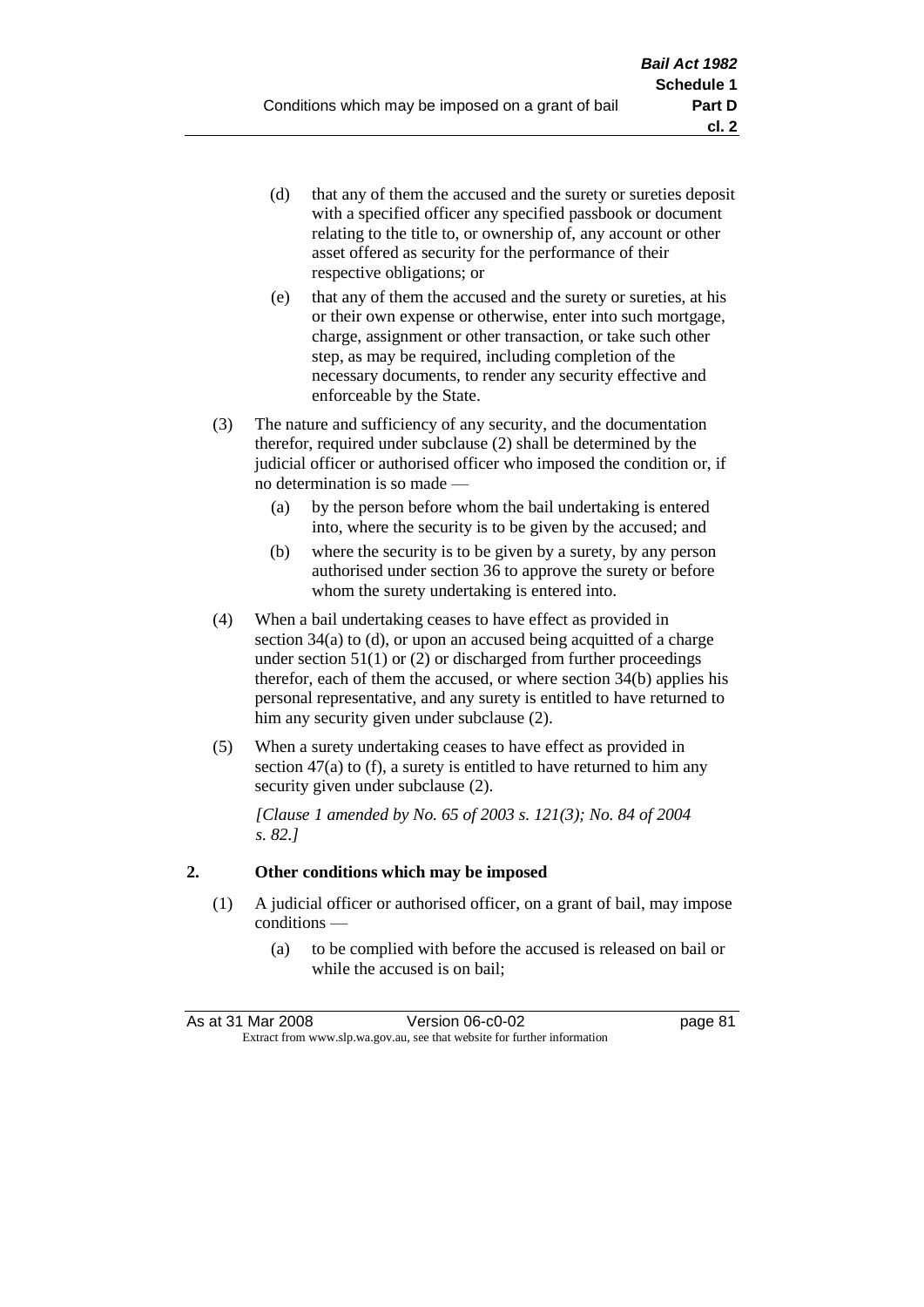- (b) as to the accused's conduct while on bail; or
- (c) as to where the accused shall reside while on bail,

if he considers that it is desirable for any purpose mentioned in subclause (2), (2b), (3) or (4).

(1a) Without limiting subclause (1), a judicial officer or authorised officer shall, on a grant of bail to a child accused, consider whether it is desirable for any purpose mentioned in subclause (2) to impose a condition as to —

- (a) any period in each day during which the child is to remain at a particular place;
- (b) any person with whom the child is not to associate or communicate;
- (c) any place that the child is not to frequent;
- (d) the attendance by the child at a school or other educational institution; or
- (e) any other matter,

and the judicial officer or authorised officer may impose any such condition.

- (2) Any condition may be imposed under subclause (1) or (1a) to ensure that an accused —
	- (a) appears in court in accordance with his bail undertaking;
	- (b) does not while on bail commit an offence;
	- (c) does not endanger the safety, welfare or property of any person;
	- (d) does not interfere with witnesses or otherwise obstruct the course of justice, whether in relation to himself or any other person; or
	- (e) as regards the period when the accused is on trial, does not prejudice the proper conduct of the trial.
- (2a) Before imposing a condition on a grant of bail for a purpose mentioned in subclause (2)(c) or (d) a judicial officer or authorised officer is to consider whether that purpose would be better served, or could be better assisted, by a restraining order made under the *Restraining Orders Act 1997* and whether, in the case of a judicial

page 82 Version 06-c0-02 As at 31 Mar 2008 Extract from www.slp.wa.gov.au, see that website for further information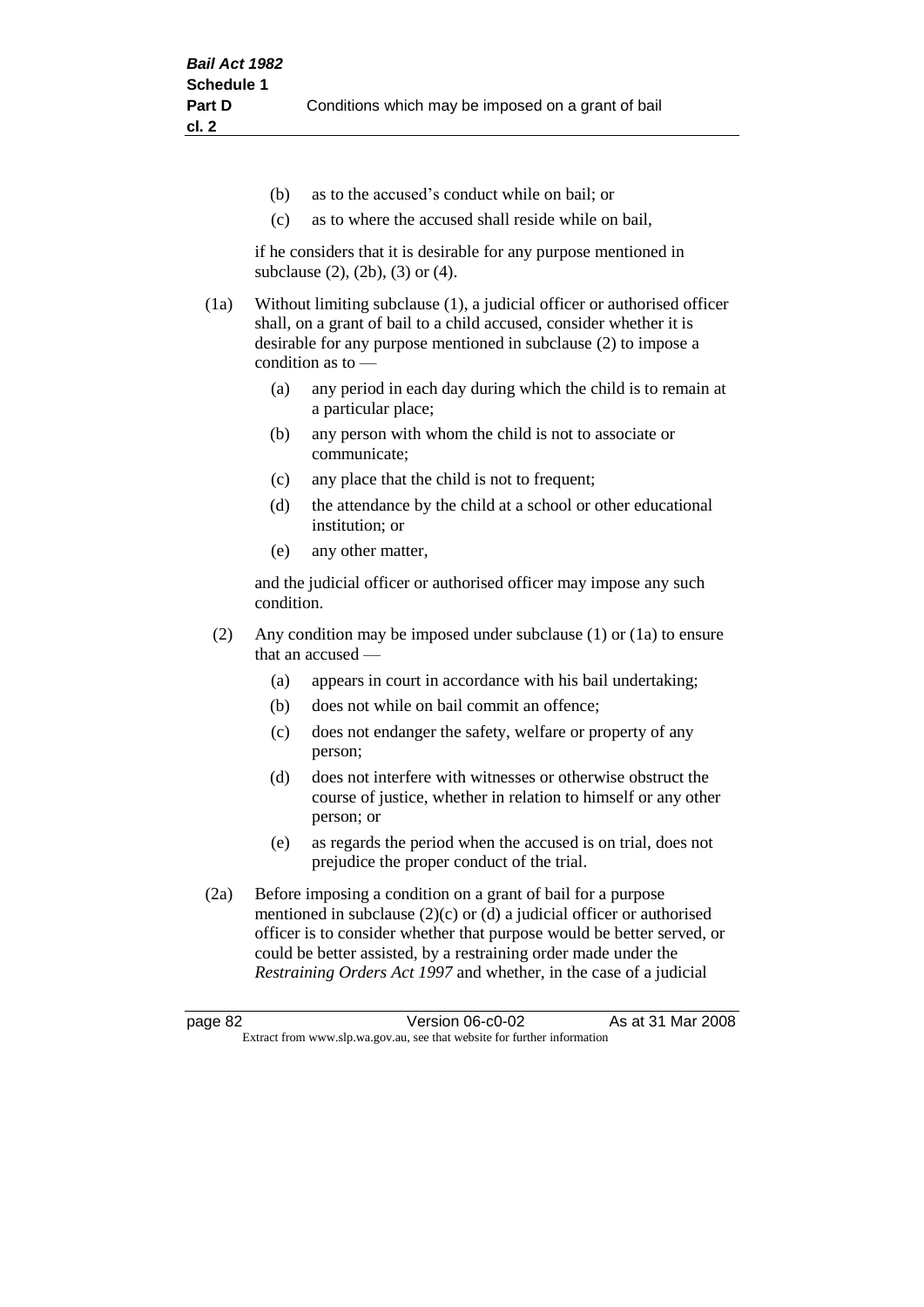officer, to exercise the power in section 63 of that Act or, in the case of an authorised officer, to make a telephone application under that Act.

- (2b) Where a judicial officer is of the opinion that the accused should while on bail —
	- (a) be counselled for a behavioural problem; or
	- (b) attend a course or programme that may assist with such a problem,

the judicial officer may under subclause (1) impose a condition for that purpose that requires the accused to —

- (c) attend a prescribed person to be counselled; or
- (d) attend a prescribed course or programme,

that is specified by the judicial officer in the condition.

- (3) Where a judicial officer who grants bail to an accused is of the opinion that the accused's physical condition ought to be examined the officer may, under subclause (1), impose any condition which the officer considers desirable for the purpose of ensuring that the accused is examined by a medical practitioner.
- (3a) Where a judicial officer who grants bail to an accused is of the opinion that the accused's mental condition ought to be examined the officer may, under subclause (1), impose any condition which the officer considers desirable for the purpose of ensuring that the accused's mental condition is examined including a condition —
	- (a) that the accused be examined by a medical practitioner or an authorised mental health practitioner (as defined in the *Mental Health Act 1996*) for the purpose of deciding whether to make a referral under section 29 of that Act;
	- (b) that the accused be admitted to an authorised hospital (as defined in the *Mental Health Act 1996*);
	- (c) that the accused be examined by a psychiatrist.
- (4) Where a judicial officer is of the opinion that an accused is suffering from alcohol or drug abuse and is in need of care or treatment either on that account, or to enable him to be prepared for his trial, the judicial officer may, under subclause (1), impose any condition which he considers desirable for the purpose of ensuring that the accused

| As at 31 Mar 2008 | Version 06-c0-02                                                         | page 83 |
|-------------------|--------------------------------------------------------------------------|---------|
|                   | Extract from www.slp.wa.gov.au, see that website for further information |         |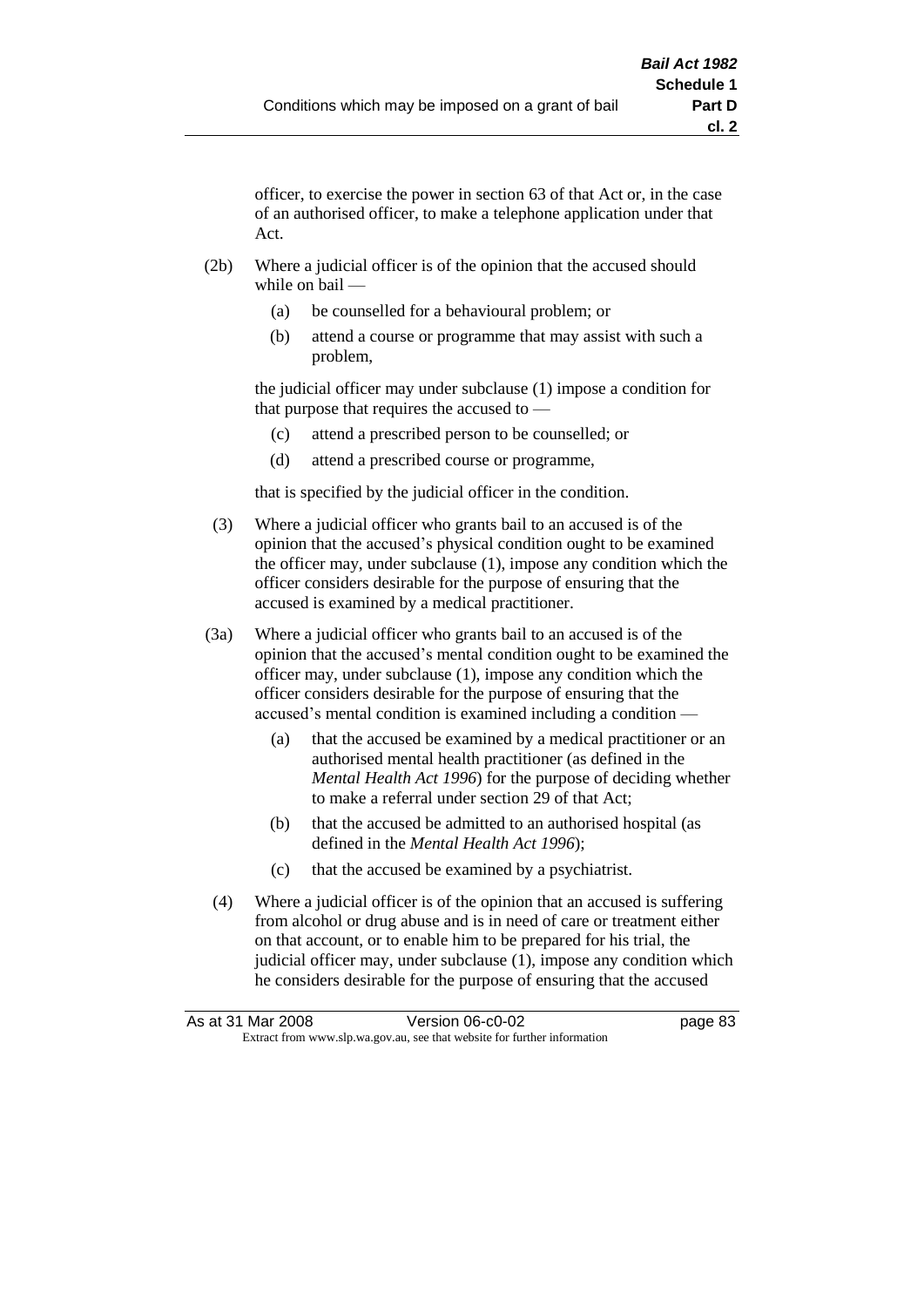receives such care or treatment, including that he lives in, or from time to time attends at, a specified institution or place in order to receive such care or treatment.

- (5) Where a judicial officer imposes a condition for a purpose mentioned in subclause (2b), (3), (3a) or (4), the judicial officer shall cause to be sent to the person who is to counsel or examine the accused, or the place at which the accused is to attend, a statement of the reasons for imposing the condition.
- (6) Where a condition is imposed under this clause that an accused shall reside in premises established for the accommodation of persons to whom bail has been granted, that condition shall be deemed to include a further condition that the accused shall comply with such rules as are for the time being laid down for the maintenance of the good order of those premises, whether such rules are made under section 67 or by the authority responsible for the good order of the premises.
- (7) In this clause —

**"medical practitioner"** means a medical practitioner within the meaning of the *Medical Act 1894*; and

**"psychiatrist"** has the same meaning as it has in the *Mental Health Act 1996*.

*[Clause 2 amended by No. 45 of 1993 s. 10(3); No. 69 of 1996 s. 3; No. 54 of 1998 s. 12; No. 84 of 2004 s. 82.]*

#### **3. Home detention condition may be imposed**

- (1) A judicial officer may, subject to this clause, impose a home detention condition as a condition on a grant of bail.
- (2) A home detention condition shall not be imposed unless the accused is over the age of 17 years and the judicial officer is satisfied —
	- (a) after considering a report from a community corrections officer about the accused and his circumstances, that the accused is suitable to be subject to a home detention condition;
	- (b) that the place where it is proposed the accused will remain while subject to the home detention condition is a suitable place; and

page 84 Version 06-c0-02 As at 31 Mar 2008 Extract from www.slp.wa.gov.au, see that website for further information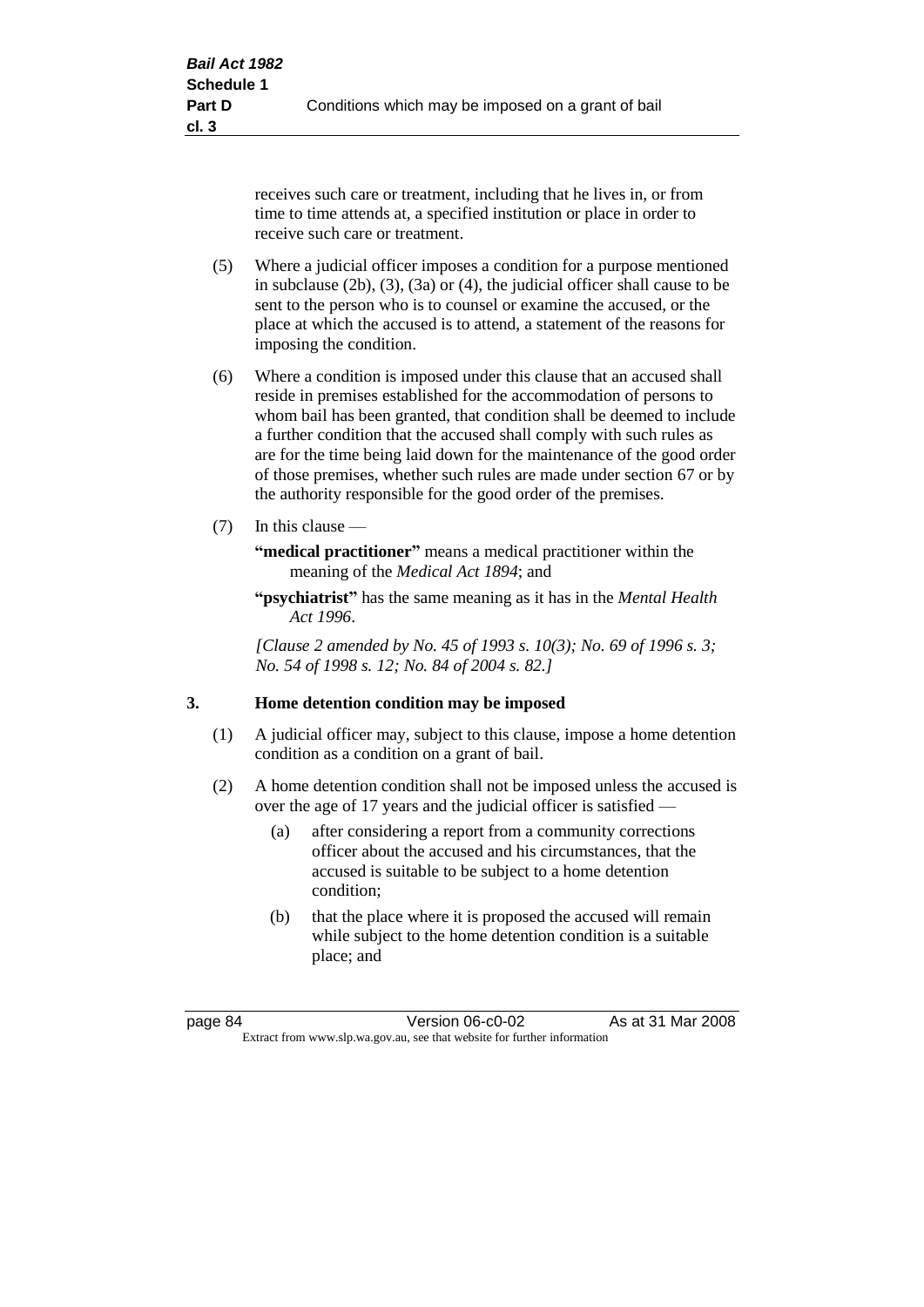- (c) that unless a home detention condition is imposed, the accused will not be released on bail.
- (3) A home detention condition is a condition that while the accused is on bail the accused shall —
	- (a) remain at and not leave the place specified in the bail record form and in the bail undertaking (or in a notice under section 50E) until the time specified, or deemed by section 31(3) to be specified, in the bail undertaking except —
		- (i) to work in gainful employment approved by a community corrections officer;
		- (ii) with the approval of a community corrections officer, to seek gainful employment;
		- (iii) to obtain urgent medical or dental treatment for the accused;
		- (iv) for the purpose of averting or minimizing a serious risk of death or injury to the accused or to another person;
		- (v) to obey an order issued under a written law (such as a summons) requiring the accused's presence elsewhere;
		- (vi) for a purpose approved of by a community corrections officer; or
		- (vii) on the direction of a community corrections officer;
	- (b) not leave the State;
	- (c) comply with every reasonable direction of a community corrections officer;
	- (d) comply with such of the conditions specified in the list provided under section 24A(4) as may be specified in a notice given under section 50E(b); and
	- (e) when requested to do so, produce a copy of his bail undertaking and any notice by the CEO (corrections) under section 50E for inspection by a community corrections officer or a member of the Police Force.

*[Clause 3 inserted by No. 61 of 1990 s. 15; amended by No. 31 of 1993 s. 9; No. 84 of 2004 s. 82; No. 65 of 2006 s. 53.]*

As at 31 Mar 2008 Version 06-c0-02 page 85 Extract from www.slp.wa.gov.au, see that website for further information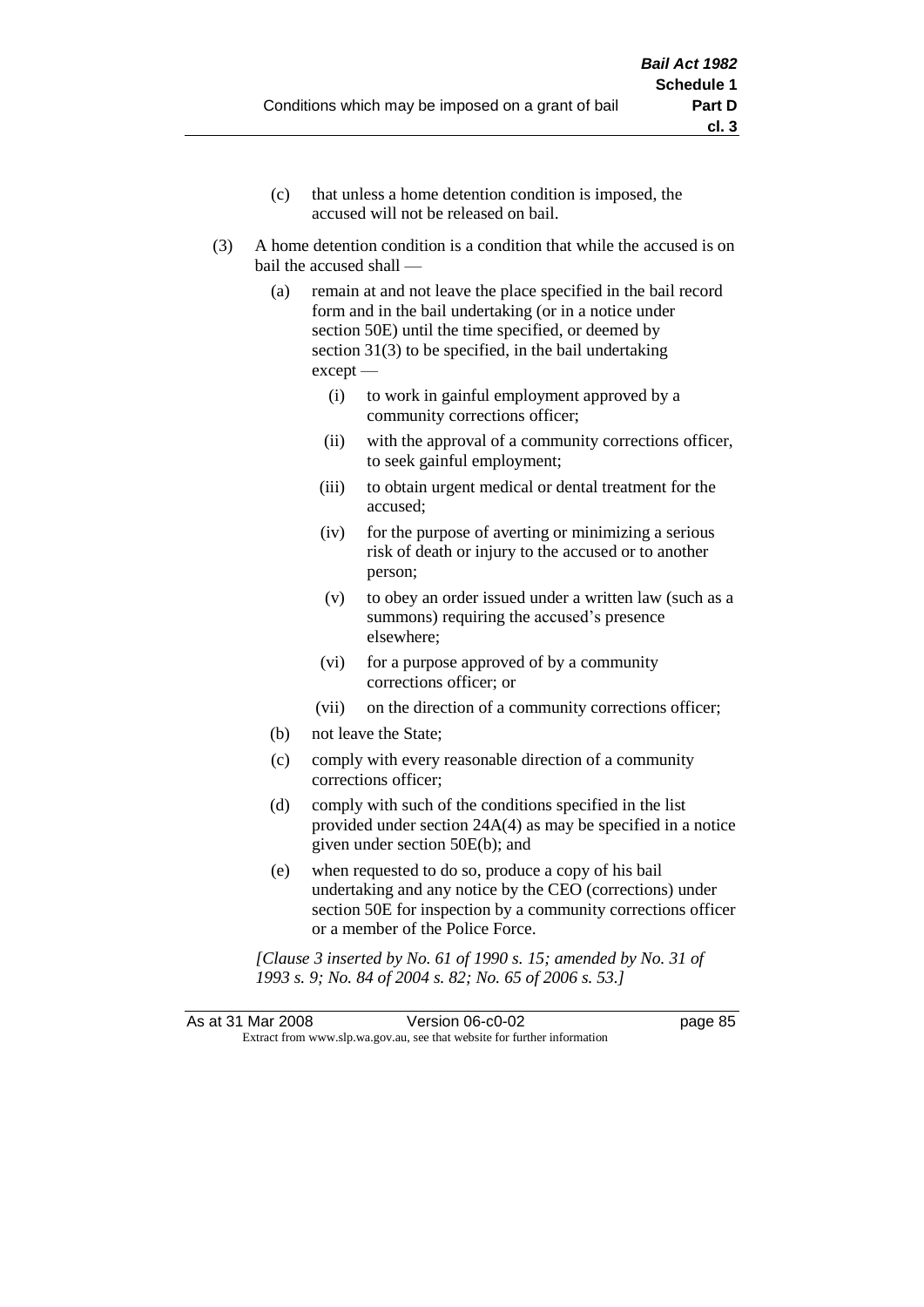**cl. 1**

# **Schedule 2**

**Serious offences**

*[Heading inserted by No. 45 of 1993 s. 11.]*

[Section  $3(1)$ ]

# *Enactment Description of offence* **1.** *The Criminal Code* s. 278 (as read with s. 282) Wilful murder s. 279 (as read with s. 282) Murder s. 280 (as read with s. 287) Manslaughter s. 292 Disabling in order to commit indictable offence s. 294 Acts intended to cause grievous bodily harm or to resist or prevent arrest s. 297 Grievous bodily harm s. 301 Wounding and similar acts s. 304(2) Acts or omissions, with intent to harm, causing bodily harm or danger s. 317 Assault occasioning bodily harm s. 317A(a) Assault with intent to commit or facilitate a crime s. 317A(b) Assault with intent to do grievous bodily harm s. 318 Serious assaults s. 323 Indecent assault s. 324 Aggravated indecent assault s. 325 Sexual penetration without consent

page 86 Version 06-c0-02 As at 31 Mar 2008 Extract from www.slp.wa.gov.au, see that website for further information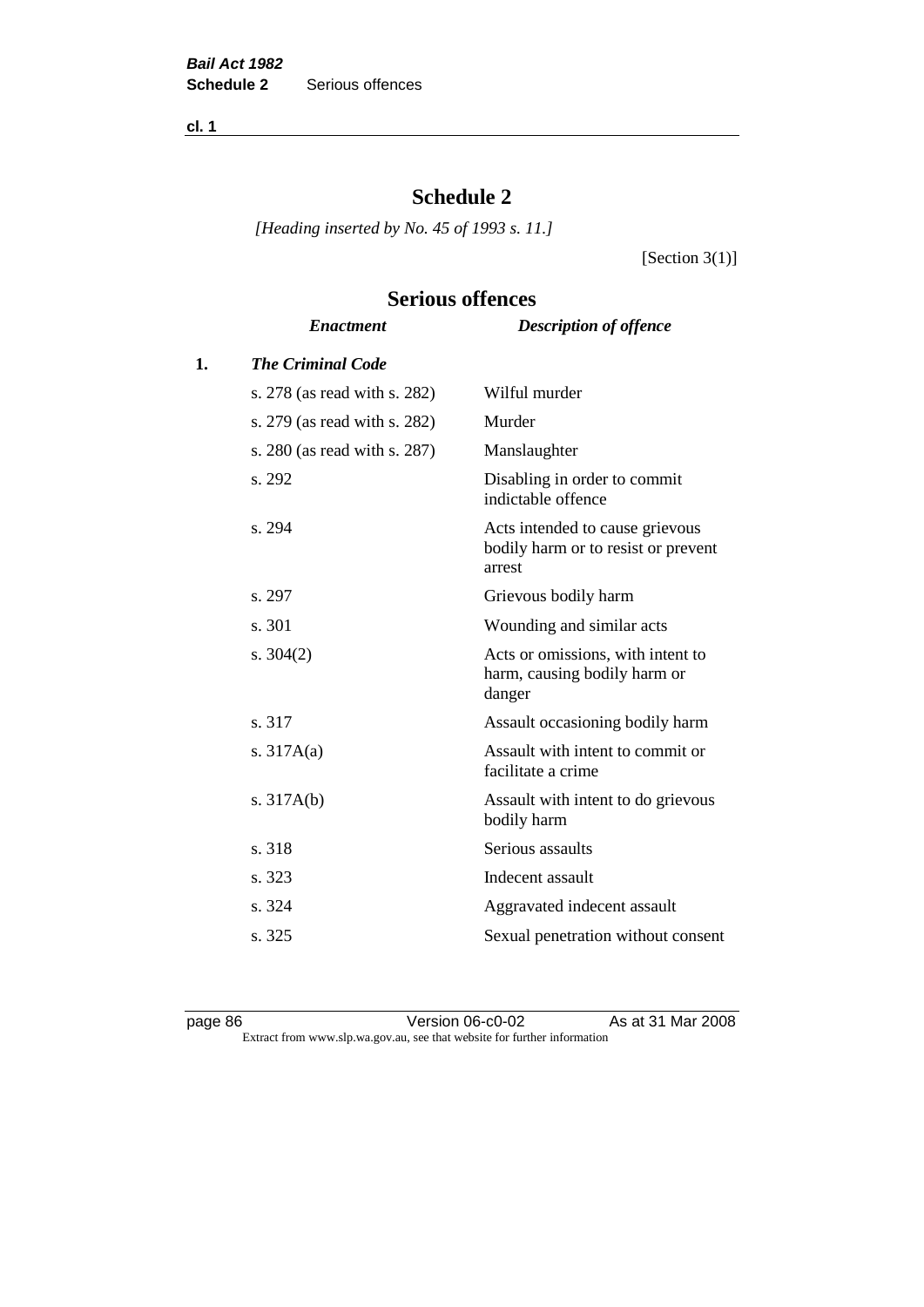|     | <b>Enactment</b>                | <b>Description of offence</b>                                                                                                                      |
|-----|---------------------------------|----------------------------------------------------------------------------------------------------------------------------------------------------|
|     | s. 326                          | Aggravated sexual penetration<br>without consent                                                                                                   |
|     | s. 331B                         | Sexual servitude                                                                                                                                   |
|     | s. 331C                         | Conducting business involving<br>sexual servitude                                                                                                  |
|     | s. 331D                         | Deceptive recruiting for<br>commercial sexual services                                                                                             |
|     | s. 332                          | Kidnapping                                                                                                                                         |
|     | s. 333                          | Deprivation of liberty                                                                                                                             |
|     | s. 338E                         | Stalking                                                                                                                                           |
|     | s. 378                          | Stealing a motor vehicle                                                                                                                           |
|     | s. 392                          | Robbery                                                                                                                                            |
|     | s. 393                          | Assault with intent to rob                                                                                                                         |
|     | s. 401                          | <b>Burglary</b>                                                                                                                                    |
|     | s. 444                          | Criminal damage, if the property is<br>destroyed or damaged by fire                                                                                |
| 2.  | <b>Bush Fires Act 1954</b>      |                                                                                                                                                    |
|     | s. 32                           | Wilfully lighting a fire or causing a<br>fire to be lit under such<br>circumstances as to be likely to<br>injure or damage a person or<br>property |
| 2a. | <b>Misuse of Drugs Act 1981</b> |                                                                                                                                                    |
|     | s. $6(1)$                       | Offences concerned with<br>prohibited drugs generally                                                                                              |
|     | s. $7(1)$                       | Offences concerned with<br>prohibited plants generally                                                                                             |
|     | s. $33(1)(a)$                   | Attempting to commit an offence<br>under section $6(1)$ or $7(1)$                                                                                  |

As at 31 Mar 2008 **Version 06-c0-02 Page 87** Extract from www.slp.wa.gov.au, see that website for further information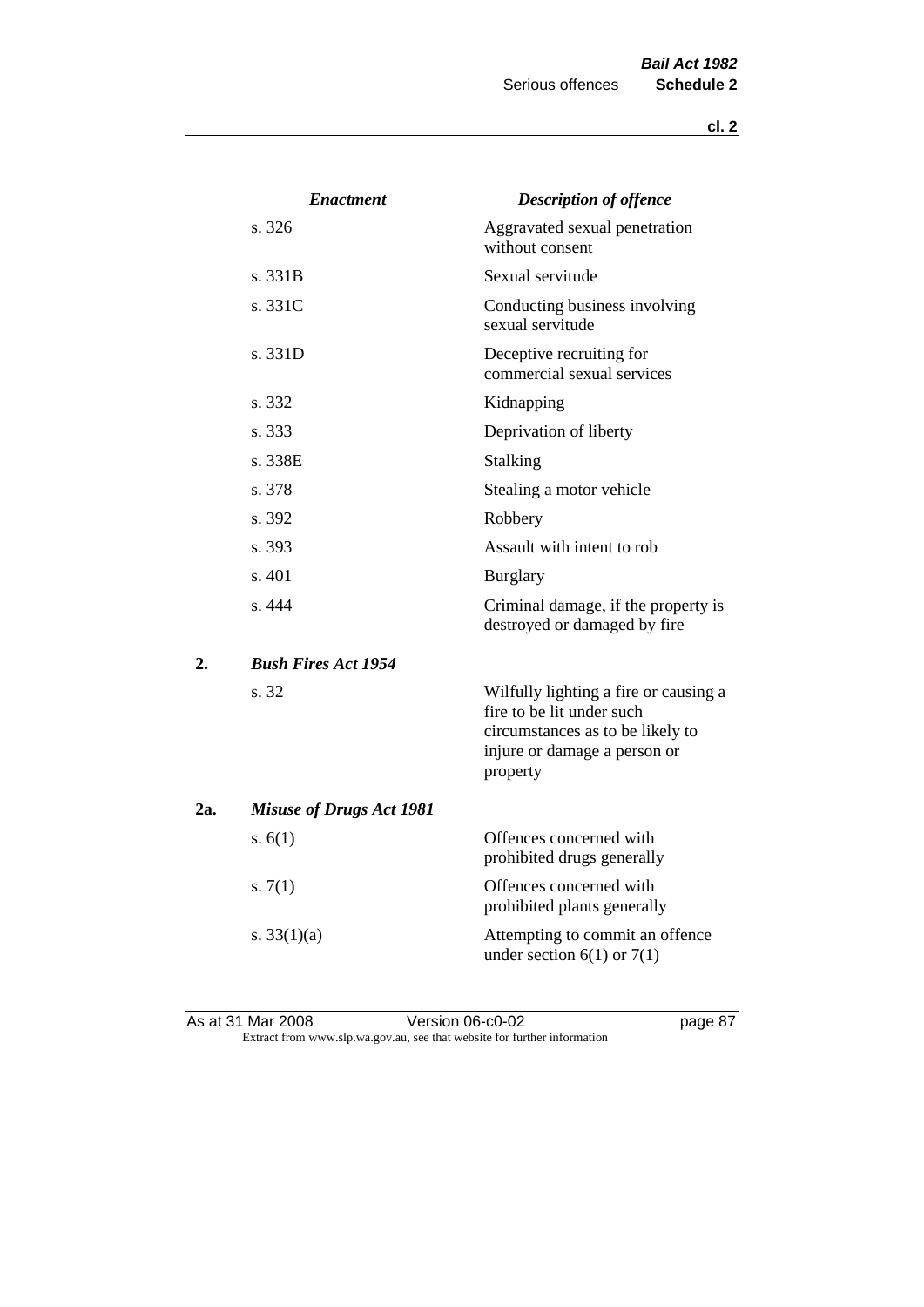**cl. 2b**

|     | <b>Enactment</b>                                                   |       | <b>Description of offence</b>                                                                                                                                  |
|-----|--------------------------------------------------------------------|-------|----------------------------------------------------------------------------------------------------------------------------------------------------------------|
|     | s. $33(2)(a)$                                                      |       | Conspiracy to commit an offence<br>under s. $6(1)$ or $7(1)$                                                                                                   |
| 2b. | <b>Restraining Orders Act 1997</b>                                 |       |                                                                                                                                                                |
|     | s. $61(1)$                                                         | order | Breach of a violence restraining                                                                                                                               |
|     | s. $61(2a)$                                                        |       | Breach of a police order                                                                                                                                       |
|     | s. $86(2)$                                                         |       | Breach of a Part VII order under<br>the Justices Act 1902 <sup>2</sup> —                                                                                       |
|     |                                                                    | (a)   | that under section 86 of the<br>Restraining Orders Act 1997<br>is taken to be a misconduct<br>restraining order under that<br>Act; and                         |
|     |                                                                    | (b)   | that shows on the face of the<br>order that the causing or<br>threatening of personal<br>injury by the accused was a<br>ground for the making of the<br>order. |
| 3.  | <b>Road Traffic Act 1974</b>                                       |       |                                                                                                                                                                |
|     | s. 59                                                              |       | Dangerous driving causing death,<br>injury, etc.                                                                                                               |
|     | s. 59A                                                             | harm  | Dangerous driving causing bodily                                                                                                                               |
|     | [Schedule 2 inserted by No. 45 of 1993 s. 11; amended by No. 82 of |       |                                                                                                                                                                |

*1994 s. 13; No. 38 of 1998 s. 4(2); No. 54 of 1998 s. 15; No. 23 of 2001 s. 10(1); No. 4 of 2004 s. 24 and 26; No. 38 of 2004 s. 61; No. 62 of 2004 s. 9(1); No. 84 of 2004 s. 82.]* 

page 88 Version 06-c0-02 As at 31 Mar 2008 Extract from www.slp.wa.gov.au, see that website for further information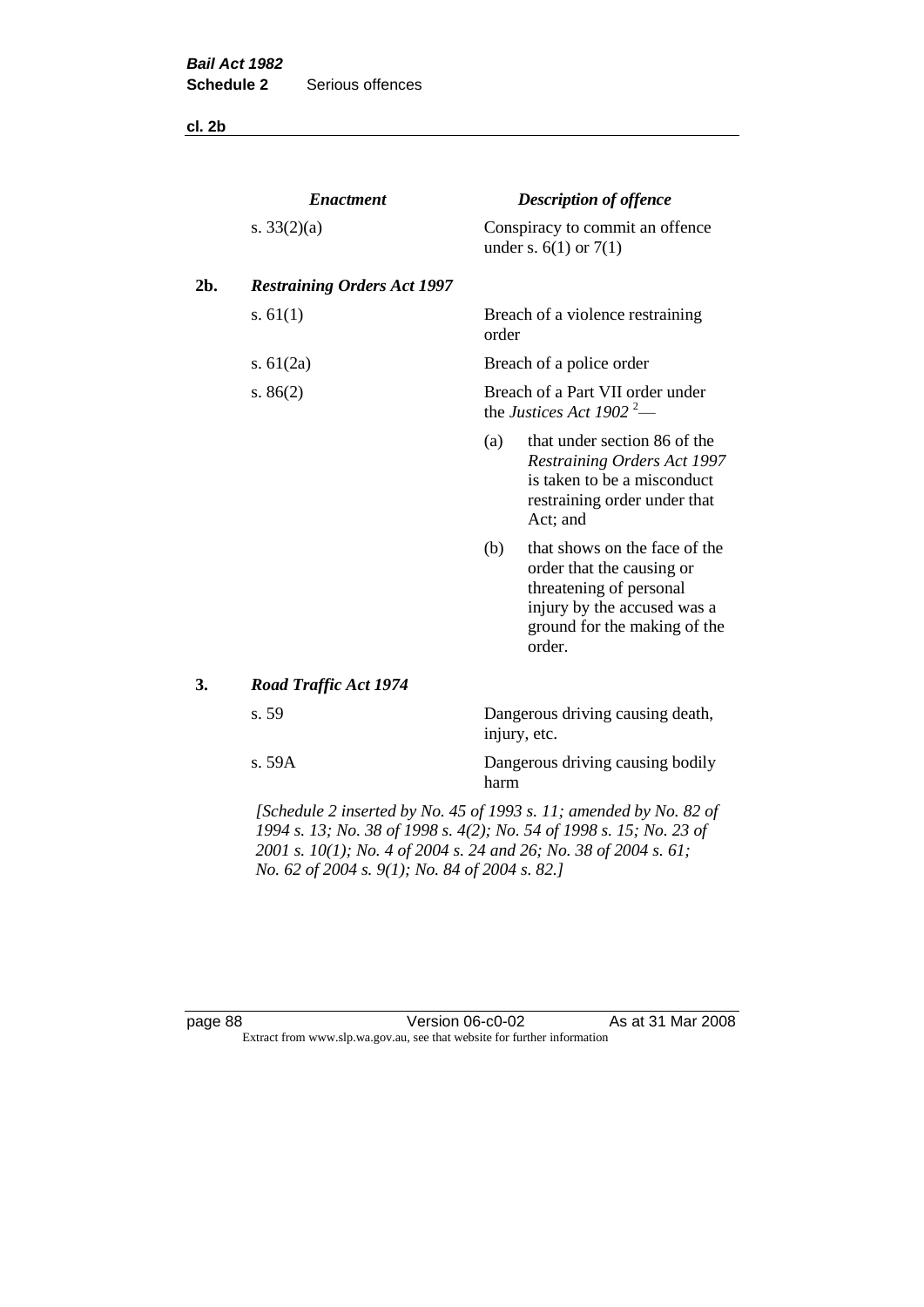# **Notes**

<sup>1</sup> This is a compilation of the *Bail Act 1982* and includes the amendments made by the other written laws referred to in the following table  $\frac{1}{a}$ , The table also contains information about any reprint.

# **Compilation table**

| <b>Short title</b>                                                                                                                                          | <b>Number</b><br>and year | Assent     | <b>Commencement</b>                                                              |
|-------------------------------------------------------------------------------------------------------------------------------------------------------------|---------------------------|------------|----------------------------------------------------------------------------------|
| Bail Act 1982                                                                                                                                               | 86 of 1982                |            | 18 Nov 1982 6 Feb 1989 (see s. 2 and<br><i>Gazette</i> 27 Jan 1989 p. 263)       |
| Acts Amendment<br>(Abolition of Capital)<br>Punishment) Act 1984<br>Pt. III                                                                                 | 52 of 1984                | 5 Sep 1984 | 3 Oct 1984                                                                       |
| <b>Bail Amendment</b><br>Act 1984 <sup>4</sup>                                                                                                              | 74 of 1984                |            | 29 Nov 1984 6 Feb 1989 (see s. 2 and<br><i>Gazette</i> 27 Jan 1989 p. 263)       |
| <b>Bail Amendment</b><br>Act 1988                                                                                                                           | 15 of 1988                | 6 Sep 1988 | 6 Feb 1989 (see s. 2 and<br>Gazette 27 Jan 1989 p. 263)                          |
| Reprint of the Bail Act 1982 under the Reprints Act 1984 and s. 21 of the Bail<br><b>Amendment Act 1988</b> <sup>5</sup> (includes amendments listed above) |                           |            |                                                                                  |
| Criminal Law<br>Amendment Act 1988                                                                                                                          | 70 of 1988                |            | 15 Dec 1988 6 Feb 1989 (see s. 2(2)(b) and<br><i>Gazette</i> 27 Jan 1989 p. 263) |

| Amendment Act 1988<br>Pt.4                                                        |            |             | Gazette 27 Jan 1989 p. 263)                                                 |
|-----------------------------------------------------------------------------------|------------|-------------|-----------------------------------------------------------------------------|
| Acts Amendment<br>(Children's Court)<br>Act 1988 Pt. 13                           | 49 of 1988 | 22 Dec 1988 | 1 Dec 1989 (see s. 2 and<br>Gazette 24 Nov 1989 p. 4327)                    |
| Justices Amendment<br>Act 1989 s. 18                                              | 33 of 1989 |             | 22 Dec 1989 1 Jun 1991 (see s. 2 and<br><i>Gazette</i> 17 May 1991 p. 2455) |
| <b>Community Corrections</b><br><b>Legislation Amendment</b><br>Act 1990 Pt. 2    | 61 of 1990 | 17 Dec 1990 | 3 Apr 1991 (see s. 2 and<br>Gazette 22 Mar 1991 p. 1209)                    |
| Child Welfare<br>Amendment Act<br>$(No. 2)$ 1990 s. 15                            | 83 of 1990 | 22 Dec 1990 | 1 Aug 1991 (see s. 2 and<br>Gazette 1 Aug 1991 p. 3983)                     |
| Children's Court of<br>Western Australia<br>Amendment Act<br>$(No. 2)$ 1991 s. 21 | 15 of 1991 | 21 Jun 1991 | 9 Aug 1991 (see s. 2(2) and<br>Gazette 9 Aug 1991 p. 4101)                  |

**Reprint of the** *Bail Act 1982* **as at 17 Oct 1991** (includes amendments listed above)

| As at 31 Mar 2008 | Version 06-c0-02                                                         |
|-------------------|--------------------------------------------------------------------------|
|                   | Extract from www.slp.wa.gov.au, see that website for further information |

page 89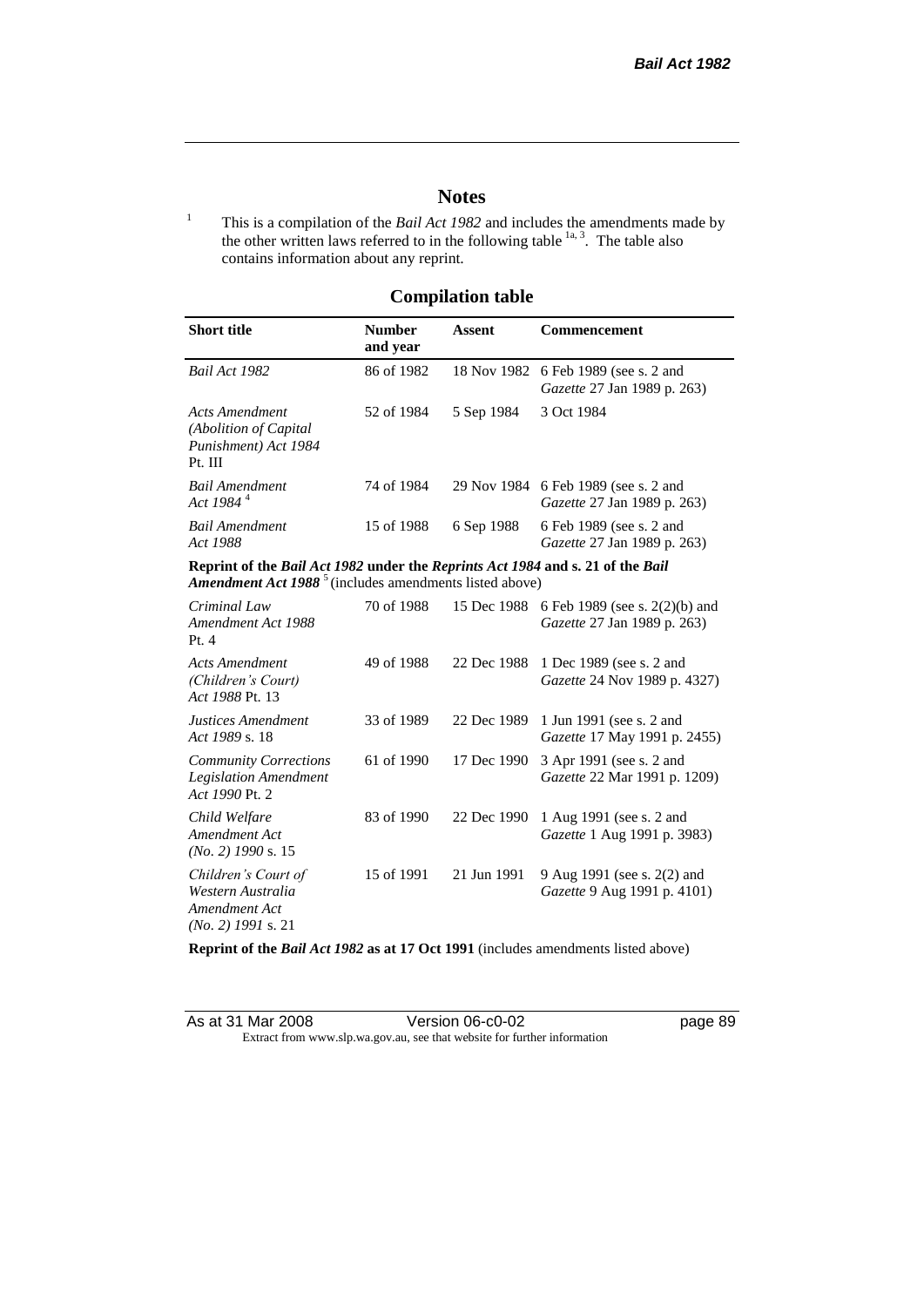| <b>Short title</b>                                                                         | <b>Number</b><br>and year | <b>Assent</b> | <b>Commencement</b>                                                                                                                                                        |
|--------------------------------------------------------------------------------------------|---------------------------|---------------|----------------------------------------------------------------------------------------------------------------------------------------------------------------------------|
| <b>Acts Amendment (Sexual</b><br>Offences) Act 1992 Pt. 3                                  | 14 of 1992                | 17 Jun 1992   | 1 Aug 1992 (see s. 2 and<br>Gazette 28 Jul 1992 p. 3671)                                                                                                                   |
| <b>Acts Amendment</b><br>(Ministry of Justice)<br>Act 1993 Pt. 3 <sup>6</sup>              | 31 of 1993                | 15 Dec 1993   | 1 Jul 1993 (see s. 2)                                                                                                                                                      |
| Criminal Procedure<br>Amendment Act 1993<br>Pt. $2^7$                                      | 45 of 1993                | 20 Dec 1993   | Act other than s. 7-9 and<br>$10(2)(b)$ : 17 Jan 1994 (see<br>s. $2(1)$ ;<br>s. 7-9 and $10(2)(b)$ : 4 Mar 1994<br>(see s. $2(2)$ and <i>Gazette</i><br>4 Mar 1994 p. 915) |
| Criminal Law<br>Amendment Act 1994<br>s. $13(1)$ and $(2)$                                 | 82 of 1994                | 23 Dec 1994   | 20 Jan 1995 (see s. 2(2))                                                                                                                                                  |
| Acts Amendment (Fines,<br>Penalties and<br><b>Infringement Notices</b> )<br>Act 1994 Pt. 3 | 92 of 1994                | 23 Dec 1994   | 1 Jan 1995 (see s. 2(1) and<br>Gazette 30 Dec 1994 p. 7211)                                                                                                                |
| Sentencing<br>(Consequential<br>Provisions) Act 1995 Pt. 5                                 | 78 of 1995                | 16 Jan 1996   | 4 Nov 1996 (see s. 2 and<br><i>Gazette</i> 25 Oct 1996 p. 5632)                                                                                                            |
| Coroners Act 1996 s. 61                                                                    | 2 of 1996                 |               | 24 May 1996 7 Apr 1997 (see s. 2 and<br>Gazette 18 Mar 1997 p. 1529)                                                                                                       |
| <b>Mental Health</b><br>(Consequential<br>Provisions) Act 1996 Pt. 2                       | 69 of 1996                | 13 Nov 1996   | 13 Nov 1997 (see s. 2)                                                                                                                                                     |

**Reprint of the** *Bail Act 1982* **as at 13 Mar 1997** (includes amendments listed above except those in the *Coroners Act 1996* and the *Mental Health (Consequential Provisions) Act 1996*) (corrections in *Gazette* 25 Jul 1997 p. 3909 and 14 Nov 1997 p. 6426)

*Statutes (Repeals and Minor Amendments) Act 1997* s. 21 57 of 1997 15 Dec 1997 15 Dec 1997 (see s. 2(1)) *Criminal Law Amendment Act (No. 1) 1998* s. 4(2) 38 of 1998 25 Sep 1998 23 Oct 1998

page 90 Version 06-c0-02 As at 31 Mar 2008 Extract from www.slp.wa.gov.au, see that website for further information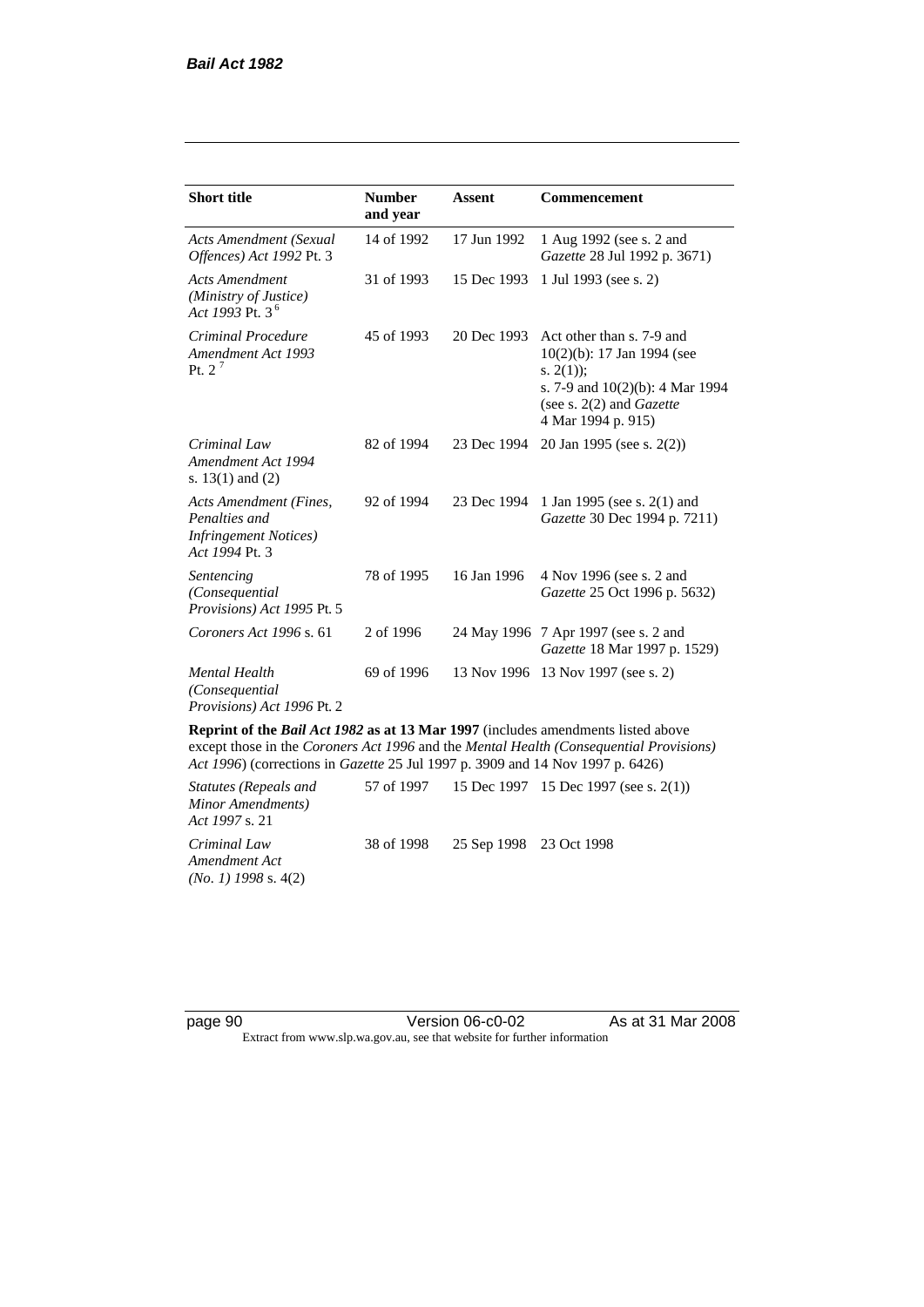| <b>Short title</b>                                                                                                                                 | <b>Number</b><br>and year | <b>Assent</b> | <b>Commencement</b>                                                                                                                                                                                                                                                                                                                            |
|----------------------------------------------------------------------------------------------------------------------------------------------------|---------------------------|---------------|------------------------------------------------------------------------------------------------------------------------------------------------------------------------------------------------------------------------------------------------------------------------------------------------------------------------------------------------|
| <b>Bail Amendment</b><br>Act 1998 <sup>8</sup>                                                                                                     | 54 of 1998                | 11 Jan 1999   | s. 1 and 2: 11 Jan 1999;<br>Pt. 4 and 7: 15 May 1999<br>(see s. 2 and Gazette<br>11 May 1999 p. 1905);<br>Pt. 2, 3 and 5 (other than s. 12):<br>8 Mar 2000 (see s. 2 and<br>Gazette 7 Mar 2000 p. 1039);<br>s. 12: 1 Sep 2000 (see s. 2 and<br>Gazette 29 Aug 2000 p. 4985);<br>Pt. 6: 4 Dec 2000 (see s. 2 and<br>Gazette 4 Dec 2000 p. 6799) |
| Reprint of the Bail Act 1982 as at 27 Aug 1999 (includes amendments listed above<br>except those in the Bail Amendment Act 1998 Pt. 2, 3, 5 and 6) |                           |               |                                                                                                                                                                                                                                                                                                                                                |
| Court Security and<br><b>Custodial Services</b><br>(Consequential<br>Provisions) Act 1999 Pt. 3                                                    | 47 of 1999                | 8 Dec 1999    | 18 Dec 1999 (see s. 2 and<br>Gazette 17 Dec 1999 p. 6175-6)                                                                                                                                                                                                                                                                                    |
| Criminal Law Amendment<br>Act 2001 s. $10(1)$                                                                                                      | 23 of 2001                | 26 Nov 2001   | 24 Dec 2001                                                                                                                                                                                                                                                                                                                                    |
| Criminal Investigation<br>(Identifying People)<br>Act 2002 s. 96                                                                                   | 6 of 2002                 | 4 Jun 2002    | 20 Nov 2002 (see s. 2 and<br>Gazette 19 Nov 2002 p. 5505)                                                                                                                                                                                                                                                                                      |
| Criminal Law (Procedure)<br>Amendment Act 2002 Pt. 4<br>Div. 1                                                                                     | 27 of 2002                | 25 Sep 2002   | 27 Sep 2002 (see s. 2 and<br>Gazette 27 Sep 2002 p. 4875)                                                                                                                                                                                                                                                                                      |
| Sentencing Legislation<br>Amendment and Repeal<br>Act 2003 s. 29(3) and 37                                                                         | 50 of 2003                | 9 Jul 2003    | s. 29(3): 31 Aug 2003 (see s. 2<br>and Gazette 29 Aug 2003<br>p. 3833);<br>s. 37: 15 May 2004 (see s. 2 and<br>Gazette 14 May 2004 p. 1445)                                                                                                                                                                                                    |
| Acts Amendment and<br>Repeal (Courts and Legal<br>Practice) Act 2003 s. 88<br>and 121 $9$                                                          | 65 of 2003                | 4 Dec 2003    | 1 Jan 2004 (see s. 2 and <i>Gazette</i><br>30 Dec 2003 p. 5722)                                                                                                                                                                                                                                                                                |
| Statutes (Repeals and<br>Minor Amendments)<br>Act 2003 s. 29                                                                                       | 74 of 2003                | 15 Dec 2003   | 15 Dec 2003 (see s. 2)                                                                                                                                                                                                                                                                                                                         |
| Criminal Code Amendment<br>Act 2004 s. 24, 26 and 58                                                                                               | 4 of 2004                 | 23 Apr 2004   | 21 May 2004 (see s. 2)                                                                                                                                                                                                                                                                                                                         |

As at 31 Mar 2008 **Version 06-c0-02 Page 91** Extract from www.slp.wa.gov.au, see that website for further information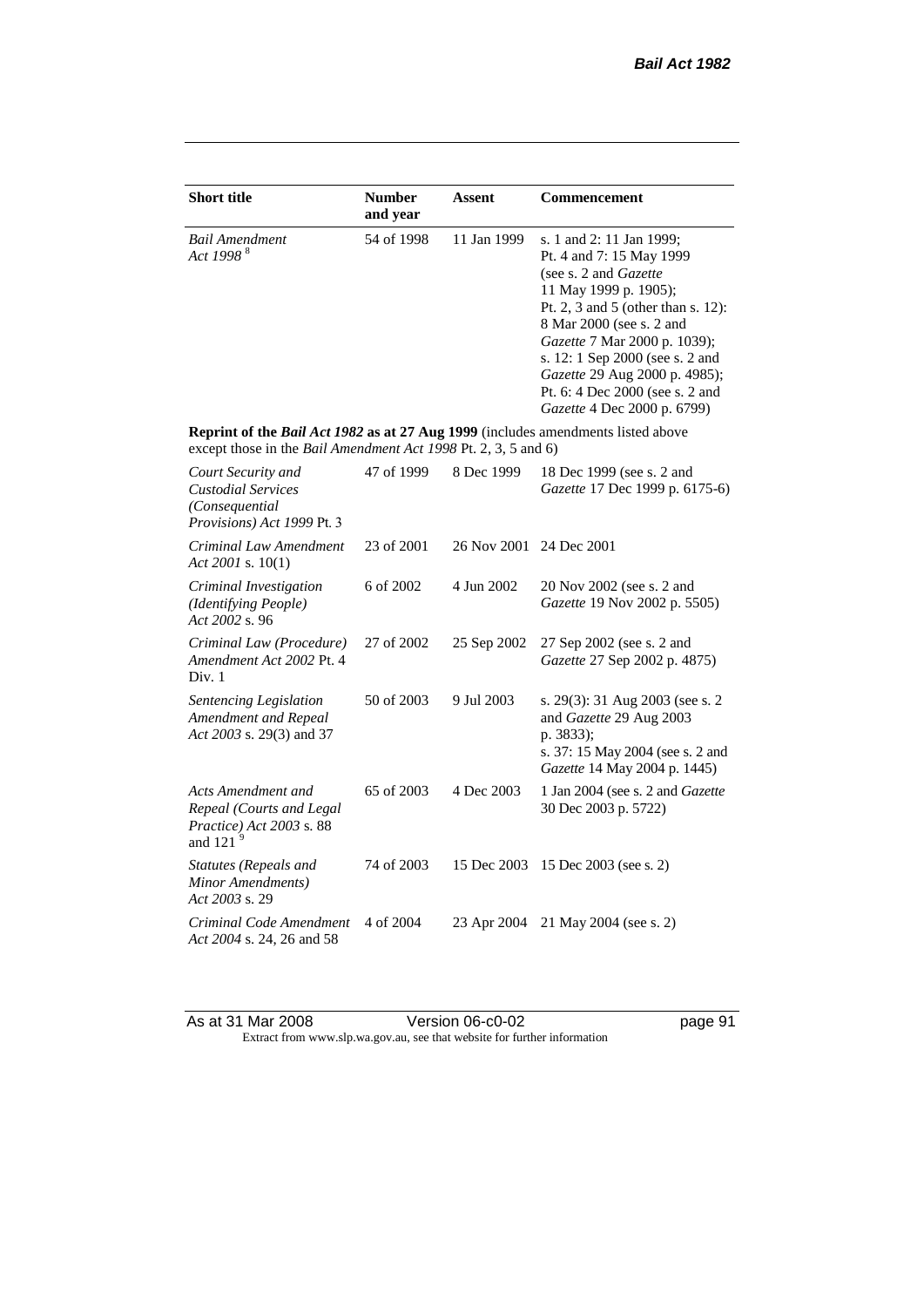| <b>Short title</b>                                                                                           | <b>Number</b><br>and year | Assent      | Commencement                                                                                                                                                                                                                                                                                                                                                 |
|--------------------------------------------------------------------------------------------------------------|---------------------------|-------------|--------------------------------------------------------------------------------------------------------------------------------------------------------------------------------------------------------------------------------------------------------------------------------------------------------------------------------------------------------------|
| Sentencing Legislation<br>Amendment Act 2004 s. 13                                                           | 27 of 2004                | 14 Oct 2004 | 31 May 2006 (see s. 2 and<br>Gazette 30 May 2006 p. 1965)                                                                                                                                                                                                                                                                                                    |
| Children and Community<br>Services Act 2004 s. 251                                                           | 34 of 2004                | 20 Oct 2004 | 1 Mar 2006 (see s. 2 and<br>Gazette 14 Feb 2006 p. 695)                                                                                                                                                                                                                                                                                                      |
| <b>Acts Amendment (Family</b><br>and Domestic Violence)<br>Act 2004 Pt. 3                                    | 38 of 2004                | 9 Nov 2004  | 1 Dec 2004 (see s. 2 and<br>Gazette 26 Nov 2004 p. 5309)                                                                                                                                                                                                                                                                                                     |
| Acts Amendment (Court of<br>Appeal) Act 2004 s. 28                                                           | 45 of 2004                | 9 Nov 2004  | s. $28(1)$ , (2) and (4) (other than<br>the amendment to s. $7A(1)$ :<br>1 Feb 2005 (see. s. 2 and<br>Gazette 14 Jan 2005 p. 163);<br>s. $28(3)$ and $(4)$ (the<br>amendment to s. $7A(1)$ :<br>2 May 2005 (see. s. 2 and<br>Gazette 14 Jan 2005 p. 163)                                                                                                     |
| <b>Courts Legislation</b><br>Amendment and Repeal<br>Act 2004 s. 141 $10$                                    | 59 of 2004                | 23 Nov 2004 | 1 May 2005 (see s. 2 and<br>Gazette 31 Dec 2004 p. 7128)                                                                                                                                                                                                                                                                                                     |
| Misuse of Drugs<br>Amendment Act 2004 s. 9(1)                                                                | 62 of 2004                | 24 Nov 2004 | 1 Jan 2005 (see s. 2 and <i>Gazette</i><br>10 Dec 2004 p. 5965)                                                                                                                                                                                                                                                                                              |
| Criminal Procedure and<br>Appeals (Consequential and<br>Other Provisions) Act 2004<br>Pt. 3 and s. 82 and 83 | 84 of 2004                | 16 Dec 2004 | 2 May 2005 (see s. 2 and<br>Gazette 31 Dec 2004 p. 7129<br>(correction in Gazette<br>7 Jan 2005 p. 53))                                                                                                                                                                                                                                                      |
| Appeal) Act 2004 s. 28(3) and (4) (the amendment to s. 7A(1)), the Children and                              |                           |             | Reprint 5: The Bail Act 1982 as at 1 Apr 2005 (includes amendments listed above except<br>those in the Sentencing Legislation Amendment Act 2004, the Acts Amendment (Court of<br>Community Services Act 2004, the Courts Legislation Amendment and Repeal Act 2004<br>and the Criminal Procedure and Appeals (Consequential and Other Provisions) Act 2004) |
| Planning and Development<br>(Consequential and<br><b>Transitional Provisions)</b><br>Act 2005 s. 15          | 38 of 2005                | 12 Dec 2005 | 9 Apr 2006 (see s. 2 and<br>Gazette 21 Mar 2006 p. 1078)                                                                                                                                                                                                                                                                                                     |
| Criminal Investigation<br>(Consequential Provisions)<br>Act 2006 Pt. 2                                       | 59 of 2006                | 16 Nov 2006 | 1 Jul 2007 (see s. 2 and <i>Gazette</i><br>22 Jun 2007 p. 2838)                                                                                                                                                                                                                                                                                              |
| <b>Prisons and Sentencing</b>                                                                                | 65 of 2006                | 8 Dec 2006  | 4 Apr 2007 (see s. 2 and Gazette                                                                                                                                                                                                                                                                                                                             |

**Reprint 6: The** *Bail Act 1982* **as at 14 Sep 2007** (includes amendments listed above)

*Act 2006* Pt. 5

*Legislation Amendment* 

page 92 Version 06-c0-02 As at 31 Mar 2008

Extract from www.slp.wa.gov.au, see that website for further information

3 Apr 2007 p. 1491)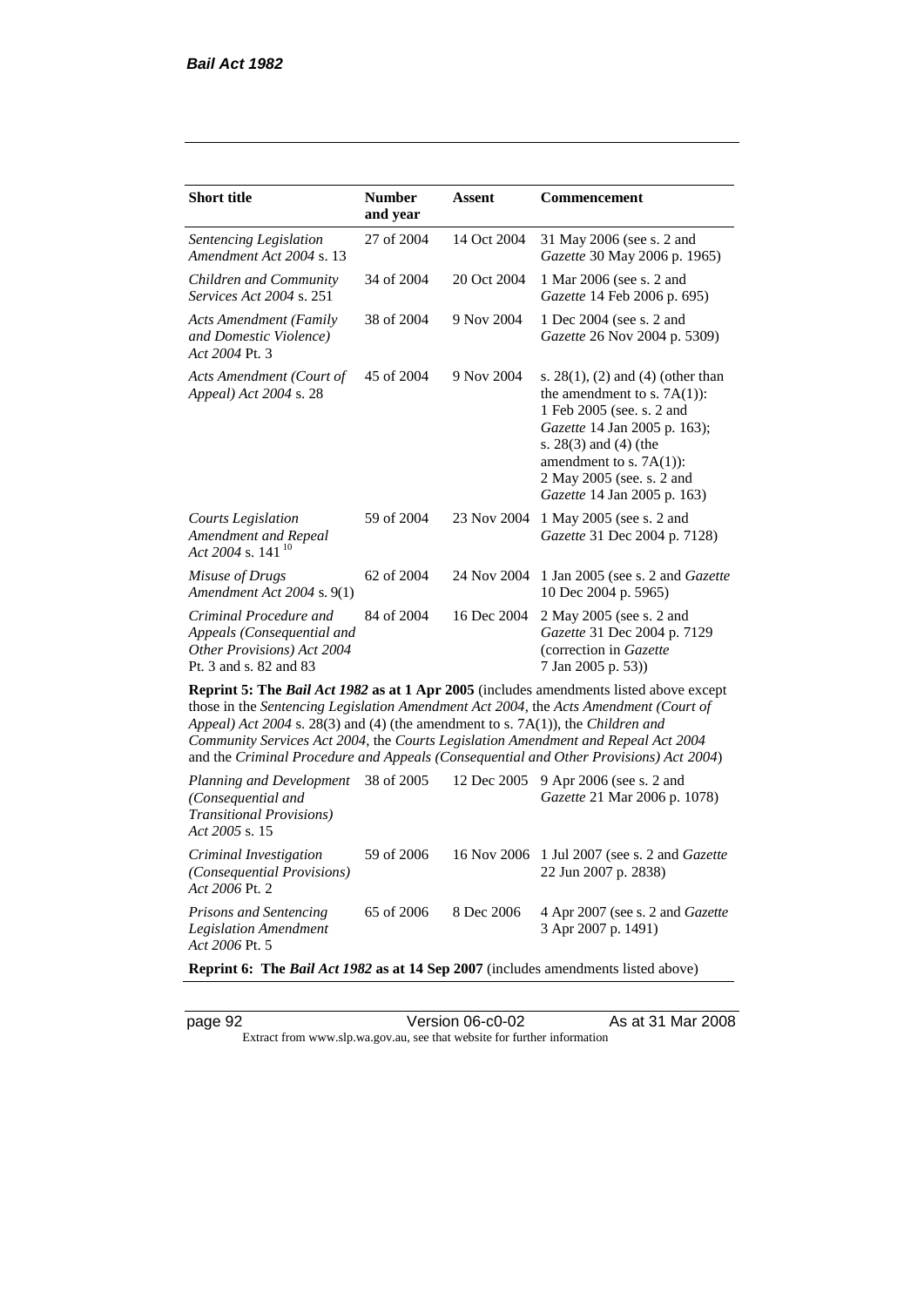<sup>1a</sup> On the date as at which this compilation was prepared, provisions referred to in the following table had not come into operation and were therefore not included in this compilation. For the text of the provisions see the endnotes referred to in the table.

**Provisions that have not come into operation**

| <b>Short title</b>                                                                              | <b>Number</b><br>and year | Assent      | <b>Commencement</b>                     |
|-------------------------------------------------------------------------------------------------|---------------------------|-------------|-----------------------------------------|
| <b>Machinery of Government</b><br>(Miscellaneous<br>Amendments) Act 2006<br>Pt. 3 Div. $1^{11}$ | 28 of 2006                | 26 Jun 2006 | To be proclaimed (see s. 2)             |
| Criminal Law and Evidence<br>Amendment Act 2008 s. 56 <sup>13</sup>                             | 2 of 2008                 |             | 12 Mar 2008 To be proclaimed (see s. 2) |
| <b>Bail Amendment Act 2008</b><br>Pt. $2^{14}$                                                  | 6 of 2008                 |             | 31 Mar 2008 To be proclaimed (see s. 2) |

<sup>2</sup> The short title of the *Justices Act 1902* was changed to the *Criminal Procedure (Summary) Act 1902* by the *Courts Legislation Amendment and Repeal Act 2004*  s. 25. The Act was then repealed by the *Criminal Procedure and Appeal (Consequential and Other Provisions) Act 2004.*

- <sup>3</sup> The amendment in the *Sentencing Legislation Amendment and Repeal Act 1999* s. 26 had not come into operation when it was repealed by the *Sentencing Legislation Amendment and Repeal Act 2003* s. 31.
- <sup>4</sup> The *Bail Amendment Act 1984* s. 10 and 11 were repealed by the *Bail Amendment Act 1988* s. 20.
- <sup>5</sup> The *Bail Act 1982* was not in operation at the time when the reprint was compiled, but the reprinting was authorised by s. 21 of the *Bail Amendment Act 1988*.
- <sup>6</sup> The *Acts Amendment (Ministry of Justice) Act 1993* Pt. 19 is a transitional provision that is of no further effect.
- <sup>7</sup> The *Criminal Procedure Amendment Act 1993* s. 13 reads as follows:

 $\epsilon$ 

#### **13. Transitional**

- (1) The amendments to the principal Act effected by a provision of this Part apply in relation to —
	- (a) a child arrested for any offence; and
	- (b) a person, other than a child, arrested for a serious offence,

on or after the day on which that provision comes into operation.

As at 31 Mar 2008 Version 06-c0-02 page 93 Extract from www.slp.wa.gov.au, see that website for further information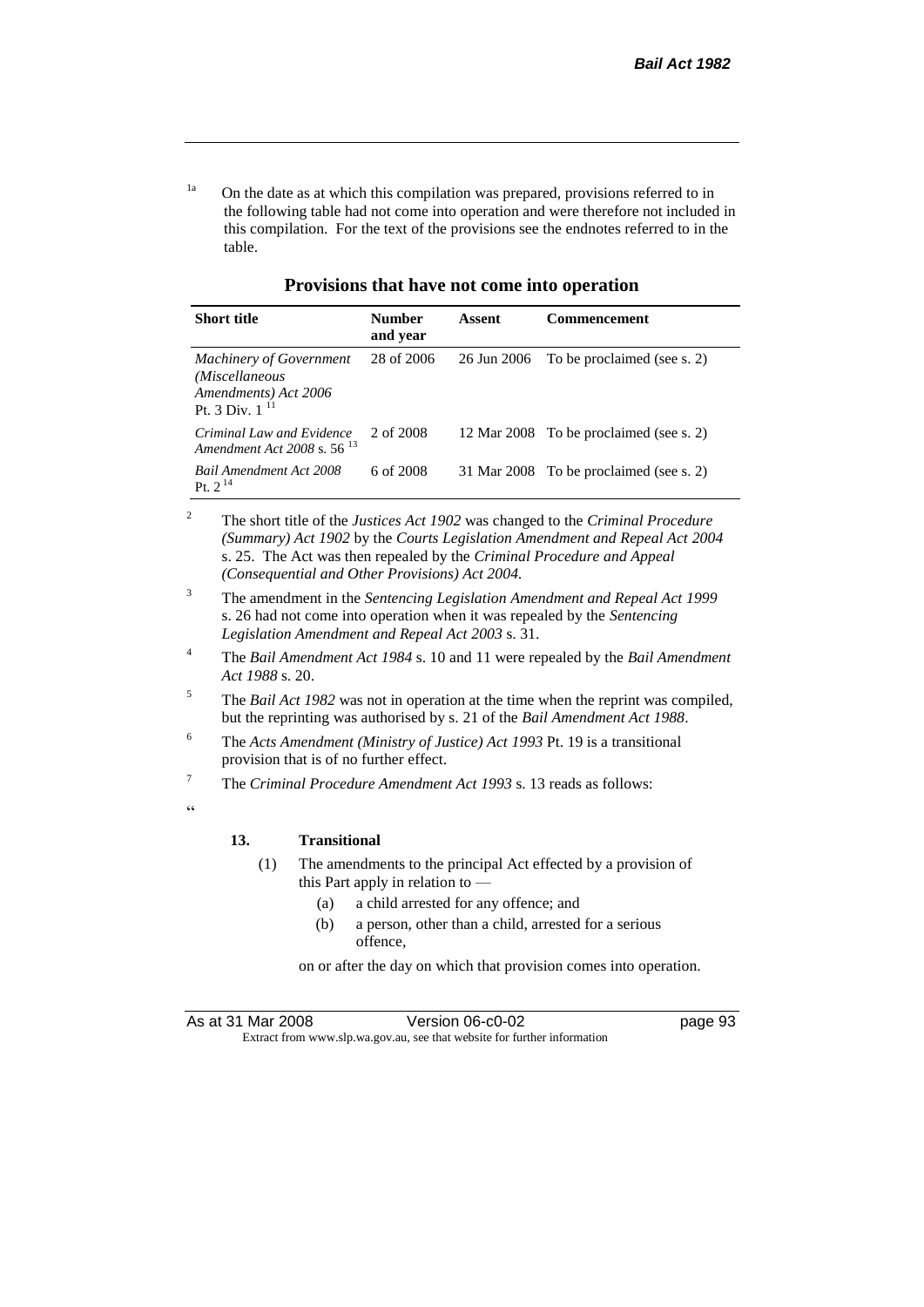- (2) In subsection (1) **"child"** and **"serious offence"** have the same meanings as in the principal Act.
- ".

".

- <sup>8</sup> The *Bail Amendment Act 1998* s. 6(2) is a transitional provision that is of no further effect.
- <sup>9</sup> The *Acts Amendment and Repeal (Courts and Legal Practice) Act 2003* s. 97 reads as follows:

 $\epsilon$ 

#### **97. References to Crown Solicitor**

If in a written law or other document or instrument there is a reference to the Crown Solicitor that reference may, where the context so requires, be read as if it had been amended to be a reference to the State Solicitor.

- <sup>10</sup> The amendment in the *Courts Legislation Amendment and Repeal Act 2004* s. 141 (amending Sch. 1 Pt. A cl. 4) is not included because the clause it sought to amend had been amended by the *Acts Amendment (Court of Appeal) Act 2004* s. 28(4) before the amendment purported to come into operation.
- <sup>11</sup> On the date as at which this compilation was prepared, the *Machinery of Government (Miscellaneous Amendments) Act 2006* Pt. 3 Div. 1 had not come into operation. It reads as follows:

#### $\epsilon$

## **Part 3 — Attorney General, and Justice**

#### **Division 1 —** *Bail Act 1982*

#### **30. The Act amended**

The amendments in this Division are to the *Bail Act 1982*.

#### **31. Section 3 amended**

- (1) Section 3(1) is amended as follows:
	- (a) by inserting the following definitions in the appropriate alphabetical positions —

**"CEO"** means the chief executive officer of the Department; **"Department"** means the department of the Public Service principally assisting in the administration of this Act;

";

 $\epsilon$ 

page 94 Version 06-c0-02 As at 31 Mar 2008 Extract from www.slp.wa.gov.au, see that website for further information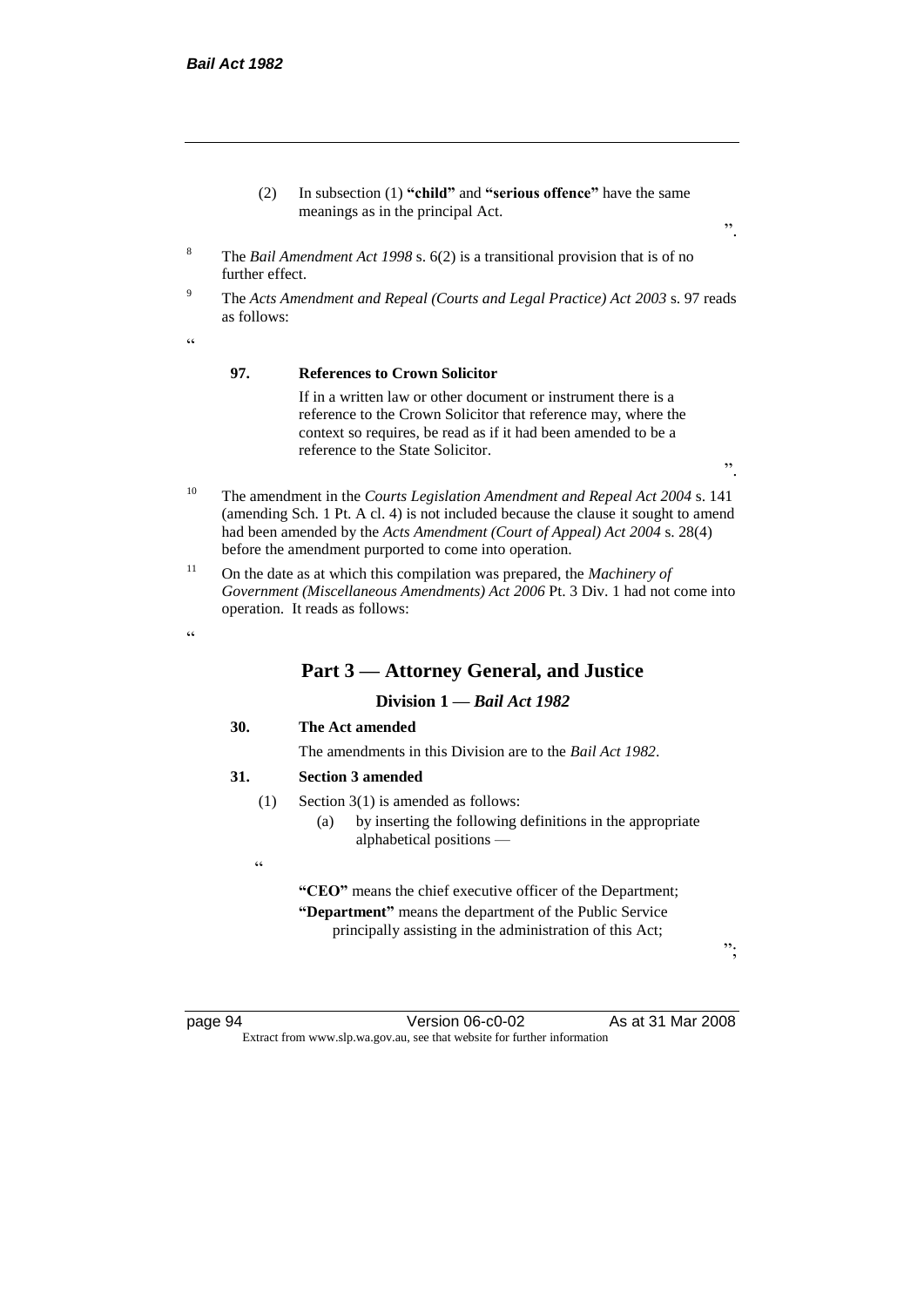".

- (b) in the definition of "authorised community services officer" in paragraph (a) by deleting "(Justice)" in both places where it occurs  $^{12}$ ;
- (c) by deleting the definition of "CEO (Justice)"  $^{12}$ .
- (2) Section 3(5) is amended by deleting "department of which he is the chief executive officer" and inserting instead —

" Department ".

```
32. Section 66A amended 12
```
Section 66A(2) is amended by deleting "department of which the CEO (Justice) is the chief executive officer" and inserting instead —

" Department ".

#### **33. Various references to CEO (Justice) changed to CEO** <sup>12</sup>

Each provision listed in the Table to this section is amended by deleting "CEO (Justice)" in each place where it occurs and inserting instead —

| $\epsilon$ | <b>CEO</b> | יי |  |
|------------|------------|----|--|
|            |            |    |  |

| <b>Table</b>                   |                                                                        |
|--------------------------------|------------------------------------------------------------------------|
| s. $3(5)$                      | s. 50E                                                                 |
| s. $24A(4)$                    | s. $50F(1)$ , (3), (4) and (5)                                         |
| s. 27A                         | s. 50H                                                                 |
| s. 50A                         | s.50J                                                                  |
| s. $50C(4)(a)$ and (b)         | s. $50L(1)$                                                            |
| s. $50D(1)(a)$                 | Sch. 1 Part D cl. $3(3)(e)$                                            |
| Note:<br>deleting "(Justice)". | The headings to sections 27A, 50A, 50E, 50F and 50J will be altered by |

- <sup>12</sup> The amendments to the *Bail Act 1982* in the *Machinery of Government (Miscellaneous Amendments) Act 2006* Pt. 3 Div. 1 cl. 31(1)(b) and (c), cl. 32 and 33 would conflict with amendments by the *Prisons and Sentencing Legislation Amendment Act 2006* Pt. 5.
- <sup>13</sup> On the date as at which this compilation was prepared, the *Criminal Law and Evidence Amendment Act 2008* s. 56 had not come into operation. It reads as follows:
- $\epsilon$

#### **56.** *Bail Act 1982* **amended**

- (1) The amendments in this section are to the *Bail Act 1982*.
- (2) Section 50C(4)(b) is amended by deleting "a defendant" and inserting instead —

| As at 31 Mar 2008 | Version 06-c0-02                                                         | page 95 |
|-------------------|--------------------------------------------------------------------------|---------|
|                   | Extract from www.slp.wa.gov.au, see that website for further information |         |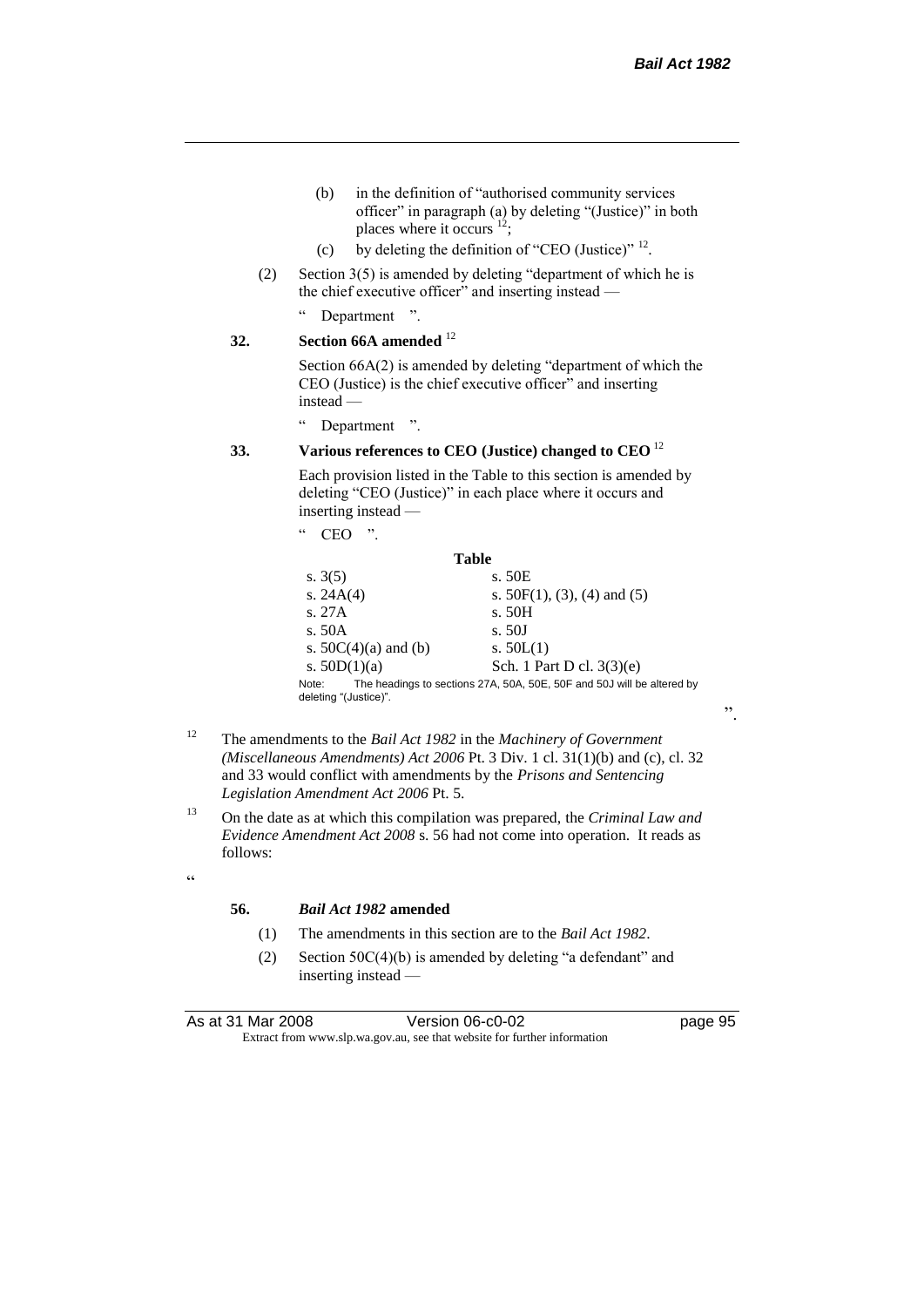" an accused ".

(3) Section 50L(1) is amended by deleting "a defendant" in each place where it occurs and in each place inserting instead —

" an accused ".

(4) Section 50L(1)(b) is amended by deleting "the defendant" and inserting instead —

" the accused ".

(5) Section 52(4) is amended by deleting "jurisdiction." and inserting instead —

 $\epsilon$ 

jurisdiction, but —

- (a) no fees shall be charged by the Supreme Court or District Court for or in respect of any act or proceeding that relates to the prosecution; and
- (b) the Supreme Court or District Court cannot order a party to the prosecution to pay another party's costs of or relating to the prosecution, except under section 166(2) of the *Criminal Procedure Act 2004*.
- (6) Section 67(2)(b) is amended by deleting "a defendant" and inserting instead — " an accused ".

<sup>14</sup> On the date as at which this compilation was prepared, the *Bail Amendment Act 2008* Pt. 2 had not come into operation. It reads as follows:

.<br>"

# **Part 2 —** *Bail Act 1982* **amended**

- **3. The Act amended in this Part** The amendments in this Part are to the *Bail Act 1982*.
- **4. Section 3 amended**

Section 3(1) is amended as follows:

(a) by deleting the definition of "appropriate judicial officer" and inserting instead —

**"appropriate judicial officer"** means —

 $\epsilon$ 

page 96 Version 06-c0-02 As at 31 Mar 2008 Extract from www.slp.wa.gov.au, see that website for further information

".

".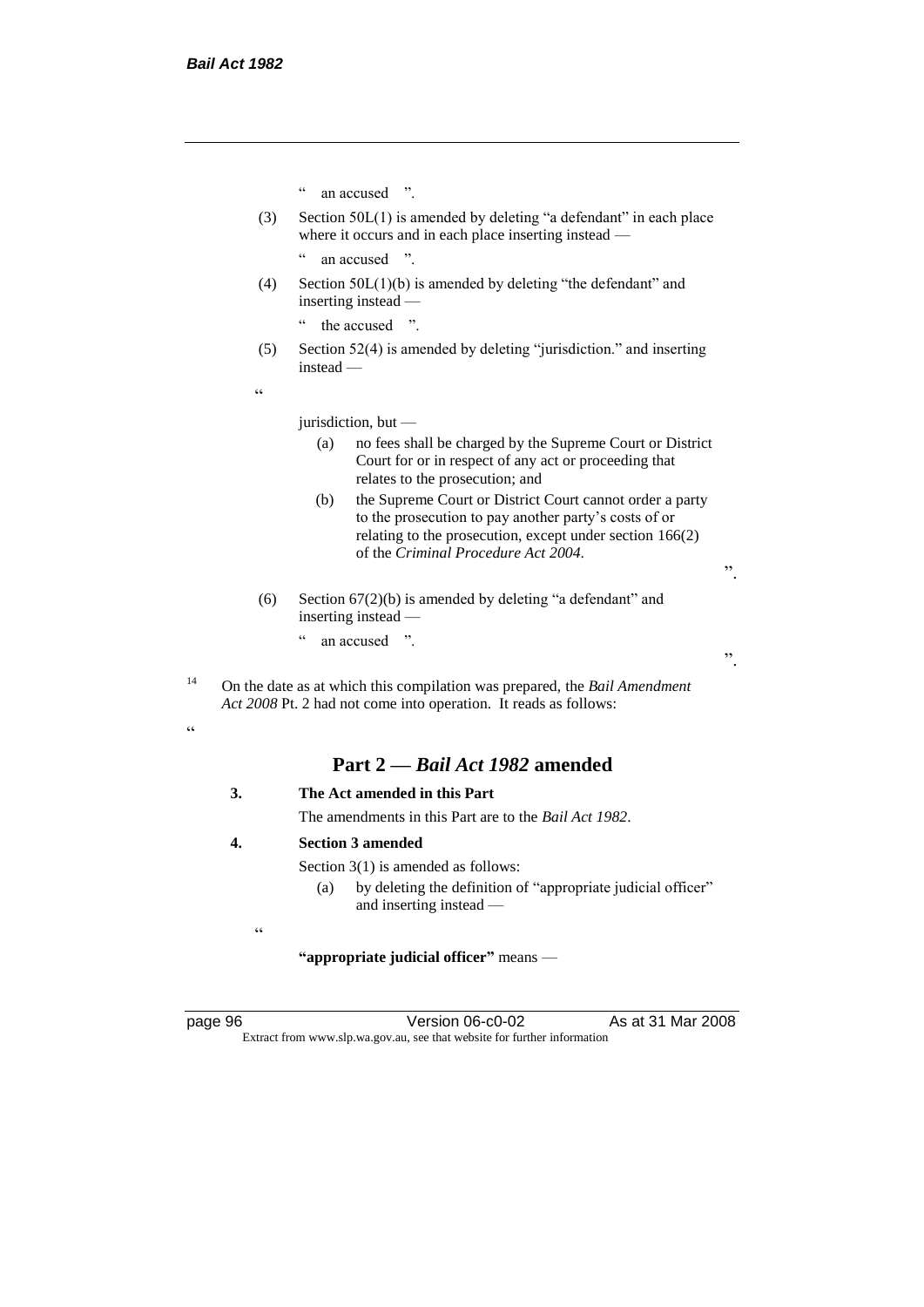| (a)               | subject to paragraphs (b), (c) and (d), a judicial officer<br>who is empowered to exercise jurisdiction in the court<br>before which the accused is required to appear<br>pursuant to his bail undertaking; or                                                                                                         |    |
|-------------------|------------------------------------------------------------------------------------------------------------------------------------------------------------------------------------------------------------------------------------------------------------------------------------------------------------------------|----|
| (b)               | if the court is the Court of Appeal, a judge of appeal;<br>$\alpha$                                                                                                                                                                                                                                                    |    |
| (c)               | except in section 49, a Judge of the Supreme Court or<br>of the Children's Court, as the case may require, in<br>any case where -                                                                                                                                                                                      |    |
|                   | under section 15 only a Judge of the Supreme<br>(i)<br>Court or of the Children's Court has power to<br>grant bail; or                                                                                                                                                                                                 |    |
|                   | (ii)<br>a judicial officer has exercised the power<br>contained in section 31(2)(d),                                                                                                                                                                                                                                   |    |
|                   | for the appearance in question; or                                                                                                                                                                                                                                                                                     |    |
| (d)               | except in section 49, a Judge of the Supreme Court, of<br>the District Court, or of the Children's Court, as the<br>case may require, in any case where such a Judge has<br>granted bail under section 14 for the appearance in<br>question;                                                                           |    |
|                   |                                                                                                                                                                                                                                                                                                                        | ". |
| (b)<br>$\epsilon$ | in the definition of "court" by deleting paragraph (c) and<br>inserting instead —                                                                                                                                                                                                                                      |    |
| (c)               | the Coroner's Court of Western Australia;                                                                                                                                                                                                                                                                              | ". |
| (c)               | in the definition of "judicial officer" by inserting after<br>"justice" —                                                                                                                                                                                                                                              |    |
| $\epsilon$        | and, where the context so requires, the Court of Appeal<br>exercising jurisdiction under this Act                                                                                                                                                                                                                      | ". |
| (d)               | by inserting in the appropriate alphabetical positions —                                                                                                                                                                                                                                                               |    |
| $\epsilon$        | "approved", in relation to a form, means approved by the chief<br>executive officer of the department of the Public Service<br>principally assisting in the administration of this Act;<br>"Chief Judge" means the Chief Judge of the District Court;<br>"Chief Justice" means the Chief Justice of Western Australia; |    |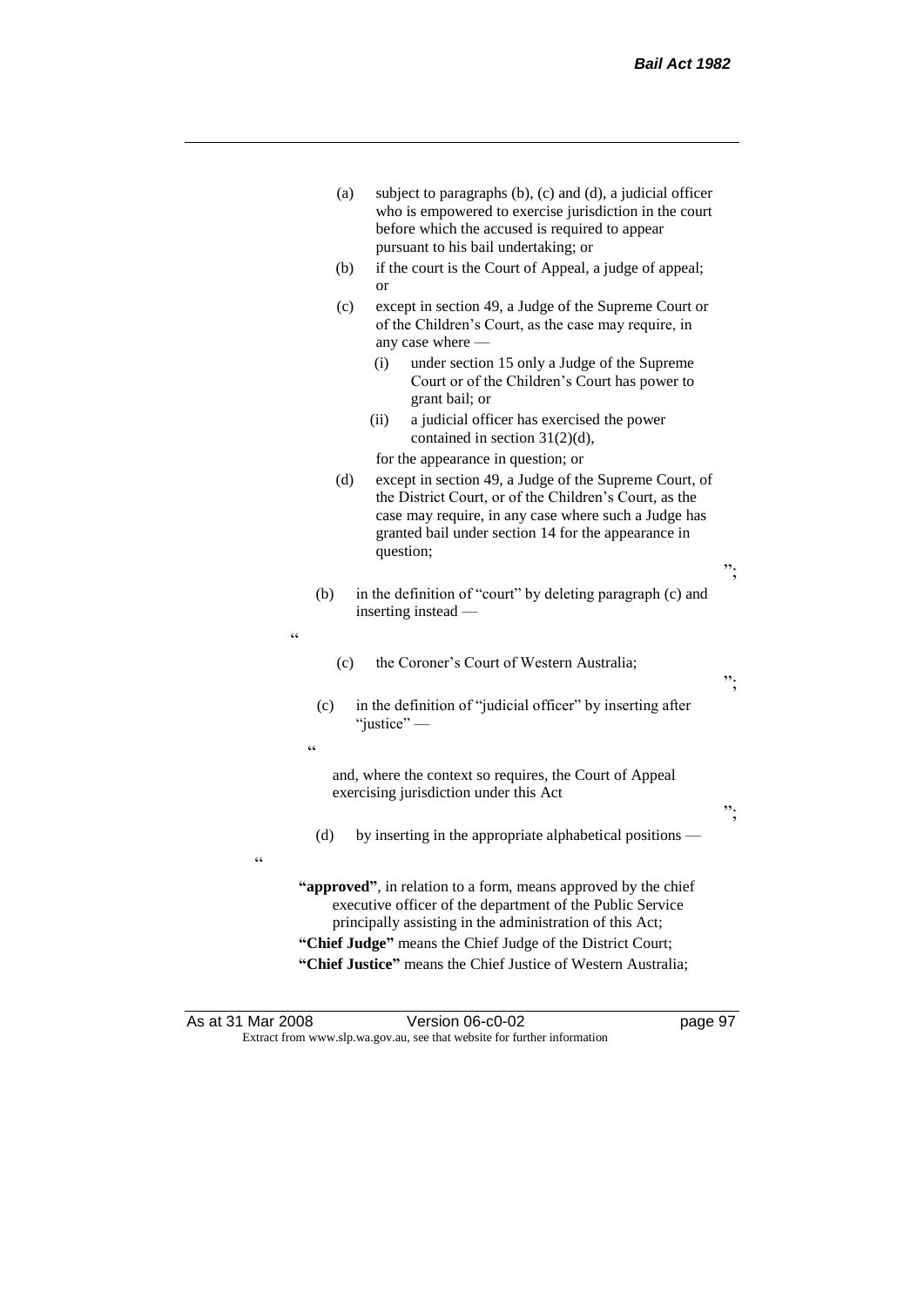| "court custody centre" has the meaning given in the Court<br>Security and Custodial Services Act 1999 section 3;          |                                                                                                                                                                                     |  |
|---------------------------------------------------------------------------------------------------------------------------|-------------------------------------------------------------------------------------------------------------------------------------------------------------------------------------|--|
| "Director of Public Prosecutions" means —                                                                                 |                                                                                                                                                                                     |  |
| (a)                                                                                                                       | the Director of Public Prosecutions for the State; or                                                                                                                               |  |
| (b)                                                                                                                       | the officer in charge in the State of the                                                                                                                                           |  |
|                                                                                                                           | Commonwealth Office of the Director of Public                                                                                                                                       |  |
|                                                                                                                           | Prosecutions.                                                                                                                                                                       |  |
| as the case requires;                                                                                                     |                                                                                                                                                                                     |  |
| <b>"electronic address"</b> means a facsimile number, email address or<br>other electronic address, as the case requires; |                                                                                                                                                                                     |  |
|                                                                                                                           | "electronic communication" means facsimile transmission, email<br>or other form of electronic communication as defined in the<br><i>Electronic Transactions Act 2003 section 5;</i> |  |
|                                                                                                                           | "judge of appeal" has the meaning given in the Supreme Court<br>Act 1935 section 4(1);                                                                                              |  |

**"registrar"** of a court means —

- (a) for a court other than the Coroner's Court of Western Australia, the principal registrar, a registrar or a deputy registrar of the court; or
- (b) for the Coroner's Court of Western Australia, a coroner's registrar as defined in the *Coroners Act 1996* section 3;

".

#### **5. Section 3A inserted**

After section 3 the following section is inserted —

 $\epsilon$ 

#### **3A. Sending notices by electronic communication**

- (1) A reference in this Act, however expressed, to a notice being sent to a person (the **"addressee"**) by electronic communication is a reference to the notice being sent by electronic communication —
	- (a) to an electronic address provided by the addressee for the purpose of being served with the notice; and
	- (b) in an electronic format that enables it to be printed or otherwise generated by the addressee.
- (2) If a notice is sent in accordance with subsection (1), the notice is to be presumed, unless the contrary is shown, to have been received at the time when, in the ordinary course of events, the electronic communication would have entered the information system, as defined in the *Electronic Transactions Act 2003* section 5, of the addressee.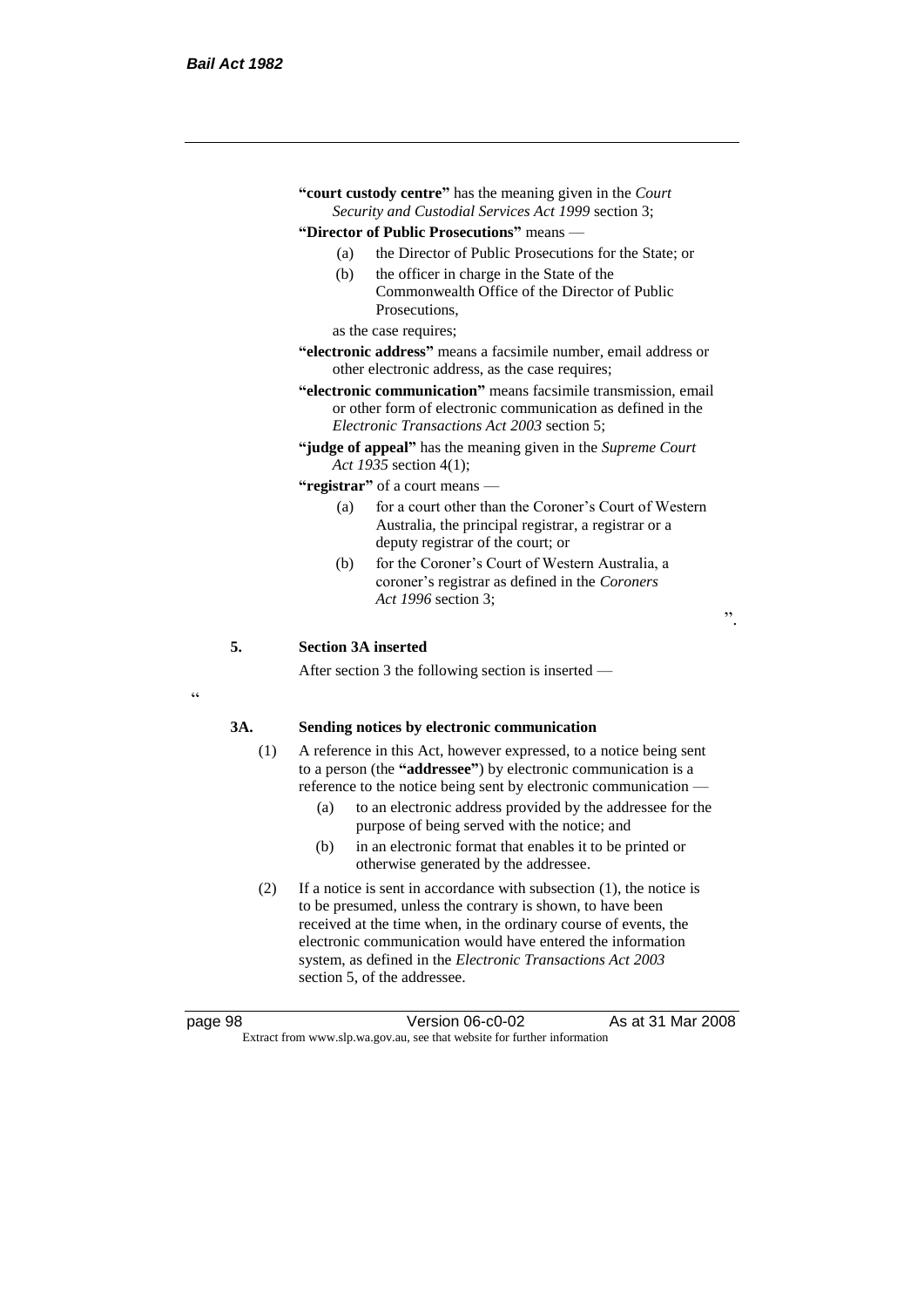".

".

#### **6. Section 4A inserted and transitional provision**

(1) After section 4 the following section is inserted in Part I —

#### **4A. Detention and bail where accused appears in response to summons or court hearing notice**

 $(1)$  Where —

"

- (a) an accused has appeared in court for an offence pursuant to a summons or court hearing notice issued under the *Criminal Procedure Act 2004*; and
- (b) a judicial officer adjourns the proceedings,

the accused is not to be detained in custody to further appear before the court for that offence unless the judicial officer so orders.

- (2) If an order is made under subsection (1), the duty described in section 7(1) applies.
- (3) On any appearance in court by the accused a judicial officer to whom section 7(1) applies may revoke an order made under subsection  $(1)$ .
- (2) The *Bail Act 1982* section 4A as inserted by subsection (1) applies to appearances in court referred to in subsection (1)(a) of that section that occur after the commencement of this section.

#### **7. Section 5 amended**

Section  $5(2)$  is amended by deleting "7(3)" and inserting instead —

 $"$  7B, 7C, 7E ".

#### **8. Section 7 amended**

- (1) Section 7(1) is amended as follows:
	- (a) by deleting "(including detention during the period of his trial)";
	- (b) by deleting "subsection (2)" and inserting instead " section 7B, 7C or 7E ".
- (2) Section  $7(2)$ , (3) and (4) are repealed.
- (3) Section 7(5) is amended by deleting "power conferred by section 9" and inserting instead
	- powers conferred by sections 7A and 9  $\degree$ ".

| As at 31 Mar 2008 | Version 06-c0-02                                                         |
|-------------------|--------------------------------------------------------------------------|
|                   | Extract from www.slp.wa.gov.au, see that website for further information |

as 31 Mar 2008 version of  $p$ age 99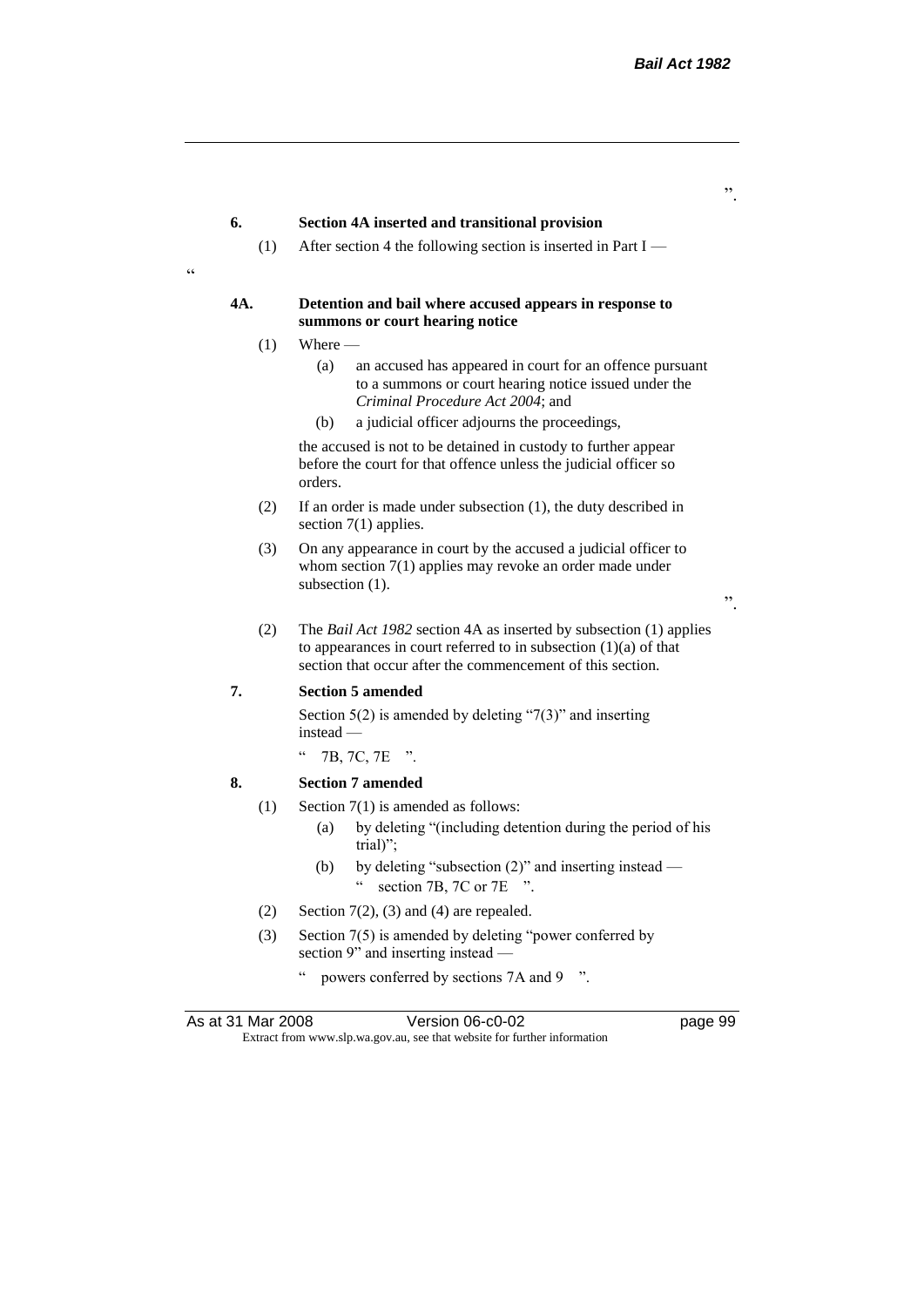#### **9. Section 7A replaced by sections 7A to 7F, related amendments to sections 8 and 21 and transitional provisions**

(1) Section 7A is repealed and the following sections are inserted instead —

#### **7A. Bail may be dispensed with by court**

- (1) A judicial officer referred to in section 7(1) may, instead of discharging the duty imposed by that subsection, dispense with the requirement for bail for an appearance in court for an offence by an accused if the judicial officer —
	- (a) has jurisdiction to do so under section 13A(1); and
	- (b) may properly do so under section 13A(2).
- (2) Where the requirement for bail is dispensed with under this section, the accused has a right to be at liberty until the accused is required to appear before a court for the offence, but subject to —
	- (a) section 59A; and
	- (b) any requirement that the accused be in custody for some other offence or reason.

#### **7B. Special provision for adult accused in murder cases**

- (1) In this section
	- **"Judge"** means a Judge of the Supreme Court.
- (2) This section applies where
	- (a) an accused is in custody for an offence of wilful murder or murder so that under section 15 only a Judge has power to grant bail; and
	- (b) the accused is not a child.
- (3) Where this section applies the accused, or a person on the accused's behalf, may make an application to a Judge for bail at any time before conviction for the offence.
- (4) Upon an accused's initial appearance in court for an offence of wilful murder or murder, the judicial officer who may order the accused's detention in custody is under a duty to inform the accused of the right conferred by subsection (3).
- $(5)$  Where
	- (a) an accused's case for bail has been considered by a Judge on an application under subsection (3); and
	- (b) bail has been refused,

page 100 Version 06-c0-02 As at 31 Mar 2008 Extract from www.slp.wa.gov.au, see that website for further information

 $\epsilon$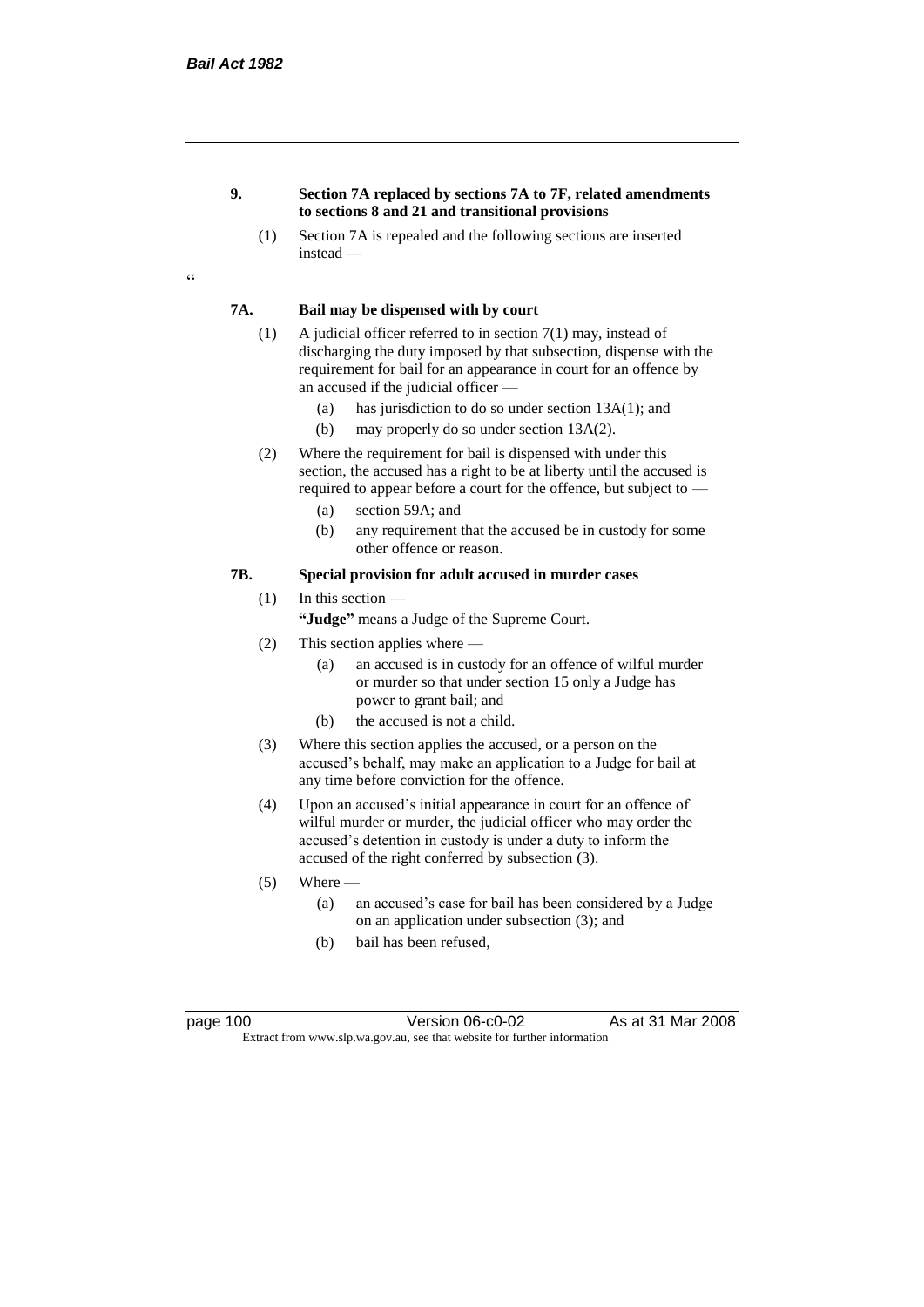the accused's case for bail shall not be considered on any subsequent occasion in the same case when the accused's continued detention may be ordered unless subsection (6) applies.

- (6) The accused's case for bail shall again be considered by a Judge if the accused, or a person on the accused's behalf, applies to a Judge and satisfies the Judge that —
	- (a) new facts have been discovered, new circumstances have arisen or the circumstances have changed since bail was refused; or
	- (b) the accused failed to adequately present the accused's case for bail on the previous occasion.
- $(7)$  Where
	- (a) an accused's case for bail has been considered by a Judge on an application under subsection (3); and
	- (b) bail has been granted,

on any subsequent appearance in the same case a judicial officer may order, notwithstanding section 15, that bail is to continue on the same terms and conditions.

(8) The accused is to be taken before a Judge for the purposes of an application under this section only if the Judge so orders.

## **7C. Special provision for child accused in murder cases**

- (1) This section applies where a child accused is in custody for an offence of wilful murder or murder so that under section 15 only a Judge of the Children's Court has power to grant bail.
- (2) Where this section applies, the judicial officer referred to in section 7(1) other than a Judge of the Children's Court, shall, whether or not an application for bail is made by the accused or on the accused's behalf, cause the accused to be taken as soon as is practicable before a Judge of the Children's Court for the purpose of having the accused's case for bail considered by the Judge.
- (3) Notwithstanding subsection (2), where
	- (a) the duty described in that subsection has been discharged once in relation to a child accused's case for bail; and
	- (b) bail has on that occasion been refused by a Judge of the Children's Court,

the accused's case for bail need not be considered on any subsequent occasion in the same case when the accused's continued detention may be ordered unless subsection (4) applies.

(4) On a subsequent occasion the accused may apply to the judicial officer who may order the accused's continued detention for a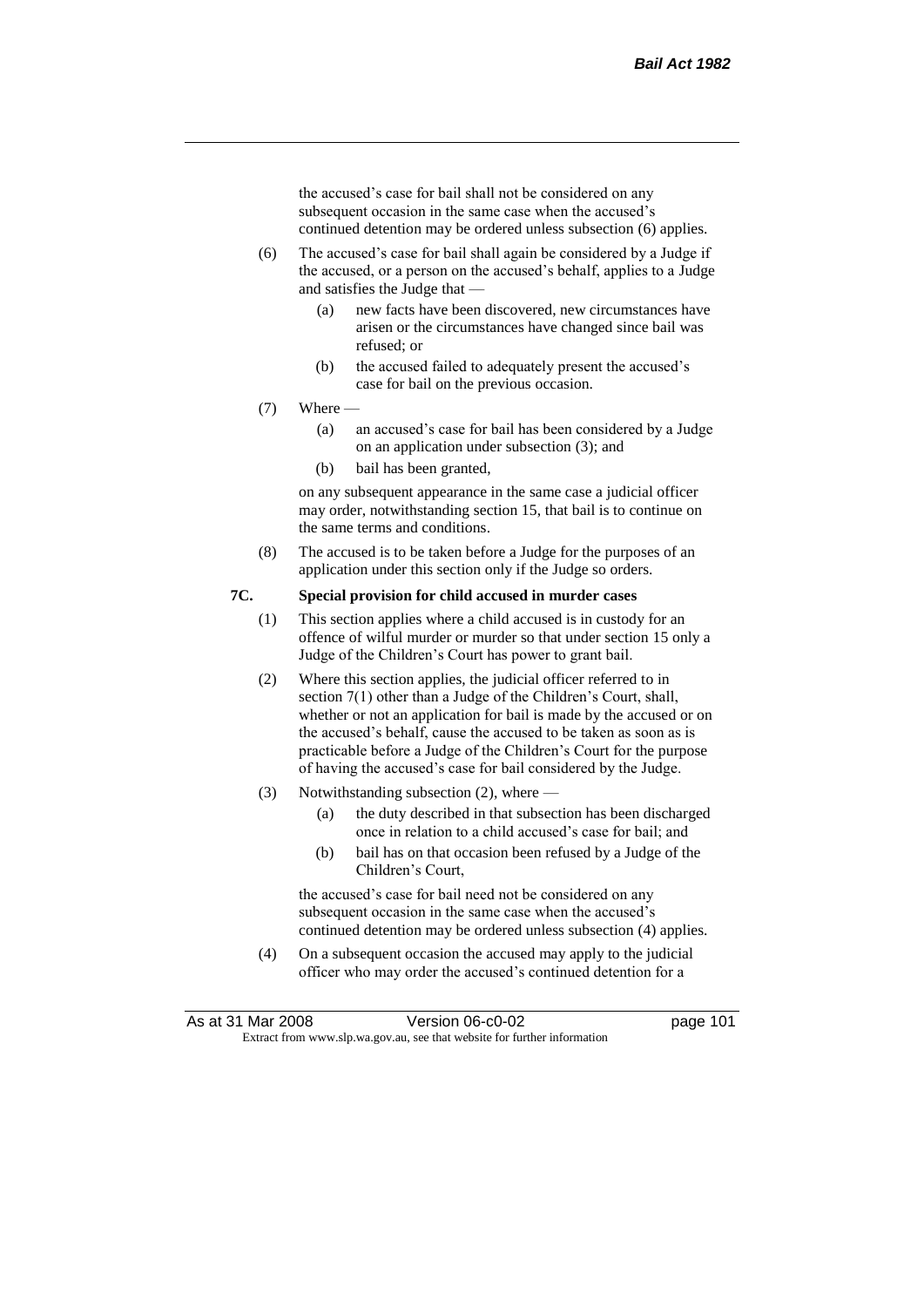reconsideration of the accused's case for bail on the ground that —

- (a) new facts have been discovered, new circumstances have arisen or the circumstances have changed since bail was refused on the occasion mentioned in subsection (3); or
- (b) the accused failed to adequately present the accused's case for bail on that occasion.
- (5) If the judicial officer is satisfied as to one or more of those grounds the judicial officer shall cause the accused to be taken as soon as is practicable before a Judge of the Children's Court for the purpose of having the accused's case for bail considered by the Judge.

## **7D. Previous decision may be adopted**

- (1) Notwithstanding section 7(1), after
	- (a) the duty described in that subsection has been discharged once in relation to an accused's case for bail; or
	- (b) a Judge of the Children's Court has considered the case under section 15,

it is sufficient on any subsequent consideration of bail in the same case for a judicial officer, including a Judge of the Children's Court acting under section 15, to make inquiry of the accused in terms of subsection (2).

- (2) The inquiry to be so made is  $-$ 
	- (a) whether any new fact has been discovered or new circumstance has arisen, or whether the circumstances have changed, since bail was previously granted or refused; and
	- (b) whether the accused considers that the accused failed to adequately present the accused's case for bail on a previous occasion.
- (3) Unless the judicial officer is satisfied that there is any reason of the kind mentioned in subsection (2) for not doing so, the judicial officer may adopt the decision previously made in the case, but with power to make such variations of the terms and conditions of bail as the judicial officer thinks fit.

#### **7E. Bail during trial**

 $(1)$  Where —

- (a) an accused has been refused bail for the accused's appearance for trial for an offence; and
- (b) the trial extends beyond one day,

page 102 Version 06-c0-02 As at 31 Mar 2008 Extract from www.slp.wa.gov.au, see that website for further information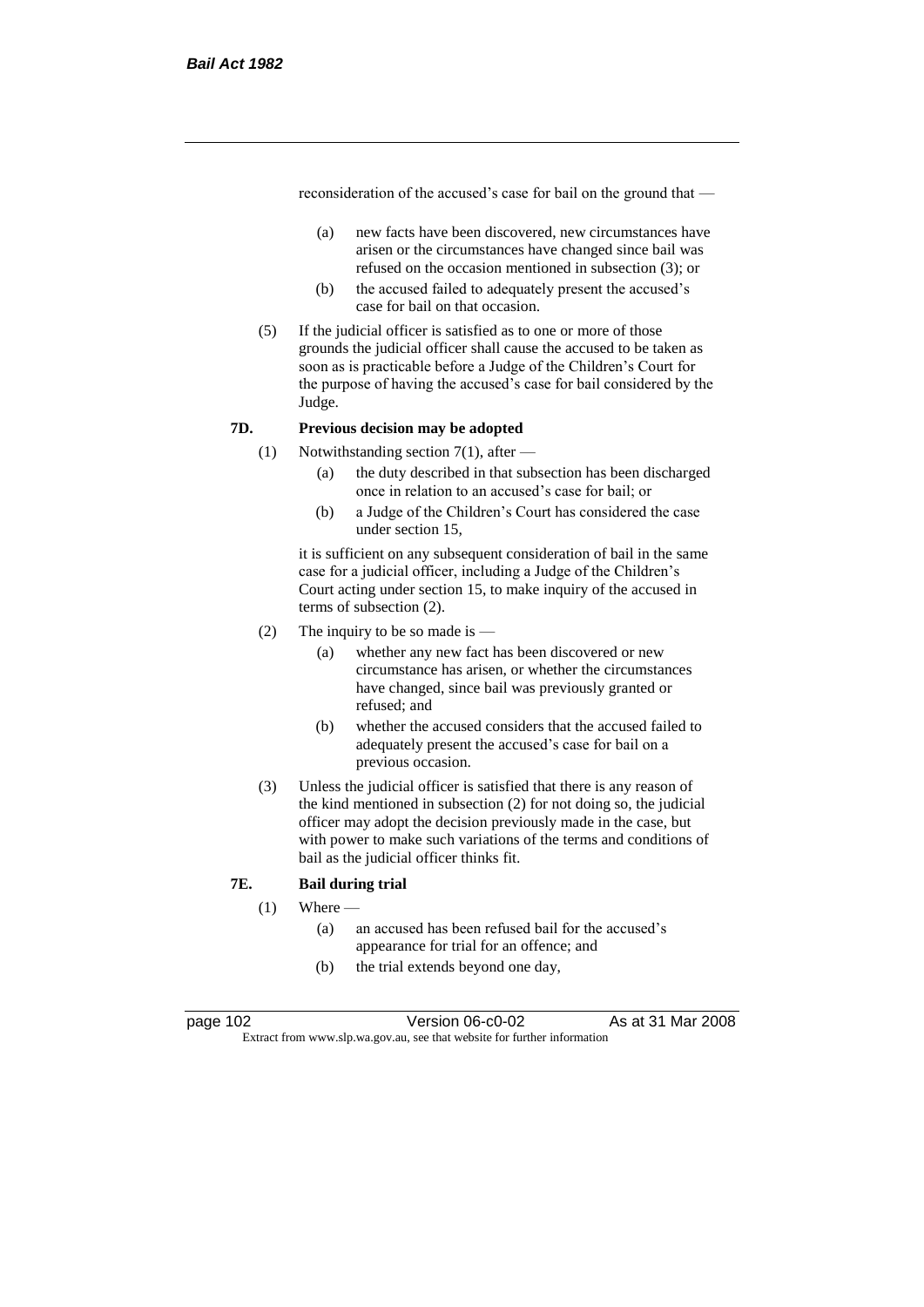a judicial officer referred to in section 7(1) need not comply with that subsection unless the accused, or a person on the accused's behalf, applies for bail.

(2) In subsection  $(1)$  —

**"trial"** means that part of proceedings for an offence when evidence is being received by the court in respect of the offence and also extends to any time when —

- (a) legal argument is being heard; or
- (b) a judicial officer or a jury is deliberating.

#### **7F. Bail for appeal from courts of summary jurisdiction**

- (1) If a person is in custody and an appeal has been commenced under the *Criminal Appeals Act 2004* Part 2 in connection with the decision by virtue of which the person is in custody, the person may apply for bail —
	- (a) if the appeal is to be heard and determined by the Court of Appeal or if an application has been made to the Court of Appeal for leave to appeal to the Court of Appeal to a judge of appeal; or
	- (b) in any other case to a Judge of the Supreme Court.
- (2) Bail shall not be granted to an applicant for bail under subsection (1) unless —
	- (a) the applicant has given notice of the application for bail  $to -$ 
		- (i) the Director of Public Prosecutions; or
		- (ii) the State Solicitor,
		- as the case may require; and
	- (b) that official has been given an opportunity to be heard on the application.

(2) Section  $8(5)$  is amended by deleting "7A(1)" and inserting instead —

 $"$  7F(1) ".

- (3) Section 21(2) is amended as follows:
	- (a) after paragraph (a) by inserting  $\alpha$  or ";
	- (b) by deleting paragraph (b) and "or" after it and inserting instead —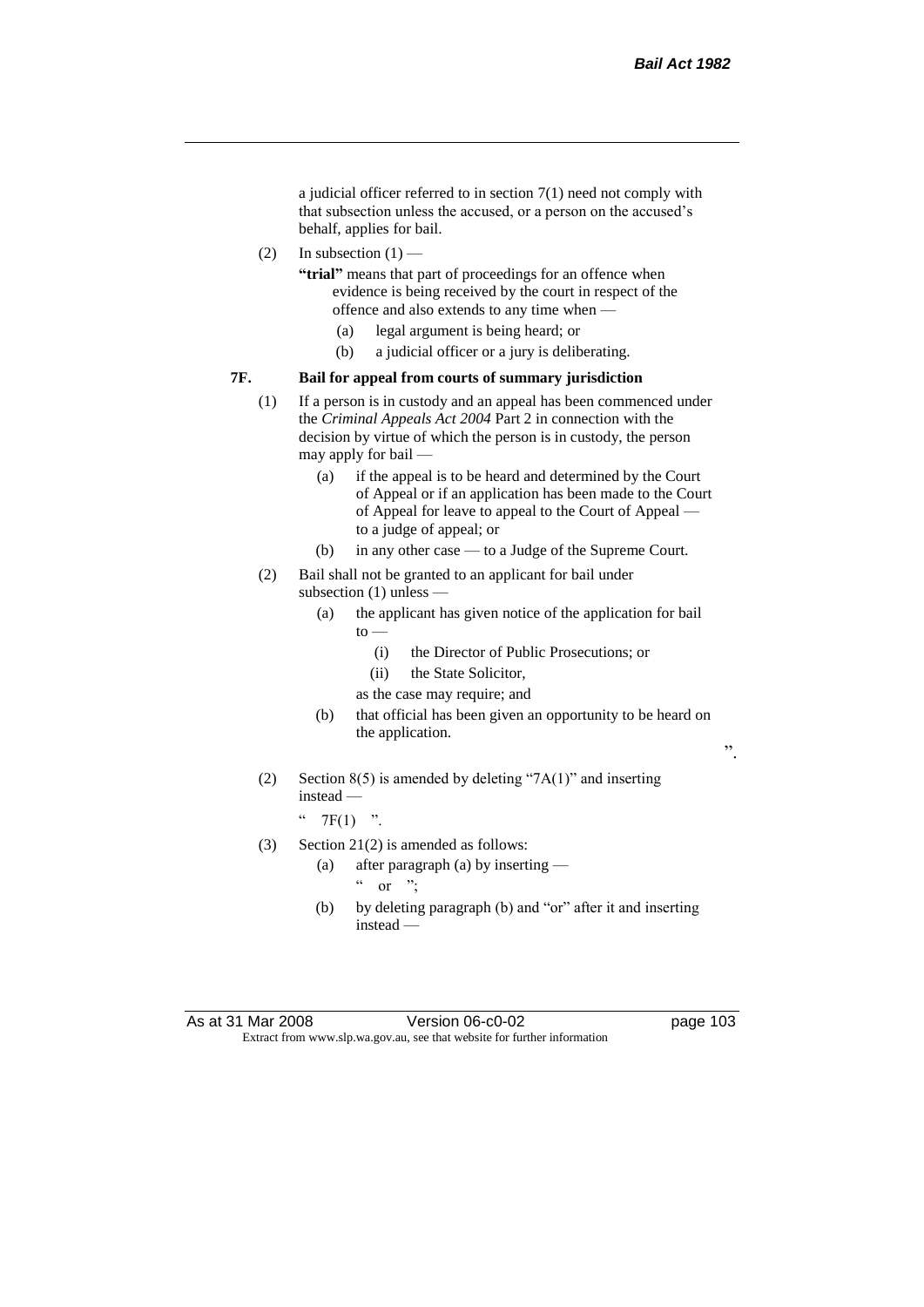"

- (b) the Director of Public Prosecutions or the State Solicitor to receive notice and be heard under section 7F(2); or
- (4) The *Bail Act 1982* section 7A as inserted by subsection (1) applies in relation to appearances in court coming within the *Bail Act 1982* section 7(1) that occur after the commencement of this section.
- (5) The *Bail Act 1982* section 7B(3) as inserted by subsection (1) applies so as to enable an accused who is detained in custody after the commencement of this section to make an application allowed for by that subsection.
- (6) The *Bail Act 1982* section 7B(4) as inserted by subsection (1) applies in relation to appearances in court coming within that subsection that occur after the commencement of this section.
- (7) The *Bail Act 1982* section 7B(5) as inserted by subsection (1) applies in relation to an accused who is in custody on the commencement of this section as if the reference in section  $7B(5)(a)$  to an application under subsection (3) included a reference to an application under the *Bail Act 1982* as in force immediately before the commencement of this section.
- (8) The *Bail Act 1982* section 7C(2) as inserted by subsection (1) applies in relation to appearances in court coming within that subsection that occur after the commencement of this section.
- (9) The *Bail Act 1982* section 7D as inserted by subsection (1) applies to any subsequent consideration of bail referred to in section 7D(1) that occurs after the commencement of this section.
- (10) The *Bail Act 1982* section 7E as inserted by subsection (1) applies to any trial as defined in section 7E(2), or part of a trial, that takes place after the commencement of this section.
- (11) The *Bail Act 1982* section 7F(2) as inserted by subsection (1) applies in relation to a pending application for bail under the *Bail Act 1982* section 7A(1), as in force immediately before the commencement of this section, as if it were an application for bail under the *Bail Act 1982* section 7F(1) as inserted by subsection  $(1)$ .

## **10. Section 9 amended and transitional provision**

(1) Section 9(1)(b) is amended by inserting after "24(1)" or  $24A(1)$  or  $(2)$  ".

page 104 Version 06-c0-02 As at 31 Mar 2008 Extract from www.slp.wa.gov.au, see that website for further information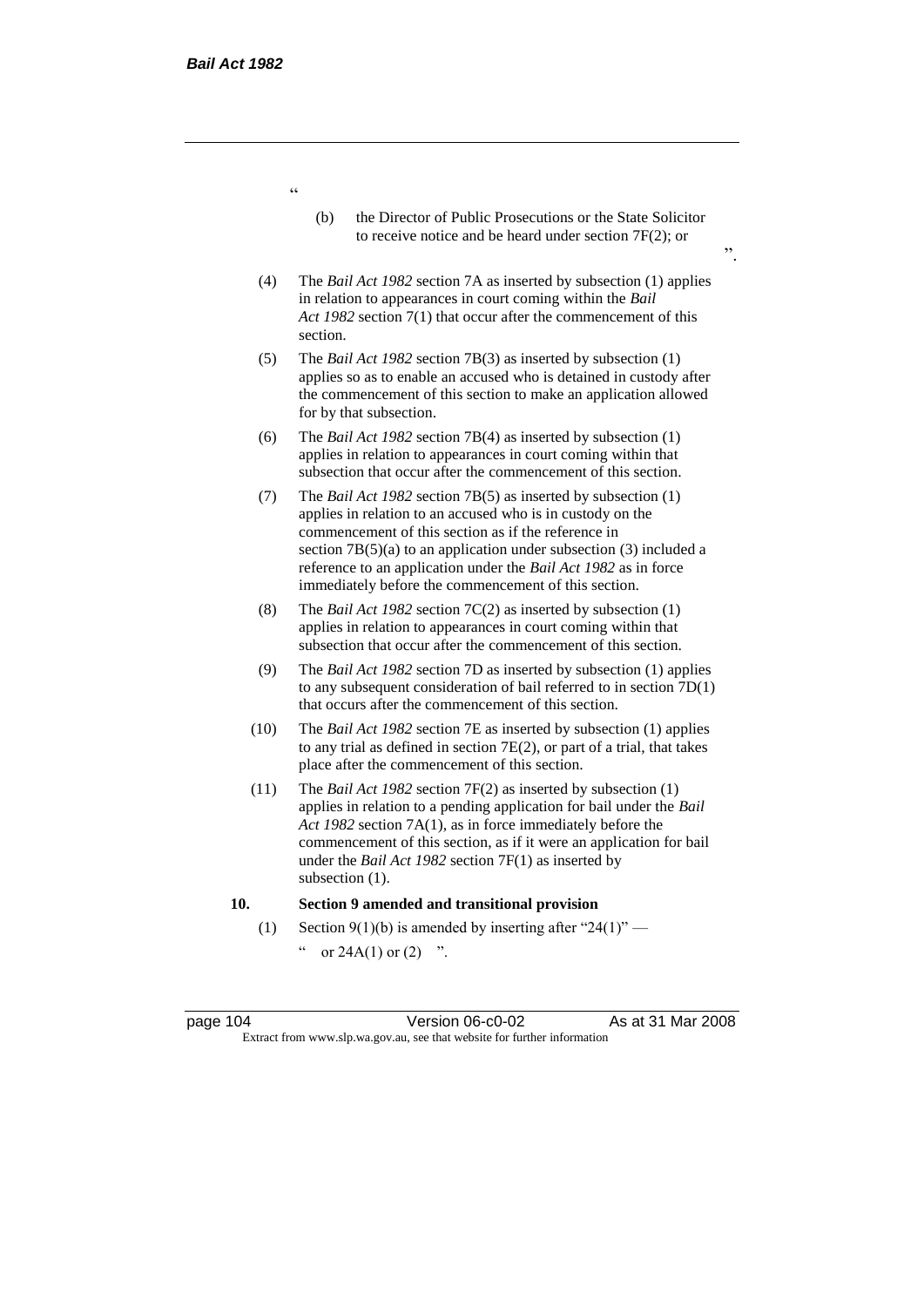(2) The *Bail Act 1982* section 9(1)(b) as amended by subsection (1) applies to any consideration of a case for bail that occurs after the commencement of this section.

#### **11. Section 11 amended and transitional provision**

- (1) Section 11(1)(e) is amended by inserting after "46,"  $\degree$  50F, ".
- (2) Section 11(2) and (3) are repealed and the following subsections are inserted instead —

"

- (2) Where the accused is in custody in a lock-up, court custody centre or prison, the right conferred by subsection (1) is also subject to the person in charge of the lock-up, court custody centre or prison either —
	- (a) signing a certificate under subsection (3); or
	- (b) receiving notice that a certificate has been signed by another person under that subsection.
- (3) After an accused becomes entitled to be at liberty as provided in subsection (1), a person referred to in section 29 may sign a certificate to that effect in the prescribed form.
- (4) The person in charge of a lock-up, court custody centre or prison in which the accused is in custody shall release the accused from custody as soon as is practicable after —
	- (a) the person in charge signs the certificate; or
	- (b) if the certificate is signed by a person other than the person in charge, the person in charge receives notice as described in subsection (2)(b).
- (3) A certificate under the *Bail Act 1982* section 11(2) as in force immediately before the commencement of this section that has not been fully acted upon is to be treated after that commencement as a certificate under the *Bail Act 1982* section 11(3) as inserted by subsection  $(2)$ .

#### **12. Section 12 amended**

Section 12 is amended by deleting "section 11(1)" and inserting instead —

" sections  $7A(2)$  and  $11(1)$  ".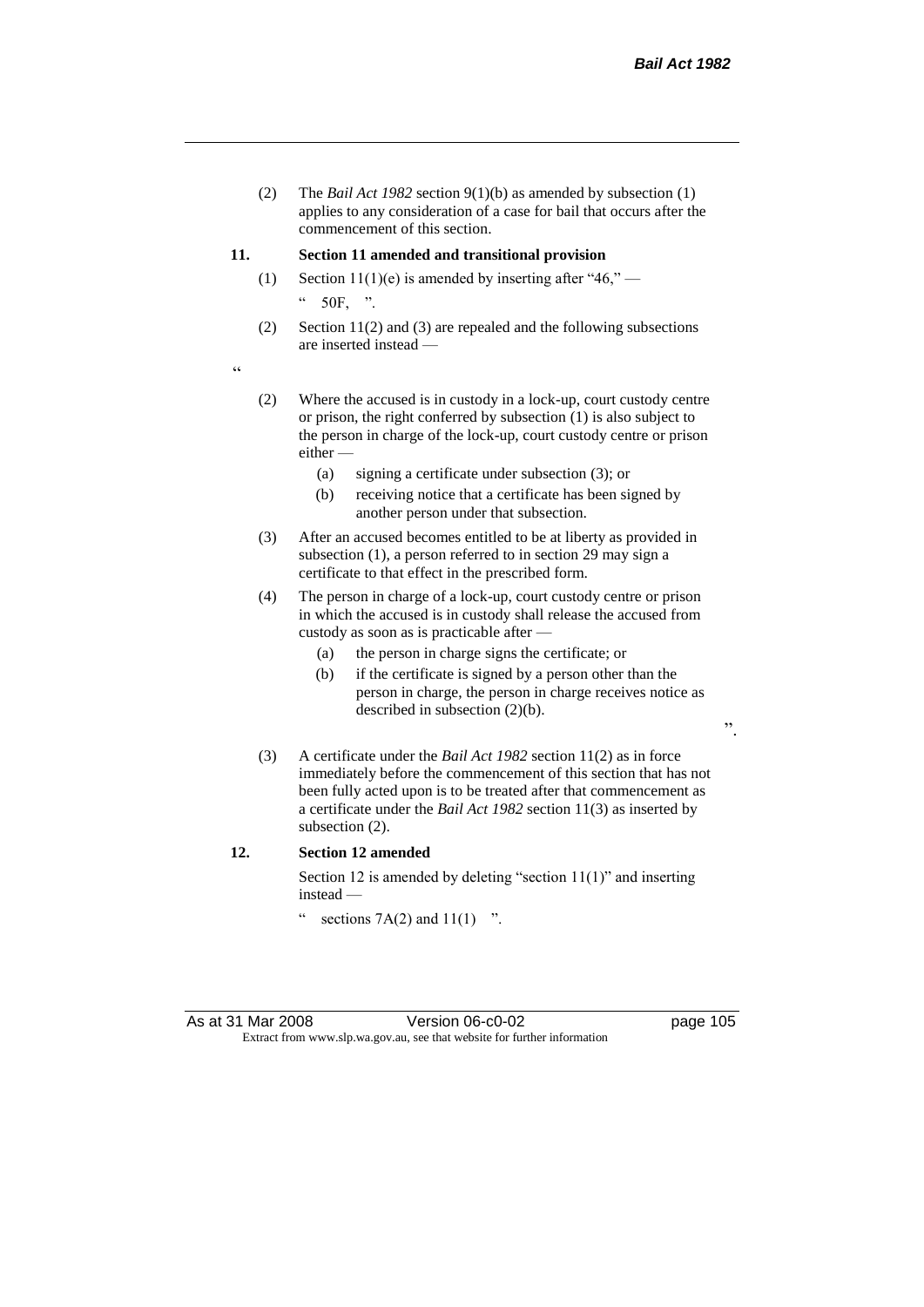## **13. Heading to Part III replaced**

The heading to Part III is deleted and the following heading is inserted instead —

# **Part III — Jurisdiction relating to bail**

## **14. Sections 13A and 13B inserted**

After section 13 the following sections are inserted —

# $C$

.<br>cc

#### **13A. Jurisdiction to dispense with bail and how jurisdiction to be exercised**

- (1) Jurisdiction to dispense with the requirement for bail under section 7A for any appearance described in the first column of Schedule 1 Part A clause 2 or 3 is vested, subject to Schedule 1 Part B, in the judicial officer specified in the second column of that clause opposite that description, but Schedule 1 Part A clause 7 does not apply for the purposes of this subsection.
- (2) The jurisdiction referred to in subsection (1) is exercisable only
	- (a) in respect of an appearance in court before conviction for an offence; and
	- (b) if it appears to the judicial officer that bail would be granted in accordance with Schedule 1 Part C clause 1 or 2 but that in the circumstances the completion of bail papers is an unnecessary imposition.
- (3) Where a judicial officer dispenses with the requirement for bail for an appearance by an accused the registrar of the court shall, in accordance with section 13B, give written notice to the accused of the time and place for the appearance.

## **13B. Giving and proof of notices under section 13A(3)**

- (1) A written notice to an accused under section  $13A(3)$  shall be
	- (a) given to the accused personally; or
	- (b) sent to the accused
		- (i) by post to the accused's address appearing in the records of the court; or
		- (ii) in urgent cases or with the accused's consent, by electronic communication.

page 106 Version 06-c0-02 As at 31 Mar 2008 Extract from www.slp.wa.gov.au, see that website for further information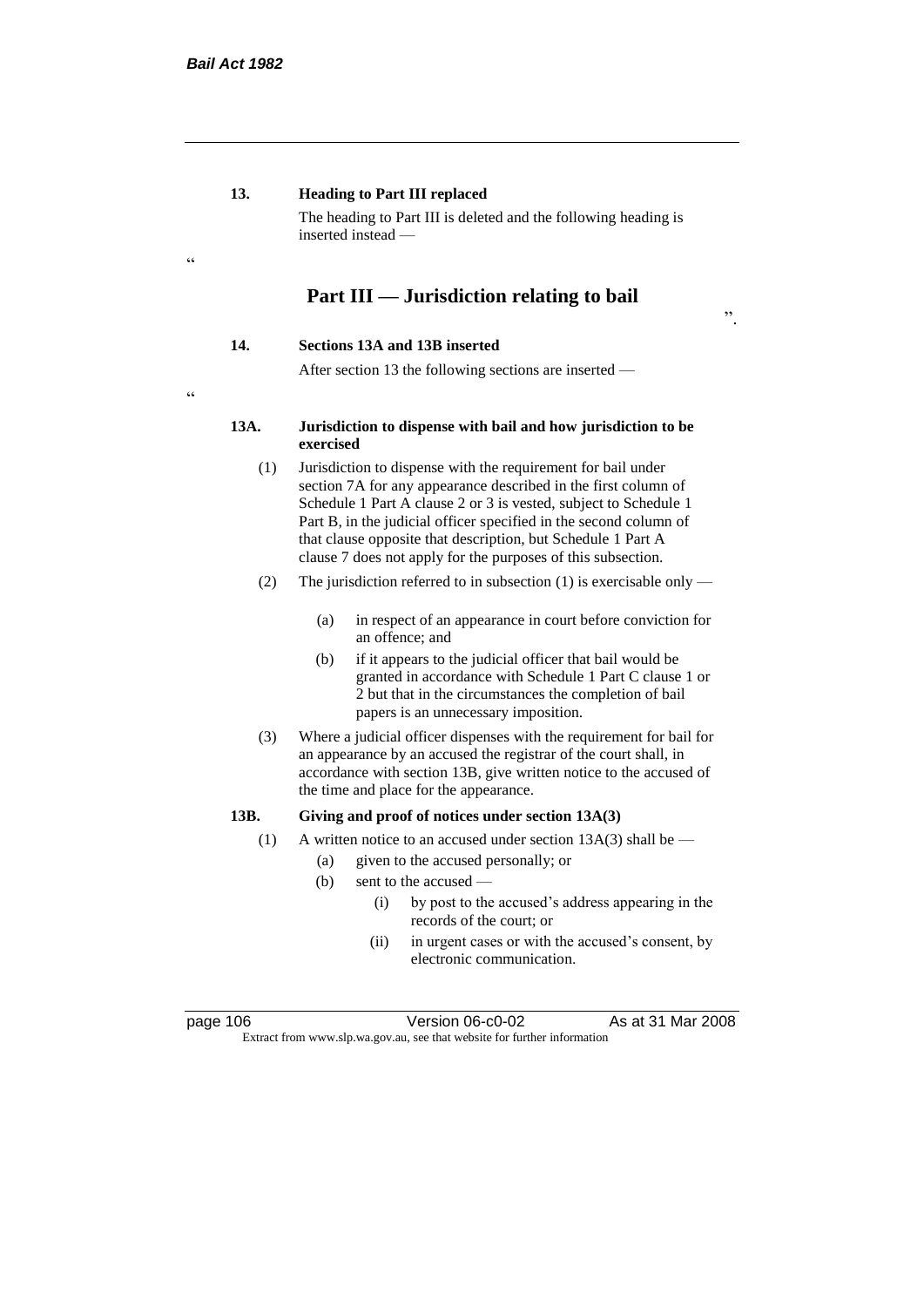".

- (2) A person who gives or sends a notice in accordance with subsection (1) shall endorse on a file copy of the notice a certificate showing —
	- (a) that the person has done so; and
	- (b) the time of doing so.
- (3) If a notice is sent by post under subsection  $(1)(b)(i)$ , the notice is to be presumed, unless the contrary is shown, to have been received at the time when, in the ordinary course of events, it would have been delivered.
- (4) In any proceedings
	- (a) a document purporting to be a copy of a notice referred to in subsection (1) is evidence of the terms of the notice; and
	- (b) an endorsement on a copy of a notice referred to in subsection (2) purporting to be a certificate referred to in that subsection is evidence of the matters appearing in the certificate without proof of the signature of the person who made the endorsement.

## **15. Section 14 amended and transitional provisions**

- (1) Section  $14(1)$  is amended as follows:
	- (a) by deleting "of the Supreme Court";
	- (b) after paragraph (b) by deleting the full stop and inserting instead —
	-

 $\epsilon$ 

## ; and

- (c) under section 7A dispense with the requirement for bail or revoke an existing dispensation.
- (2) Section 14(2) is amended as follows:
	- (a) by deleting "of the Supreme Court";
	- (b) in paragraph (a) by deleting "or refused" and inserting instead —

, refused or dispensed with ".

- (3) Section 14(2a) and (3) are each amended by deleting "of the Supreme Court".
- (4) Section 14(4) and (5) are repealed and the following subsection is inserted instead —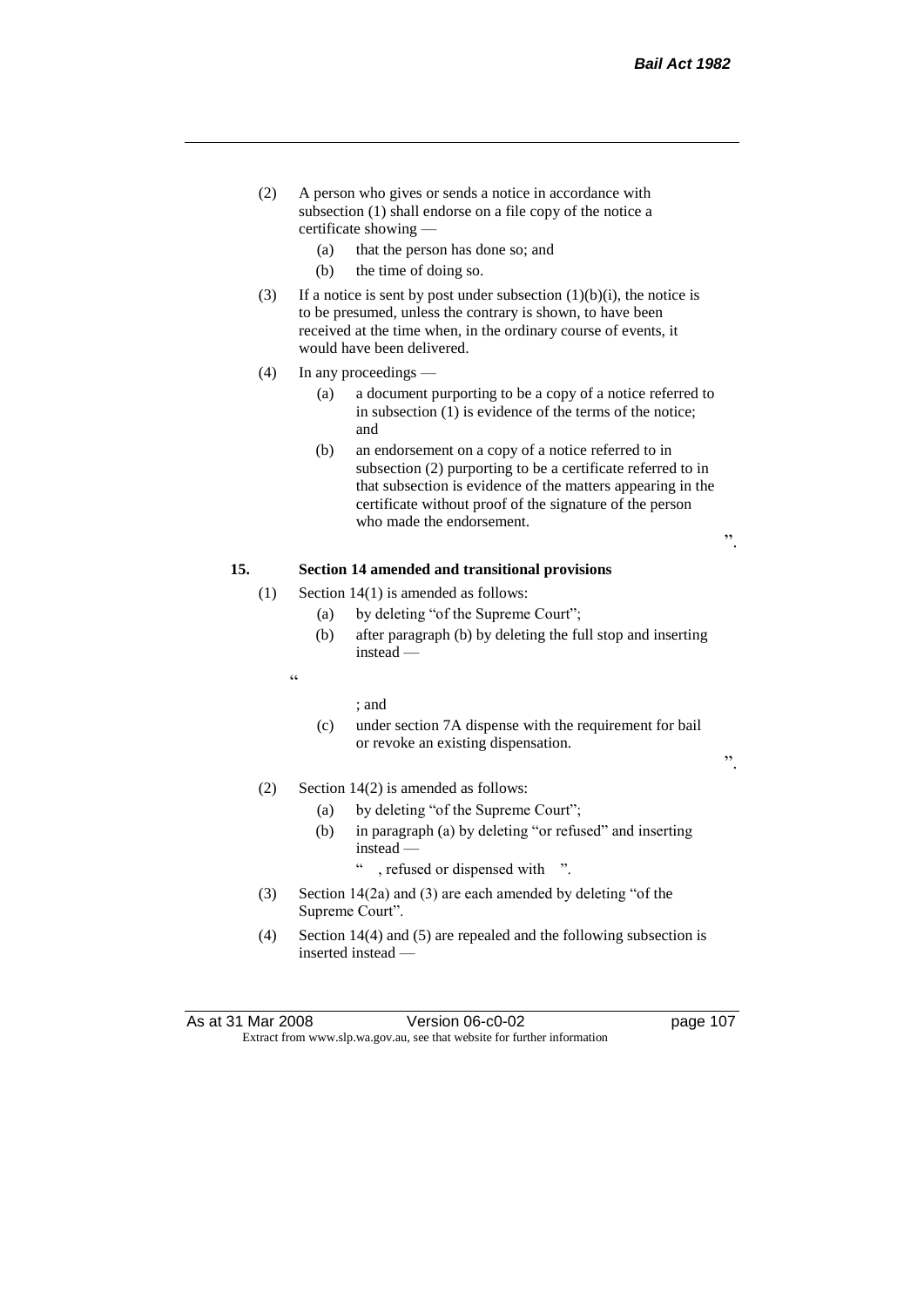- (4) In this section
	- (a) references to a Judge are references
		- (i) in the case of a child charged with an offence before the Children's Court, to a Judge of that Court; and
		- (ii) in the case of an accused committed for trial or sentence to the District Court, to a Judge of that Court; and
		- (iii) in any other case, to a Judge of the Supreme Court;
		- and
	- (b) references to any other judicial officer
		- (i) in relation to the exercise of powers under this section by a Judge, are references to any judicial officer whose jurisdiction is inferior to that of the Judge; but
		- (ii) in relation to the exercise of powers under this section by a Judge of the Supreme Court, do not include a Judge of the Children's Court or a Judge of the District Court.
	- (5) The *Bail Act 1982* section 14(4)(a)(i) as inserted by subsection (4) applies in respect of a child charged with an offence on or after the commencement.
	- (6) The *Bail Act 1982* section 14(4)(a)(ii) as inserted by subsection (4) applies in respect of an accused committed to the District Court on or after the commencement for trial or sentence.
	- (7) The *Bail Act 1982* section 14(4)(b) as inserted by subsection (4) applies in respect of any power referred to in the *Bail Act 1982* section 14(1) that is exercised, or could be exercised, on or after the commencement by any other judicial officer as defined in that paragraph.
	- (8) In subsections (5), (6) and (7) **"commencement"** means the commencement of subsection (4). Note: The heading to section 14 is to read "**Extent of Judge's jurisdiction**".
- **16. Sections 15A and 15B inserted and transitional provision**
	- (1) After section 15 the following sections are inserted —

page 108 Version 06-c0-02 As at 31 Mar 2008 Extract from www.slp.wa.gov.au, see that website for further information

".

"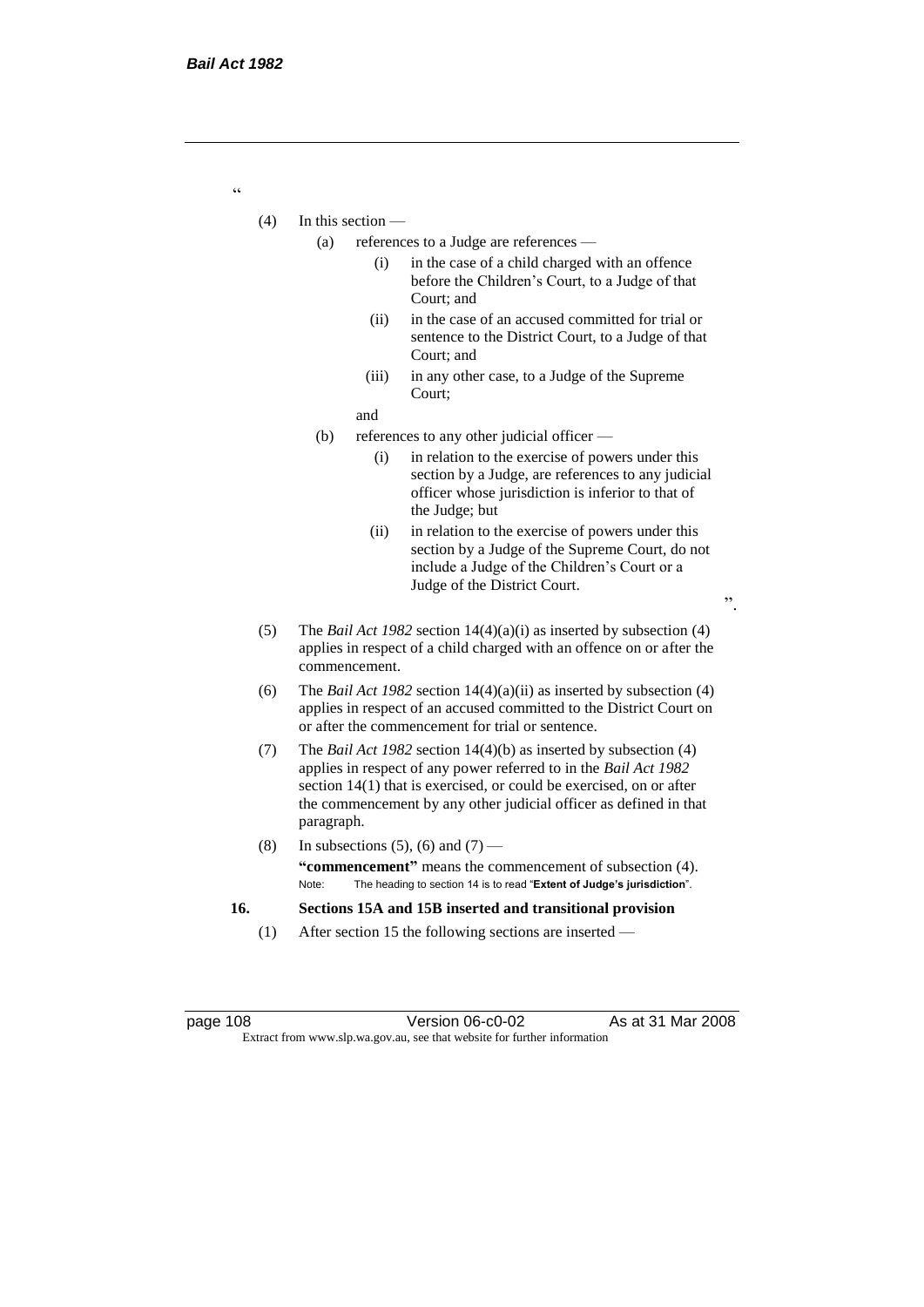### **15A. Appeal from decision of Judge**

#### (1) In this section —

 $\alpha$ 

- **"bail decision"** means a decision
	- (a) to grant or refuse bail; or
	- (b) to vary or revoke bail; or
	- (c) to dispense with the requirement for bail; or
	- (d) to impose any condition on a grant of bail,
	- and includes a decision under section 55 or 59A(4).
- (2) The prosecutor or the accused may appeal to the Court of Appeal against a bail decision of —
	- (a) a Judge of the Children's Court; or
	- (b) a Judge of the District Court; or
	- (c) a Judge of the Supreme Court.
- (3) The leave of the Court of Appeal is required for each ground of appeal in an appeal under this section.
- (4) The *Criminal Appeals Act 2004* section 27(2), (3) and (4) apply, with necessary modifications, as if an appeal under this section were an appeal under Part 3 of that Act.
- (5) An appeal under this section shall be commenced and conducted in accordance with this section, section 15B and rules of court made by the Supreme Court.
- (6) An appeal under this section shall be commenced by lodging with the Court of Appeal an application for leave to appeal that sets out the grounds of the appeal.
- (7) An appeal under this section cannot be commenced later than 21 days after the date of the bail decision unless the Court of Appeal orders otherwise.
- (8) An accused who is a party to an appeal under this section and who is in custody is entitled to be present at the hearing of the appeal if the accused so requests, and any official responsible for that custody who is informed of such a request shall do what is necessary to give effect to it.
- (9) For the purposes of giving effect to a request referred to in subsection (8), arrangements may be made for the accused to appear before the Court of Appeal by means of a video link or an audio link in accordance with section 66B, unless the Court of Appeal has ordered that the accused appear before it in person.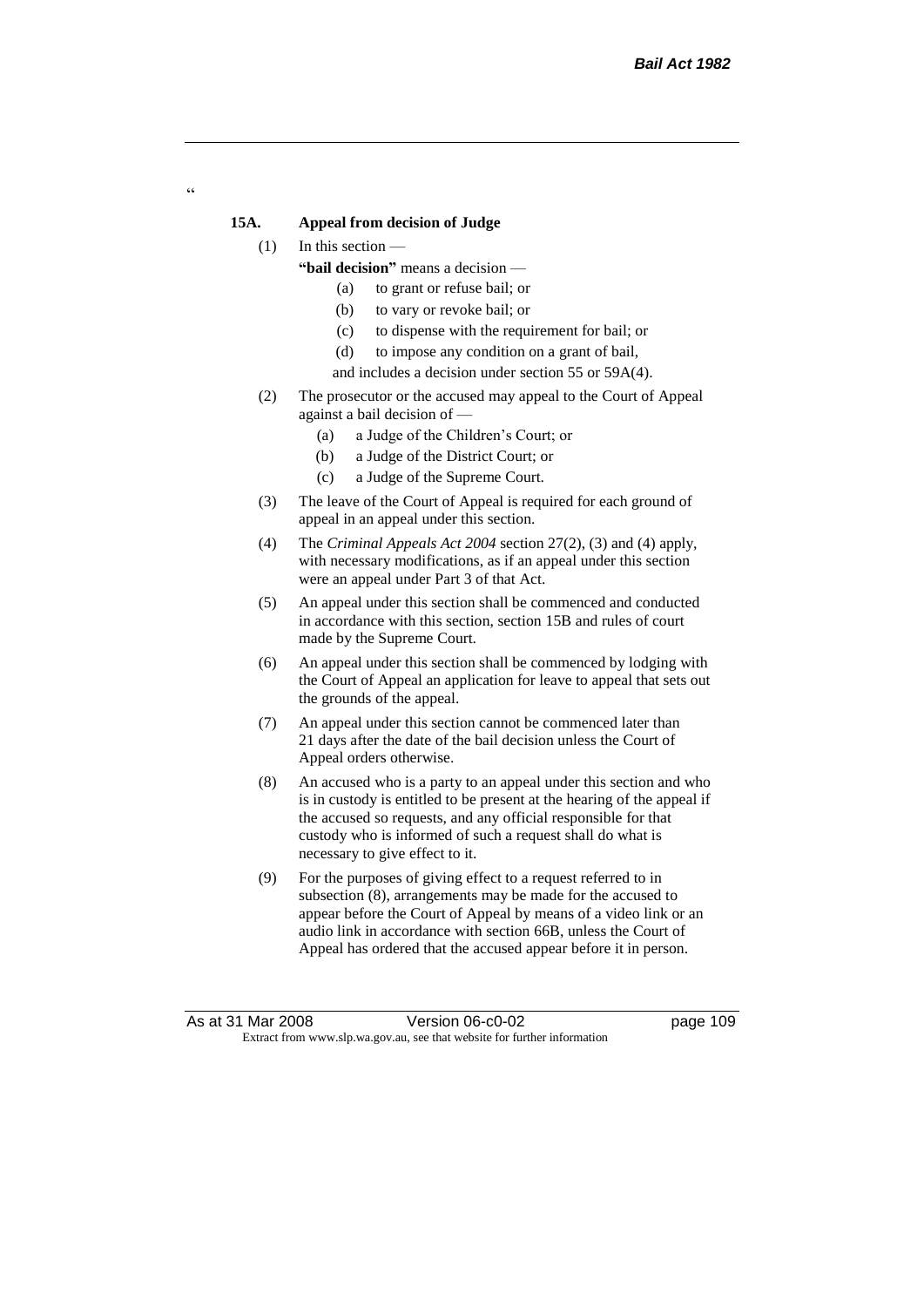#### **15B. Determination of appeal under section 15A and related provisions**

- (1) The Court of Appeal has jurisdiction to hear and determine an appeal under section 15A.
- (2) The Court of Appeal shall determine an appeal on the material and evidence that was before the Judge whose decision is the subject of the appeal.
- (3) Any decision of the Court of Appeal in relation to bail shall be made in accordance with the relevant provisions of sections 13A and 17 and Schedule 1.
- (4) Where in determining an appeal the Court of Appeal revokes the bail of an accused who is at liberty, it may order that the accused be returned to custody to await the appearance for which the bail was granted.
- (5) Where in determining an appeal the Court of Appeal varies the bail of an accused who is at liberty, it may order that the accused be returned to custody until the accused becomes entitled to be again at liberty pursuant to section 11.
- (6) A judge of appeal may issue any warrant that may be necessary to carry into effect an order under subsection (4) or (5).
- ".

".

(2) The *Bail Act 1982* sections 15A and 15B as inserted by subsection (1) apply to a bail decision, as defined in section 15A(1), made after the commencement of this section by a judge referred to in section 15A(2).

## **17. Section 26 amended**

- (1) Section 26(1) is amended as follows:
	- (a) after paragraph (a) by inserting or  $"$ :
	- (b) before paragraph (c) by inserting —
	-

 $\epsilon$ 

"

- (ba) grants bail to an accused for a serious offence to which Schedule 1 Part C clause 3A applies; or
- (2) Section 26(2) is amended before paragraph (b) by inserting
	-
	- (aa) grants bail to an accused for a serious offence to which Schedule 1 Part C clause 3A applies; or

| page 110 | Version 06-c0-02                                                         | As at 31 Mar 2008 |
|----------|--------------------------------------------------------------------------|-------------------|
|          | Extract from www.slp.wa.gov.au, see that website for further information |                   |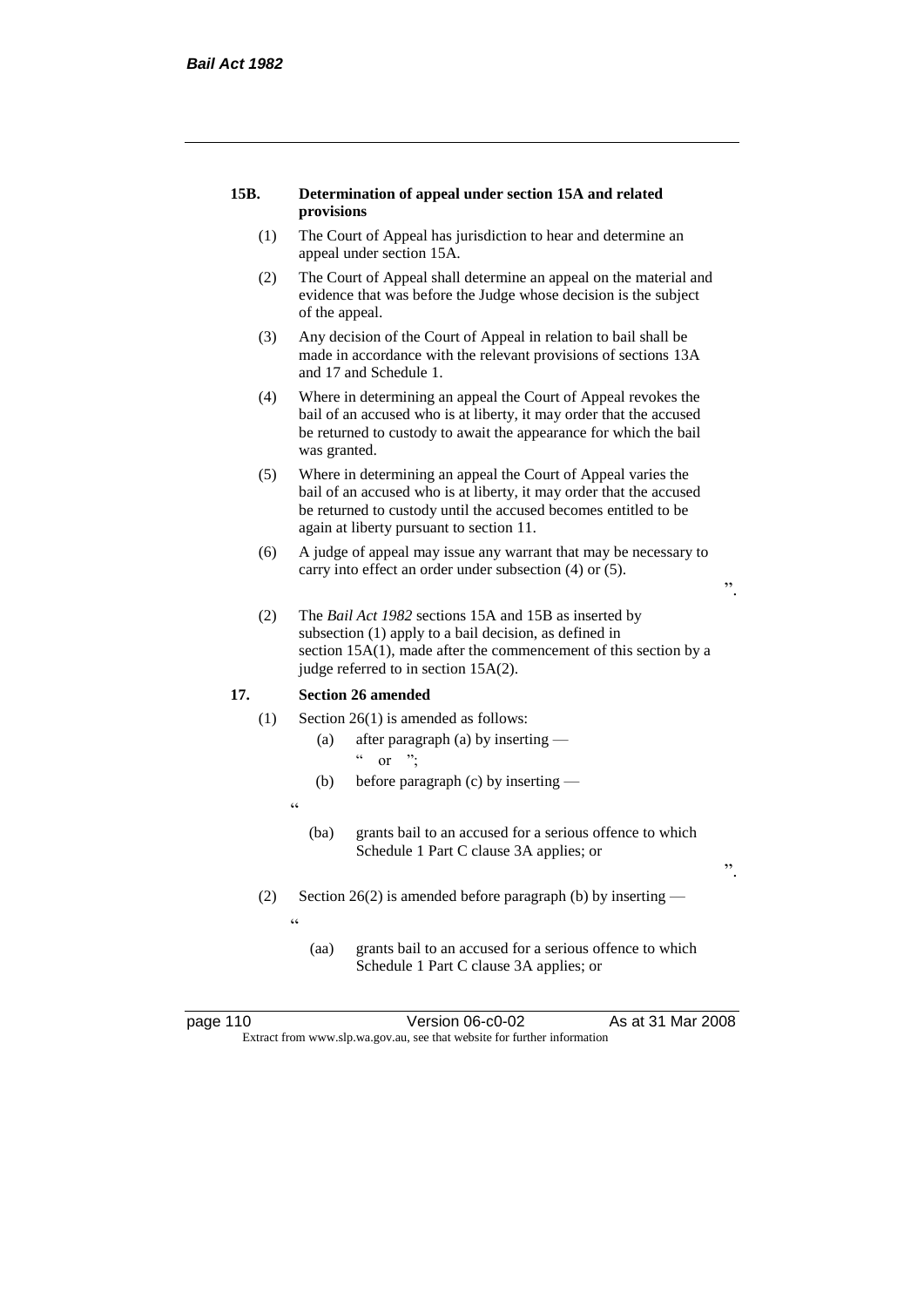| 18. |     | Section 28 amended, related amendments to sections 35, 49, 51<br>and 58 and Schedule 1 and transitional provisions                                                                                                                                                                                            |    |  |
|-----|-----|---------------------------------------------------------------------------------------------------------------------------------------------------------------------------------------------------------------------------------------------------------------------------------------------------------------|----|--|
|     | (1) | Section $28(2)$ is amended as follows:                                                                                                                                                                                                                                                                        |    |  |
|     |     | by deleting paragraph (b) and inserting instead —<br>(a)                                                                                                                                                                                                                                                      |    |  |
|     |     | $\epsilon$                                                                                                                                                                                                                                                                                                    |    |  |
|     |     | that if the accused fails to appear at that time and place<br>(b)<br>the accused will, as soon as is practicable, appear at the<br>court at which the accused was required to appear, when<br>that court is sitting; and                                                                                      | ". |  |
|     |     | after each of paragraphs (a) and (c) by inserting —<br>(b)<br>and                                                                                                                                                                                                                                             |    |  |
|     | (2) | Section 49(1) is amended after "or (b)" by deleting "(ii)".                                                                                                                                                                                                                                                   |    |  |
|     | (3) | Each provision in the Table to this section is amended by deleting<br>"(ii)" in each place where it occurs.                                                                                                                                                                                                   |    |  |
|     |     | Table                                                                                                                                                                                                                                                                                                         |    |  |
|     |     | s. $35(1)$<br>s. $58(1)(b)$<br>s. $51(2)$<br>Sch. 1 Pt. D cl. $1(2)(a)$ and $(b)$                                                                                                                                                                                                                             |    |  |
|     | (4) | A bail undertaking that has effect under the Bail Act 1982<br>immediately before the commencement of this section continues to<br>have effect, on and after that commencement, as if it were a bail<br>undertaking described in the Bail Act 1982 section 28(2) as<br>amended by subsection (1).              |    |  |
|     | (5) | A surety undertaking that has effect under the Bail Act 1982<br>immediately before the commencement of this section continues to<br>have effect, on and after that commencement, as if it were a surety<br>undertaking within the meaning of the Bail Act 1982 section 35(1)<br>as amended by subsection (3). |    |  |
| 19. |     | <b>Section 29 amended</b>                                                                                                                                                                                                                                                                                     |    |  |
|     |     | Section 29(b) to (i) are deleted and the following paragraphs are<br>inserted instead —                                                                                                                                                                                                                       |    |  |
|     |     | $\epsilon$                                                                                                                                                                                                                                                                                                    |    |  |
|     |     | a registrar of a court, other than a deputy registrar of the<br>(b)<br>Magistrates Court or the Children's Court;                                                                                                                                                                                             |    |  |
|     |     | an authorised police officer;<br>(c)                                                                                                                                                                                                                                                                          |    |  |
|     |     | an associate of a Judge of the Supreme Court, the District<br>(d)<br>Court or the Children's Court;                                                                                                                                                                                                           |    |  |

As at 31 Mar 2008 **Version 06-c0-02 page 111** Extract from www.slp.wa.gov.au, see that website for further information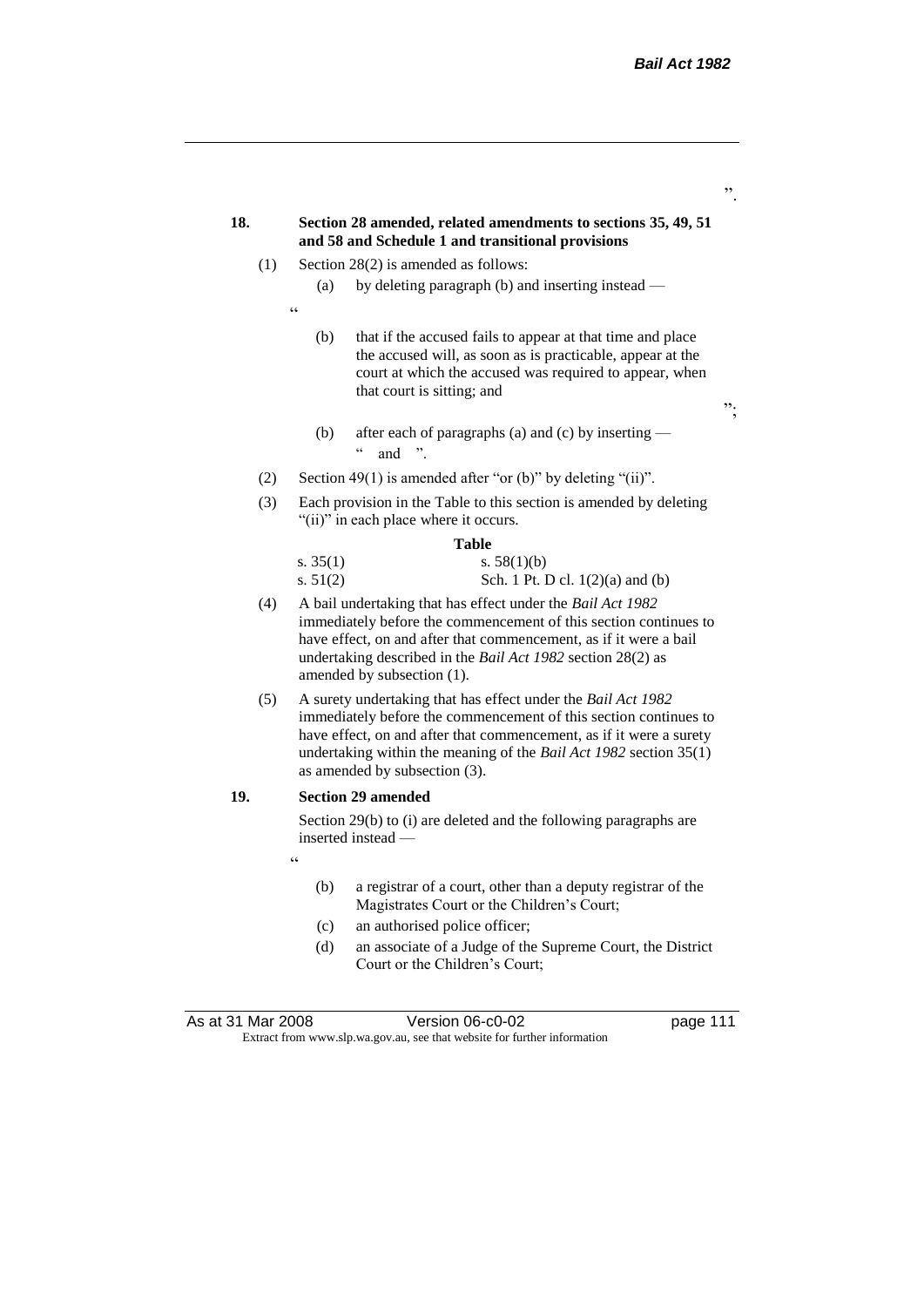- (e) where the accused is in a lock-up or prison, any person for the time being in charge of the lock-up or prison;
- (f) where the accused is in a court custody centre, any person for the time being in charge of the centre who is approved for the purposes of this paragraph by the chief executive officer of the department of the Public Service principally assisting in the administration of the *Court Security and Custodial Services Act 1999*;
- (g) where the accused is a child, any authorised community services officer.

".

 $"$ 

";

## **20. Section 30 amended**

Section 30(1)(a) is deleted and the following paragraph is inserted instead —

"

#### $(a)$  either —

- (i) read it to the accused; or
- (ii) be informed by the accused that the accused has read it; or
- (iii) if necessary, have it translated to the accused;

## **21. Section 31 amended and transitional provision**

(1) Section 31(2) is amended as follows:

- (a) in paragraph (b) by deleting "give written notice thereof " and inserting instead —
- $\epsilon$

 $\epsilon$ 

cause written notice of the time and place to be given

(b) in paragraph (c) by inserting after "a Judge of the Supreme Court" in the second place where it occurs —

> or a Judge of the Children's Court, as the case may require,

(c) in paragraphs (c) and (d) by deleting "give written notice" and inserting instead —

" cause written notice to be given ";

page 112 Version 06-c0-02 As at 31 Mar 2008 Extract from www.slp.wa.gov.au, see that website for further information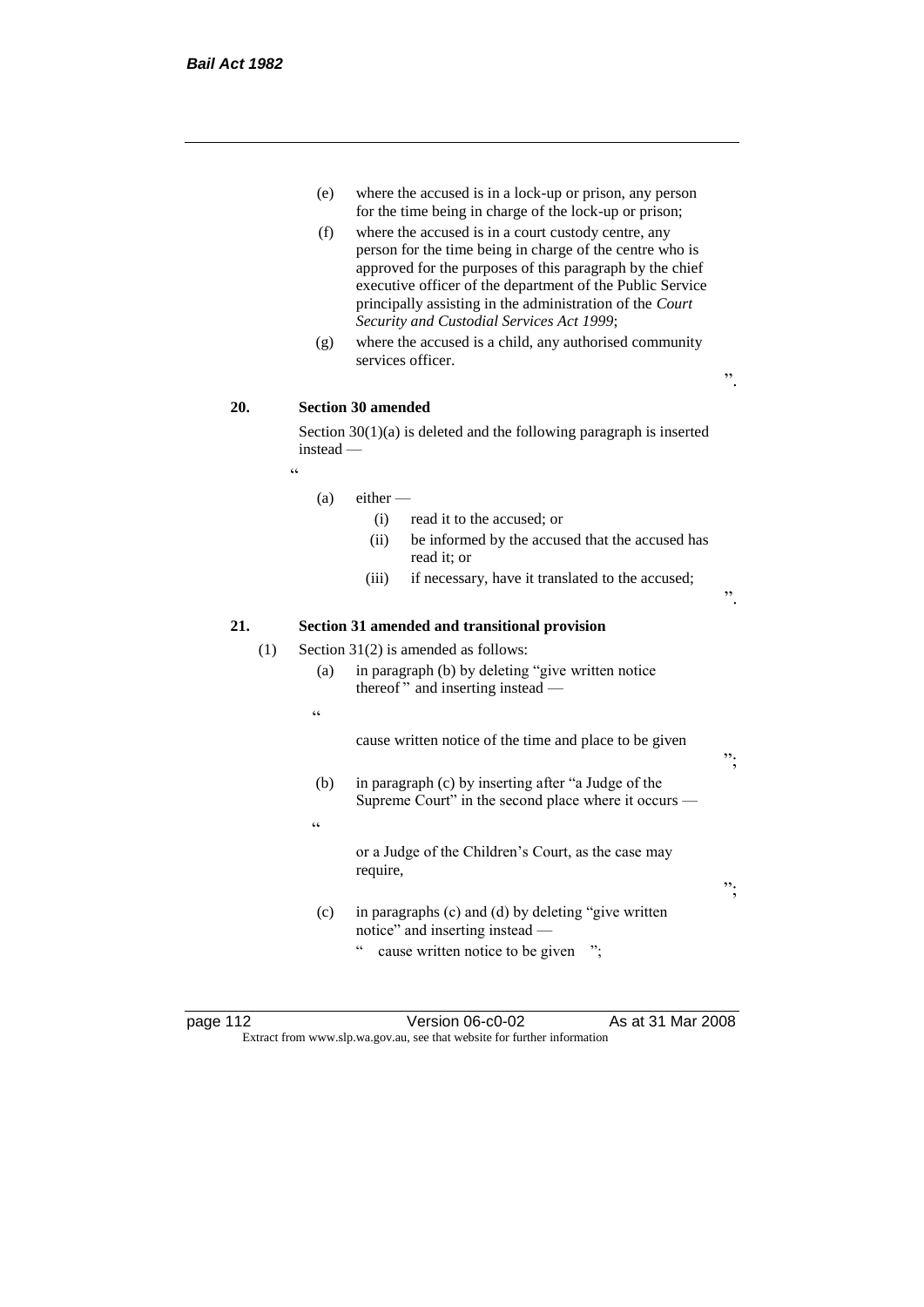- (d) in paragraph (e) by deleting "give written notice thereof " and inserting instead —
	- " cause written notice of the day to be given ";
- (e) in paragraph (f) by inserting after "of the court" , or a person authorised under subsection  $(5)$ , ";
- (f) in paragraph (f) by deleting "giving written notice thereof " and inserting instead
	- causing written notice of the time to be given ".
- (2) After section 31(4) the following subsection is inserted —
- "
- (5) The Chief Justice, in respect of committals to the Supreme Court, and the Chief Judge, in respect of committals to the District Court, may authorise a person or persons, by name or office, to perform the functions referred to in subsection  $(2)(f)$ .

(3) The *Bail Act 1982* section 31 as amended by this section applies in relation to any adjournment or committal to which it refers that occurs after the commencement of this section.

## **22. Section 31A inserted and transitional provision**

(1) After section 31 the following section is inserted —

 $\epsilon$ 

#### **31A. Amendment of conditions during trial**

- (1) In this section
	- **"amendment"** means an addition, variation or cancellation under subsection (2);
	- **"trial"** means that part of proceedings for an offence when evidence is being received by the court in respect of the offence and also extends to any time when —
		- (a) legal argument is being heard; or
		- (b) a judicial officer or a jury is deliberating.
- $(2)$  Where
	- (a) an accused has been granted bail for the accused's appearance for trial for an offence; and
	- (b) the trial extends beyond one day,

a judicial officer who grants bail for the next appearance by exercising the power in section 31(2)(a) may also do one or more of the following —

As at 31 Mar 2008 Version 06-c0-02 page 113 Extract from www.slp.wa.gov.au, see that website for further information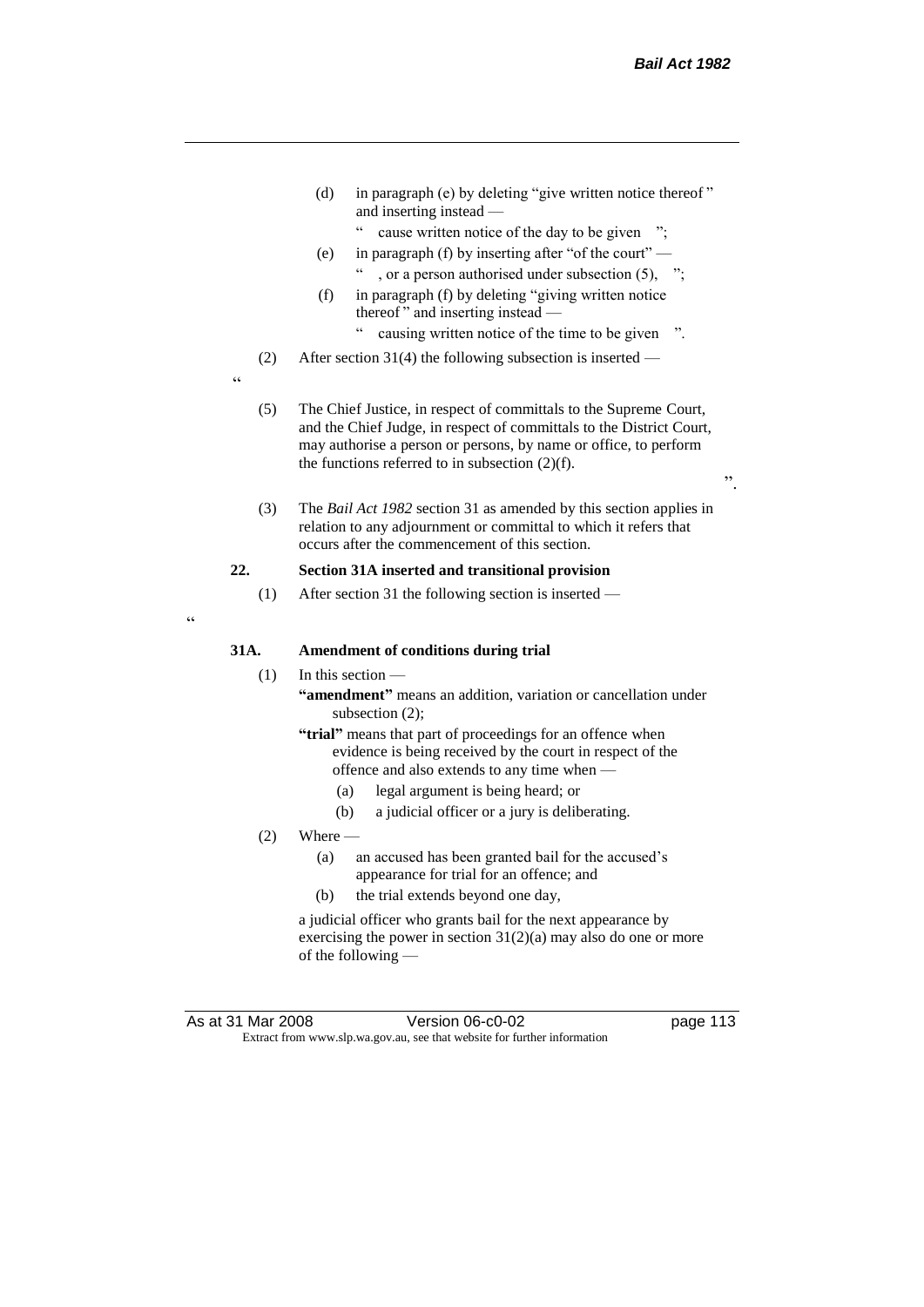- (c) add any condition to the extent that is authorised by clause 2 or 3 of Part D of Schedule 1;
- (d) vary a condition to that extent;
- (e) cancel a condition.
- (3) A judicial officer who adds, varies or cancels a condition under subsection (2) shall cause an officer of the court —
	- (a) to endorse the amendment on the accused's copy of the bail undertaking or, if that copy is not available for endorsement, to give written notice of the amendment to the accused; and
	- (b) to endorse on a file copy of the undertaking a certificate as to the amendment and the action taken under paragraph (a).
- (4) If the judicial officer considers that the amendment is of a minor nature, the judicial officer may, for the purposes of section 44(4), cause the officer of the court to include a statement to that effect in the endorsement or notice under subsection (3)(a) and the certificate under subsection (3)(b).
- (5) When action is taken under subsection  $(3)(a)$ 
	- (a) the bail undertaking is to be regarded as having been amended as provided in the endorsement or notice, as the case requires; and
	- (b) the terms and conditions of the bail undertaking continue to apply as so amended as if the accused had entered into the bail undertaking in that form.

- (6) In any proceedings an endorsement on a copy of a bail undertaking referred to in subsection (3)(b) purporting to be a certificate referred to in that paragraph is evidence of the matters appearing in it without proof of the signature of the person who made the endorsement.
- (2) The *Bail Act 1982* section 31A as inserted by subsection (1) applies to any trial as defined in section 31A(1), or part of a trial, that takes place after the commencement of this section.

#### **23. Section 32 amended and transitional provision**

- (1) Section 32(1), (2) and (3) are repealed and the following subsections are inserted instead —
- "
- (1) A written notice to an accused under section  $31(2)$  (a) shall be given to the accused personally; or

page 114 Version 06-c0-02 As at 31 Mar 2008 Extract from www.slp.wa.gov.au, see that website for further information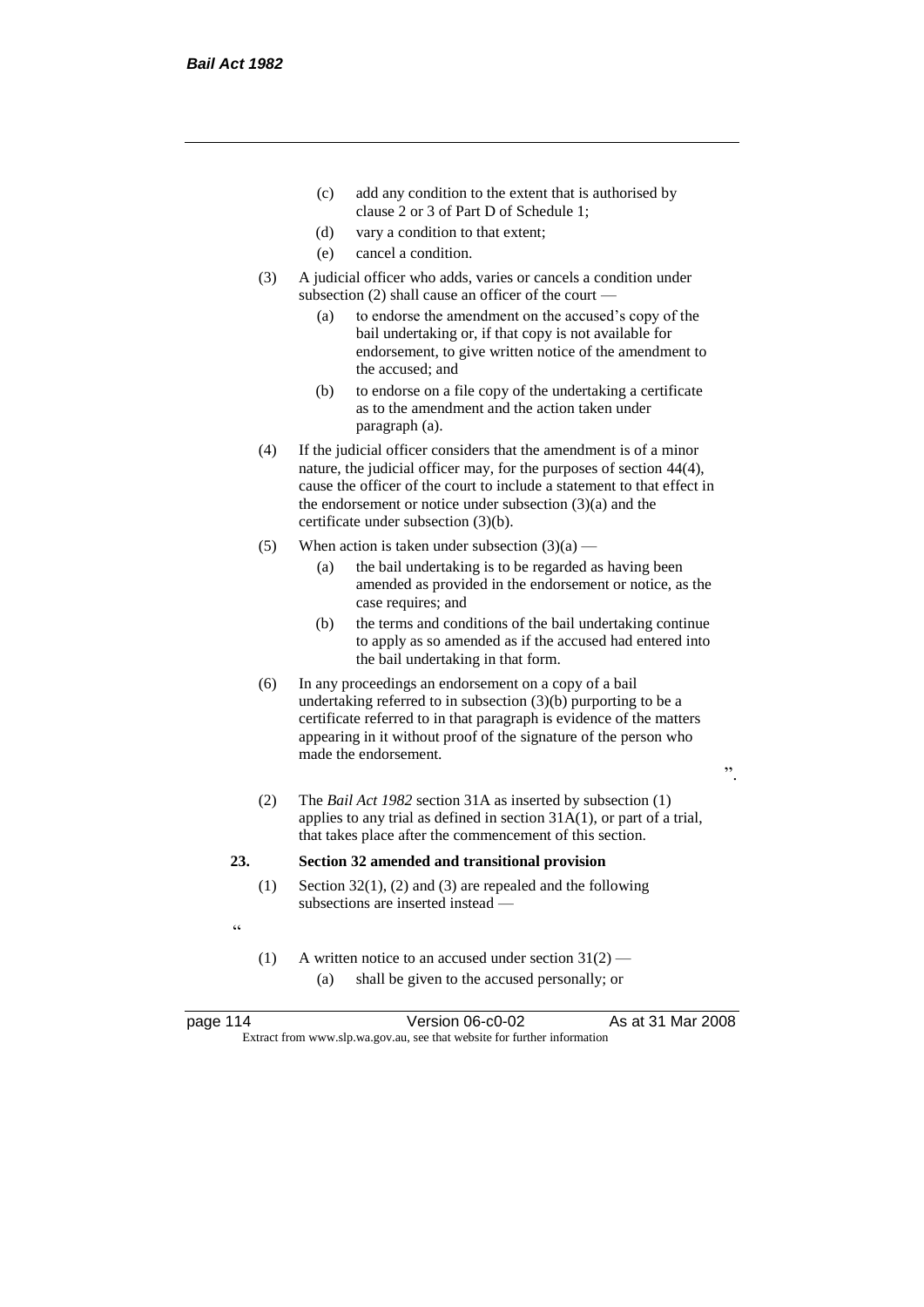- (b) shall be sent to the accused by post to the accused's address appearing in the records of the court; or
- (c) in urgent cases or with the accused's consent, shall be sent to the accused by electronic communication.
- (2) A person who gives or sends a notice in accordance with subsection (1) shall endorse on a file copy of the notice a certificate showing —
	- (a) that the person has done so; and
	- (b) the time of doing so.
- (3) If a notice is sent by post under subsection  $(1)(b)$ , the notice is to be presumed, unless the contrary is shown, to have been received at the time when, in the ordinary course of events, it would have been delivered.
- (2) Section 32(4) is amended as follows:
	- (a) by deleting "endorse" and inserting instead " cause to be endorsed ";
	- (b) by deleting "he notified the accused thereof." and inserting instead —
		- " the accused has been notified of them. ".
- (3) Section 32(5) is amended as follows:
	- (a) after paragraph (a) by inserting  $\lq$  and ";
	- (b) by deleting paragraph (b) and inserting instead —
	- $\epsilon$
- (b) an endorsement
	- (i) on a copy of a notice referred to in subsection (2); or
	- (ii) on a bail undertaking,

purporting to be a certificate referred to in subsection (2) or (4) is evidence of the matters appearing in it without proof of the signature of the person who made the endorsement.

(4) The *Bail Act 1982* section 32 as amended by this section applies in relation to oral notifications given, and written notices given or sent, after the commencement of this section.

".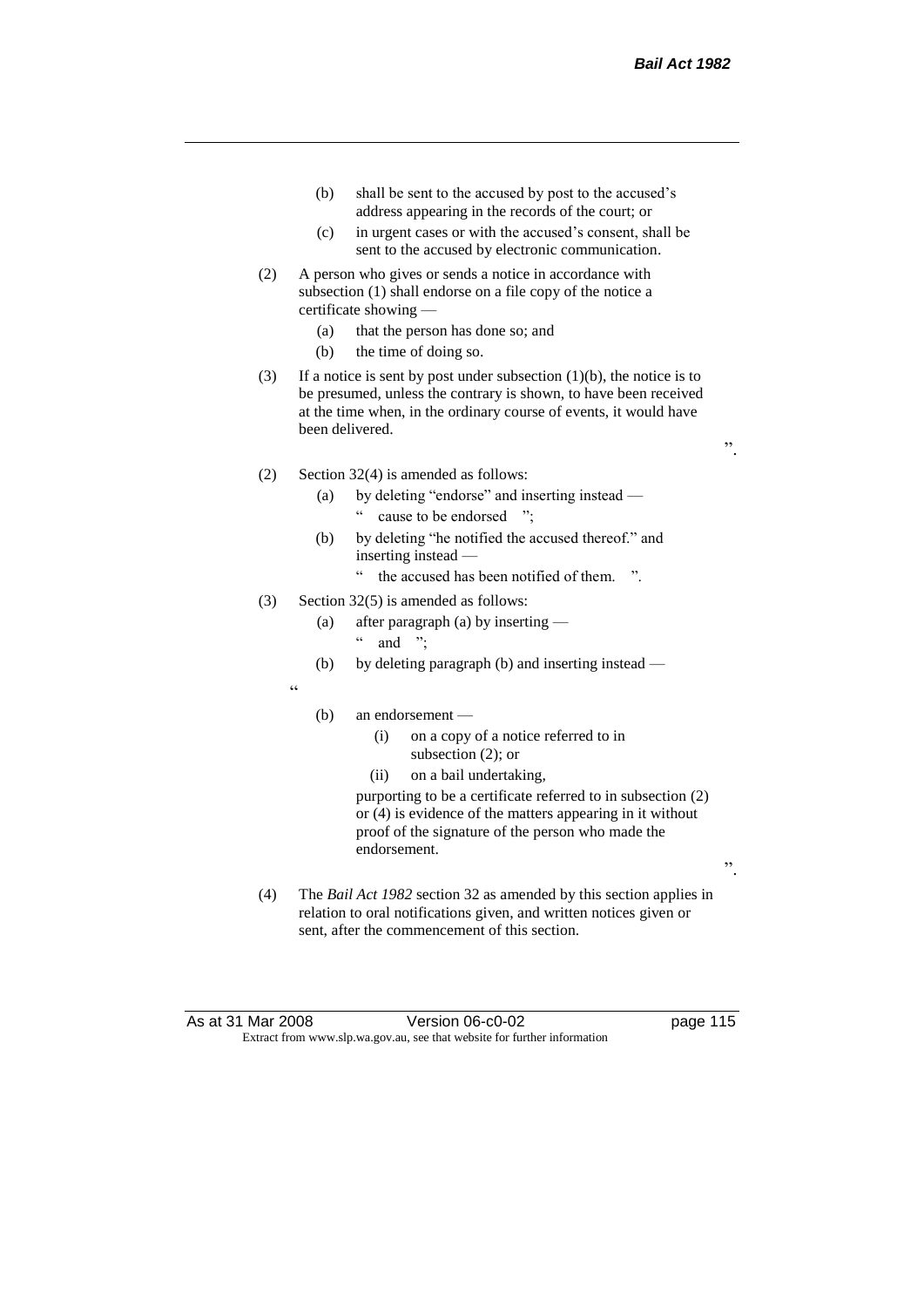## **24. Section 36 replaced, related amendments to sections 3, 37, 39, 40, 41 and 42 and transitional provisions**

(1) Section 36 is repealed and the following section is inserted instead —

 $\epsilon$ 

## **36. Authority to approve sureties**

- (1) The decision whether an applicant should be approved as a surety in any case is to be made —
	- (a) by a person referred to in section 29(a) to (d); or
	- (b) where the accused to whom bail has been granted is in prison, by a person for the time being in charge of the prison; or
	- (c) where the accused to whom bail has been granted is a child, by an authorised community services officer.
- (2) A judicial officer when granting bail to an accused subject to a requirement for a surety or sureties may make an order as to —
	- (a) the giving of notice to the prosecutor of an application for approval of any surety; or
	- (b) the person or persons who are to, or may, approve any surety,

and subsection (1) has effect subject to any such order.

- (2) Section 3(1) is amended by inserting in the appropriate alphabetical position —
	- **"surety approval officer"** means a person who is authorised by section 36 to decide whether an applicant should be approved as a surety; ".
- (3) Section 41(2) is amended as follows:
	- (a) by inserting before "officer" in the first place where it occurs —
		- " surety approval ";
	- (b) by deleting "he" in the first place where it occurs and inserting instead — " that officer ";
	- (c) by deleting "officer acting in his position" and inserting instead —

 $\epsilon$ 

page 116 Version 06-c0-02 As at 31 Mar 2008 Extract from www.slp.wa.gov.au, see that website for further information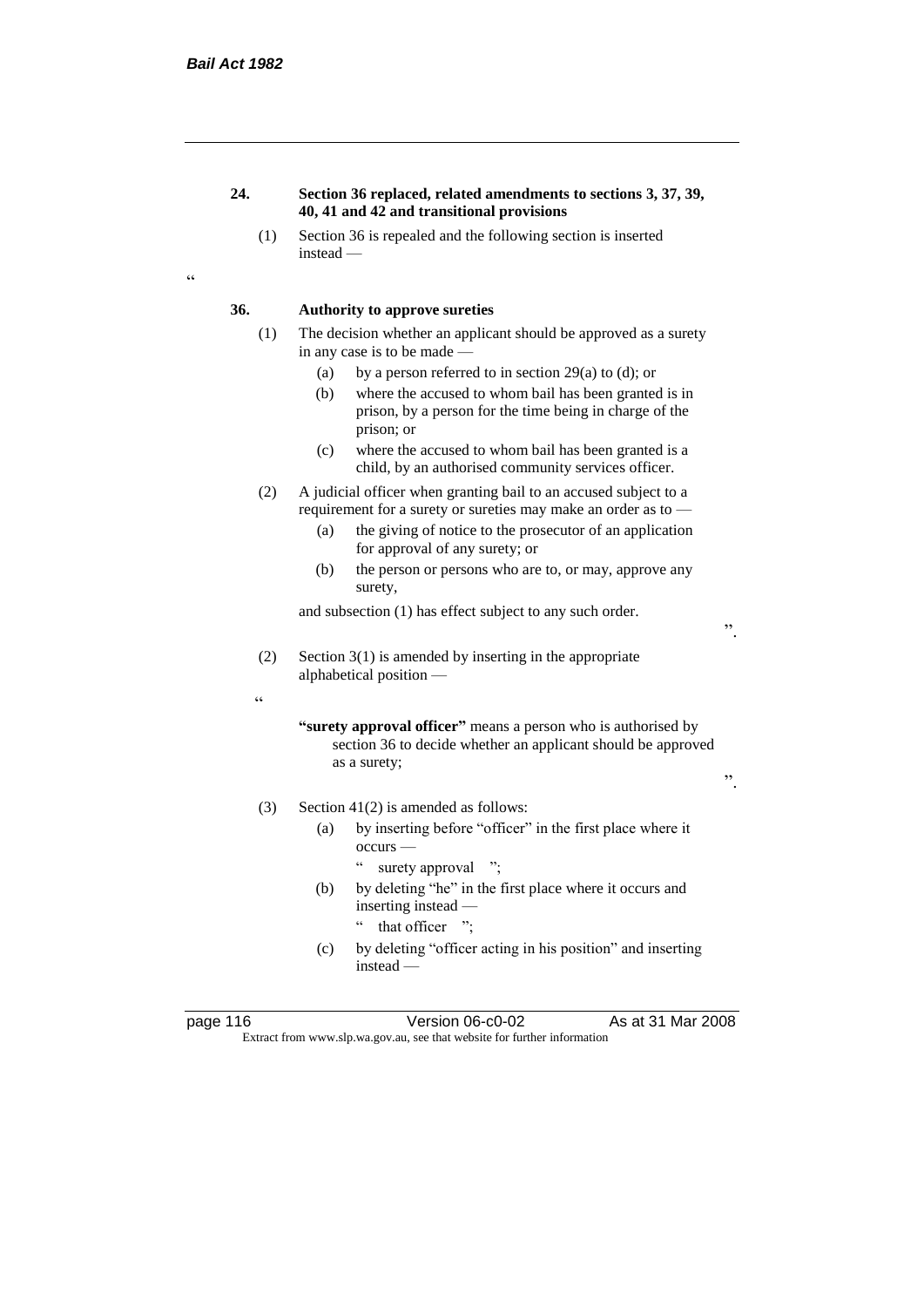- " surety approval officer ".
- (4) Each provision in the Table to this subsection is amended by deleting "an officer referred to in section 36(1)" and inserting instead
	- a surety approval officer ".

**Table** s. 37(1) s. 41(1) s. 39

(5) Each provision in the Table to this subsection is amended by inserting before "officer" —

" surety approval ".

|                       | <b>Table</b> |
|-----------------------|--------------|
| s. $37(1)(c)$ and (2) | s. 42        |
| s. $40(1)$ and $(2)$  |              |

- (6) The *Bail Act 1982* section 36(1) as inserted by subsection (1) applies to any decision as to whether a person should be approved as a surety that has to be made after the commencement of this section.
- (7) The *Bail Act 1982* section 36(2) as inserted by subsection (1) applies to any grant of bail that occurs after the commencement of this section.

## **25. Section 37 amended**

After section 37(2) the following subsection is inserted —

.<br>cc

- (3) For the purposes of this section it is sufficient if  $-$ 
	- (a) the notice, information and declaration referred to in subsection (1) are sent by electronic communication to an electronic address provided by the applicant; and
	- (b) the declaration referred to in subsection  $(1)(c)$  duly completed is sent by electronic communication to an electronic address provided by the surety approval officer.

".

#### **26. Section 43A inserted**

After section 43 the following section is inserted —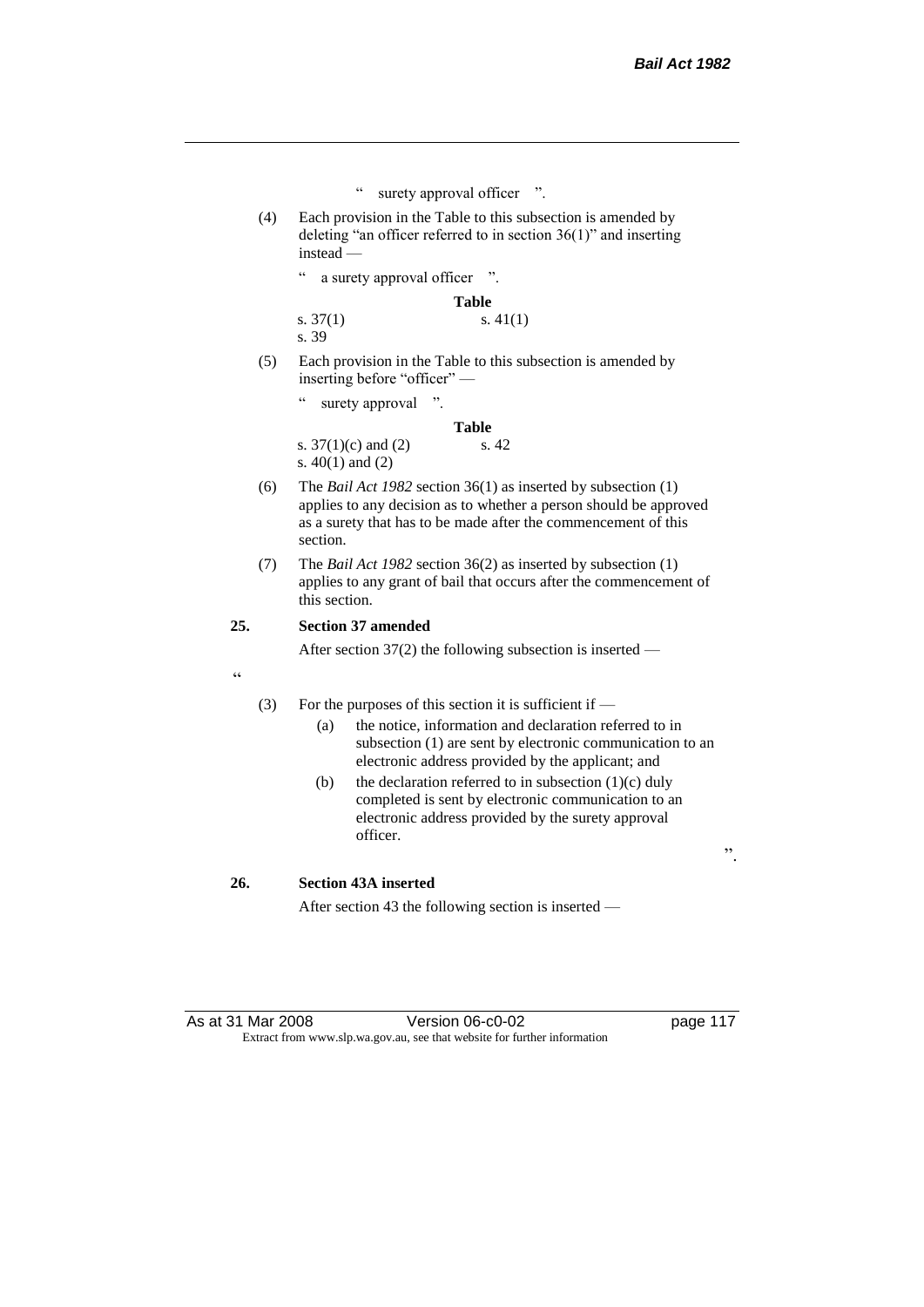$\epsilon$ 

## **43A. Use of video link and electronic communication where proposed surety is interstate**

- (1) In this section
	- **"proposed surety"** means a person who is to enter into a surety undertaking;
	- **"relevant official"** means the person before whom the surety undertaking is to be entered into or was entered into, as the case requires;
	- **"video link"** means facilities (including closed circuit television) that enable, at the same time —
		- (a) the relevant official to see and hear the proposed surety; and
		- (b) the proposed surety to see and hear the relevant official.
- (2) This section applies if a proposed surety is in another State or a Territory.
- (3) The relevant official may comply with section  $43(a)$  and (b) by means of a video link.
- (4) The relevant official may send the surety undertaking to the proposed surety by electronic communication for completion.
- (5) The proposed surety may enter into the surety undertaking by sending the completed surety undertaking to the relevant official by electronic communication.
- (6) If the surety undertaking is sent by electronic communication under subsection (4) or (5), any requirement for the proposed surety or the relevant official to sign it is to be taken to have been complied with if the full name of the proposed surety or the relevant official, as the case requires, appears in the appropriate place in the undertaking.
- (7) The relevant official may comply with section  $43(c)$  by sending a copy of the surety undertaking as duly completed to the surety by electronic communication.
- (8) A surety undertaking that is entered into in accordance with this section is to be taken to have been entered into before the relevant official.
- (9) In any proceedings a document purporting to be a copy of a surety undertaking and purporting to be certified by the relevant official to be a copy of a surety undertaking entered into in accordance

page 118 Version 06-c0-02 As at 31 Mar 2008 Extract from www.slp.wa.gov.au, see that website for further information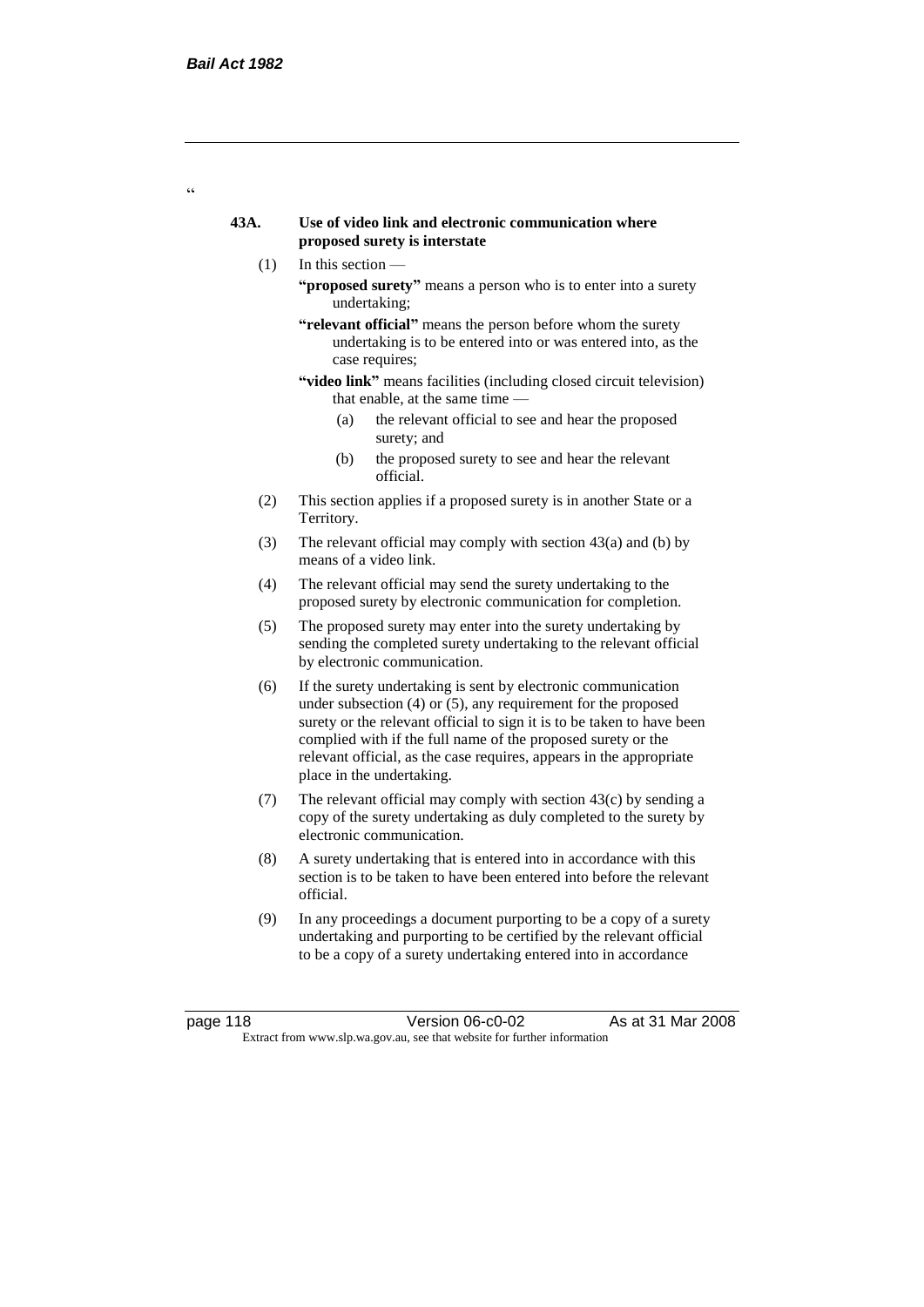with this section is evidence of the surety undertaking without proof of the signature of the relevant official.

(10) A reference in this section to sending a surety undertaking or copy of a surety undertaking to a person by electronic communication is a reference to sending the undertaking or copy by electronic communication to an electronic address provided by the person.

#### **27. Section 44 replaced and transitional provisions**

(1) Section 44 is repealed and the following section is inserted instead —

 $\epsilon$ 

#### **44. When surety undertaking extends to different time or different time and place substituted under section 31**

- (1) A surety undertaking does not extend to the failure by the accused to appear at a different time or a different time and place substituted pursuant to section 31 unless —
	- (a) the surety undertaking contains a provision stating that it does so extend and, where applicable under subsection (5), the surety has received notice as mentioned in that subsection; or
	- (b) subsection (2) applies.
- (2) A surety undertaking extends to the failure by the accused to appear at a different time substituted pursuant to section 31 during a trial if, at the option of the surety, the undertaking contains a provision stating —
	- (a) that it does so extend; and
	- (b) the effect of subsection (4).
- (3) In subsection  $(2)$ 
	- **"trial"** means that part of proceedings for an offence when evidence is being received by the court in respect of the offence and also extends to any time when —
		- (a) legal argument is being heard; or
		- (b) a judicial officer or a jury is deliberating.
- (4) Subsection (2) applies despite any amendment as defined in section 31A(1) if the endorsement or notice under section  $31A(3)(a)$  in respect of the amendment includes a statement referred to in section 31A(4).
- (5) A surety undertaking may, at the option of the surety, also contain a provision stating that where —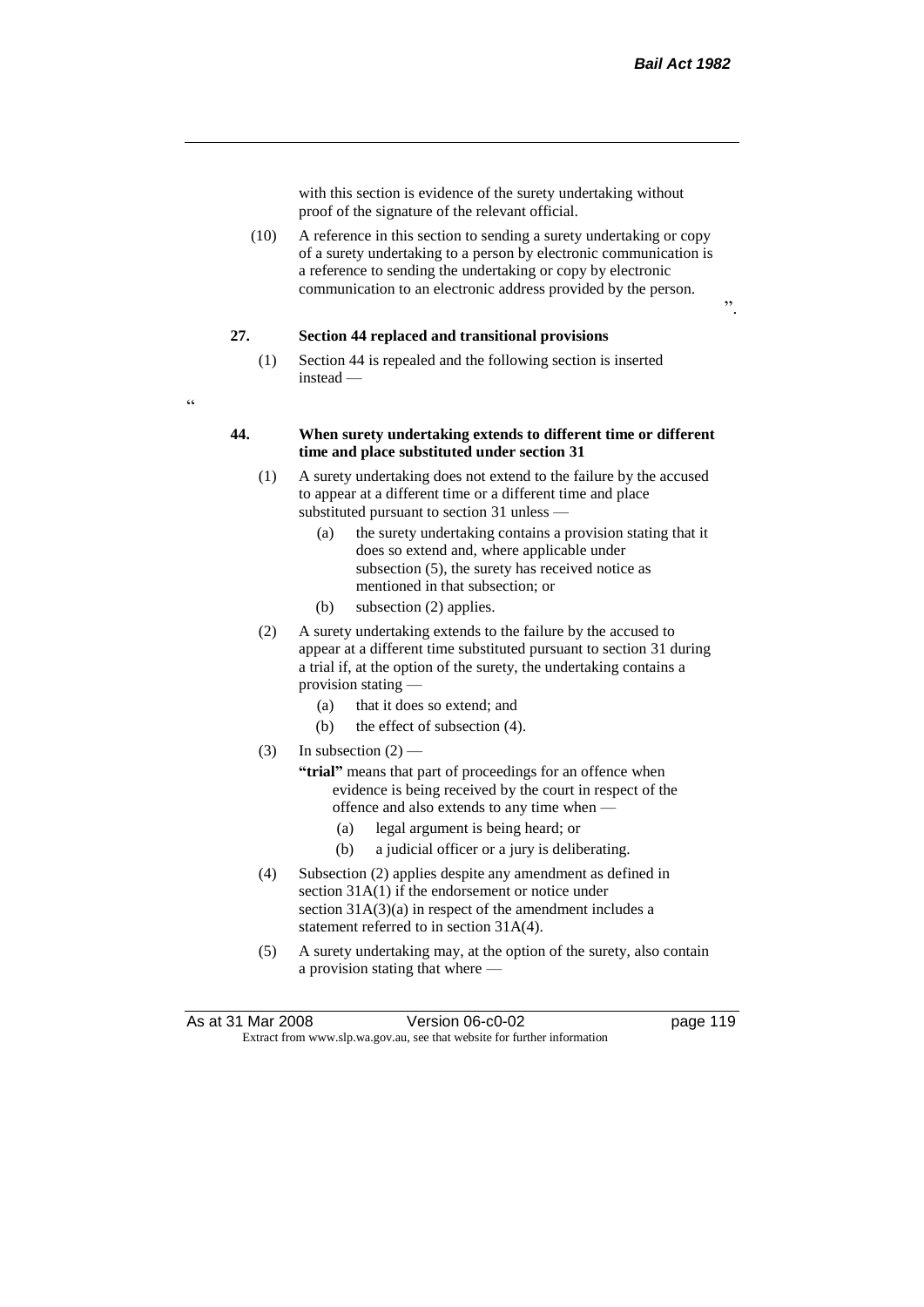- (a) a different time or a different time and place for the accused's appearance is substituted pursuant to section 31; and
- (b) subsection (2) does not apply,

the surety's liability only arises if the surety is given notice, as soon as is practicable, of the different time or the different time and place.

(6) Where, by operation of this section, a surety undertaking would extend to the failure by the accused to appear at a different time or a different time and place substituted pursuant to section 31, that extension is not affected by a reduction in the number of offences to which the accused's bail undertaking relates.

".

- (2) The *Bail Act 1982* section 44 as inserted by subsection (1) applies to a surety undertaking whether entered into before or after the commencement of this section.
- (3) For the purposes of subsection (2), if a surety undertaking entered into before the commencement of this section contains a provision of the kind referred to in the *Bail Act 1982* section 44(2) as in force before that commencement, the provision is to be taken to be a provision of the kind referred to in the *Bail Act 1982*  section 44(5) as inserted by subsection (1).

## **28. Section 45 amended and transitional provision**

- (1) Section 45(1) is amended as follows:
	- (a) by deleting "44(2)" and inserting instead  $44(5)$  ";
	- (b) after paragraph (a) by inserting or  $"$
	- (c) in paragraph (b) by deleting "prescribed" and inserting instead
		- approved ":
	- (d) by deleting paragraph (c) and inserting instead —

 $\epsilon$ 

- (c) by a person authorised under subsection (5) sending or causing to be sent the approved form to the surety —
	- (i) by post to the surety's address appearing in the records of the court; or
	- (ii) in urgent cases or with the surety's consent, by electronic communication.

page 120 Version 06-c0-02 As at 31 Mar 2008 Extract from www.slp.wa.gov.au, see that website for further information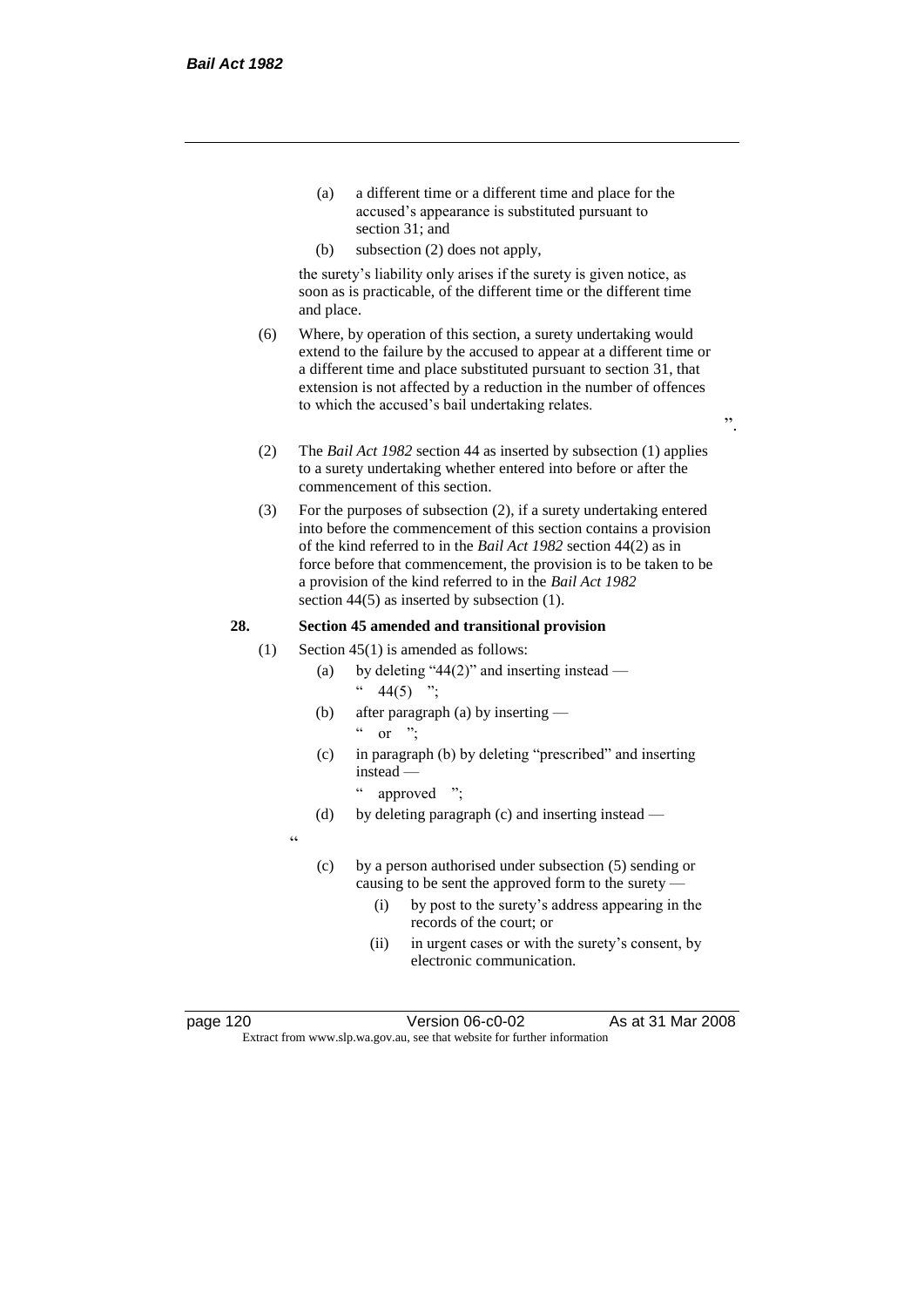(2) Section 45(2) is repealed and the following subsections are inserted instead — (2) A person who gives a notice in accordance with subsection (1)(b) or (c) shall endorse on a file copy of the notice a certificate showing — (a) that the person has done so; and (b) the time of doing so. (2a) If a notice is sent by post under subsection  $(1)(c)$ , the notice is to be presumed, unless the contrary is shown, to have been received at the time when, in the ordinary course of events, it would have been delivered. ". (3) Section 45(3) is amended as follows: (a) by deleting "endorse on" and inserting instead — " cause to be endorsed on a file copy of "; (b) by deleting "he notified the surety thereof." and inserting instead — " the surety has been notified of them. ". (4) Section  $45(4)$  is amended as follows: (a) in paragraph (a) by deleting "44(2)" and inserting instead —  $44(5)$  "; (b) by deleting paragraph (b) and inserting instead —  $\epsilon$ (b) an endorsement — (i) on a file copy of a notice given under subsection  $(1)(b)$  or  $(c)$  purporting to be a certificate referred to in subsection (2); or (ii) on a file copy of a surety undertaking purporting to be a certificate referred to in subsection (3), is evidence of the matters appearing in the certificate without proof of the signature of the person who made the endorsement. "; (c) after paragraph (a) by inserting —  $\ldots$  and ".

 $\epsilon$ 

As at 31 Mar 2008 **Version 06-c0-02** page 121 Extract from www.slp.wa.gov.au, see that website for further information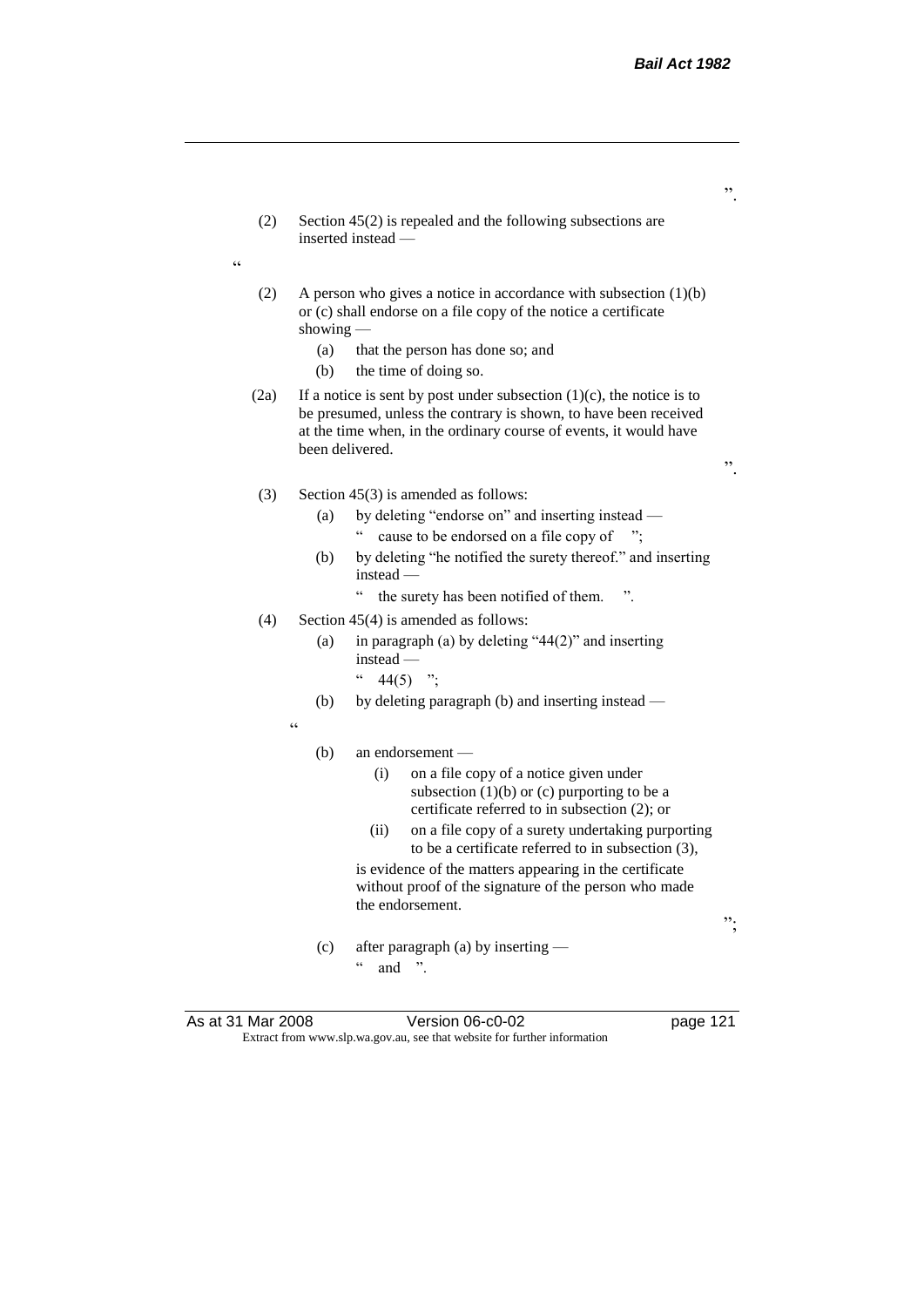(5) After section 45(4) the following subsection is inserted —

"

(5) A registrar of the court, other than a deputy registrar of the Magistrates Court or the Children's Court, is an authorised person for the purposes of subsection  $(1)(c)$  and in addition —

- (a) in respect of committals to the Supreme Court, the Chief Justice; and
- (b) in respect of committals to the District Court, the Chief Judge,

may authorise a person or persons, by name or office, to perform the function referred to in subsection  $(1)(c)$ .

".

(6) The *Bail Act 1982* section 45 as amended by subsection (1) applies to notices given for the purposes of the *Bail Act 1982* section 44(5) after the commencement of this section.

### **29. Section 48 amended**

Section 48(5) is amended as follows:

- (a) in paragraph (a) by deleting "regulations made under the *Criminal Procedure Act 2004*;" and inserting instead the regulations;
- (b) in paragraph (b) by deleting "made under the *Criminal Procedure Act 2004*".

## **30. Section 49 amended, related amendment to section 67 and transitional provisions**

- (1) Section 49(1) is amended as follows:
	- (a) by deleting paragraph (a) and inserting instead —
	- .<br>.
- (a) an application for an order that the sum be paid may be made to an appropriate judicial officer —
	- (i) by the Director of Public Prosecutions where the court before which the accused failed to appear was —
		- (I) the District Court, the Supreme Court or the Court of Appeal; or
		- (II) another court, if the Director of Public Prosecutions is the prosecutor in that court of the case against the accused;

page 122 Version 06-c0-02 As at 31 Mar 2008 Extract from www.slp.wa.gov.au, see that website for further information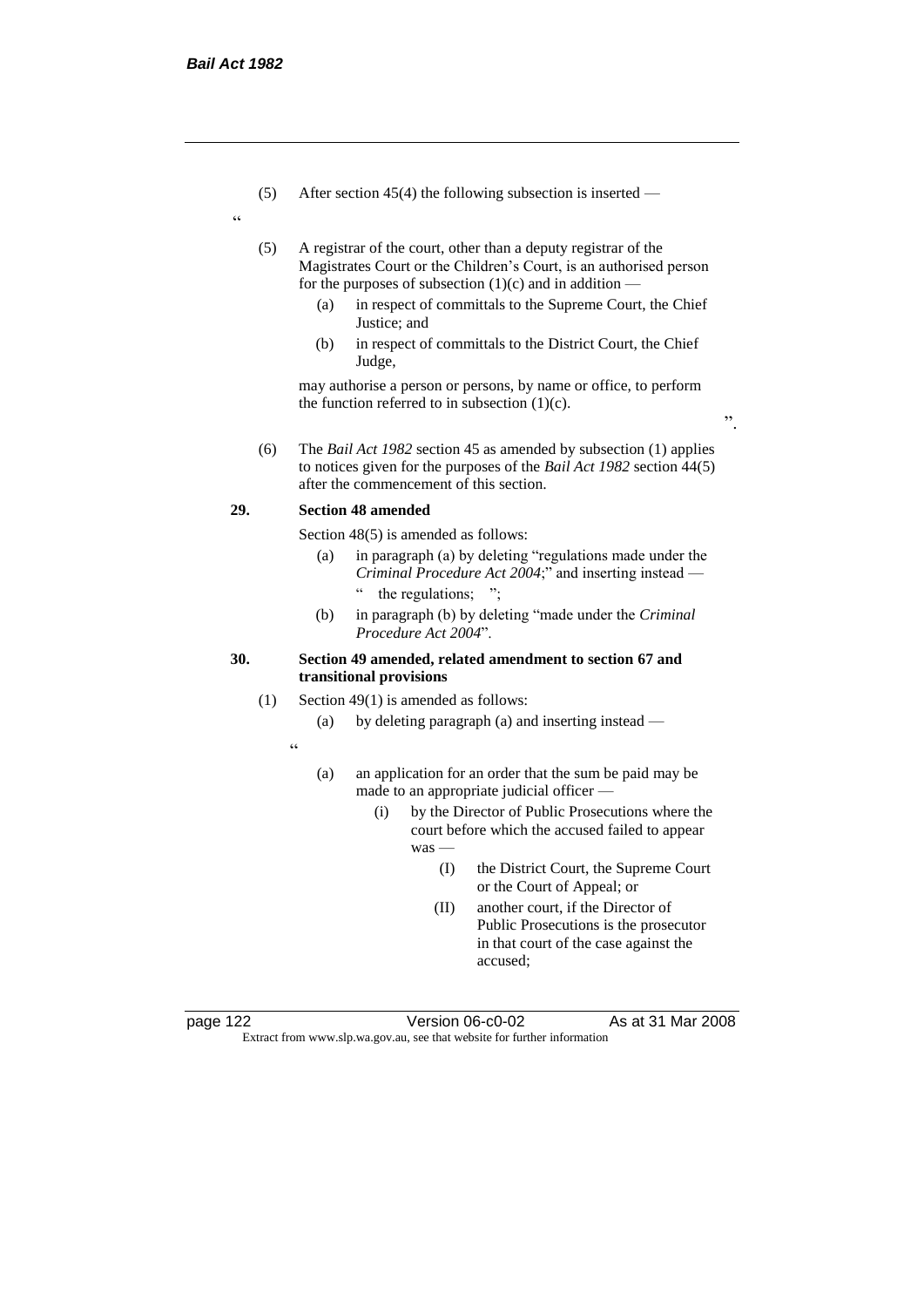- or
- (ii) in other cases, by the State Solicitor or the registrar of the court before which the accused failed to appear;
- (b) by deleting paragraph (b).
- (2) Section 49(2) is amended as follows:
	- (a) in paragraph (a) by deleting "regulations made under the *Criminal Procedure Act 2004*;" and inserting instead the regulations; ";
	- (b) in paragraph (b) by deleting "made under the *Criminal Procedure Act 2004*".
- (3) Section  $67(2)(a)$  is amended as follows:
	- (a) by deleting the comma at the end of subparagraph (iv) and inserting a semicolon instead;
	- (b) after subparagraph (iv) by inserting
		- <u>،</u>
- (v) for an order under section 49,

";

- (4) Subject to subsection (5), the *Bail Act 1982* section 49 as amended by this section applies in relation to a failure by an accused to comply with any requirement of the accused's bail undertaking irrespective of when the failure occurred.
- (5) Any proceedings under the *Bail Act 1982* section 49 in progress immediately before the commencement of this section may be continued after that commencement as if this section had not come into operation.

#### **31. Section 51A inserted and transitional provisions**

- (1) After section 51 the following section is inserted —
- $\epsilon$

## **51A. Proceedings before courts of summary jurisdiction for an offence under section 51**

(1) This section applies for the purpose of prosecuting an offence against section 51(1), (2) or (2a) where the court before which the accused is bound to appear at the time when the accused fails to comply with the accused's bail undertaking is a court of summary jurisdiction.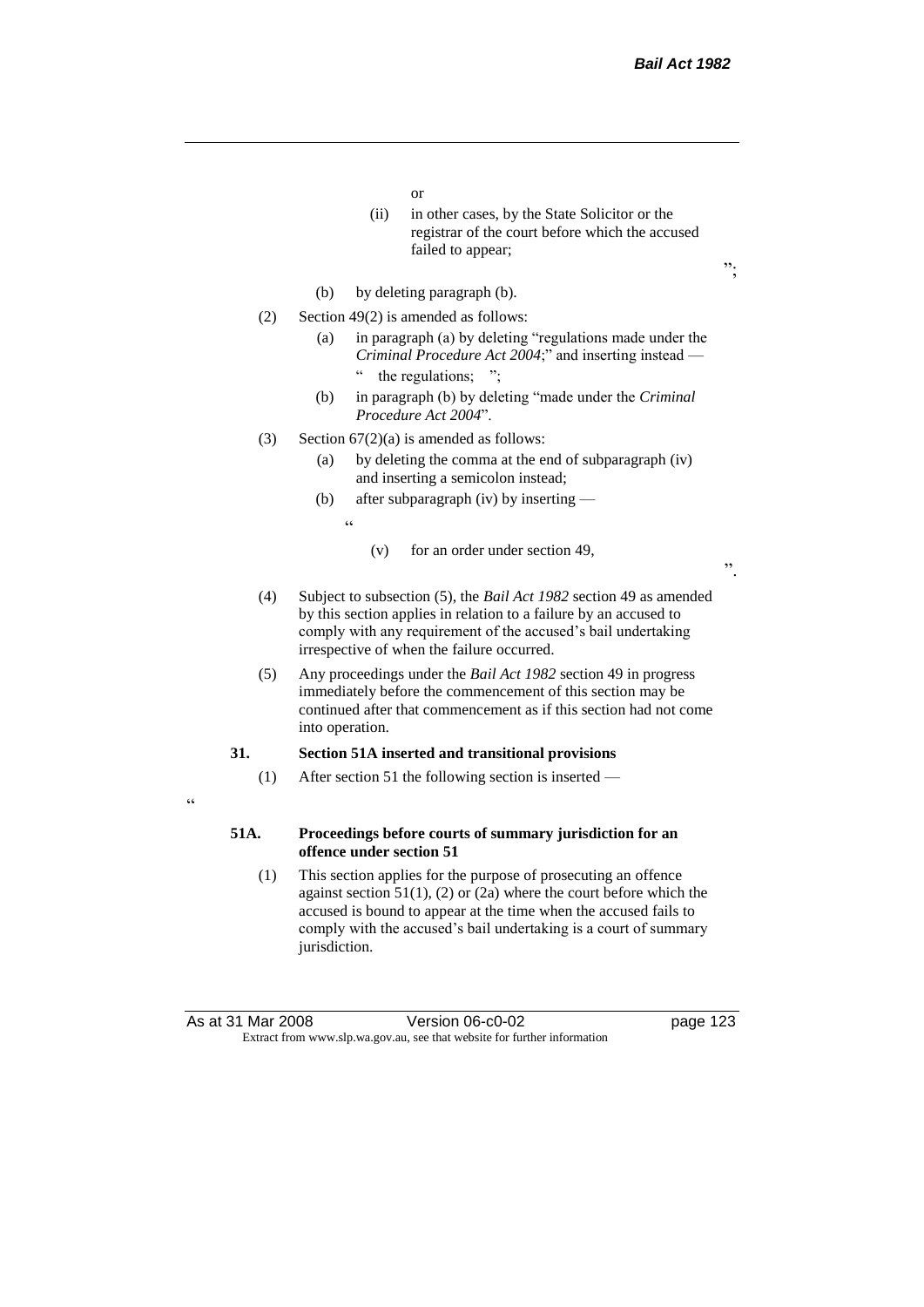- (2) Where this section applies, the prosecution shall be commenced and conducted by the person who was conducting the proceedings in which the accused failed to comply with the accused's bail undertaking or by a police officer.
- (3) Where this section applies, the registrar of the court before which the accused was bound to appear shall cause to be issued to the Commissioner of Police a certificate under section 64 as to the accused's failure to appear.

 $\cdot$ ,

".

- (2) Subject to subsection (3), the *Bail Act 1982* section 51A as inserted by this section applies for the purpose of prosecuting an offence described in subsection (1) of that section irrespective of when the offence occurred.
- (3) Any prosecution for an offence referred to in subsection (2) in progress immediately before the commencement of this section may be continued after that commencement as if this section had not come into operation.

#### **32. Section 52 amended and transitional provisions**

- (1) Section 52(3) is amended by inserting after "undertaking" or by a police officer ".
- (2) After section 52(3) the following subsections are inserted —
- "
- (3a) Where this section applies, a person authorised under subsection (3b) shall cause to be issued to the Commissioner of Police a certificate under section 64 as to the accused's failure to appear.
- (3b) The Chief Justice, in respect of cases where the court before which the accused was bound to appear is the Supreme Court, and the Chief Judge, in respect of cases where the court before which the accused was bound to appear is the District Court, may authorise a person or persons, by name or office, to perform the function referred to in subsection (3a).
- (3c) A prosecution that has been commenced under subsection (3) by a police officer shall be conducted by the Director of Public Prosecutions.
- (3) Subject to subsection (4), the *Bail Act 1982* section 52 as amended by this section applies for the purpose of prosecuting an offence described in subsection (1) of that section irrespective of when the offence occurred.

| page 124                                                                 | Version 06-c0-02 | As at 31 Mar 2008 |
|--------------------------------------------------------------------------|------------------|-------------------|
| Extract from www.slp.wa.gov.au, see that website for further information |                  |                   |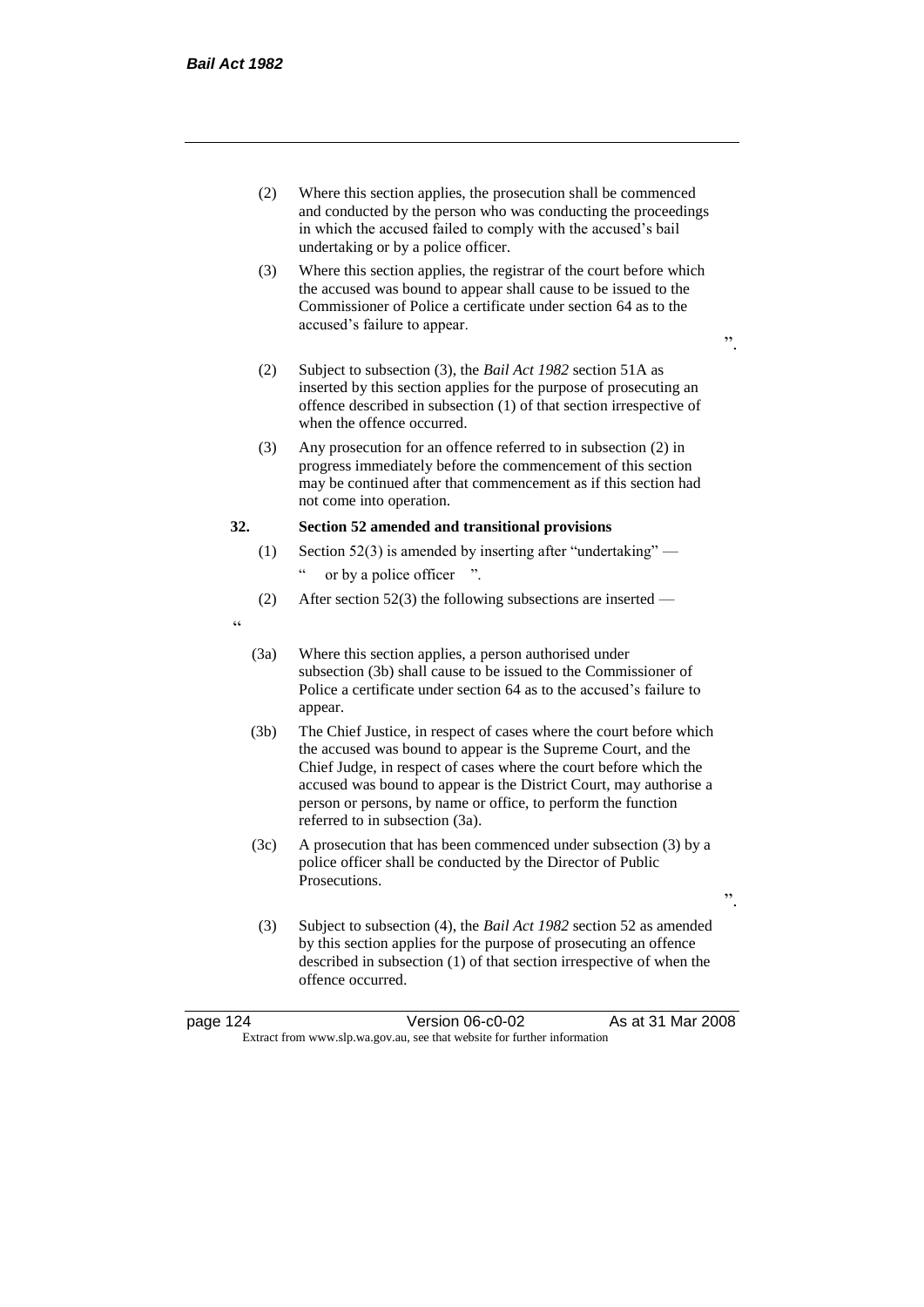(4) Any prosecution for an offence referred to in subsection (3) in progress immediately before the commencement of this section may be continued after that commencement as if this section had not come into operation.

#### **33. Section 54 amended, related amendment to section 46 and transitional provision**

(1) Before section 54(1) the following subsection is inserted —

"

## $(1a)$  In this section —

## **"relevant officer"** means —

- (a) if the court before which the accused is required to appear is the District Court, the Supreme Court or the Court of Appeal — the prosecutor; or
- (b) in any other case the prosecutor or a police officer.
- (2) Section 54(1) is amended by deleting the passage beginning "A police officer" and ending "the police officer — " and inserting instead —
- .<br>C

Where an accused has been released on bail the relevant officer may cause the accused to appear before an appropriate judicial officer to show cause why the accused's bail should not be varied or revoked if the relevant officer —

".

- (3) Section 54(2) is repealed and the following subsections are inserted instead —
- "
- (2) For the purposes of causing an accused to appear before an appropriate judicial officer as provided in subsection  $(1)$  —
	- (a) a police officer may arrest the accused without warrant and bring the accused before an appropriate judicial officer; or
	- (b) the relevant officer may apply to an appropriate judicial officer for a summons or warrant on any ground specified in subsection (1).
- (2a) A police officer shall not exercise the power conferred by subsection (2)(a) unless the police officer is the relevant officer or is requested in writing to do so by the relevant officer.

|                                                                          | As at 31 Mar 2008 | Version 06-c0-02 | page 125 |
|--------------------------------------------------------------------------|-------------------|------------------|----------|
| Extract from www.slp.wa.gov.au, see that website for further information |                   |                  |          |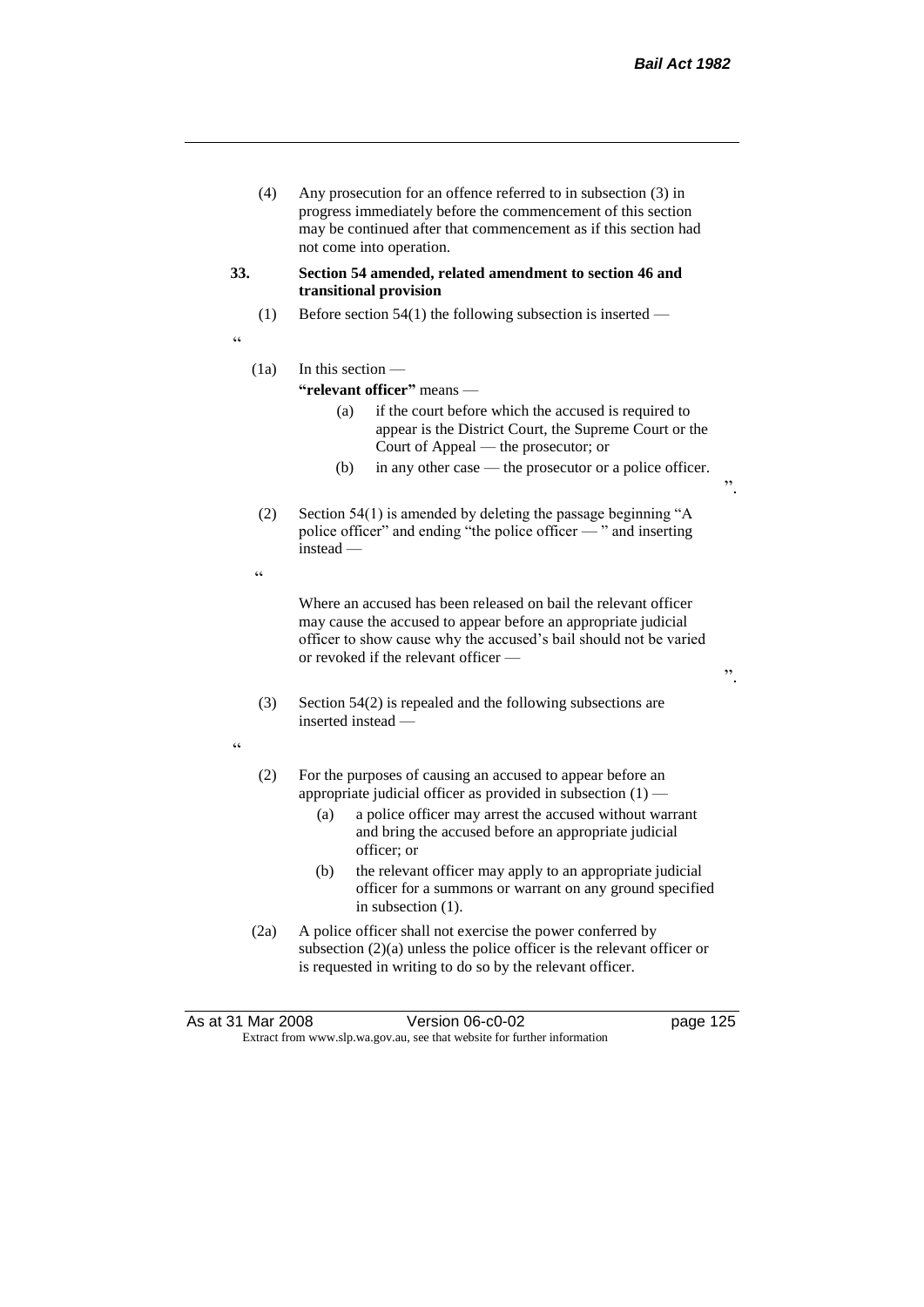- (4) After section 54(4) the following subsection is inserted —
- <u>،</u>
- $(5)$  If
	- (a) the court before which the accused is required to appear is the District Court, the Supreme Court or the Court of Appeal; and
	- (b) a police officer is satisfied that because of the urgency of the case it is not practicable for the prosecutor to exercise the power conferred by subsection (1),

the police officer may exercise that power.

- (6) If a police officer, acting under subsection (5), exercises the power conferred by subsection (1), the police officer is to be regarded as the relevant officer for the purposes of this section.
- (5) Section  $46(1)(b)$  is amended by deleting "a police" and inserting instead
	- the relevant ".
- (6) Despite the amendments made by subsections (1) to (4), the *Bail Act 1982* section 54 as in force immediately before the
	- commencement of this section continues to apply in relation to
		- (a) an accused arrested under subsection (2)(a) of that section; and
		- (b) an application made under subsection (2)(b) of that section,

before that commencement.

## **34. Section 54A inserted**

After section 54 the following section is inserted —

 $\epsilon$ 

## **54A. Accused on committal may be taken before court by which committed**

- (1) This section applies to an accused
	- (a) who has been released on bail following the accused's committal to the District Court or the Supreme Court to be tried (otherwise than for wilful murder or murder) or sentenced or otherwise dealt with; and
	- (b) who has not made an appearance in that court on the committal; and

page 126 Version 06-c0-02 As at 31 Mar 2008 Extract from www.slp.wa.gov.au, see that website for further information

".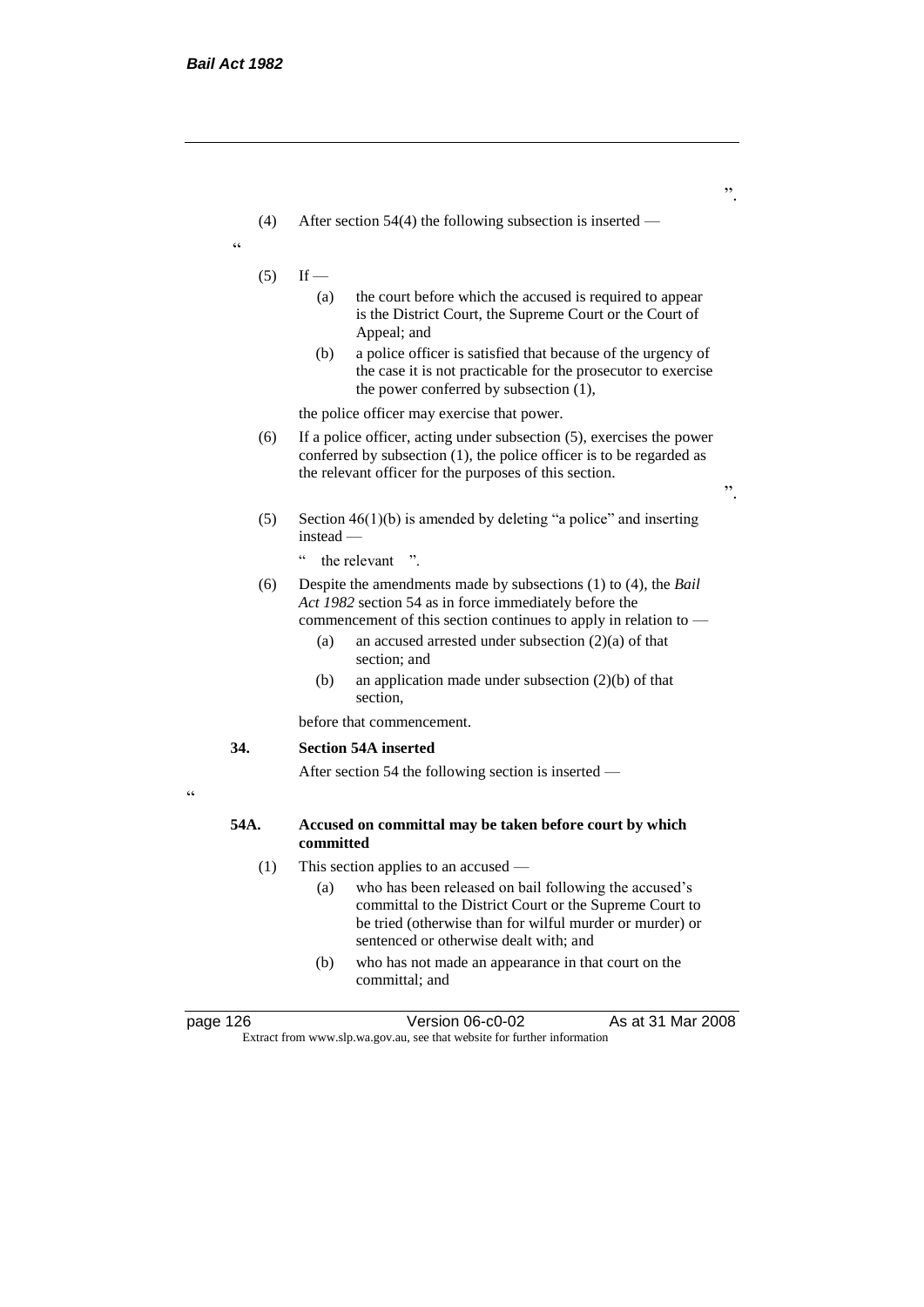- (c) who, in the opinion of the relevant officer under section 54, should be made to show cause in terms of subsection (1) of that section.
- (2) The relevant officer may, under section 54, cause an accused to whom this section applies to appear before a judicial officer who is empowered to exercise jurisdiction in the court in which the committal order was made, instead of before an appropriate judicial officer.
- (3) A judicial officer before whom an accused so appears is to be regarded as an appropriate judicial officer for the purposes of section 54(2).
- (4) A judicial officer before whom an accused so appears is not obliged to exercise any power conferred by section 55 but may refuse to do so and direct the relevant officer to cause the accused to appear before an appropriate judicial officer.
- (5) A relevant officer shall comply with a direction given to that officer under subsection (4).

## **35. Section 56 repealed**

Section 56 is repealed.

#### **36. Sections 59A and 59B inserted and related amendments to sections 16 and 58**

(1) After section 59 the following sections are inserted —

## $\epsilon$

#### **59A. Where bail dispensed with, accused may be taken before judicial officer for reconsideration of matter**

- (1) In this section **"relevant officer"** has the meaning given in section 54(1a).
- (2) Where the requirement for bail has been dispensed with for an accused under section 7A, the relevant officer may cause the accused to appear before an appropriate judicial officer for reconsideration of the matter, if the relevant officer has reasonable grounds to believe that the accused is not likely to appear at the time and place specified in a notice under section 13A(3).
- (3) Section 54(2), (2a), (3) and (4) apply, with necessary modifications, for the purposes of subsection (2).
- (4) The judicial officer before whom an accused appears under subsection (2) shall reconsider the accused's case and may, notwithstanding section 13 —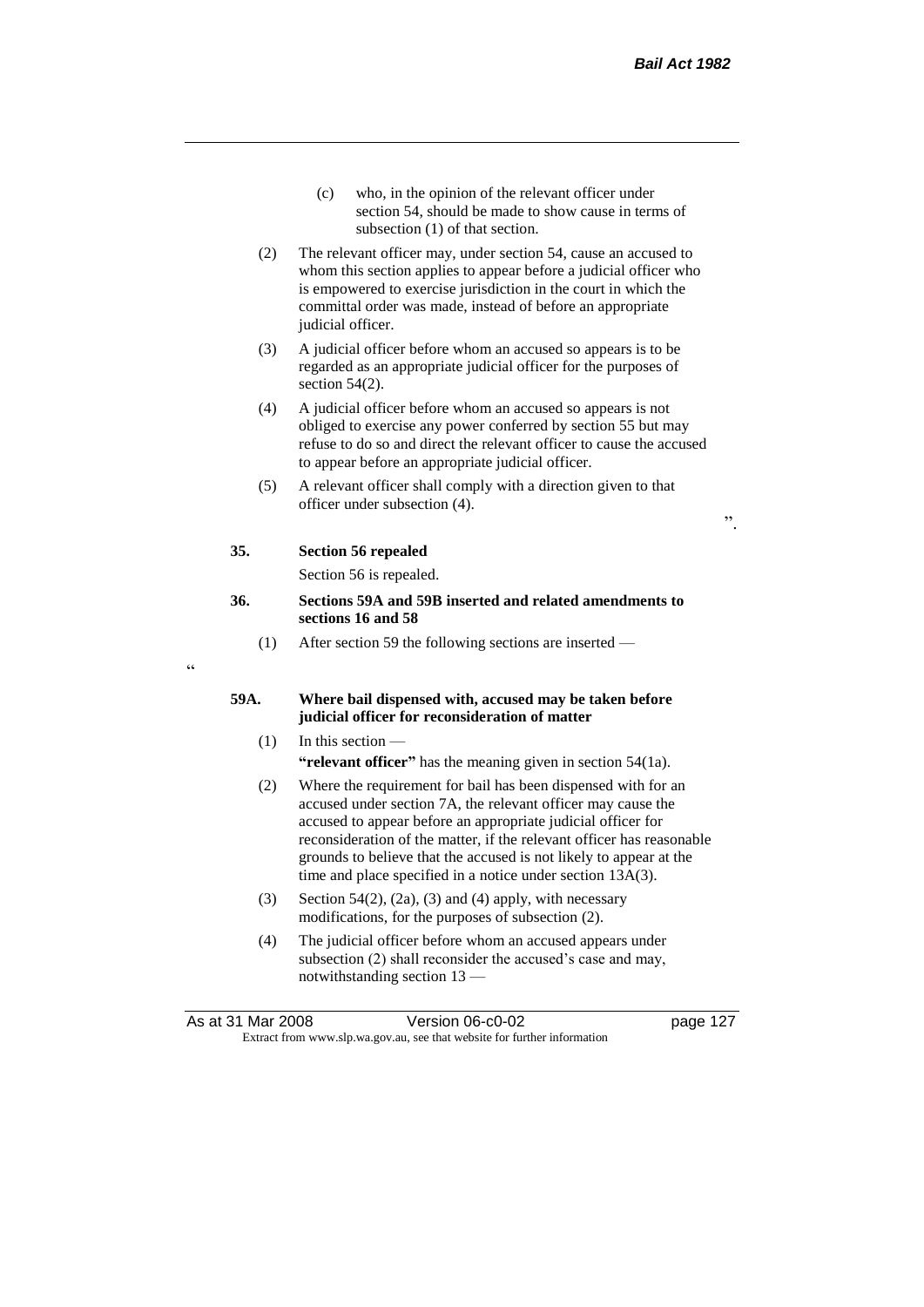- (a) again dispense with the requirement for bail; or
- (b) grant bail; or
- (c) refuse to grant bail,

in accordance with this Act, for the accused's appearance in court.

- $(5)$  If
	- (a) the court before which the accused is required to appear is the District Court, the Supreme Court or the Court of Appeal; and
	- (b) a police officer is satisfied that because of the urgency of the case it is not practicable for the prosecutor to exercise the power conferred by subsection (2),

the police officer may exercise that power.

(6) If a police officer, acting under subsection (5), exercises the power conferred by subsection (2), the police officer is to be regarded as the relevant officer for the purposes of this section.

## **59B. Warrant for arrest of absconding accused**

Where —

- (a) at any time after that specified in an accused's bail undertaking for an accused's appearance the accused has failed to comply with the requirements of the accused's bail undertaking mentioned in section 28(2)(a) or (b); or
- (b) an accused has failed to appear at the time and place specified in a notice under section 13A(3),

the court before which the accused was required to appear may issue a warrant to arrest the accused and bring the accused before that court or a court of like jurisdiction.

- (2) Sections  $16(2)(a)$  and  $58(1)(a)$  are amended by deleting "56" and inserting instead —
	- $"$  59B ".

## **37. Section 60 amended**

Section 60 is amended as follows:

- (a) after "Where" by inserting
	- the residential address of ";
- (b) in paragraph (a) by inserting after "bail" —
- $\epsilon$

or for whom the requirement for bail has been dispensed with

page 128 Version 06-c0-02 As at 31 Mar 2008 Extract from www.slp.wa.gov.au, see that website for further information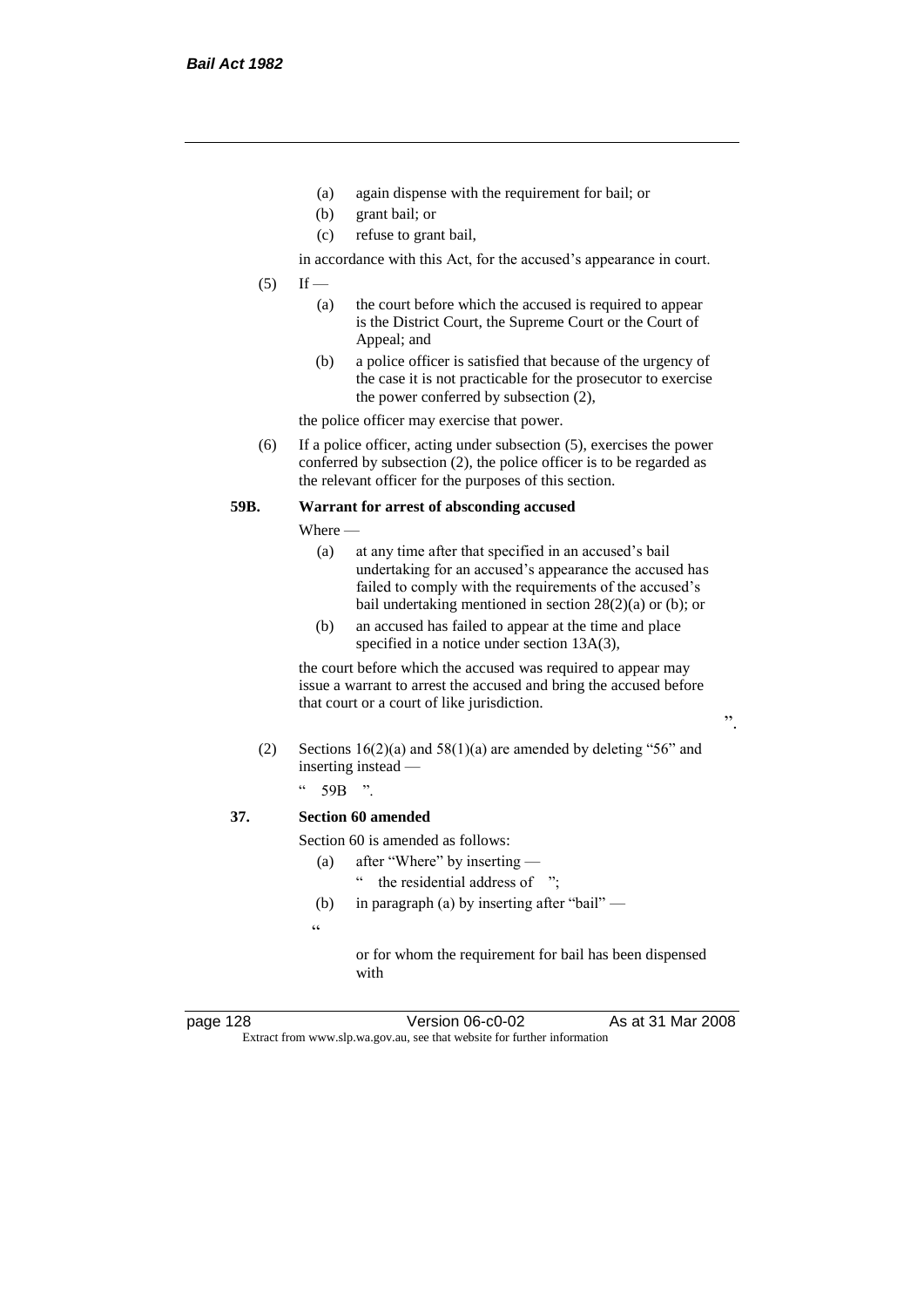- (c) by deleting "his place of residence, employment or business";
- (d) by deleting "or surety undertaking" and inserting instead —
- , surety undertaking or notice under section 13A(3), as the case may be,

".

";

#### **38. Section 61 amended**

 $\epsilon$ 

Section  $61(2)(a)$  is amended by deleting "or by reason of section 16".

## **39. Section 66A amended**

 $\epsilon$ 

Section 66A(1) is amended by inserting before paragraph  $(b)$  —

(aa) a function conferred by section  $11(3)$  or  $36(1)(a)$ ; or

## **40. Section 66B inserted and transitional provision**

(1) After section 66A the following section is inserted —

 $\epsilon$ 

#### **66B. Use of video link or audio link**

- (1) In this section
	- **"audio link"** means facilities (including telephone) that enable, at the same time, a judicial officer or authorised officer at one place to hear the accused at another place and vice versa;

**"bail proceedings"** means any proceedings under this Act including —

- (a) proceedings on a case for bail;
- (b) proceedings relating to the variation or revocation of bail;
- (c) proceedings on an application under section 48 or 49;
- (d) proceedings on an appeal under section 15A or 53;
- **"video link"** means facilities (including closed circuit television) that enable, at the same time, a judicial officer or authorised officer at one place to see and hear the accused at another place and vice versa.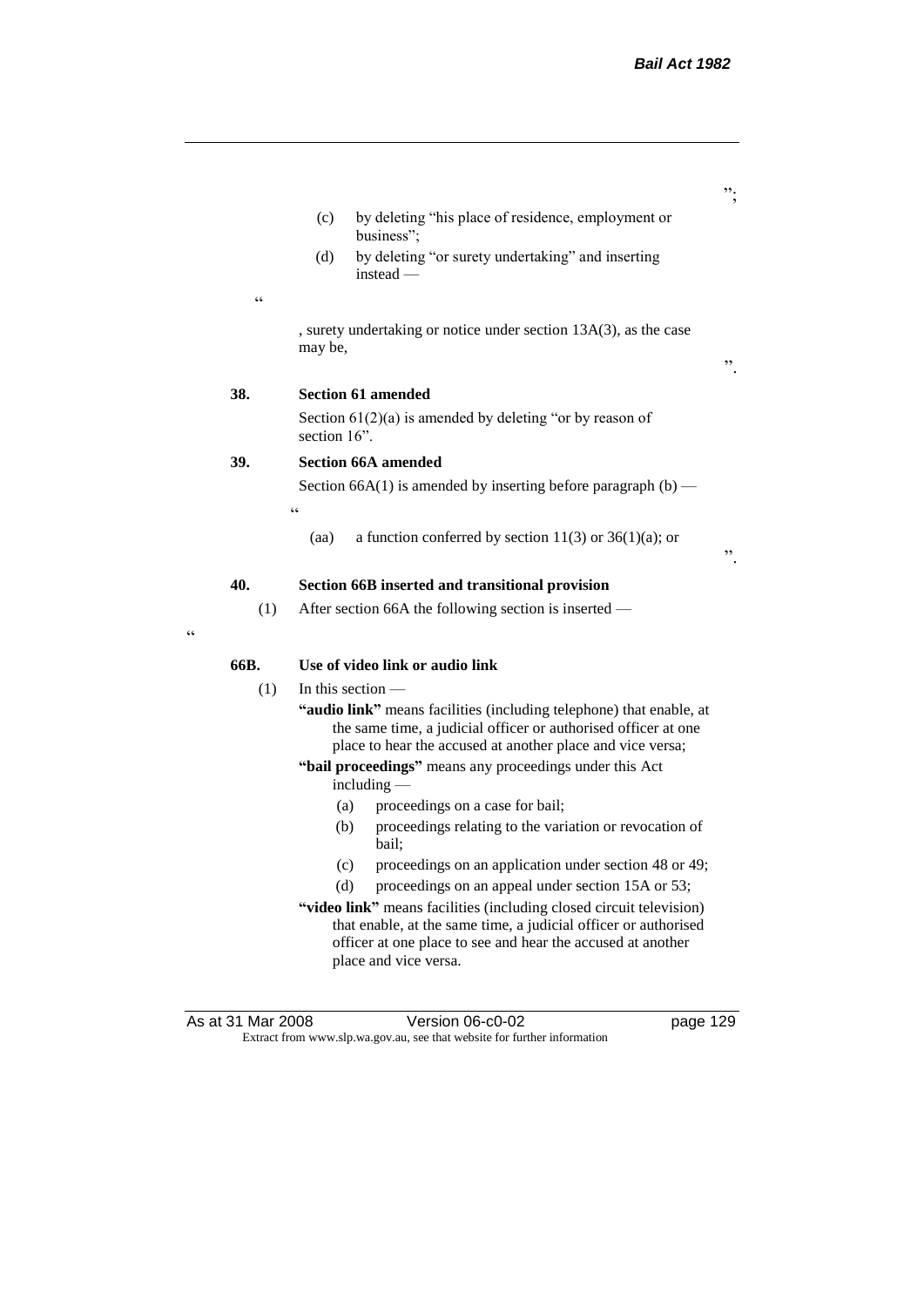- (2) Bail proceedings may be conducted by means of a video link or an audio link.
- (3) Without limiting subsection (2), if a provision of this Act requires or authorises an accused to be brought before, or appear before, a court, judicial officer or authorised officer, the accused may be brought before, or appear before, the court or officer by means of a video link or an audio link.
- (4) An audio link is not to be used under this section unless a video link is not available and cannot reasonably be made available.
- (5) Nothing in this section prevents a court, judicial officer or authorised officer from requiring that an accused be brought before, or appear before, the court or officer in person for the purposes of bail proceedings.

(2) The *Bail Act 1982* section 66B as inserted by subsection (1) applies in relation to any bail proceedings, as defined in section 66B, conducted after the commencement of this section irrespective of when those proceedings were initiated.

## **41. Schedule 1 amended and transitional provisions**

(1) Schedule 1 is amended before the heading to Part A by deleting "Schedule 1" and "[Sections 13 and 17]" and inserting instead —

 $\epsilon$ 

.<br>.

# **Schedule 1 — Jurisdiction as to bail and related matters**

[s. 13, 17] ".

- (2) Schedule 1 Part A is amended as follows:
	- (a) by deleting the heading to that Part and inserting instead —

**Part A** — **Jurisdiction relating to bail**

";

- (b) in the heading to the First Column by deleting "referred to in section 13";
- (c) in the heading to the Second Column by inserting after "granted" —
	- " *or (where applicable) dispensed with* ".
- (3) Schedule 1 Part B is amended as follows:

page 130 Version 06-c0-02 As at 31 Mar 2008 Extract from www.slp.wa.gov.au, see that website for further information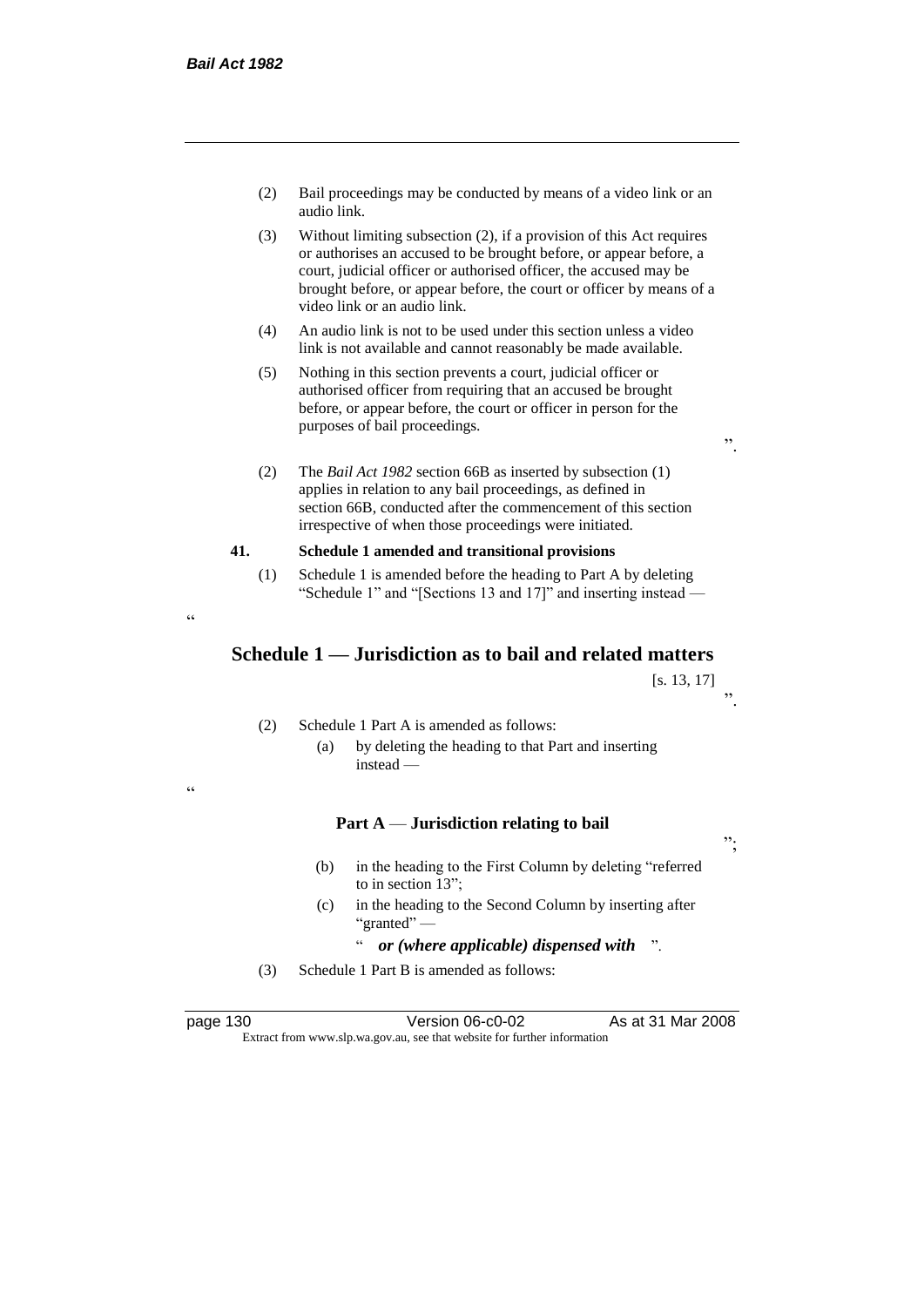";

(a) by deleting the heading to that Part and inserting instead —

#### **Part B** — **Cessation of powers relating to bail**

(b) by deleting clause 1 and inserting the following clauses instead —

## **1. Upon decision by Judge, power of other officers ceases**

- $(1)$  In this clause **"Judge"** means a Judge of the Supreme Court, the Children's Court or the District Court.
- (2) After a Judge has granted or refused bail for an appearance by an accused the power to grant bail for that appearance ceases to be vested in —
	- (a) any judicial officer whose jurisdiction is inferior to that of the Judge; or
	- (b) any authorised officer.
- (3) After a Judge has dispensed with the requirement for bail for an appearance by an accused the power to grant or refuse bail for that appearance ceases to be vested in any officer referred to in subclause  $(2)(a)$  or  $(b)$ .

#### **1A. Upon decision by Court of Appeal, other powers cease**

After the Court of Appeal on an appeal under section 15A —

- (a) has granted or refused bail for an appearance by an accused, the power to grant or refuse bail for that appearance; or
- (b) has dispensed with the requirement for bail for an appearance by an accused, the power to grant or refuse bail for that appearance,

ceases to be vested in any judicial officer or in any authorised officer.

(c) in clause 2 by inserting after "to grant" —

" , refuse or dispense with ";

- (d) in clause 2 by deleting "or refused" and inserting instead —
	- " , refused or dispensed with ";

As at 31 Mar 2008 **Version 06-c0-02** page 131 Extract from www.slp.wa.gov.au, see that website for further information

";

 $\epsilon$ 

.<br>C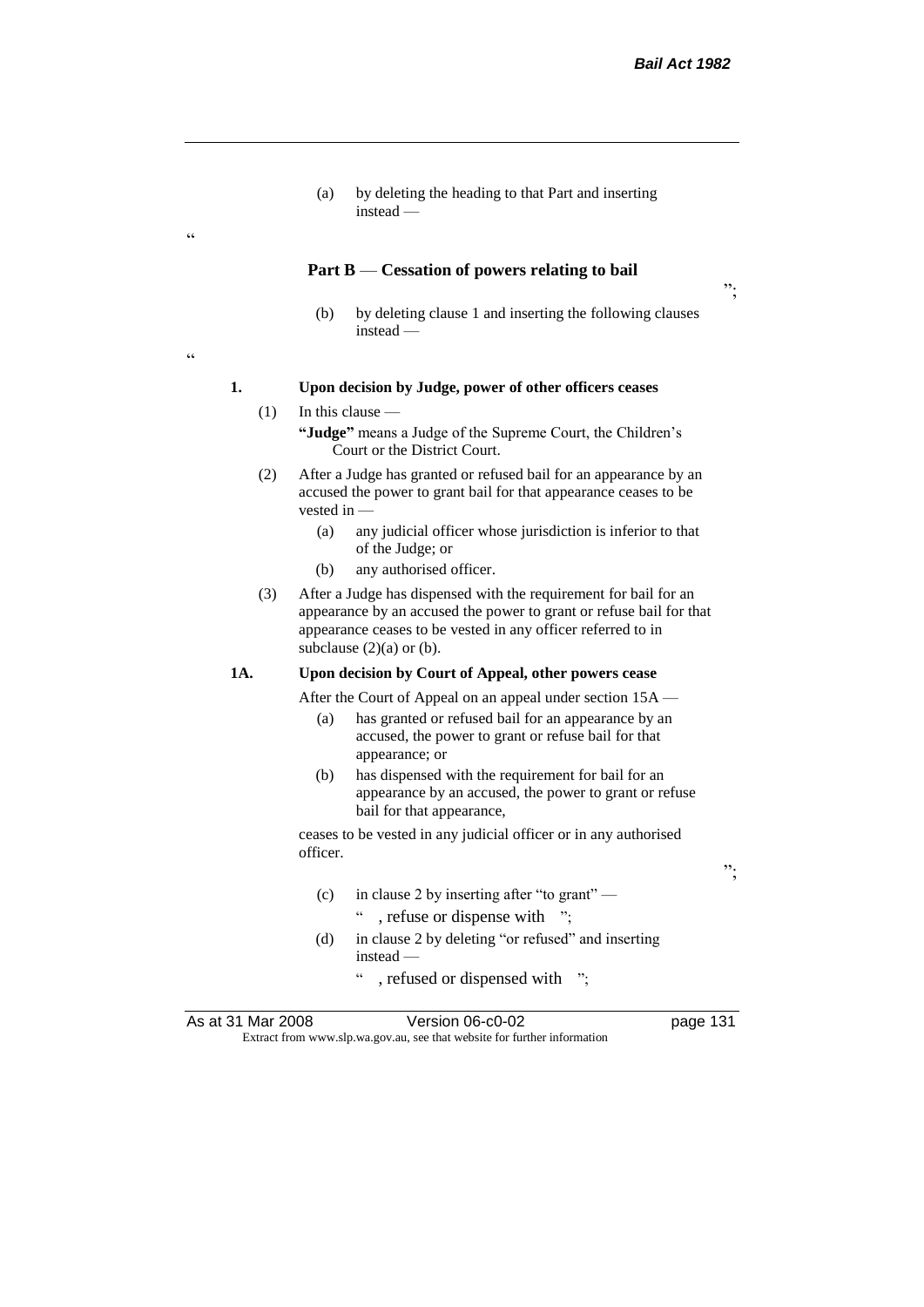$\epsilon$ 

|     |     | (e)                                                                                                                                                                                                                                                          | by deleting clause 3 and inserting instead —                                                                                                                                                 |    |
|-----|-----|--------------------------------------------------------------------------------------------------------------------------------------------------------------------------------------------------------------------------------------------------------------|----------------------------------------------------------------------------------------------------------------------------------------------------------------------------------------------|----|
| 3.  |     |                                                                                                                                                                                                                                                              | Cessation of power upon refusal of bail for initial appearance                                                                                                                               |    |
|     | (1) | After an authorised officer has refused bail for an initial<br>appearance by an accused, the power to grant bail for that<br>appearance ceases to be vested in another authorised officer, but a<br>justice may nevertheless grant bail for that appearance. |                                                                                                                                                                                              |    |
| (2) |     |                                                                                                                                                                                                                                                              | After a justice has refused bail for an initial appearance by an<br>accused, the power to grant bail for that appearance ceases to be<br>vested in an authorised officer or another justice. | ,, |
|     | (4) |                                                                                                                                                                                                                                                              | Schedule 1 Part C is amended as follows:                                                                                                                                                     |    |
|     |     | (a)                                                                                                                                                                                                                                                          | before clause 1 by deleting "Principles governing grant<br>or refusal of bail";                                                                                                              |    |
|     |     | (b)                                                                                                                                                                                                                                                          | in clause 1 by deleting "clause 3A" and inserting<br>$instead -$                                                                                                                             |    |
|     |     |                                                                                                                                                                                                                                                              | $\mathsf{c}\,\mathsf{c}$<br>clauses 3A and 3C<br>$\cdot$ $\cdot$                                                                                                                             |    |
|     |     | (c)                                                                                                                                                                                                                                                          | in clause $2(3)(a)$ by deleting "clause 3A" and inserting<br>$instead -$                                                                                                                     |    |
|     |     |                                                                                                                                                                                                                                                              | $\epsilon$<br>clauses $3A$ and $3C$ ";                                                                                                                                                       |    |
|     |     | (d)                                                                                                                                                                                                                                                          | in clause $3A(1)$ —                                                                                                                                                                          |    |
|     |     |                                                                                                                                                                                                                                                              | by deleting "or 2" and inserting instead —<br>(i)<br>. 2 or 4 $"$                                                                                                                            |    |
|     |     |                                                                                                                                                                                                                                                              | by deleting paragraph (a) and "and" after it and<br>(ii)<br>inserting instead —                                                                                                              |    |
|     |     | cc                                                                                                                                                                                                                                                           |                                                                                                                                                                                              |    |
|     |     | (a)                                                                                                                                                                                                                                                          | an accused is in custody $-$                                                                                                                                                                 |    |
|     |     |                                                                                                                                                                                                                                                              | awaiting an appearance in court before<br>(i)<br>conviction for a serious offence; or                                                                                                        |    |
|     |     |                                                                                                                                                                                                                                                              | waiting to be sentenced or otherwise dealt with<br>(ii)<br>for a serious offence of which the accused has<br>been convicted;                                                                 |    |
|     |     |                                                                                                                                                                                                                                                              | and                                                                                                                                                                                          |    |
|     |     |                                                                                                                                                                                                                                                              |                                                                                                                                                                                              | ᠉. |
|     |     | (e)                                                                                                                                                                                                                                                          | by inserting after clause 3B —                                                                                                                                                               |    |
|     |     |                                                                                                                                                                                                                                                              |                                                                                                                                                                                              |    |
|     |     |                                                                                                                                                                                                                                                              |                                                                                                                                                                                              |    |
|     |     |                                                                                                                                                                                                                                                              |                                                                                                                                                                                              |    |

page 132 Version 06-c0-02 As at 31 Mar 2008 Extract from www.slp.wa.gov.au, see that website for further information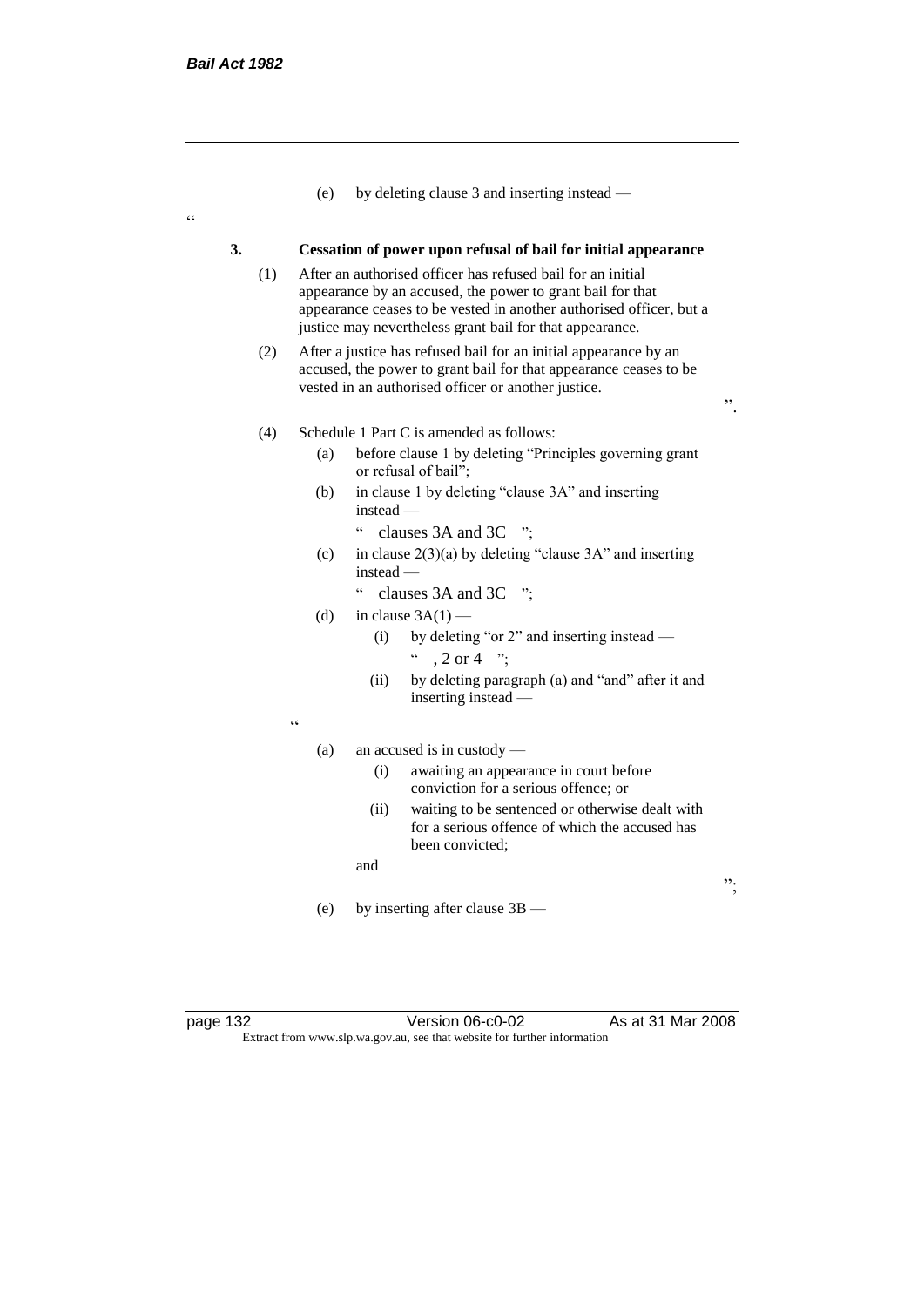";

#### **3C. Bail in murder cases**

Notwithstanding clause 1, 2 or 4 or any other provision of this Act, where an accused is in custody —

- (a) awaiting an appearance in court before conviction for an offence of wilful murder or murder; or
- (b) waiting to be sentenced or otherwise dealt with for an offence of wilful murder or murder of which the accused has been convicted,

the judicial officer in whom jurisdiction is vested shall refuse to grant bail for the offence unless the judicial officer is satisfied that —

- (c) there are exceptional reasons why the accused should not be kept in custody; and
- (d) bail may properly be granted having regard to the provisions of clauses 1 and 3 or, in the case of a child, clauses 2 and 3.
- (f) by deleting clause 4 and inserting instead —

"

 $\alpha$ 

#### **4. Bail after conviction: accused awaiting sentence**

- (1) Subject to clauses 3A and 3C, the grant or refusal of bail to an accused, other than a child, who is in custody waiting to be sentenced or otherwise dealt with for an offence of which the accused has been convicted shall be at the discretion of the judicial officer in whom jurisdiction is vested, and that discretion shall be exercised having regard to the questions set out in clause 1 as well as to any others which the judicial officer considers relevant.
- (2) A child accused who is in custody waiting to be sentenced or otherwise dealt with for an offence of which the child accused has been convicted has the same right to be granted bail as a child accused referred to in clause 2(2), and the provisions of clause 2 apply accordingly.

#### **4A. Bail after conviction: accused awaiting disposal of appeal**

In deciding whether or not to grant bail to an accused who is in custody waiting for the disposal of appeal proceedings, the judicial officer shall consider whether there are exceptional reasons why the accused should not be kept in custody, and shall only grant bail to the accused if satisfied that —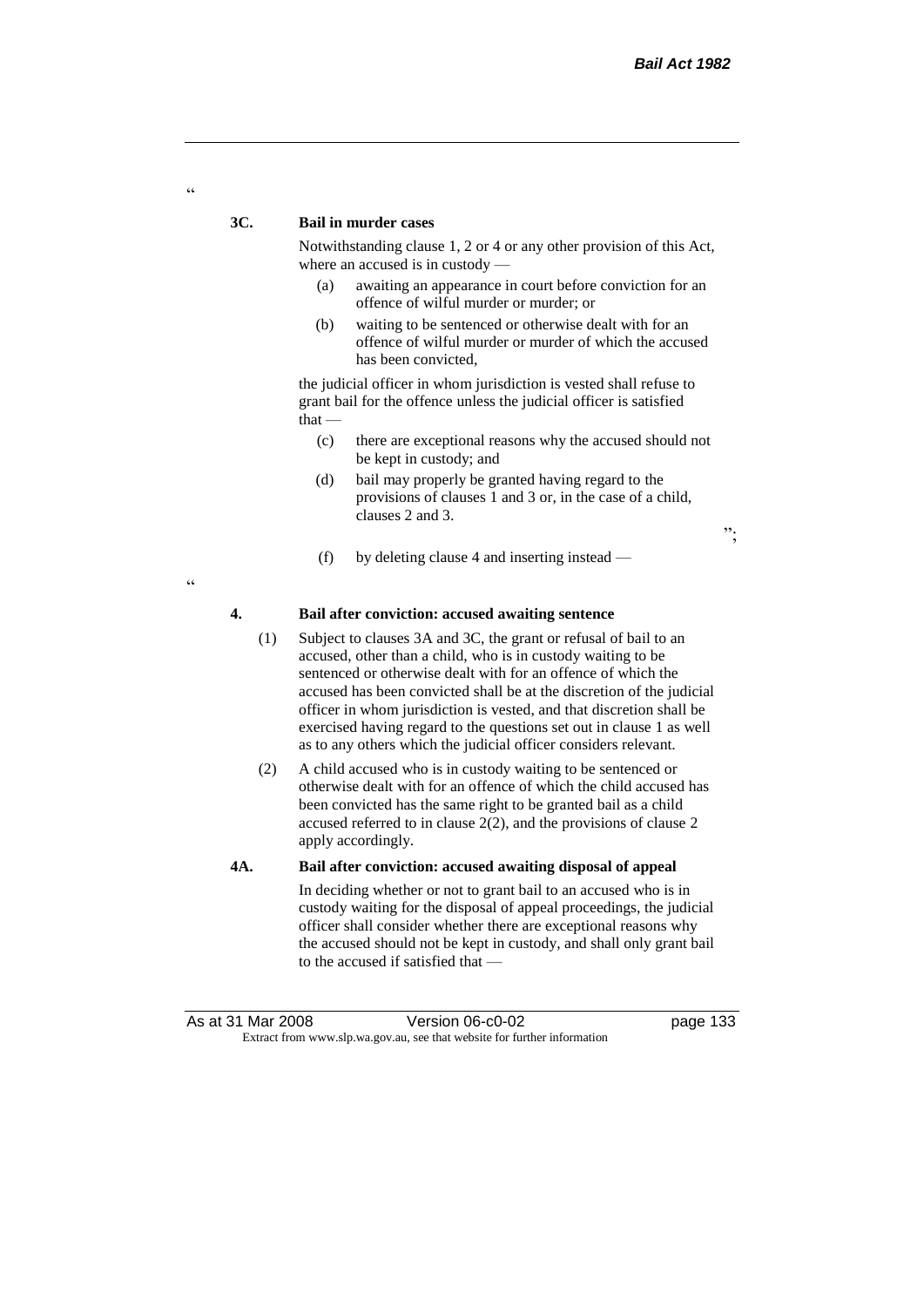- (a) exceptional reasons exist; and
- (b) it is proper to do so having regard to the provisions of clauses 1 and 3 or, in the case of a child, clauses 2 and 3.
- (g) in clause 5 by deleting "4" and inserting instead  $" 4A"$
- (h) before clause 7 by deleting "Limitation on period of bail";
- (i) in clause 7 by deleting "7" and inserting instead  $\frac{1}{20}$  .  $\frac{1}{20}$  .  $\frac{1}{20}$
- (5) The *Bail Act 1982* Schedule 1 Part B clause 1A as inserted by subsection  $(3)(b)$  applies in respect of —
	- (a) a grant or refusal of bail; or
	- (b) a dispensation from the requirement for bail,

coming within that clause that occurs after the commencement of subsection (3)(b).

- (6) The *Bail Act 1982* Schedule 1 Part B clause 3 as inserted by subsection (3)(e) applies in relation to a refusal of bail for an initial appearance that occurs after the commencement of subsection (3)(e).
- (7) The *Bail Act 1982* Schedule 1 Part C clause 3C as inserted by subsection (4)(e) applies to any consideration of a case for bail that occurs after the commencement of subsection (4)(e).
- (8) The *Bail Act 1982* Schedule 1 Part C clauses 4 and 4A as inserted by subsection (4)(f) apply to any consideration of a case for bail that occurs after the commencement of subsection (4)(f).
- (9) The *Bail Act 1982* Schedule 1 Part C clause 7 as amended by subsection (4)(i) applies to any grant of bail that occurs after the commencement of subsection (4)(i). Note: The heading to Schedule 1 Part C clause 7 is to be altered by deleting "7"

and inserting instead "30".

## **42. Schedule 2 amended and transitional provision**

(1) Schedule 2 is amended by deleting "Schedule 2", "[Section 3(1)]" and "Serious offences" and inserting instead —

# **Schedule 2 — Serious offences**

 $[s. 3(1)]$ ".

";

<u>،</u>

page 134 Version 06-c0-02 As at 31 Mar 2008 Extract from www.slp.wa.gov.au, see that website for further information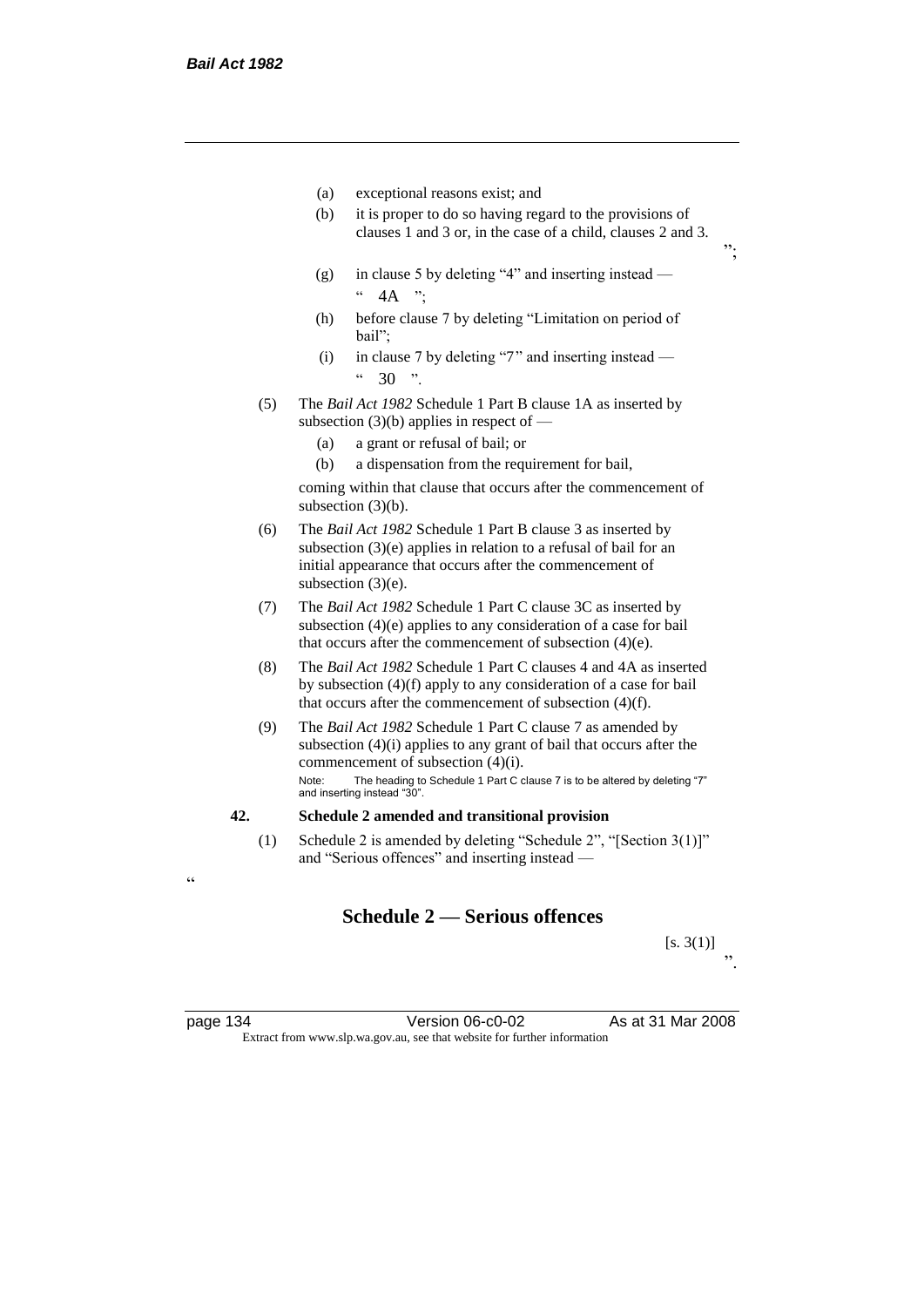(2) Schedule 2 item 1 is amended by inserting after the entry relating to *The Criminal Code* section 280 —

 $\epsilon$ 

s. 283 Attempt to murder

- (3) A reference in
	- (a) the *Bail Act 1982* section 16A; or
	- (b) the *Bail Act 1982* Schedule 1 Part C clause 3A or 3B,

to a serious offence includes a reference to an offence against *The Criminal Code* section 283 committed, or alleged to have been committed, before the commencement of this section.

## **43. Amendment of various references to prescribed forms**

- (1) Sections 8(1)(b) and 26(4)(b) are each amended by deleting "a prescribed" and inserting instead
	- an approved ".
- (2) Sections 23 and 24(1)(a) are each amended by deleting "prescribed".
- (3) Section 30(2)(b) is amended by deleting "prescribed" and inserting instead —
	- " approved ".
- (4) Schedule 1 Part C clause 2(3)(c) is amended by deleting "prescribed" and inserting instead —

" approved ".

Note: The heading to section 8 is to be altered by deleting "prescribed" and inserting instead "approved".

## **44. Transitional regulations**

- (1) If this Part does not provide sufficiently for a matter or issue of a transitional nature that arises as a result of the amendments made to the *Bail Act 1982* by this Part, the Governor may make regulations (the **"transitional regulations"**) prescribing all matters that are required, necessary or convenient to be prescribed for providing for the matter or issue.
- (2) The transitional regulations may provide that specified provisions of the *Bail Act 1982* or this Part —
	- (a) do not apply; or
	- (b) apply with specified modifications,

to or in relation to any matter.

As at 31 Mar 2008 Version 06-c0-02 page 135 Extract from www.slp.wa.gov.au, see that website for further information